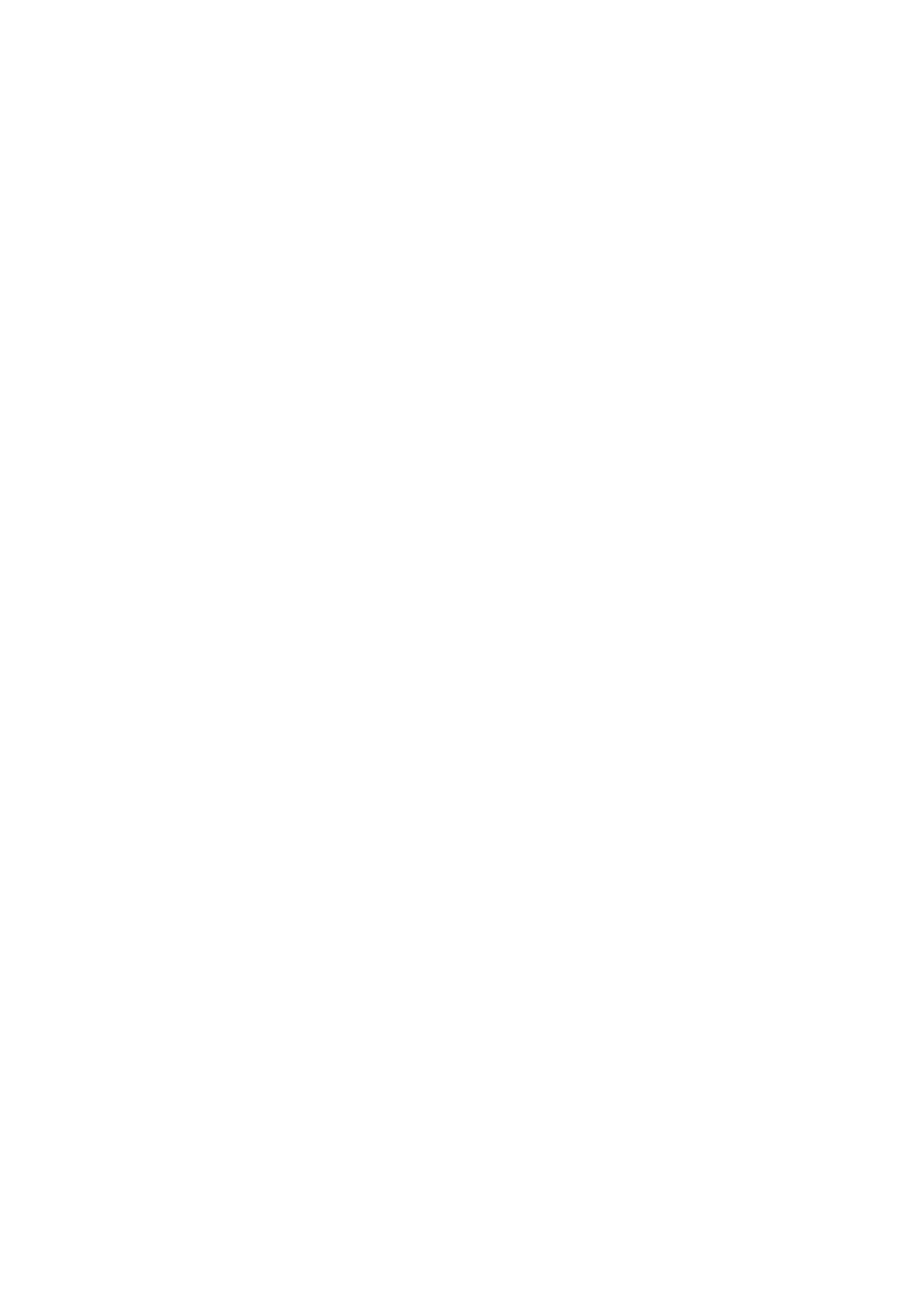# *Section 1: CONTENTS*

| Section 2: QUICK REFERENCE ______ 2:1           |         |
|-------------------------------------------------|---------|
|                                                 |         |
|                                                 |         |
|                                                 |         |
|                                                 |         |
|                                                 |         |
|                                                 |         |
| PATCH<br>$\frac{1}{28}$ 2:8                     |         |
|                                                 |         |
|                                                 |         |
|                                                 |         |
|                                                 |         |
| Section 3: INTRODUCTION_____________ 3-1        |         |
|                                                 |         |
|                                                 |         |
|                                                 |         |
|                                                 |         |
|                                                 |         |
| LABELLING YOUR AXIOM ___________________3-3     |         |
| ACCESSORIES                                     | $3 - 3$ |
| KEYSTROKE TERMINOLOGY______________3-3          |         |
|                                                 |         |
| Section 4: GUIDED TOUR ____________ 4-1         |         |
|                                                 |         |
| MODES OF OPERATION _________________________4-8 |         |
| MEMORY STRUCTURE ___________________4-10        |         |
|                                                 |         |
|                                                 |         |
| <b>OUTPUT TRIM</b><br>4-15                      |         |
| Section 5: SCENES ______________________ 5-1    |         |
| <b>OVERVIEW</b>                                 |         |
| PROGRAMMING SCENES________________5-1           |         |
|                                                 |         |
| PREVIEWING AND EDITING A SCENE ____ 5-5         |         |
| Section 6: CHASES _______________________ 6-1   |         |
| OVERVIEW 6-1                                    |         |
|                                                 |         |
|                                                 |         |
|                                                 |         |
|                                                 |         |

| Section 7: STACKS ___________________7-1       |           |
|------------------------------------------------|-----------|
| OVERVIEW _________                             |           |
| PROGRAMMING STACKS _________________7-1        |           |
|                                                |           |
| PREVIEWING A STACK _____________________7-9    |           |
|                                                |           |
| Section 8: PATCH__________________________8-1  |           |
|                                                |           |
|                                                |           |
|                                                |           |
|                                                |           |
|                                                |           |
| PROGRAMMING A PATCH 8-2                        |           |
| PREVIEWING A PATCH ______________________ 8-5  |           |
|                                                |           |
| PRINTING A PATCH 8-5                           |           |
| Section 9: MOVING FIXTURES_______9-1           |           |
|                                                |           |
|                                                |           |
|                                                |           |
|                                                |           |
| PROGRAMMING A PATCH FOR MOVING                 |           |
| <b>FIXTURES</b>                                |           |
| CREATING LOOKS                                 |           |
| PROGRAMMING SCENES ____________________9-5     |           |
| Section 10: UTILITIES _______________10-1      |           |
|                                                |           |
| MIDI 10-3                                      |           |
| DISK <b>DISK</b><br>10-4                       |           |
|                                                | $10 - 7$  |
|                                                |           |
| $\overline{\phantom{a}10\cdot8}$<br>RESET      |           |
|                                                |           |
|                                                | $10 - 10$ |
| UPGRADE _________________________              | $10 - 10$ |
| NAMES AND LABELS _______________________ 10-10 |           |
| Section 11: APPENDIX______________11-1         |           |
| APPENDIX A "DMX 512" ____________________ 11-1 |           |
| APPENDIX B "TERMINOLOGY" __________ 11-2       |           |
| <b>Section 12: INDEX</b>                       | $12 - 1$  |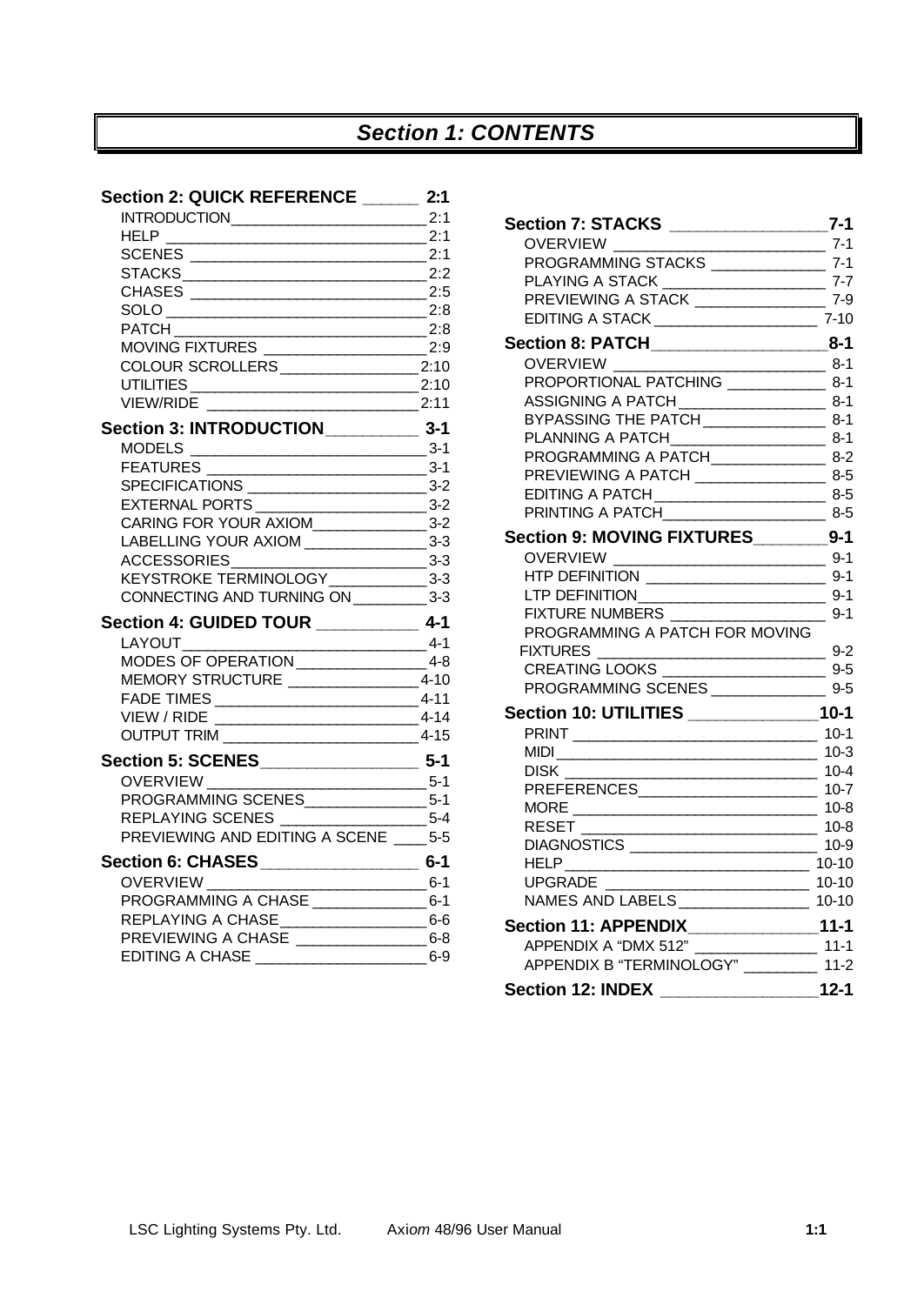Quick Reference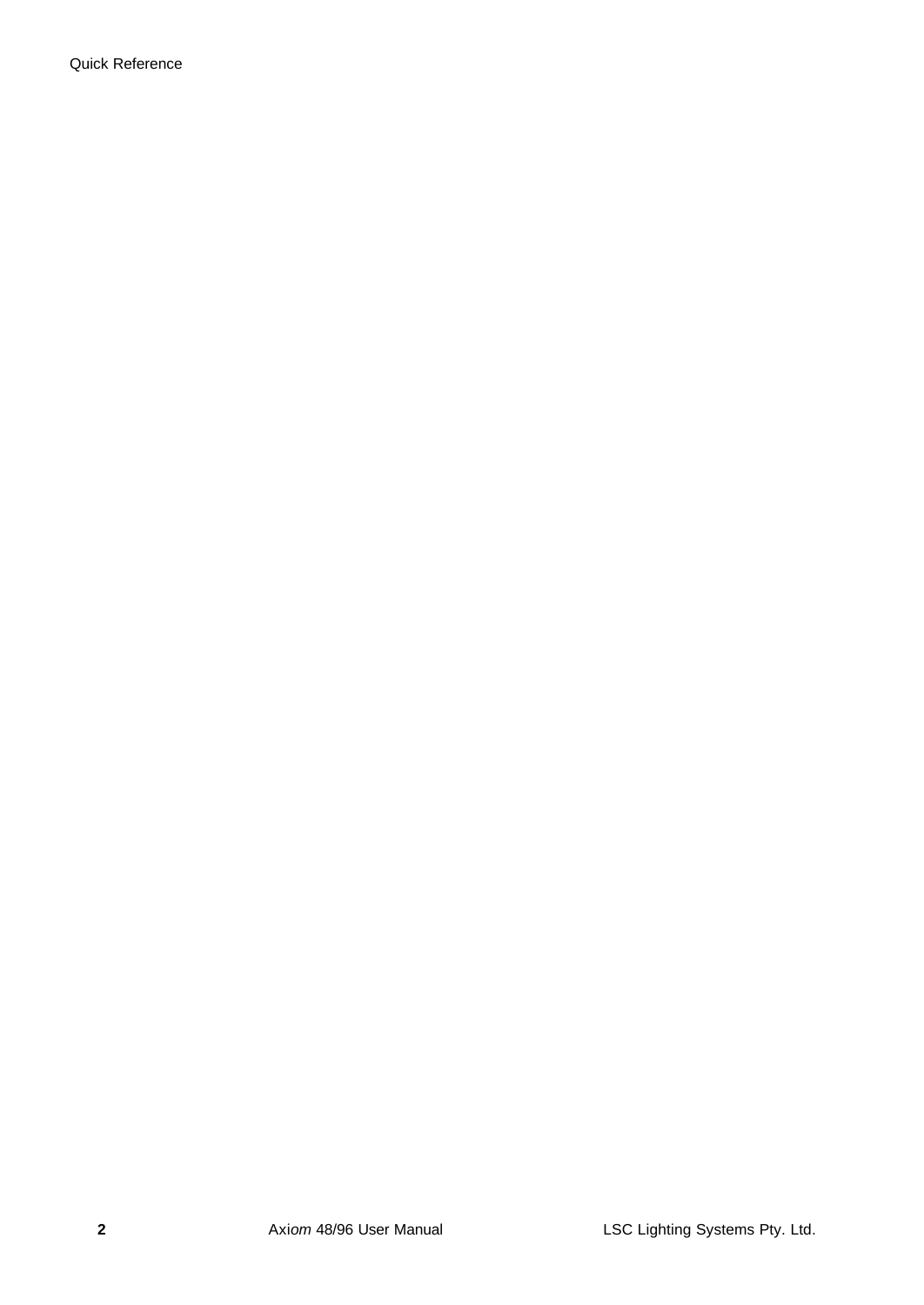## *Section 2: QUICK REFERENCE*

## *INTRODUCTION*

The QUICK REFERENCE section provides concise step by step instructions for the *common tasks* that you perform. You might like to make a copy of this section and keep it on hand for times when you quickly need to check a procedure. Comprehensive details of ALL functions can be found later in this USER MANUAL..

## *HELP*

Press <HELP> for a brief description of the *current menu level*. Use the [F5] (page up) and [F6] (page down) function keys or the EDIT WHEEL to scroll through the text. To exit press <HELP> a second time.

## *SCENES*

When you press either <PROGRAM> or <PREVIEW/EDIT> all SCENE <S/A> keys will flash twice to show that they are possible scene number choices and all *used* scene numbers in the selected bank or page will continue to flash.

## *PROGRAM A SCENE (RAPID METHOD)*

To program the current output as a scene into the current bank or page with the default fade times, press; <PROGRAM>, double click <S/A> (scene number) (any Softmaster or Red preset fader)

## *PROGRAM A SCENE (RAPID METHOD IN A DIFFERENT BANK OR PAGE)*

To program the current output as a scene into a different bank or page with the default fade times, press; <PROGRAM>, [F6 SCENE], **either,**

Hold <∧> or <∨>, tap <S/A> (bank number), double click <S/A> (any Softmaster) **or**,

Hold <PAGE>, tap <S/A> (page number), double click <S/A> (any Red preset fader).

## *PROGRAM A SCENE (FULL METHOD)*

To program the current output as a scene including fade times and name, press;

<PROGRAM>, [F6 SCENE], hold <∧> or <∨>, or <PAGE>, tap <S/A> (bank or page number), (the BANK or PAGE selection is optional) press <S/A> (Softmaster or Red preset fader).

To program a **NAME**, press; [F4 NAME]. Type the name with the Red preset S/A keys or rotate the EDIT wheel to select the characters. Press  $[F5 \rightarrow]$  or  $[F4 \leftarrow]$  to move the cursor. Press  $[F6$  DONE] to accept the name. To program **FADE TIMES**, press [F5 TIMES]. Select each time that you wish to program with the [F4 ←] and [F5 →] keys. Set the time with the EDIT wheel or the [F2++] or the [F1−−] keys. Manual times are selected by reducing programmed times below 0.0 seconds. Press [F6 DONE] to accept the times. To save the scene, press; [F6 SAVE].

## *CHANGE BANKS ON THE SOFTMASTERS*

To cycle UP or DOWN through the Banks of Softmasters press either <∧> or <∨> respectively. To directly select a bank, hold either <∧> or <∨>, tap <S/A> (bank 1 to 48, (60)) (Red preset S/A keys)

## *CHANGE PAGES ON THE SCENE MASTERS*

To cycle through the pages of Scenemasters repeatedly press <PAGE>. To directly select a page, hold <PAGE>, tap <S/A> (page 1 to 4) (Red preset S/A keys)

## *PREVIEW A SCENE*

To preview a scene, press <PREVIEW/EDIT>, [F6 SCENE], hold <∧> or <∨>, or <PAGE>, tap <S/A> (bank or page number), (the BANK or PAGE selection is optional), press <S/A> (scene number). When finished previewing, press **either** [F6 DONE] **or** <PREVIEW/EDIT>.

## *EDIT THE CHANNEL LEVELS IN A SCENE*

To edit a scene, press <PREVIEW/EDIT>, [F6 SCENE], hold <∧> or <∨>, or <PAGE>, tap <S/A> (bank or page number), (the BANK or PAGE selection is optional), press <S/A> (scene number) [F2 CHANS], <S/A> (channel number to be edited). When a channel is selected, use the EDIT wheel or function keys to change the level. To edit another channel, press <S/A> (channel number).

When all channel levels are correct, press [F6 DONE], [F6 DONE], [F6 YES].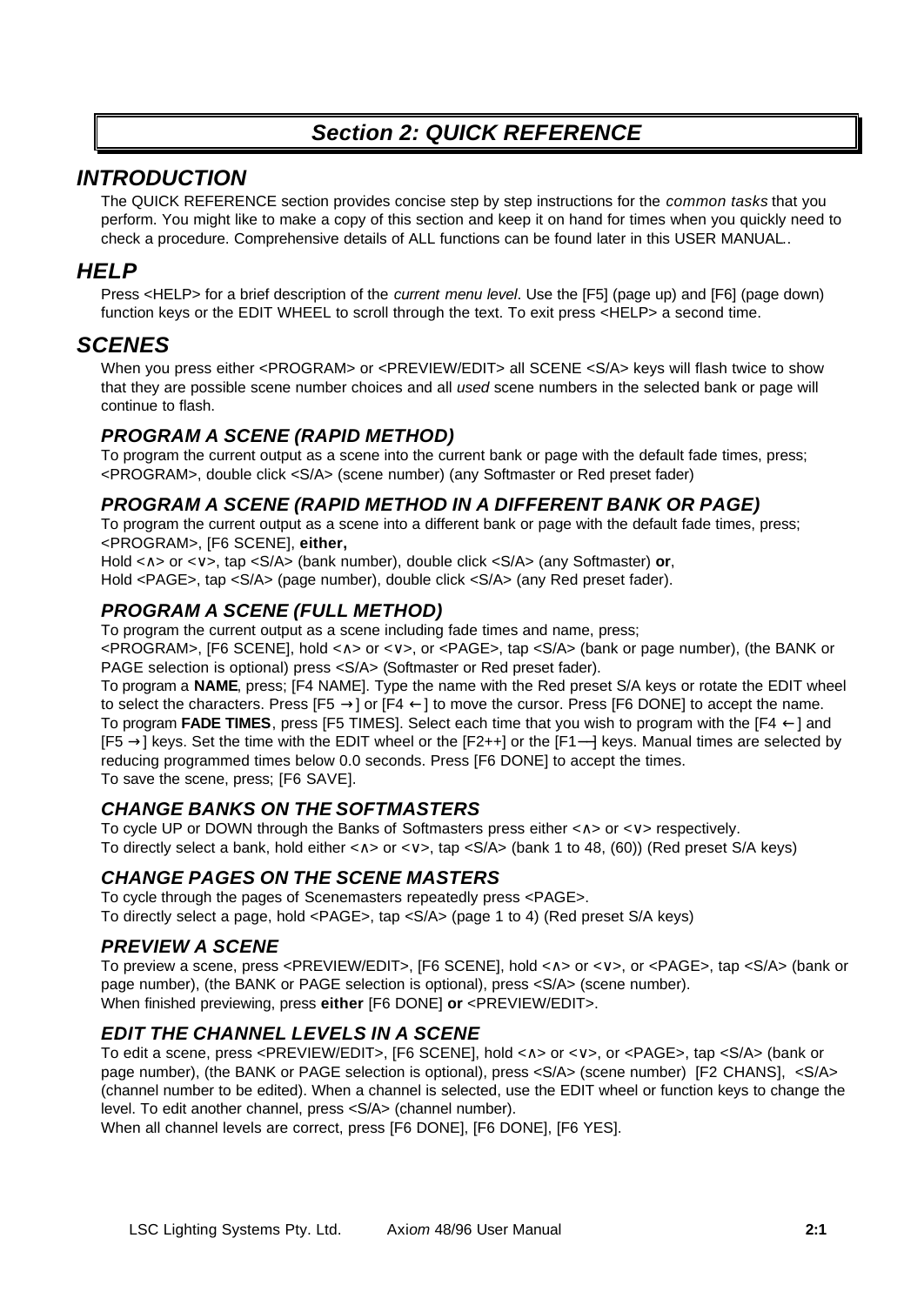## *QUICK EDIT*

To edit the channel levels of the last scene to be faded up, from MENU 1 press, [F1 EDIT], <S/A> (channel number to be edited). Use the EDIT wheel or function keys to change the level. To edit another channel, press <S/A> (channel number). To save the changes, press [F6 DONE], [F6 YES].

## *EDIT THE NAME OF A SCENE*

To edit a scene name, press <PREVIEW/EDIT>, [F6 SCENE], hold <∧> or <∨>, or <PAGE>, tap <S/A> (bank or page number), (the BANK or PAGE selection is optional), press <S/A> (scene number), [F4 NAME]. Type the name with the Red preset S/A keys or rotate the EDIT wheel to select the characters. Press [F5 ] or [F4 ] to move the cursor. To save the new name, press; [F6 DONE], [F6 DONE], [F6 YES].

## *EDIT THE FADE TIMES OF A SCENE*

To edit a fade time, press <PREVIEW/EDIT>, [F6 SCENE], hold <∧> or <∨>, or <PAGE>, tap <S/A> (bank or page number), (the BANK or PAGE selection is optional), press <S/A> (scene number), [F5 TIMES]. Select each time that you wish to edit with the [F4 ] and [F5 ] keys. Set the time with the EDIT wheel or the [F2++] or the [F1−−] keys. Manual times are selected by reducing programmed times below 0.0 seconds. To save the new times press, [F6 DONE], [F6 DONE], [F6 YES].

## *ERASE A SCENE*

To erase a scene, press <PREVIEW/EDIT>, [F6 SCENE], hold <∧> or <∨>, or <PAGE>, tap <S/A> (bank or page number), (the BANK or PAGE selection is optional), press <S/A> (scene number) [F1 MORE], [F1 ERASE], [F6 YES].

## *COPY A SCENE*

To copy a scene, press <PREVIEW/EDIT>, [F6 SCENE], hold <∧> or <∨>, or <PAGE>, tap <S/A> (bank or page number), (the BANK or PAGE selection is optional), press <S/A> (source bank or page number), <S/A> (source scene number), [F1 MORE], [F4 ScnCpy], hold <BANK or PAGE>, tap <S/A> (destination bank or page number), press <S/A> (destination scene number), [F6 OK], <PREVIEW/EDIT>.

#### *COPY A CHANNEL LEVEL*

To copy the level of a channel to another channel in the same scene, press <PREVIEW/EDIT>, [F6 SCENE], hold <∧> or <∨>, or <PAGE>, tap <S/A> (bank or page number), (the BANK or PAGE selection is optional), press <S/A> (source scene number), [F1 MORE], [F4 ChnCpy], <S/A> (source channel number), <S/A> (destination channel number), [F6 OK], [F6 DONE], [F6 DONE], [F6 YES].

## *BLIND SCENE PROGRAMMING*

To Blind program a scene, PREVIEW/EDIT an unused scene number. When you select the scene number, the Axi*om* will warn you that the scene is empty and ask if you wish to continue. Select [YES], [F2 CHANS] then select each channel with its <S/A> key. When a channel is selected, use the EDIT wheel or function keys to set the level. To edit another channel, press <S/A> (channel number). When all channel levels are correct, press [F6 DONE], [F6 DONE], [F6 YES].

## *STACKS*

When you press either <PROGRAM> [F4 STACK], or <PREVIEW/EDIT> [F4 STACK] all STACK <S/A> keys will flash twice to show that they are possible stack number choices and all used stack numbers will continue to flash.

## *PROGRAM A STACK OF SCENES*

To program a stack consisting of scenes using the original fade times and name of each scene for its step in the stack, press; <PROGRAM>, [F4 STACK], <S/A> (stack number), [F1 SCENES], <S/A> (1st step scene number), <S/A> (2nd step scene number), <S/A> (3rd step scene number), etc.

If any of the scenes are in a different bank or page to the current bank or page, hold <∧> or <∨>, or <PAGE>, tap <S/A> (bank or page number) prior to pressing the scene number.

When all the steps have been programmed, save the stack by pressing; [F6 DONE], [F6 DONE], [F6 YES].

## *PROGRAM A STACK OF OUTPUTS (SNAPSHOTS)*

To program a stack consisting only of snapshots of the Axi*om* output and programming the fade times and label of each step in the stack, press; <PROGRAM>, [F4 STACK], <S/A> (stack number), [F3 OUTPUT]. To record the current output as the 1st step of the stack, press; [F2 RECORD].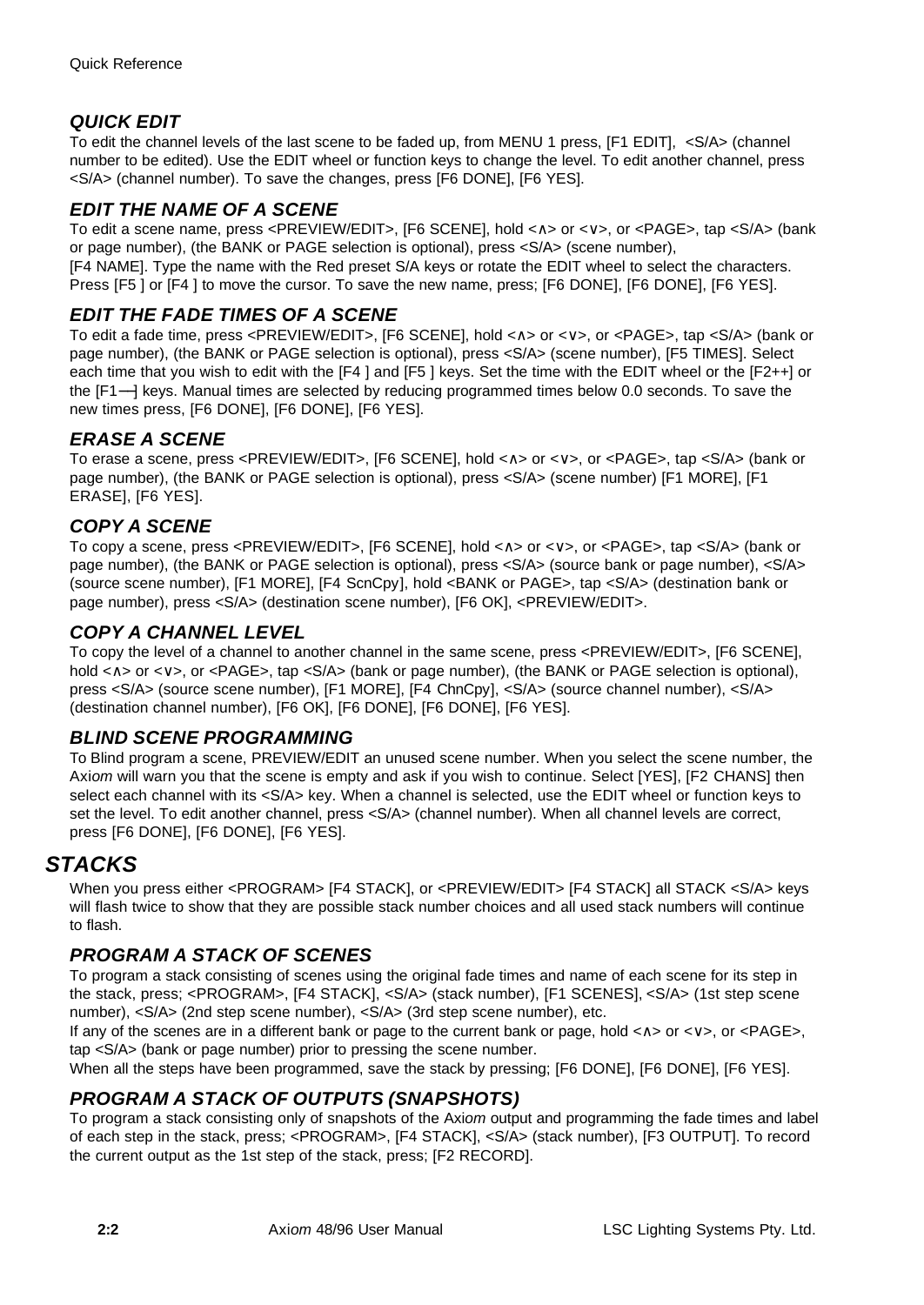To program a **LABEL** for the step, press; [F4 LABEL]. Type the name with the Red preset S/A keys or rotate the EDIT wheel to select the characters. Press [F5 ] or [F4 ] to move the cursor. Press [F6 DONE] to accept the label.

To program **FADE TIMES** for the step, press [F5 TIMES]. Select each time that you wish to program with the [F4←] and [F5→] keys. Set the time with the EDIT wheel or the [F2++] or the [F1−−] keys. Manual times are selected by reducing programmed times below 0.0 seconds. Press [F6 DONE] to accept the times.

Create the next lighting "Look" on the output of the Axi*om* then record this look as the 2nd step of the stack by pressing; [F2 RECORD]. Repeat the LABEL and FADE TIME programming described above.

Repeat the process of creating the look then recording it and programming the label and fade times for every subsequent step.

When all the steps have been programmed, save the stack by pressing; [F6 DONE], [F6 DONE], [F6 YES].

## *PROGRAM AN AUTO STEP IN A STACK.*

When a step flagged to 'AUTO STEP' becomes the NEXT step it will *automatically* crossfade to become the CURRENT step. After programming the contents of a step, (described above) to make the step an Auto step, press; [F1 FLAG], [F6 YES].

## *PROGRAM A PAUSE IN A STACK.*

When the step containing a PAUSE LINK becomes the NEXT step, it will automatically count down its programmed PAUSE time, after which it will automatically crossfade to the next step.

A PAUSE Link is programmed in a similar way as a SCENE, CHANNEL or OUTPUT step described above. Instead of selecting either [F1 SCENES], [F2 CHANLS], or [F3 OUTPUT], press; [F5 LINKS], [F1 PAUSE]. Rotate the EDIT wheel to set the pause time. To complete the pause time setting press; [F6 DONE]

## *PROGRAM A LINK TO ANOTHER STACK.*

When the step containing a STACK LINK becomes the NEXT step, it will *automatically* assign another stack that you specify to the FX master, loading its 1st step as the NEXT step.

A STACK Link is programmed in the same way as a SCENE, CHANNEL or OUTPUT step described above. Instead of selecting either [F1 SCENES], [F2 CHANLS], or [F3 OUTPUT], press; [F5 LINKS], [F4 STACK], <S/A> (Stack number to link to), [F6 YES], [F6 DONE], [F6 DONE], [YES].

## *PREVIEW A STACK IN MEMORY*

To preview a stack in memory, press <PREVIEW/EDIT>, [F4 STACK], <S/A> (stack number). Step through the stack using either [F4←] or [F5→]. Step fade times and labels are shown on the screen and step channels are shown on the channel <S/A> keys. Press either, [F6 DONE] or <PREVIEW/EDIT> when finished.

#### *ASSIGN A STACK TO AN FX MASTER*

To assign a stack to an FX master, press, <ASSIGN>, [F4 STACK], <S/A> (stack number), <S/A> (FX master).

#### *PREVIEW A STACK ON AN FX MASTER*

To preview a stack that is currently assigned to an FX master, press <PREVIEW/EDIT>, <S/A> (FX master). The current step is shown. Step through the stack using either [F4←] or [F5→]. Step fade times and labels are shown on the screen and step channels are shown on the channel <S/A> keys. Press either, [F6 DONE] or <PREVIEW/EDIT> when finished.

## *CONTROLLING A STACK ON AN FX MASTER*

#### *INITIATING A CROSSFADE*

To crossfade from the *current* step to the *next* step, press the **>** (forward) key. While the crossfade is *in progress*, the STOP/STEP key will flash and both the **>** (forward) key and the < (reverse) key are inactive.

#### *STOPPING A CROSSFADE*

To stop a crossfade *in progress* press <STOP/STEP>. The **>** (forward) key and the **<** (reverse) key flash alternately.

#### *STARTING A STOPPED CROSSFADE*

To start a stopped crossfade in the forward direction press the **>** (forward) key. To start a stopped crossfade in the reverse direction press the **<** (reverse) key.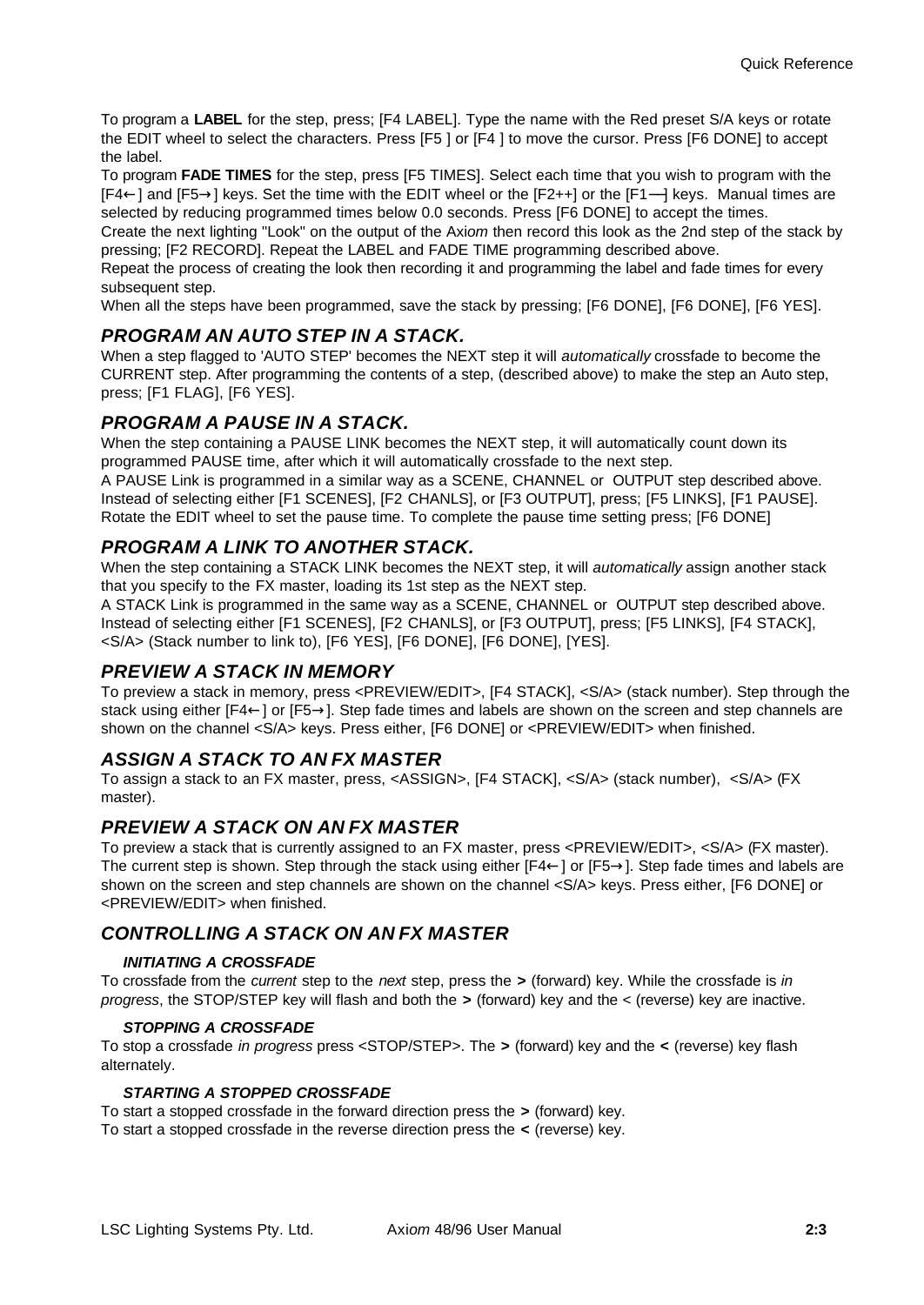#### *STEPPING A STACK*

To step a stack in the forward direction or snap a *stopped* crossfade to completion; hold <Stop/Step>, tap **>** (forward) To step a stack in the reverse direction or snap a *stopped* crossfade back to its starting point; hold <Stop/Step>, tap **<** (reverse)

## *CLEARING AN FX MASTER*

To clear an FX master press, <ASSIGN>, <S/A> (the FX master).

## *INSERT A STEP IN A STACK*

To insert a step in a stack press **either**,

- <PREVIEW/EDIT>, [F4 STACK], <S/A> (stack number), [F2 EDIT] **or**
- <PREVIEW/EDIT>, <S/A> (FX master), [F2 EDIT].

Step through the stack using either [F4←] or [F5→] to the step PRIOR to the point where the new step is to be inserted then press, [F1 INSERT], [F6 YES].

Select the object to be inserted by pressing **either,**

- [F1 SCENES], <BANK> or <PAGE> <S/A> (bank or page number) (optional), <S/A> (scene number) **or**
- [F2 CHANL], <S/A> (channel number) **or**
- [F3 OUTPUT], [F2 RECORD].

To save the changes, press [F6 DONE], [F6 DONE], [F6 YES].

## *DELETE A STEP IN A STACK*

To delete a step in a stack press **either**,

- <PREVIEW/EDIT>, [F4 STACK], <S/A> (stack number) **or**
- <PREVIEW/EDIT>, <S/A> (FX master).

Press, [F2 EDIT], [F2 DELETE], then step through the stack using either [F4←] or [F5→] to the step to be deleted and press [F6 YES].

To save the changes, press [F6 DONE], [F6 DONE], [F6 YES].

## *EDIT THE FLAG OF A STEP IN A STACK*

To edit the FLAG of a step in a stack press **either**,

- <PREVIEW/EDIT>, [F4 STACK], <S/A> (stack number), [F2 EDIT] **or**
- <PREVIEW/EDIT>, <S/A> (FX master), [F2 EDIT].

Step through the stack using either [F4←] or [F5→] to the step to be modified then press, [F3 MODIFY], [F1 FLAG]. To make the flag an AUTO step press, [F6 YES]. To make the flag a normal step press, [F4 NO]. To save the changes, press [F6 DONE], [F6 DONE], [F6 DONE], [F6 YES].

## *EDIT THE CHANNELS OF A STEP IN A STACK*

This function is only available if the step is a scene or a snapshot. To have a single channel step at a level other than full, delete the step then insert a new step as a scene or output with the channel at the required level. To edit the channel levels of a step in a stack press **either**,

- <PREVIEW/EDIT>, [F4 STACK], <S/A> (stack number), [F2 EDIT] **or**
- <PREVIEW/EDIT>, <S/A> (FX master), [F2 EDIT].

Step through the stack using either [F4←] or [F5→] to the step to be modified then press, [F3 MODIFY], [F2 CHANS], <S/A> (channel number).

When a channel is selected, use the EDIT wheel or function keys to change the level.

To edit another channel, press <S/A> (channel number).

To save the changes, press [F6 DONE], [F6 DONE], [F6 DONE], [F6 DONE], [F6 YES].

## *EDIT THE LABEL OF A STEP IN A STACK*

To edit the label of a step in a stack press **either**,

- <PREVIEW/EDIT>, [F4 STACK], <S/A> (stack number), [F2 EDIT] **or**
- <PREVIEW/EDIT>, <S/A> (FX master), [F2 EDIT].

Step through the stack using either [F4←] or [F5→] to the step to be modified then press, [F3 MODIFY], [F4 LABEL]. Type the name with the Red preset S/A keys or rotate the EDIT wheel to select the characters. Press [F5→] or [F4←] to move the cursor. To save the changes, press [F6 DONE], [F6 DONE], [F6 DONE], [F6 DONE], [F6 YES].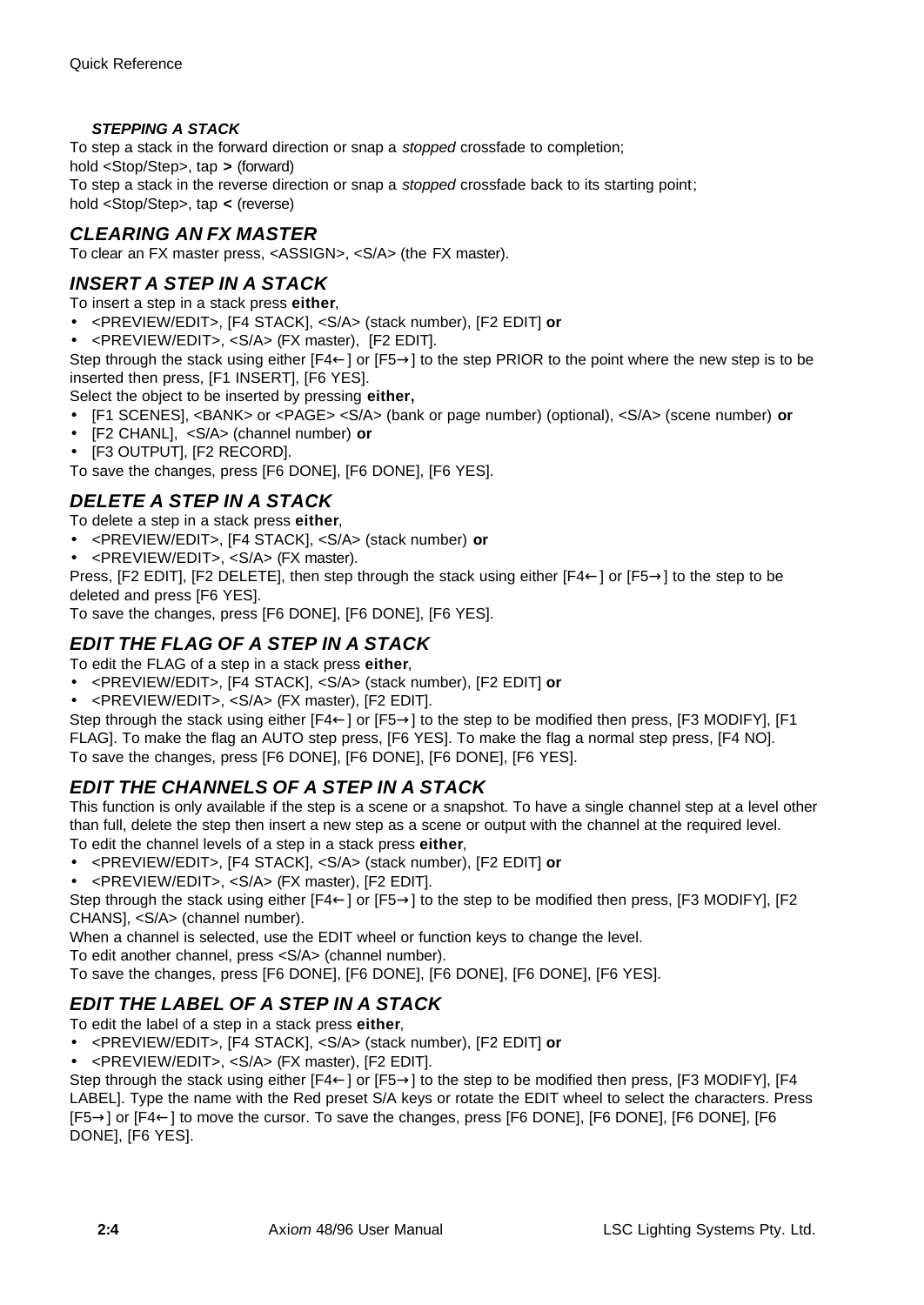## *EDIT THE TIMES OF A STEP IN A STACK*

To edit the fade times of a step in a stack press **either**,

- <PREVIEW/EDIT>, [F4 STACK], <S/A> (stack number), [F2 EDIT] **or**
- <PREVIEW/EDIT>, <S/A> (FX master), [F2 EDIT].

Step through the stack using either [F4←] or [F5→] to the step to be modified then press, [F3 MODIFY], [F5 TIMES]. Select each time that you wish to edit with the [F4←] and [F5→] keys. Set the time with the EDIT wheel or the [F2++] or the [F1--] keys. Manual times are selected by reducing programmed times below 0.0 seconds. To save the changes, press [F6 DONE], [F6 DONE], [F6 DONE], [F6 DONE], [F6 YES].

## *EDIT THE NAME OF A STACK*

To edit the name of a stack press **either**,

- <PREVIEW/EDIT>, [F4 STACK], <S/A> (stack number) **or**
- <PREVIEW/EDIT>, <S/A> (FX master).

Press [F1 MORE], [F4 NAME]. Type the name with the Red preset S/A keys or rotate the EDIT wheel to select the characters. Press [F5→] or [F4←] to move the cursor.

To save the changes, press [F6 DONE], [F6 DONE], [F6 DONE], [F6 YES].

## *ERASE A STACK*

To erase a stack press **either**,

- <PREVIEW/EDIT>, [F4 STACK], <S/A> (stack number) **or**
- <PREVIEW/EDIT>, <S/A> (FX master).
- To erase the stack, press [F1 MORE], [F2 ERASE], [F6 YES].

## *CHASES*

When you press either <PROGRAM> [F5 CHASE], or <PREVIEW/EDIT> [F5 CHASE] all CHASE <S/A> keys will flash twice to show that they are possible chase number choices and all used chases will continue to flash.

#### *PROGRAM A CHASE OF CHANNELS*

To program a chase consisting of a single channel on each step, press; <PROGRAM>, [F5 CHASE], <S/A> (chase number), [F2 CHANLS], <S/A> (1st step channel number), <S/A> (2nd step channel number), <S/A> (3rd step channel number), etc, etc.

When all the steps have been programmed press; [F6 DONE], [F6 DONE], [F6 YES].

## *PROGRAM A CHASE OF SCENES*

To program a chase consisting of scenes, press, <PROGRAM>, [F5 CHASE], <S/A> (chase number). [F1 SCENES], <S/A> (1st step scene number), <S/A> (2nd step scene number), etc. If any of the scenes are in a different bank or page to the current bank or page, hold <∧> or <∨>, or <PAGE>, tap <S/A> (bank or page number) prior to pressing the scene number.

When all the steps have been programmed press; [F6 DONE], [F6 DONE], [F6 YES].

## *PROGRAM A CHASE OF OUTPUTS (SNAPSHOTS)*

To program a chase consisting of outputs, press, <PROGRAM>, [F5 CHASE], <S/A> (chase number), [F3 OUTPUT]. Create the first look on the output, then, press; <F2 RECORD>. Create the next look on the output., press; [F2 RECORD]. Continue to create and record steps as above. When all steps have been recorded, press; [F6 DONE], [F6 DONE], [F6 YES].

## *PROGRAM A CHASE OF SCENES and/or CHANNELS and/or OUTPUTS*

To program a chase consisting of a mixture of scenes, channels and outputs (snapshots), press, <PROGRAM>, [F5 CHASE], <S/A> (chase number).

Press either [F1 SCENES], [F2 CHANLS], or [F3 OUTPUT], to select the content of the 1st step.

For example, to program the first 2 steps as scenes, press; [F1 SCENES], <S/A> (1st step scene number), <S/A> (2nd step scene number), [F6 DONE].

You may now change to a different type of 'object' by pressing either,

[F1 SCENES], [F2 CHANLS], or [F3 OUTPUT].

For example, to program the next 2 steps as outputs, press; [F3 OUTPUT].

Create the required look then press, [F2 RECORD]. Create the next look then press, [F2 RECORD], [F6 DONE].

You may now change to a different type of 'object' by pressing either,

[F1 SCENES], [F2 CHANLS], or [F3 OUTPUT].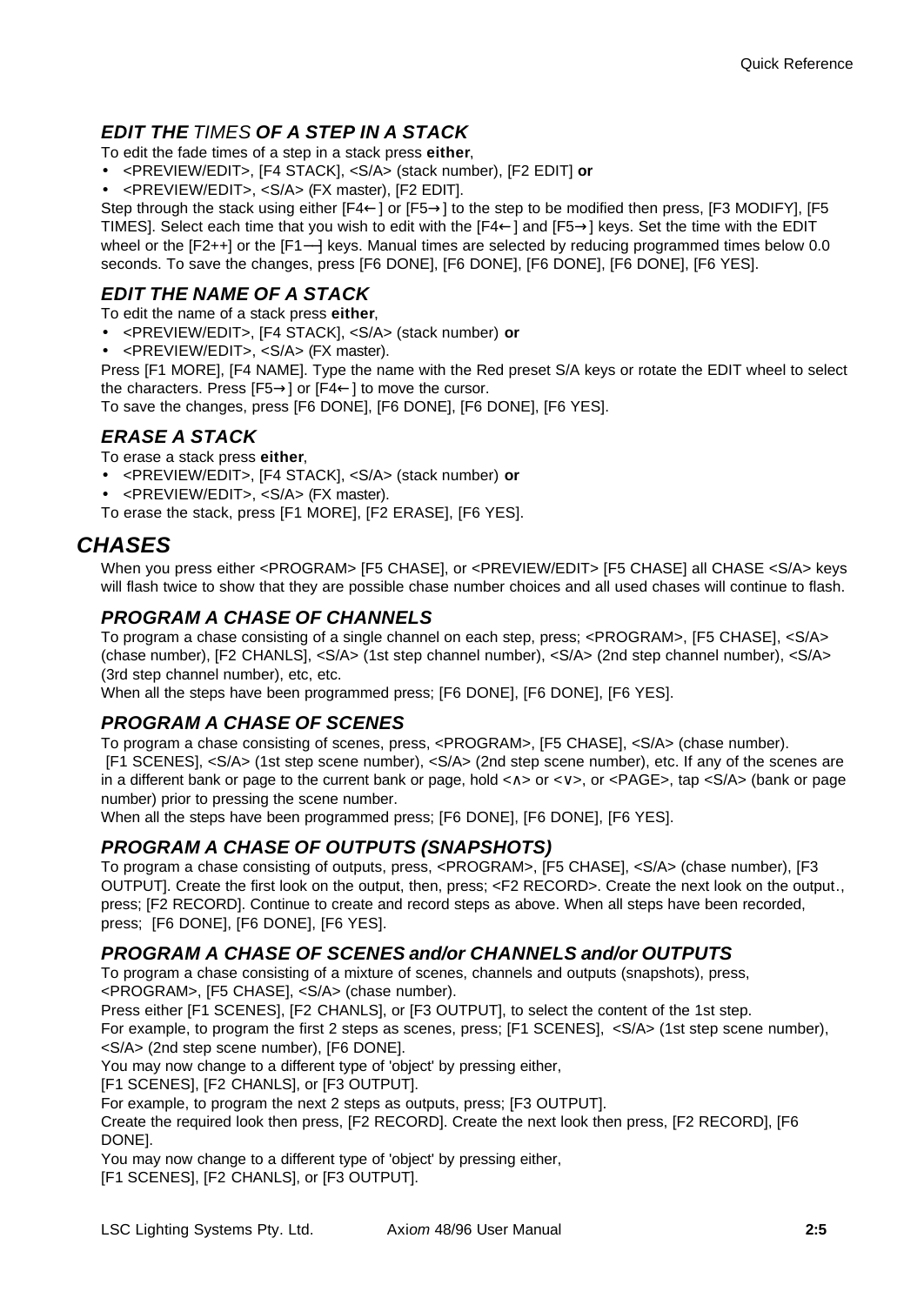For example, to program the next 2 steps as individual channels, press, [F2 CHANLS], <S/A> (channel number), <S/A> (channel number), [F6 DONE]. You may now optionally name the chase and program its rate and flags.

#### *NAMING A CHASE*

To program a name for the chase (optional), after programming the steps, press [F4 MORE], [F4 NAME]. Type the name with the Red preset S/A keys or rotate the EDIT wheel to select the characters. Press [F5→] or [F4←] to move the cursor. Press [F6 DONE] to accept the name.

#### *PROGRAMMING THE CHASE RATE*

To program the rate of the chase, after programming the steps, press [F4 MORE], [F2 RATE]. Rotate the EDIT wheel to set the rate. Press [F6 DONE] to accept the rate.

#### *PROGRAMMING THE CHASE FLAGS*

To program the flags (direction, state and mode), after programming the steps press, [F4 MORE], [F1 FLAGS]. Press [F1 DIR] to select forward or reverse, [F2 STATE] to select stopped or running and [F3 MODE] to select normal, single shot or bounce. Press [F6 DONE] to accept the flags.

#### *SAVING THE CHASE*

When all the steps have been programmed, save the chase by pressing; [F6 DONE], [F6 YES].

#### *PROGRAM A LINK TO ANOTHER CHASE.*

A link to another CHASE is programmed in the same way as a SCENE, CHANNEL or OUTPUT step (described above). Instead of selecting either [F1 SCENES], [F2 CHANLS], or [F3 OUTPUT], press; [F5 LINK], <S/A> (Chase number to link to), [F6 YES], [F6 DONE], [F6 YES].

#### *PREVIEW A CHASE*

To preview a chase, press <PREVIEW/EDIT>, [F5 CHASE], <S/A> (chase number). Step through the chase using either [F4 ] or [F5 ]. Press either, [F6 DONE] or <PREVIEW/EDIT> when finished.

#### *ASSIGN A CHASE TO AN FX MASTER*

To assign a chase to an FX master, press, <ASSIGN>, [F5 CHASE], <S/A> (chase number), <S/A> (FX master).

## *CONTROLLING A CHASE ON AN FX MASTER*

| <b>KEY</b>             | <b>ACTION</b>                                                                             |
|------------------------|-------------------------------------------------------------------------------------------|
| STOP/STEP              | <b>STOPS</b> a running chase.                                                             |
|                        | STEPS a stopped chase in the direction indicated by the currently lit direction key. This |
|                        | stepping will be the direction that the chase was running prior to being stopped.         |
| > (Forward)            | <b>STARTS</b> a stopped chase and runs it forward.                                        |
|                        | Changes the DIRECTION of a reverse running chase (runs it forward).                       |
|                        | Changes a BOUNCE chase into a normal forward chase.                                       |
|                        | SNAPS a forward running chase to the next step.                                           |
| $\leq$ (Reverse)       | <b>STARTS</b> a stopped chase and runs it <b>backwards</b> .                              |
|                        | Changes the DIRECTION of a forward running chase (runs it backwards).                     |
|                        | Changes a BOUNCE chase into a normal reverse chase.                                       |
|                        | SNAPS a backward running chase to the next step.                                          |
| Hold $>$ , Tap $<$     | Selects <b>BOUNCE</b> mode.                                                               |
| Hold $\lt$ , Tap $\gt$ | Also selects <b>BOUNCE</b> mode.                                                          |
| >                      | Deselects Bounce mode (runs forward).                                                     |
| ≺                      | Deselects Bounce mode (runs reverse).                                                     |
|                        | Hold Stop/Step, Tap > Selects SINGLE SHOT mode.                                           |
| >                      | Runs a forward Single Shot.                                                               |
| $\prec$                | Runs a reverse Single Shot.                                                               |
|                        | Hold Stop/Step, Tap < De-selects single shot mode.                                        |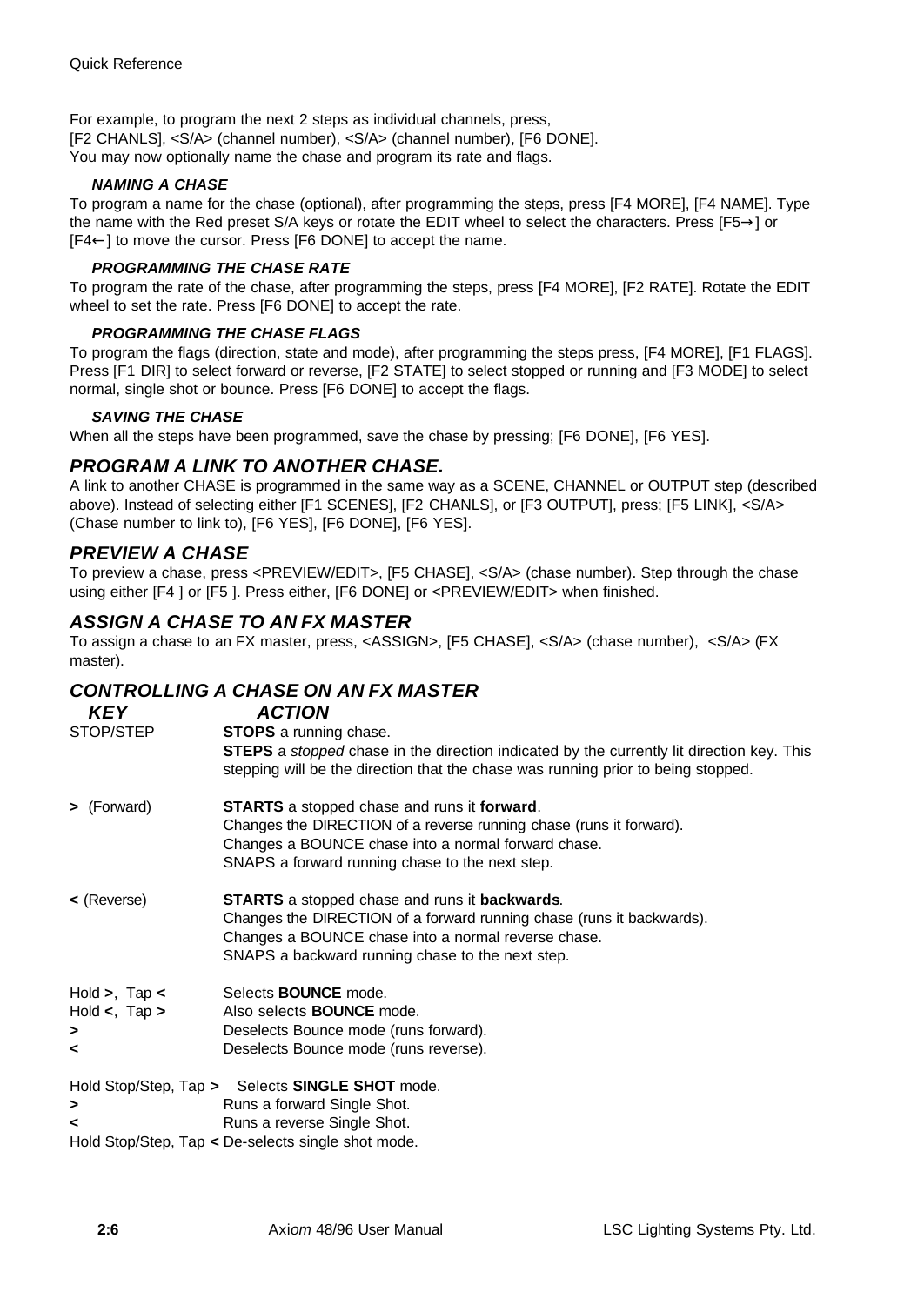#### *MANUAL RATE CONTROL*

To take manual control of the chase rate, match the position of the Rate fader to the programmed chase rate. The backlit RATE indicator lights when the Rate fader takes control.

#### *CLEARING AN FX MASTER*

To clear an FX master press, <ASSIGN>, <S/A> (FX master).

#### *LIVE EDIT CHASE RATE AND FADE*

To live edit the rate and fade settings of a chase that is currently assigned to an FX master, press <PREVIEW/EDIT>, <S/A> (FX master). Use the rate fader to set the chase rate. Press, [F5 FADE] then rotate the edit wheel to set the percentage fade. Press [F6 DONE] to accept the fade setting. Press [F6 YES] to save both the settings in memory.

#### *EDIT THE RATE OF A CHASE IN MEMORY*

To edit the rate of a chase not currently assigned to an FX master, press <PREVIEW/EDIT>, [F4 CHASE], <S/A> (chase number), [F1 MORE], [F2 RATE]. Set the rate with the EDIT wheel. To save the changes press, [F6 DONE], [F6 DONE], [F6 DONE], [F6 YES].

#### *EDIT THE FADE OF A CHASE IN MEMORY*

To edit the fade of a chase not currently assigned to an FX master, press <PREVIEW/EDIT>, [F4 CHASE], <S/A> (chase number), [F1 MORE], [F3 FADE]. Set the percentage fade with the EDIT wheel. To save the changes press, [F6 DONE], [F6 DONE], [F6 DONE], [F6 YES].

## *INSERT A STEP IN A CHASE*

To insert a step in a chase press **either**,

- <PREVIEW/EDIT>, [F5 CHASE], <S/A> (chase number), [F2 EDIT] **or**
- <PREVIEW/EDIT>, <S/A> (FX master), [F2 EDIT].

Step through the chase using either [F4←] or [F5→] to the step PRIOR to the point where the new step is to be inserted then press, [F1 INSERT], [F6 YES].

Select the object to be inserted by pressing **either,**

- [F1 SCENES], <PAGE> <S/A> (page number) (optional), <S/A> (scene number) **or**
- [F2 CHANL], <S/A> (channel number) **or**
- [F3 OUTPUT], [F2 RECORD] **or**
- [F5 LINK] <S/A> (chase number).

To save the changes, press [F6 DONE], [F6 DONE], [F6 DONE], [F6 YES].

## *DELETE A STEP IN A CHASE*

To delete a step in a chase press **either**,

- <PREVIEW/EDIT>, [F5 CHASE], <S/A> (chase number) **or**
- <PREVIEW/EDIT>, <S/A> (FX master).

Press, [F2 EDIT], [F2 DELETE], then step through the chase using either [F4←] or [F5→] to the step to be deleted and press [F6 YES].

To save the changes, press [F6 DONE], [F6 DONE], [F6 YES].

## *EDIT THE FLAGS OF A CHASE*

To edit the flags (direction, state and mode) which determine how the chase will appear when it is assigned to an FX master press **either**,

- <PREVIEW/EDIT>, [F4 CHASE], <S/A> (chase number), [F2 EDIT] **or**
- <PREVIEW/EDIT>, <S/A> (FX master), [F4 EDIT], [F6 DONE].

Then press [F1 MORE], [F1 FLAGS]. Press [F1 DIR] to select forward or reverse, [F2 STATE] to select stopped or running and [F3 MODE] to select normal, single shot or bounce.

To save the changes, press; [F6 DONE], [F6 DONE], [F6 DONE], [F6 YES].

## *EDIT CHANNEL LEVELS OF A STEP IN A CHASE*

This function is only available if the step is a scene or a snapshot. To have a single channel step at a level other than full, delete the step then insert a new step as a scene or output with the channel at the required level. To edit the channel levels of a step in a chase press **either**,

• <PREVIEW/EDIT>, [F4 CHASE], <S/A> (chase number), [F2 EDIT] **or**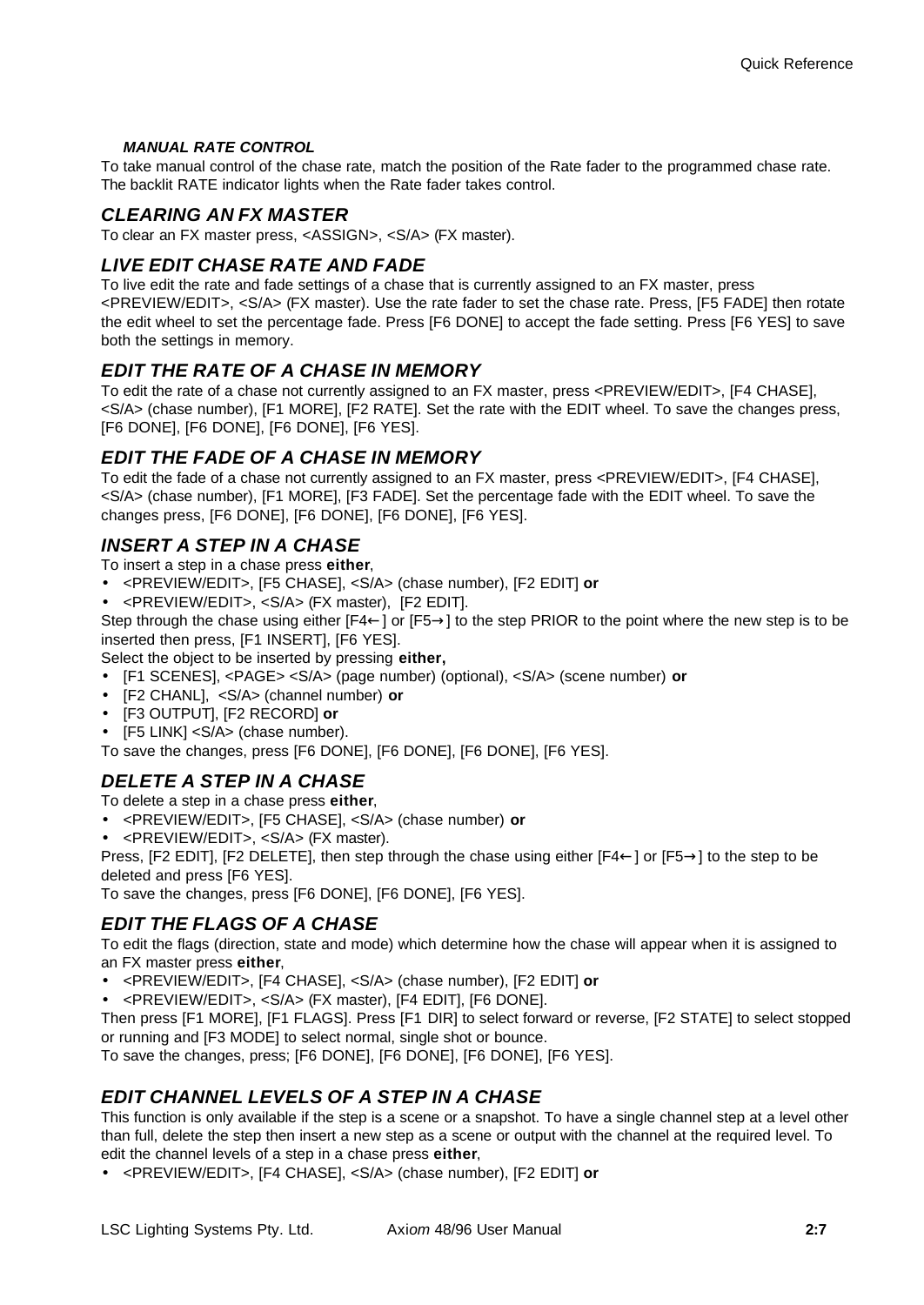• <PREVIEW/EDIT>, <S/A> (FX master), [F4 EDIT].

Step through the chase using either [F4←] or [F5→] to the step to be modified then press, [F3 MODIFY], <S/A> (channel number). Use the EDIT wheel or function keys to change the level. To edit another channel, press <S/A> (channel number).

To save the changes, press [F6 DONE], [F6 DONE], [F6 DONE], [F6 YES].

## *EDIT THE NAME OF A CHASE*

To edit the name of a chase press **either**,

• <PREVIEW/EDIT>, [F5 CHASE], <S/A> (chase number) **or**

• <PREVIEW/EDIT>, <S/A> (FX master), [F4 EDIT], [F6 DONE].

Press [F1 MORE], [F4 NAME]. Type the name with the Red preset S/A keys or rotate the EDIT wheel to select the characters. Press [F5→] or [F4←] to move the cursor.

To save the changes, press [F6 DONE], [F6 DONE], [F6 DONE], [F6 YES].

## *ERASE A CHASE*

To erase a chase press **either**,

- <PREVIEW/EDIT>, [F4 CHASE], <S/A> (chase number) **or**
- <PREVIEW/EDIT>, <S/A> (FX master), [F4 EDIT], [F6 DONE].

Press [F1 MORE], [F5 ERASE], [F6 YES], <PREVIEW/EDIT>.

## *SOLO*

## *ADD MODE*

Press; <ADD/KILL> so that the ADD indicator lights. When a S/A key is pressed, its contents will come on and all other output is unaffected.

## *KILL MODE*

Press; <ADD/KILL> so that the KILL indicator lights. When a S/A key is pressed, its contents will come on and all other output is blacked out.

*Note; LTP channels cannot be killed.*

## *PATCH*

#### *ASSIGN A PATCH*

To assign a Patch, press <ASSIGN>, [F1 PATCH], <S/A> (Patch number).

#### *BYPASS THE PATCH*

To bypass the Patch, press <ASSIGN>, [F1 PATCH], [F1 BYPASS], [F6 OK].

#### *PROGRAM A PATCH*

To program a patch, press <PROGRAM>, [F1 PATCH]. If the patch is currently bypassed, assign a patch by pressing <S/A> (Patch number).

#### *PATCHING DIMMERS TO CHANNELS*

Select Program Patch (above) then press, [F5 PATCH]. Rotate the EDIT wheel or press [F5→] or [F4←] to select the dimmer (DMX address). The screen gives all information for each dimmer as it is selected. To patch the selected dimmer to a channel, press <S/A> (Channel number). Select further dimmers and patch them in the same manner. To save the patch, press, [F6 DONE], [F6 SAVE].

#### *SET A PROPORTIONAL PATCH LEVEL*

Select Program Patch (above) then press, [F5 PATCH]. Rotate the EDIT wheel or press [F5→] or [F4←] to select the dimmer. If the dimmer is a HTP "TYPE" and is patched to a channel, press [F3 LEVEL]. Rotate the EDIT wheel to set the patch level then press, [F6 DONE]. A level of 0% will automatically delete the patch.

## *PREVIEW A PATCH*

To Preview a patch, press <PREVIEW/EDIT>, [F1 PATCH]. If the patch is currently bypassed, assign a patch by pressing <S/A> (Patch number).

#### *PREVIEWING DIMMERS*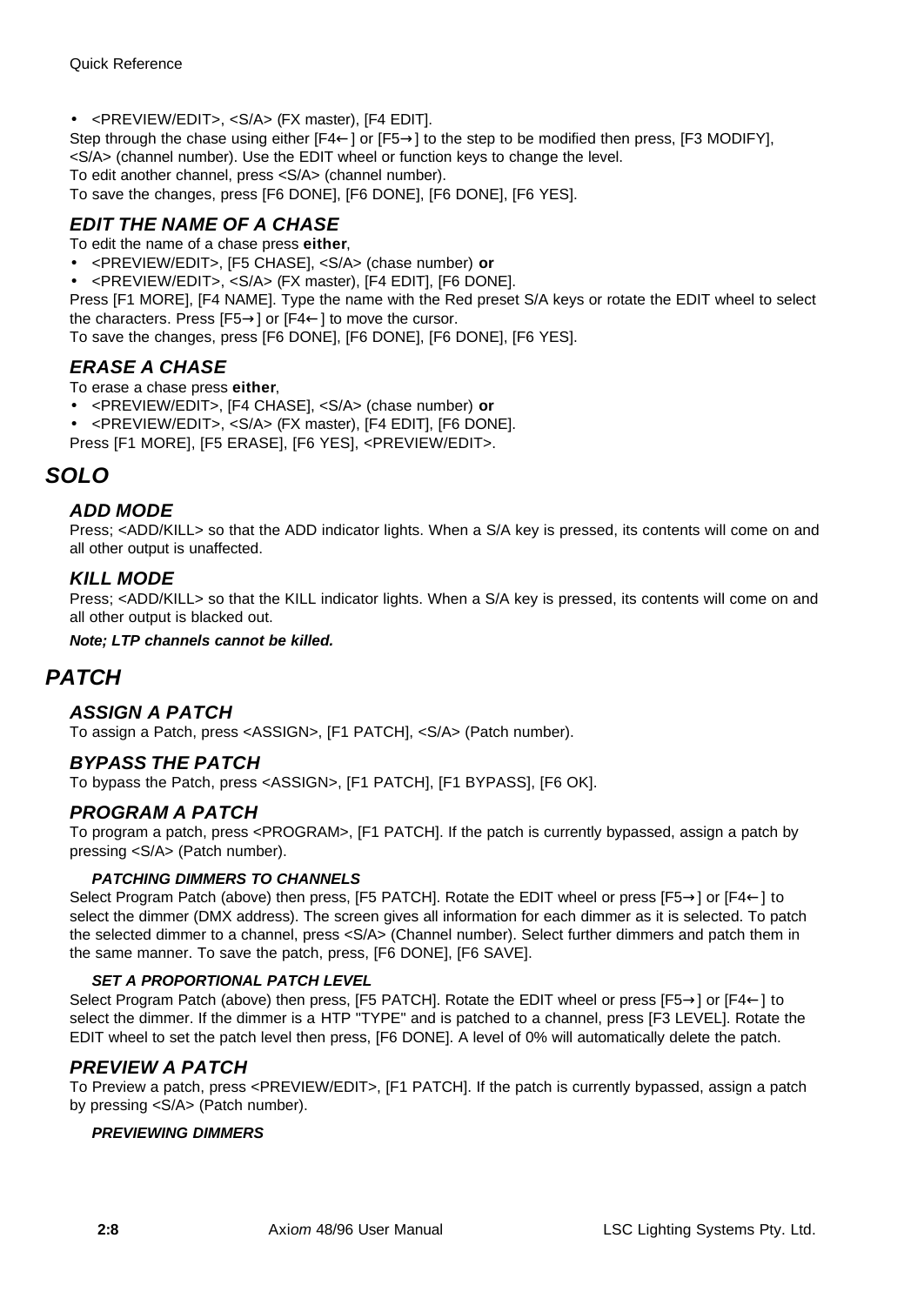Preview the patch (above) then press, [F5 PATCH]. Rotate the EDIT wheel or press [F5→] or [F4←] to select the dimmer. The screen gives all information for each dimmer as it is selected.

#### *PREVIEWING CHANNELS*

Preview the patch (above) then press, [F2 CHANS]. Press the <S/A> key of the channel to be previewed. The channel TYPE and "label" is shown. To see which dimmers are patched to this channel and their patch levels press, [F5 DIMMS]. As up to 512 dimmers may be patched to the one channel, press, [F3 MORE] to see any more dimmers. Press, [F6 DONE] when finished.

To see other channels, press their <S/A> keys.

#### *EDIT A PATCH*

To Edit a patch, press <PREVIEW/EDIT>, [F1 PATCH]. If the patch is currently bypassed, assign a patch by pressing <S/A> (Patch number). The *procedure* for *Editing* a patch is exactly the same as the procedure for Programming a patch (refer above). If a dimmer is currently patched to a channel, selecting a different channel deletes the previous channel.

#### *ERASE A PATCH*

To erase a patch, press <PREVIEW/EDIT>, [F1 PATCH]. If the patch is currently bypassed, assign a patch by pressing <S/A> (Patch number). Press [F1 MORE], [F4 ERASE], [F6 YES].

#### *ONE TO ONE PATCH*

To program a 1 to 1 patch, press <PROGRAM>, [F1 PATCH]. If the patch is currently bypassed, assign a patch by pressing <S/A> (Patch number). Press [F1 MORE], [F1 1 to 1], [F6 YES], [F6 YES].

#### *COPY A PATCH*

To copy a patch, press <PREVIEW/EDIT>, [F1 PATCH]. If the patch is currently bypassed, assign a source patch by pressing <S/A> (Patch number). Press [F1 MORE], [F5 COPY], <S/A> (destination patch number), [F6 YES].

## *MOVING FIXTURES*

## *PATCH A MOVING FIXTURE*

#### *LIBRARY PATCHING*

To program a patch for a moving fixture, press <PROGRAM>, [F1 PATCH].

If the patch is currently bypassed, assign a patch by pressing <S/A> (Patch number).

Press, [F5 PATCH]. Rotate the EDIT wheel or press [F5→] or [F4←] to select the *starting* dimmer number (DMX address) to control the fixture.

Press, [F2 FIXTURE], [F1 LIBRARY], then press the function key corresponding to the *manufacturer* of the fixture. If the manufacturer is not shown, press [F3 MORE] to see further manufacturers. After selecting the type of manufacturer, press the function key corresponding to the *model* of the fixture.

All the parameters of the selected fixture have now been assigned by the library.

Rotate the EDIT wheel or press [F5→] or [F4←] to see the function of each dimmer output (DMX address) and patch it to a channel (if it has not yet been patched) by pressing <S/A> (Channel number).

#### *MANUAL PATCHING*

To manually program a patch for a moving fixture, press <PROGRAM>, [F1 PATCH]. If the patch is currently bypassed, assign a patch by pressing <S/A> (Patch number). Press, [F5 PATCH]. Rotate the EDIT wheel or press [F5→] or [F4←] to select the *starting* dimmer number (DMX address) to control the fixture. If the dimmer is to control a "movement" function of the fixture, press [F1 TYPE], [F4 LTP]. If the dimmer number is to control the "intensity" function of the fixture, press [F1 TYPE], [F5 HTP]. Assign a "Fixture Number" to the fixture by pressing [F2 FIXTURE], <S/A> (Fixture number). (Use any number not previously used for another fixture). Patch the dimmer output to a channel (if it has not yet been patched) by pressing <S/A> (Channel number). Press [F5→] to select the *next* dimmer number (DMX address) of the fixture. If the dimmer number is to control a "movement" function of the fixture, press [F1 TYPE], [F4 LTP]. If the dimmer number is to control the "intensity" function of the fixture, press [F1 TYPE], [F5 HTP]. Assign the **same** "Fixture Number" to the fixture by pressing [F2 FIXTURE], <S/A> (Fixture number). Patch the dimmer output to a channel (if it has not yet been patched) by pressing <S/A> (Channel number). Repeat the procedure using a common fixture number for all the dimmer outputs that are used to control the fixture. To save the patch, press, [F6 DONE], [F6 SAVE].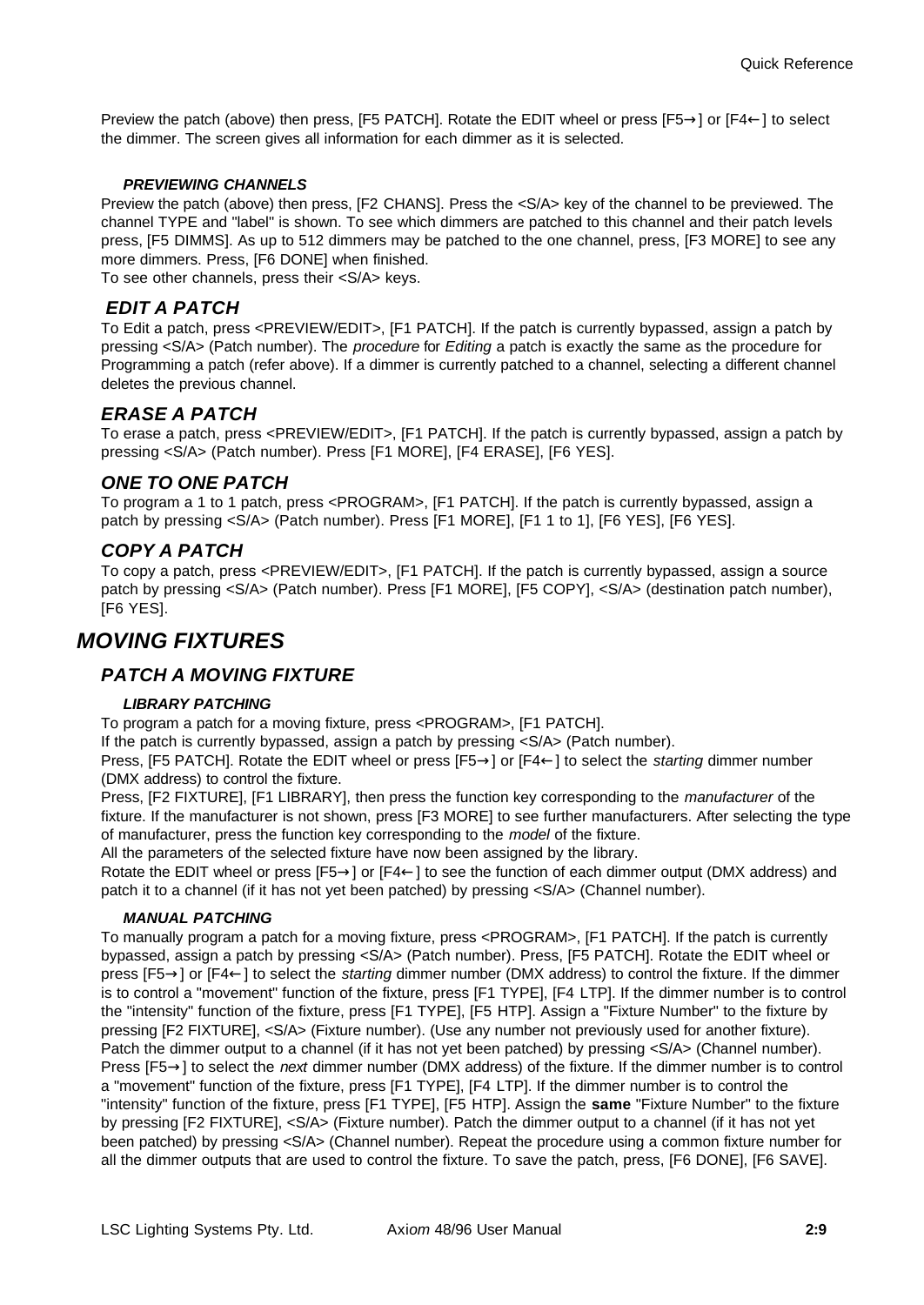## *COLOUR SCROLLERS*

To program a patch for a colour scroller, press <PROGRAM>, [F1 PATCH]. If the patch is currently bypassed, assign a patch by pressing <S/A> (Patch number). Press, [F5 PATCH]. Rotate the EDIT wheel or press [F5→] or [F4←] to select the dimmer number (DMX address) to control the **dimmer** of the fixture. Press [F1 TYPE], [F5 HTP]. Assign a "Fixture Number" to the fixture by pressing [F2 FIXTURE], <S/A> (Fixture number). (Use any number not previously used for another fixture). Patch the dimmer output to a channel (if it has not yet been patched) by pressing <S/A> (Channel number).

Rotate the EDIT wheel or press [F5→] or [F4←] to select the dimmer number (DMX address) of the scroller motor. Press [F1 TYPE], [F4 LTP]. Assign the **same** "Fixture Number" to the scroller by pressing [F2 FIXTURE], <S/A> (Fixture number). Patch the dimmer output to a channel (if it has not yet been patched) by pressing <S/A> (Channel number). To save the patch, press, [F6 DONE], [F6 SAVE].

## *PROGRAMMING SCENES FOR A MOVING FIXTURE OR SCROLLER*

Scenes for moving fixtures and scrollers are programmed in exactly the same manner as normal scenes, with the exception that the levels for the *movement* channels (LTP's) are only included in the scene if the level of the *intensity* channel (HTP) is above zero. When a scene is played back, movements will only occur if the fixture has an intensity level in that scene. This prevents unwanted movements from occurring.

## *UTILITIES*

## *DBO DISABLE*

To disable the DBO key, from menu 2 press, [F1 UTILS], [F5 PREFS], [F1 DBO], [F5 DISABLE]. To enable the DBO key, from menu 2 press, [F1 UTILS], [F5 PREFS], [F1 DBO], [F4 ENABLE].

## *DISK FUNCTIONS*

#### *SAVING A SHOW*

To save a show to disk, insert a double sided, high density (1.44 M) floppy disk in the disk drive, then from menu 2 press, [F1 UTILS], [F4 DISK], [F2 SAVE]. Rotate the Edit wheel to select a show number. Press [F6 SAVE]. After the Axi*om* saves and verifies, press [F6 OK].

#### *LOADING A SHOW*

Loading a show from disk will **ERASE ALL MEMORIES** in the Axi*om.* To load a show from disk, insert the disk in the disk drive, then from menu 2 press, [F1 UTILS], [F4 DISK], [F1 LOAD]. Rotate the Edit wheel to select the show number. Press [F6 LOAD], [F6 YES], [F4 YES].

## *LOCK / UNLOCK*

To create a password and lock out all programming functions, from menu 2 press, [F1 UTILS], [F5 PREFS], [F3 LOCK], [F4 LOCK]. Enter your 4 digit password by pressing any of the flashing <S/A> keys. Press [F6 DONE]. Re-enter your 4 digit password by pressing the same <S/A> keys. Press [F6 DONE], [F6 DONE]. To unlock the Axi*om*, from menu 2 press, [F1 UTILS], [F5 PREFS], [F3 LOCK], [F5 UNLOCK]. Enter your 4 digit password by pressing the correct <S/A> keys. Press [F6 DONE], [F6 DONE].

To use your *existing* password to lock out all programming functions, from menu 2 press, [F1 UTILS], [F5 PREFS], [F3 LOCK], [F4 LOCK]. Enter your 4 digit password by pressing any of the flashing <S/A> keys. Press [F6 DONE], [F6 DONE].

## *RESET*

#### *SYSTEM RESET*

Performing a system reset will reset the operating system but will **not** affect any of the programmed memory. There are two way of performing a **SYSTEM** RESET;

- 1. Switch off the power to the Axi*om* (on the rear panel) and wait for a few seconds. Press <**HELP>** and whilst and holding it down, switch the power back on. When the menu 1 screen appears, release the key. The Axi*om* should now perform normally.
- 2. From menu 2 press, [F1 UTILS], [F1 MORE], [F2 RESET], [F2 SYSTEM], [F6 YES].

#### *TOTAL RESET*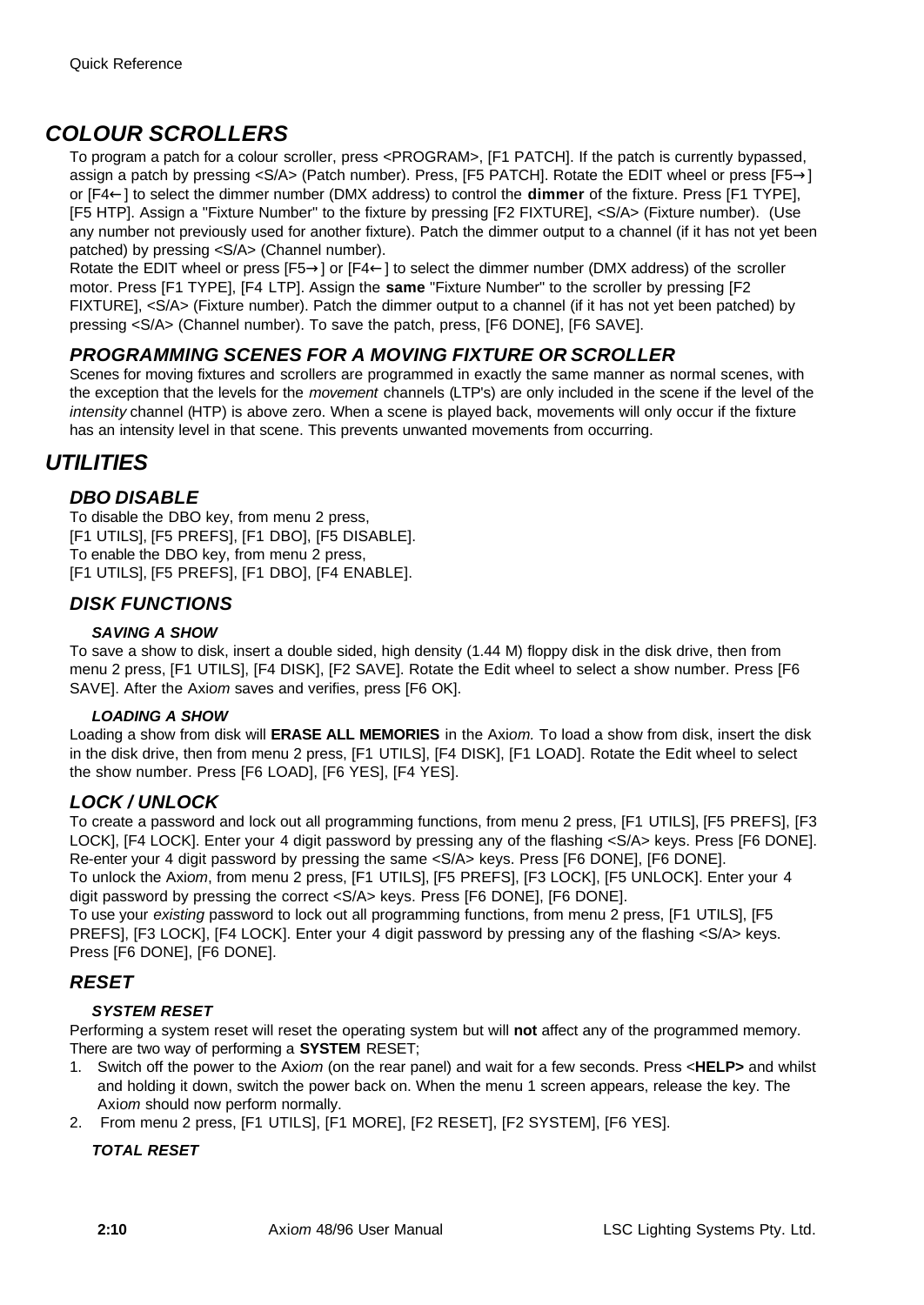Total Reset will **ERASE** all the programmed memory from the Axi*om and* reset the operating system. All Scene, Stacks, Chases, MIDI setups, and Patches are erased. Reset also by-passes the patch.

There are two way of performing a **TOTAL** RESET;

- 1. Switch off the power to the Axi*om* (on the rear panel) and wait for a few seconds. Press and hold both <**HELP>** and <**PROGRAM>** and whilst holding them down, switch the power back on. The screen will warn you that all memory will be cleared. Press, [F6 YES], [F4 YES].
- 2. From menu 2 press, [F1 UTILS], [F1 MORE], [F2 RESET], [F1 TOTAL], [F6 YES], [F4 YES].

### *FADER BYPASS*

A **faulty** fader may be jammed fully ON or OFF. To jam a fader, from menu 2 press, [F1 UTILS], [F1 MORE], [F3 DIAGS], [F2 FADERS], <S/A> (Fader to be jammed). Repeated presses of [F4 CONTROL] will cycle through "Jam @ 100%", "Jam @ 0%" or "Fader" control. To enable your selection, press [F6 END], [F6 DONE].

#### *YELLOW PRESET INVERT*

To invert the operation of the Yellow preset master, from menu 2 press, [F1 UTILS], [F5 PREFS], [F2 PRESET], [F5 INVERT], [F6 DONE]. To restore the operation of the Yellow preset master to its classic state, from menu 2 press, [F1 UTILS], [F5 PREFS], [F2 PRESET], [F4 CLASSIC], [F6 DONE].

#### *DEFAULT TIMES*

To set you own default times that are used when you *rapidly* program scenes and stacks, from menu 2 press, [F1 UTILS], [F5 PREFS], [F5 TIMES], [F1 TIME]. Select each time that you wish to set with the [F4 ←] and [F5 →] keys. Set the time with the EDIT wheel or change it in single steps with the [F2**++**] key or the [F1−−] key. If you hold down either [F2**++]** or [F1−−**]**, they will auto repeat. Double clicking on them snaps the time to maximum or minimum respectively. Manual times are selected by reducing programmed times below 0.0 seconds. To accept the times, press [F6 DONE], [F6 DONE], [F6 DONE].

## *VIEW/RIDE*

#### *VIEW*

To view the contents of any Channel fader, Softmaster, Scene master, or Preset master, quickly tap (and release) the VIEW/RIDE key. Press <S/A> (fader to be viewed). The screen shows a countdown of fade time, the level at the output, the fader contents, name and time settings. Select further faders by pressing their <S/A> keys. When finished viewing, press either [F6 DONE], or <VIEW/RIDE>.

#### *RIDE*

When a timed fade is occurring on any master, the indicator LED on that Masters <S/A> key will flash quickly. To ride the fade time of any Softmaster or Scene master, press and HOLD the VIEW/RIDE key until the RIDE Scenemaster screen appears (about 1 second). Press <S/A> (master to ride).

Rotate the EDIT WHEEL to set the PERCENTAGE change to the fade RATE and so speed it up or slow it down whilst the fade is in progress.

When finished riding and to restore the original rate, press either IF6 DONE], or <VIEW/RIDE>.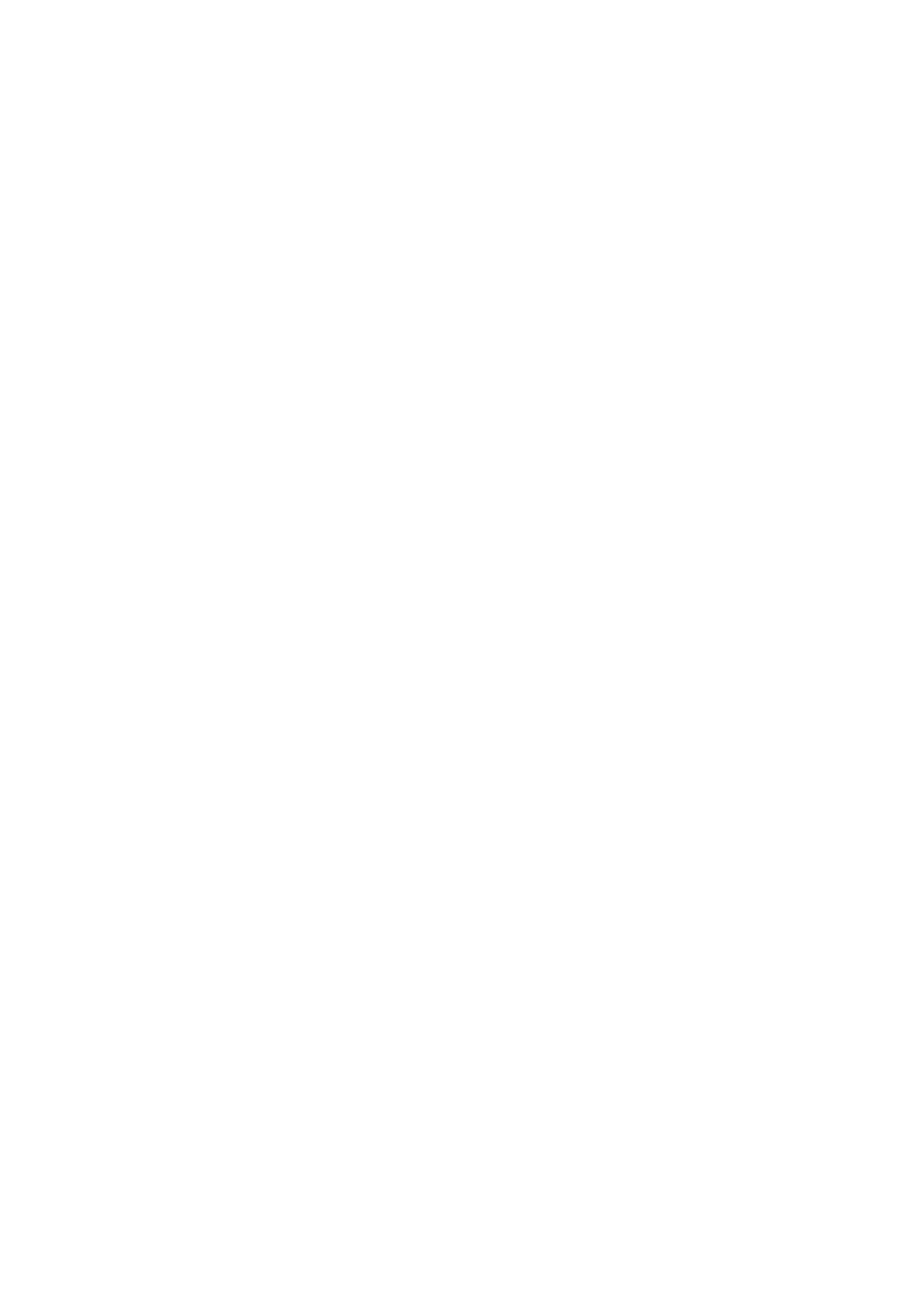## *Section 3: INTRODUCTION*

The *Axiom* 48/96 is a simple to use yet powerful lighting control desk that is suited to a wide range of applications. It has been specifically designed to provide control of mid sized light shows, yet provide the operator with advanced features normally reserved for larger capacity consoles. It combines the ability to control dimming channels and automated fixtures (moving lights) from the one control surface.

# PICTURE OF THE BOTH MODELS

## Axi*om* 48/96

## *MODELS*

This manual covers two models of the enhanced *Axiom*. Both models have similar features and **vary only in the number of channels, scenemasters and softmasters that they support.** The two models are:

## Axi*om* 48/96

Axi*om* 60/120

At any point in this manual where the model affects the operational description, the text will describe the 48 model followed by the 60 model in brackets. For example,

"The Yellow preset has faders for channels 1 to 48 (60)".

The Axi*om* may be operated in any of three modes and the number of channels that may immediately be controlled by individual channel *faders* will vary, depending upon the current mode.

The model numbers above refer to the number of channels for each model in the different modes.

- In "Preset" and "Scene" modes, there is an individual channel fader and solo key for **half** of the maximum number of channels. This number of channels is the lower number indicated in the model number above.
- In "WIDE preset" mode, there is an individual channel fader and solo key for every channel. This number of channels is the higher number indicated in the model number above.

For example, the Axi*om* 48/96 in preset and scene modes provides faders and solo keys for channels 1 to 48 and in wide preset mode it provides faders and solo keys for channels 1 to 96.

In this manual, the lower half of the channels are referred to as the **low** channels and the upper half are referred to as the **high** channels

## *FEATURES*

The *Axiom 48* and *60* incorporate the following features;

- Manual faders and Solo keys for all channels.
- Channel faders are arranged in two Presets, the Yellow Preset and the Red Preset.
- Three "Modes" of operation allowing the Red preset faders to control either channels 1 to 48 (60) (Preset Mode), channels 49 to 96 (120) (WIDE Preset Mode), or to become Scenemasters (Scene Mode) with 4 "pages" of scene memory available.
- 16 (24) dedicated Softmasters with associated Solo keys for the replay of Scenes or Chases with 48 (60) "banks" of memory available.
- 3 Preset masters, (Red, Yellow and Softmasters), with associated Solo keys.
- Two Effects Masters, FX 1 and FX 2, with associated Solo, Stop/Start, Forward and reverse keys, for the playback of Stacks or Chases.
- Extensive programming, editing, trimming and previewing facilities.
- Four pages of fully proportional softpatch.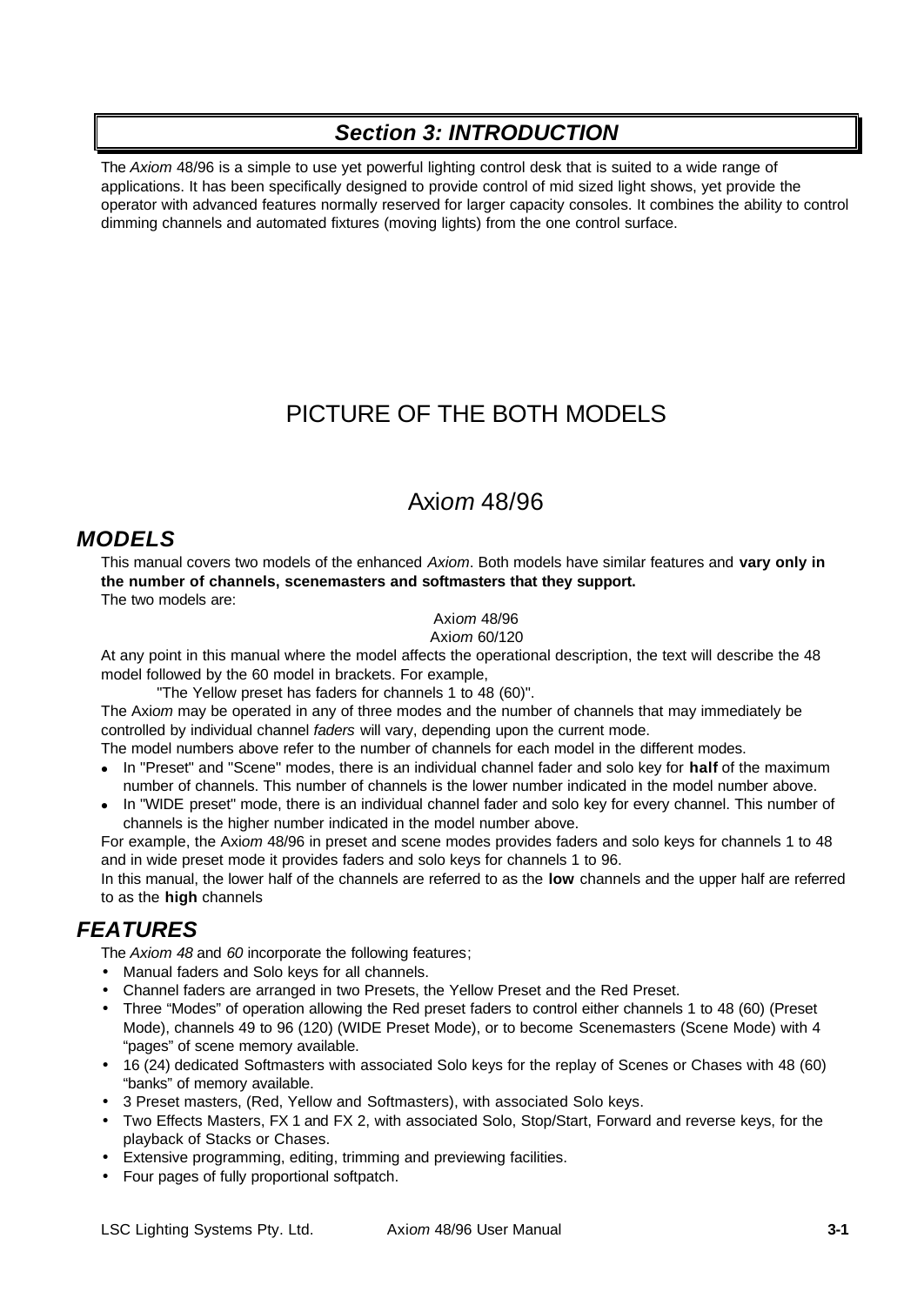- Inbuilt "Fixture Libraries" allow any of the popular Moving Fixtures from the major manufacturers to be patched and controlled in an instant. Uncommon Moving Fixtures that are not included in the library may be manually patched and controlled.
- Software and fixture libraries are upgradable from disk.
- "Help" screens are available for all functions.
- Complies with relevant  $\mathsf{C}\varepsilon$  regulations.

## *SPECIFICATIONS*

| <b>Functions</b>                   | <b>Axiom 48</b>                            | <b>Axiom 60</b>                            |
|------------------------------------|--------------------------------------------|--------------------------------------------|
| Channel faders - Preset Mode       | 48                                         | 60                                         |
| Channel faders - Wide Mode         | 96                                         | 120                                        |
| Scenemasters - Scene Mode          | 48                                         | 60                                         |
| Scenemaster Memories               | $48 X 4 pages = 192 scenes$                | $60 X 4 pages = 240 scenes$                |
| <b>Softmasters</b>                 | 16                                         | 24                                         |
| Softmaster Memories                | 16 $X$ 48 banks = 768 scenes               | $24 X 60$ banks = 1440 scenes              |
| Stacks -99 steps per stack         | 48                                         | 60                                         |
| Chases -99 steps per chase         | up to $816$                                | up to 1500                                 |
| <b>Total Memories</b>              | 4096                                       | 4096                                       |
| (Scenes + Snapshots)               |                                            |                                            |
| Softpatch                          | 512 dimmers- fully proportional            | 512 dimmers- fully proportional            |
| Softpatch pages                    | 4                                          | 4                                          |
| Moving Fixture Library             | YES (updates on disk)                      | YES (updates on disk)                      |
| Operating voltage, user selectable | 85-130 volts or 170-260 volts,<br>50/60 Hz | 85-130 volts or 170-260 volts,<br>50/60 Hz |

## *EXTERNAL PORTS*

The following external ports are provided;

- Two identical isolated DMX512/1990 outputs.
- VGA output for displaying console status. Monitor not included.
- PC keyboard socket for connecting a QWERTY style keyboard for *rapid* labelling of scenes, chases, patches etc.
- MIDI In, Out and Thru.
- Audio inputs (multi standard, XLR/TRS/TS connectors) for synchronising chases to music.
- RS232C (computer interface).
- Parallel printer port.

## *CARING FOR YOUR AXI***OM**

The Axi*om* is manufactured from quality components and will give many years of service if you take some basic precautions.

- Do not allow any liquids or foreign objects to enter the Axi*om*. If any liquids are spilt onto the Axi*om,* the *inside* should be cleaned and dried as soon as possible. Only suitably qualified personnel should remove the covers and perform any such maintenance.
- Do not apply excessive force to any of the controls. Spare parts and service are available from your L.S.C. agent, but prevention is better than cure.
- If your Axi*om* is to be used "on the road", then you should use the optional flight case to protect the desk. Transport the Axi*om* with all faders in the fully down position. This gives the faders maximum protection from damage.
- When the Axi*om* is not in use, protect it with the optional vinyl desk cover.
- When connecting any devices to the Axi*om*, make sure that all connections are correct before switching on the power. If any doubt exists, obtain the assistance of qualified personnel.
- The Axi*om* contains a replaceable nickel cadmium battery.

#### **CAUTION**

Danger of explosion if battery is incorrectly replaced.

Replace only with the same or equivalent type recommended by the manufacturer.

Dispose of used batteries according to manufacturer's instructions.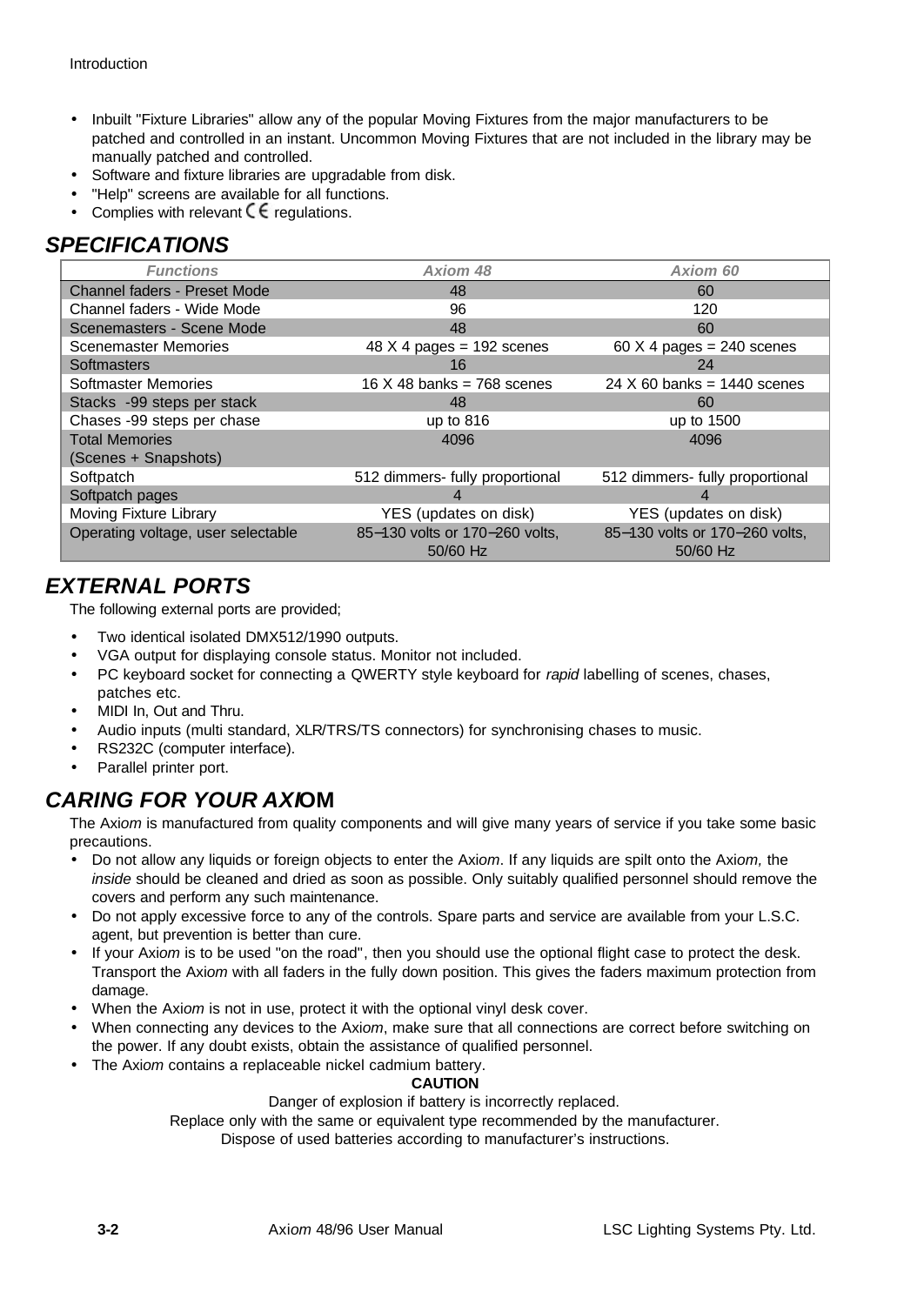## *LABELLING YOUR AXI***OM**

Areas are provided below the faders for you to write identifying labels. To prevent permanent marking of your Axi*om*, LSC recommends that you write place strips of "write on" tape in these areas.

## *ACCESSORIES*

The following accessories are available:

- Vinyl desk cover.
- Flight case.

There are no options for the Axi*om 48/96* as all features are inclusive.

## *KEYSTROKE TERMINOLOGY*

Certain keystroke terminology are used in this manual to describe the operations being undertaken.

## *GENERAL KEYS*

Any text enclosed in these symbols, < > **,** refers to when that particular key needs to be **pressed**. For example; Press <PAGE> means to press the page key located above the Preset Masters.

#### *SOLO/ASSIGN KEYS*

SOLO/ASSIGN keys are often abbreviated to S/A or SOLO. The term S/A is used on the prompts of the *menus* screens*.* If the key to be pressed is a SOLO/ASSIGN key (of which there are many) then it will be identified by naming it as follows; <S/A> (Name) or <SOLO> (Name).

For example; Press <S/A> (Softmaster).

#### *FUNCTION KEYS*

The six function keys located above and below the main LCD screen have varying functions depending upon the current state of the Axi*om*. Function keys are described by enclosing them in [ ] these brackets containing the function key number and the "current" function.

The "current" function of each function key (if any),is indicated on the LCD screen in **UPPER CASE** letters adjacent to each key. Generally, any text on the LCD screen that is in both upper and lower case is information text only.

|                      |  |  |  |  |  | F2. |  |  | F3   |  |  |
|----------------------|--|--|--|--|--|-----|--|--|------|--|--|
| PAUSE                |  |  |  |  |  |     |  |  | UNDO |  |  |
| Choose type of link  |  |  |  |  |  |     |  |  |      |  |  |
| desired after Step## |  |  |  |  |  |     |  |  |      |  |  |
| STACK                |  |  |  |  |  |     |  |  | DONE |  |  |
|                      |  |  |  |  |  |     |  |  |      |  |  |

In the example above, function keys 1, 3, 4, and 6 have current functions.

The Axi*om* utilises a "tiered" menu system. The menus allow you to make choices by pressing the appropriate function key. The choice that you make may present a further menu allowing further choices, or it may return you to the previous menu level.

## *CONNECTING AND TURNING ON*

#### *MAINS INPUT*

An IEC mains input socket is located on the rear panel and a mains lead is provided. The Axi*om* has been designed to operate from a variety of mains voltages. Before switching on, ensure that the voltage setting is correct for your local mains supply. The current setting is indicated in a window on the fuse holder located in the base of the mains input socket.

- The 120 position enables the Axi*om* to operate on a voltage range from from 85 to 130 Volts AC, 50 or 60 cycles per second (Hz)
- The 240 position enables the Axi*om* to operate on a voltage range from from 170 to 260 Volts AC, 50 or 60 cycles per second (Hz)

If the setting is incorrect, squeeze the tabs on the side of the fuse holder and slide it out. Rotate the voltage select insert to reveal the correct voltage setting in the window. Replace the holder.

Plug the mains lead into the MAINS INPUT socket and connect it to a source of mains power.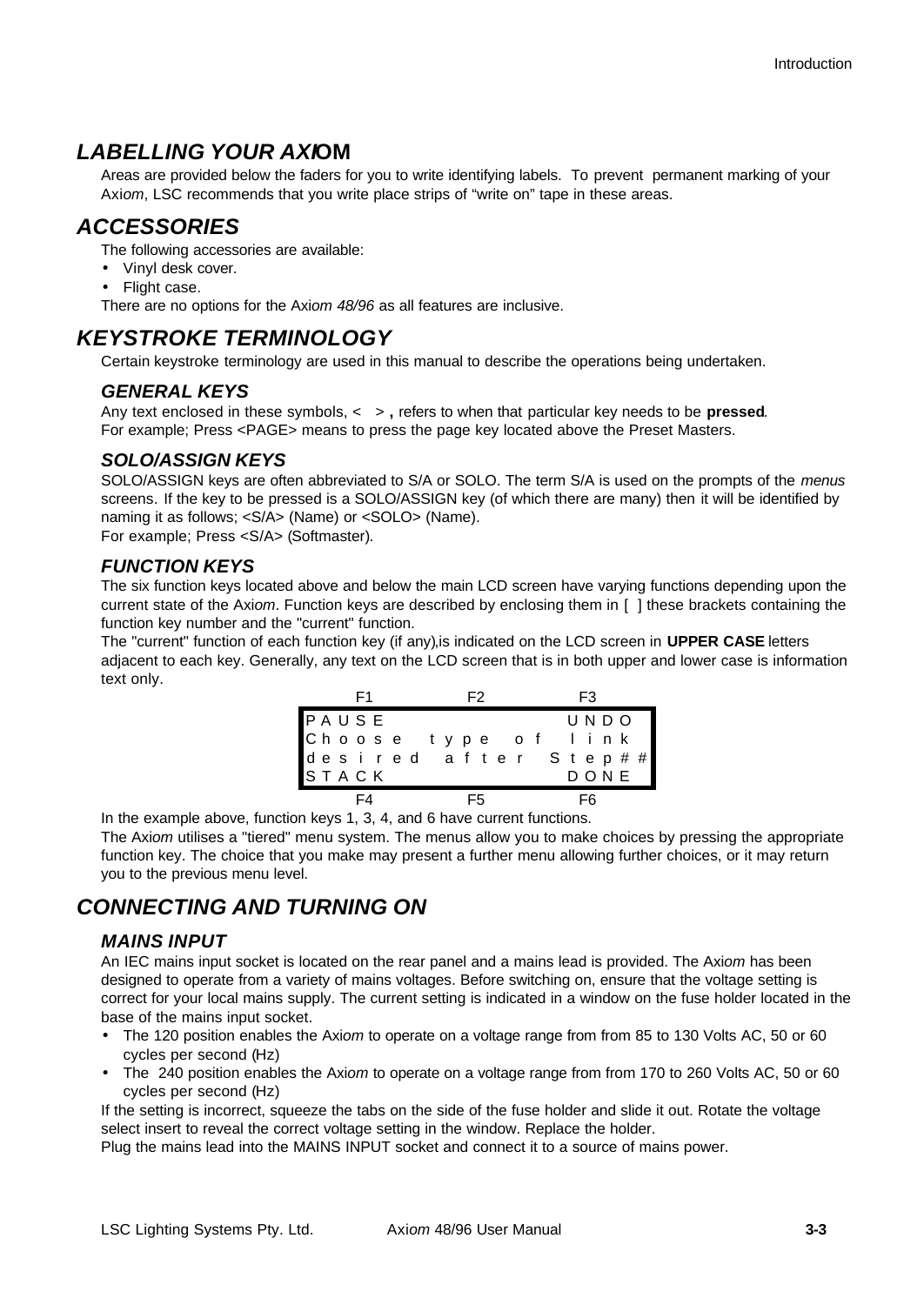## *DIGITAL OUTPUT (DMX 512/1990) CONNECTORS*

Two 5 pin female AXR connectors provide an optically isolated DMX512/1990 digital signal for connection to your devices to be controlled, (dimmers, scrollers, moving fixtures etc). Both connectors carry identical signals. DMX512 is the industry standard *digital control* system for the transmission of control data between lighting equipment. If your equipment to be controlled accepts a DMX512 signal, then simply connect a data cable from the DMX512 output of the Axi*om* to the DMX512 input of your equipment and set the required channel address on your equipment. The pin connections for the DIGITAL OUTPUT are printed on the rear of the Axi*om* adjacent to the connector.

#### *Note: DMX512/1990 together with some typical setups and address settings are described in "Appendix A" at the end of this manual.*

#### *VIDEO MONITOR*

This socket provides a standard VGA output for connection of a VGA or better computer monitor. A switched IEC mains output socket is provided to power the monitor.

#### *SWITCHING ON*

The "POWER ON" switch is located beside the mains input connector on the rear panel. When the Axi*om* is switched ON, the inbuilt neon in the switch will glow and the Axi*om* will commence its startup procedures. After briefly displaying the opening screen, the Axi*om* will commence operating in exactly the same state that it was in when it was last switched off. All the scenes, stacks, chases, patches etc will be as they were. If you are starting a new lighting session, L.S.C. recommendes that you RESET the Axi*om* .

#### *FUSE*

The mains fuse is located in a slide out tray in the base of the mains input socket. Should the fuse blow remove the mains lead and slide out the fuse tray. Pop out the blown fuse and replace it with a 0.5 Amp slow blow fuse. A spare fuse is provided in the the slide out fuse tray.

#### *DESK LAMP CONNECTORS*

The goose neck desk lamps are connected to these sockets. The sockets provides both power and mounting for the lamps. The intensity may be adjusted with the DESK LAMP control on the front panel. The desk lamp connectors are separately fused with a 1 amp fuse.

#### *OTHER CONNECTORS*

The following connections are only required if you wish to access some of the Axi*om*'s additional features.

#### *KEYBOARD*

This connector allows a standard QWERTY computer keyboard to be connected.

#### *AUDIO*

An audio signal may be used to synchronise the stepping of a chase to the base beat of music. Stereo left and right connectors are provided to receive "LINE LEVEL" audio. The connectors are multi standard and will accept male XLR, Tip Ring and Sleeve (balanced) or Tip and Ring (unbalanced)connectors.

## *MIDI*

MIDI (**M**usical **I**nstrument **D**igital **I**nterface) is an international standard for data communication between musical instruments, computers and other equipment such as lighting desks. It allows the Axi*om* to be controlled by other devices. Refer to the "MIDI" in the "UTILITIES" section for details.

## *RS 232C*

The RS 232C connector is a serial port that may be connected to a serial printer or a computer allowing you to download the Axi*om* memory contents. Refer to the "UTILITIES" section for details.

#### *PRINTER*

This connector allows an industry standard parallel printer to be connected. Refer to the "PRINT" in the "UTILITIES" section for details.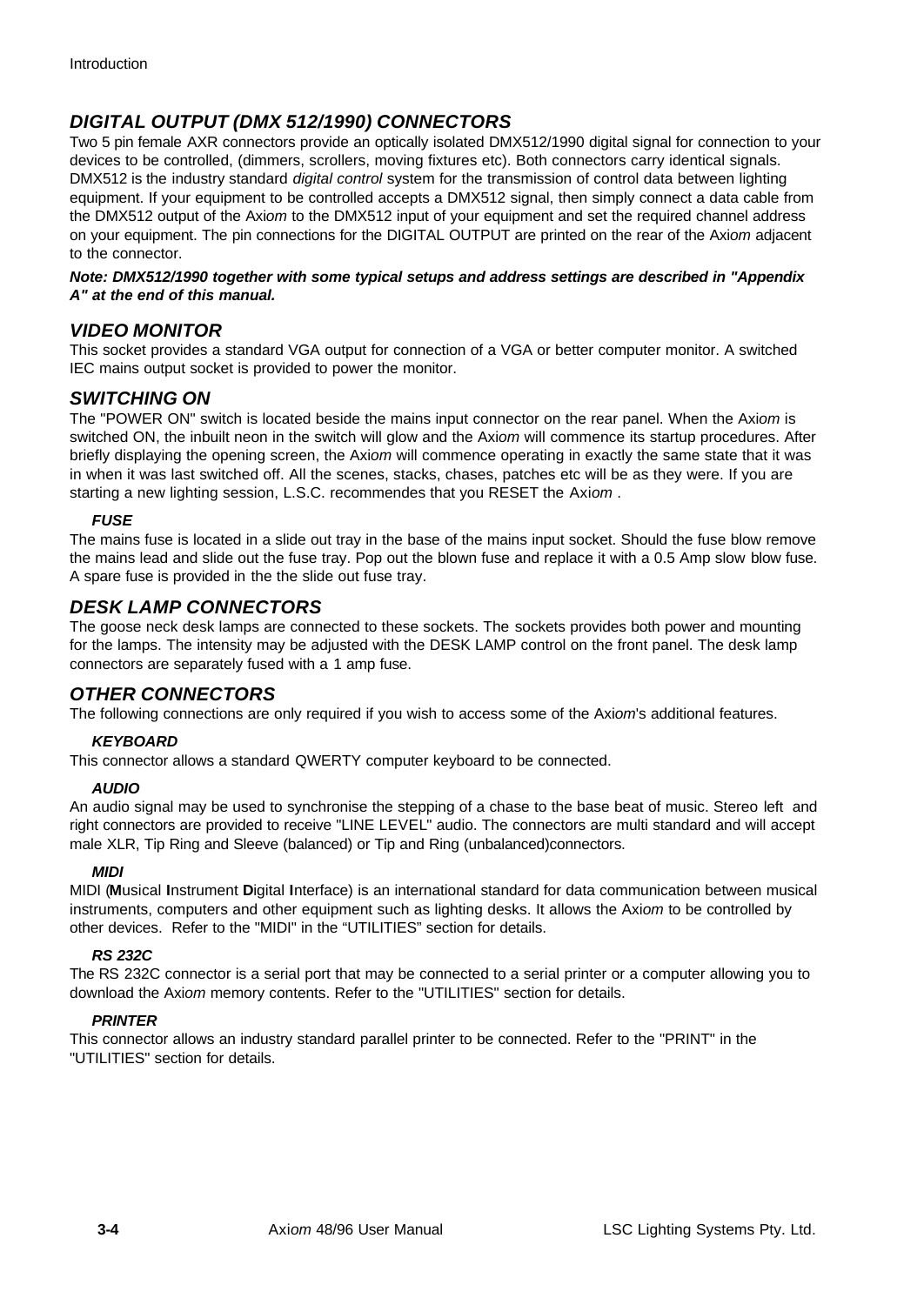## *Section 4: GUIDED TOUR LAYOUT* Yellow Preset Preset Faders Red Presetioroidioidioidioidiois adidioidioidioidioidioidioidioidiois. Io るある Ю Q Ö D O O O O O D Ö Ö Softmasters Programming FX Masters Masters **Section** Section

Axi*om* 48 front panel

## *PRESET FADERS*

The Yellow preset faders control the levels of channels 1 to 48 (60).

The Red preset faders have different functions depending upon the current "MODE" of the Axi*om* as selected by the <MODE> key (see below).

- PRESET mode. They control the levels of channels 1 to 48 (60). (A duplicate of the Yellow preset).
- WIDE Preset mode. They control the levels of channels 49 (61) to 96 (120).
- SCENE mode. They become Scene masters. There are 4 PAGES of memory for the Scene masters. You determine what each PAGE contains when you program (or copy) scenes into them.
- Below each fader is a S/A (SOLO/ASSIGN) key with an integral red indicator LED. They may be used to:
- SOLO (flash or bump) the contents of their fader. (See also SOLO level and ADD/KILL key below).
- Provide a NUMERIC ENTRY function. When the "number" of a channel, scenemaster scene, stack, chase, etc needs to be selected, the appropriate <S/A> key "number" is pressed.

Below each **Red** fader are two numbers;

- The LARGER font is used for scenemaster scene, stack, chase, patch, bank, or page number entry. It also indicates the channel number in PRESET mode.
- The SMALLER font is used for channel number entry when previewing, editing or softpatching. It also indicates the channel number in WIDE mode.

When you are required to make a numeric entry, only valid S/A keys will be active and their LED will light.

#### *Note; Softmaster scene numbers and Softmaster chase numbers are selected with the Softmaster S/A keys.*

• The red S/A keys also provide one of several means of CHARACTER ENTRY. When a "name" or "label" of a scene, step, stack, chase, etc needs to be entered, the appropriate red <S/A> "character" keys are pressed according to the legend printed below them.

The brightness of each S/A key LED is proportional to the level of its channel:

- In normal operation, they indicate the level of their channel at the *output* of the Axi*om*.
- In Preview/Edit mode they indicate the level of their channel in the Scene or Step being previewed or edited.

The S/A LED of a master will flash *slowly* whilst a timed fade is in progress.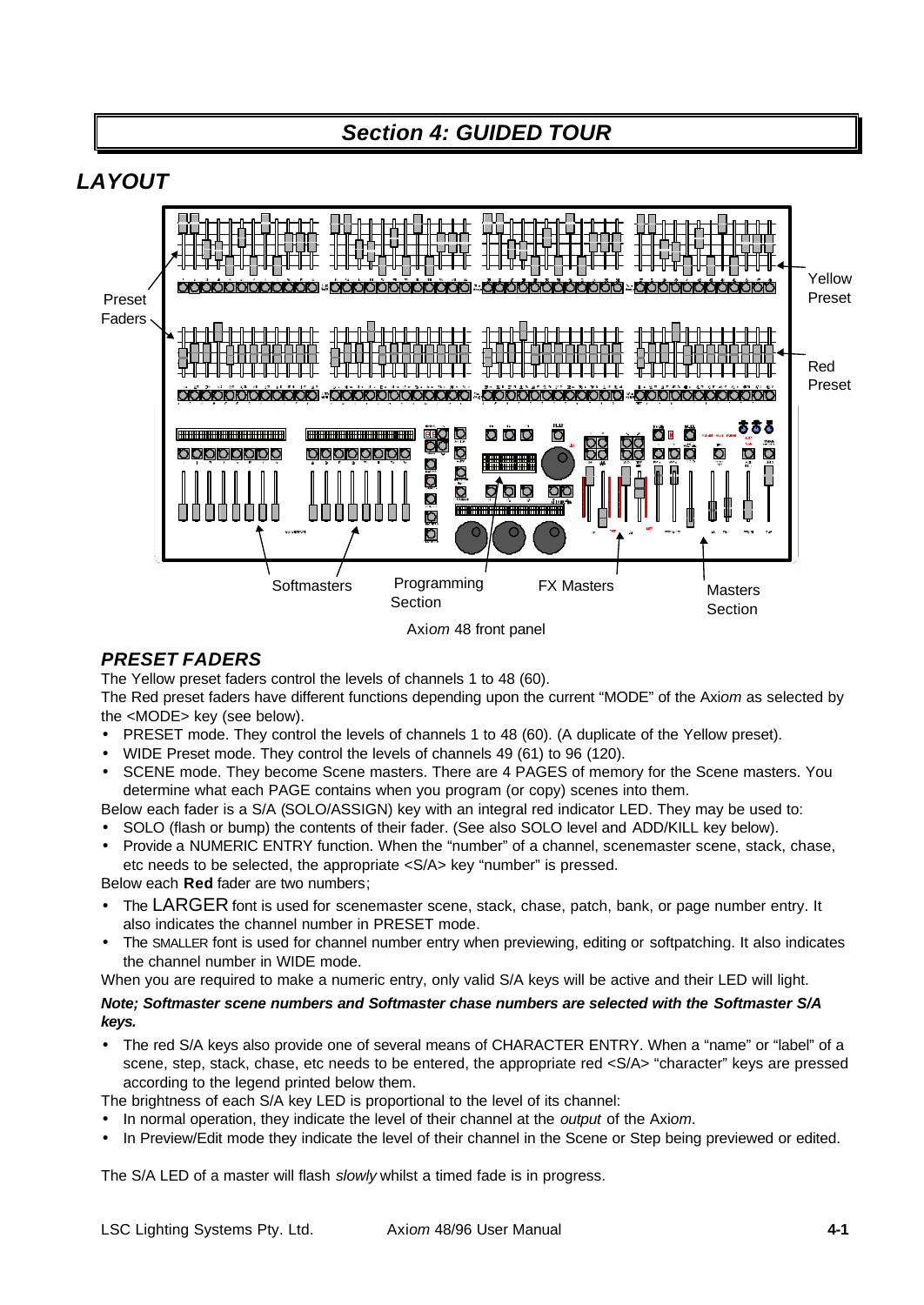## *PROGRAMING SECTION*



**1**. Function keys.

When a function key is operative its LED is lit and its function is displayed on the LCD screen in UPPER CASE TEXT adjacent to that key.

**2**. LCD Screen

A 20 character by 4 line back lit LCD (Liquid Crystal Display).

**3**. EDIT Wheel.

Continuously rotatable and used to alter various paramaters as prompted by the LCD screen.

**4**. EDIT Wheel indicator LED.

Lights when the Edit Wheel is active.

**5**. PROGRAM key.

When pressed, it places the Axi*om* in Program mode. You may then choose to program a Scene, Stack, Chase or Patch.

**6**. ASSIGN key.

When pressed, it places the Axi*om* in Assign mode. You may then choose to assign a Stack or Chase to an FX master or assign a Patch.

**7**. PREVIEW/EDIT key.

When pressed, it places the Axi*om* in Preview /Edit mode. You may then choose to Preview or Edit any Scene, Stack, Chase, the currently assigned patch or the contents of either FX master.

**8**. COPY Key.

Not active in this software version.

**9**. HELP Key.

When pressed, the help key indicator will light and the LCD screen will display a brief description of the purpose of the *current menu level* and tell you what to do to achieve the desired result. To scroll through the text press <F5> (page up) or <F6> (page down) or use the EDIT WHEEL. To exit, press <HELP> a second time.

**10**. ATRIBUTES Keys.

Not active in this software version.

**11**. LCD display.

Not active in this software version.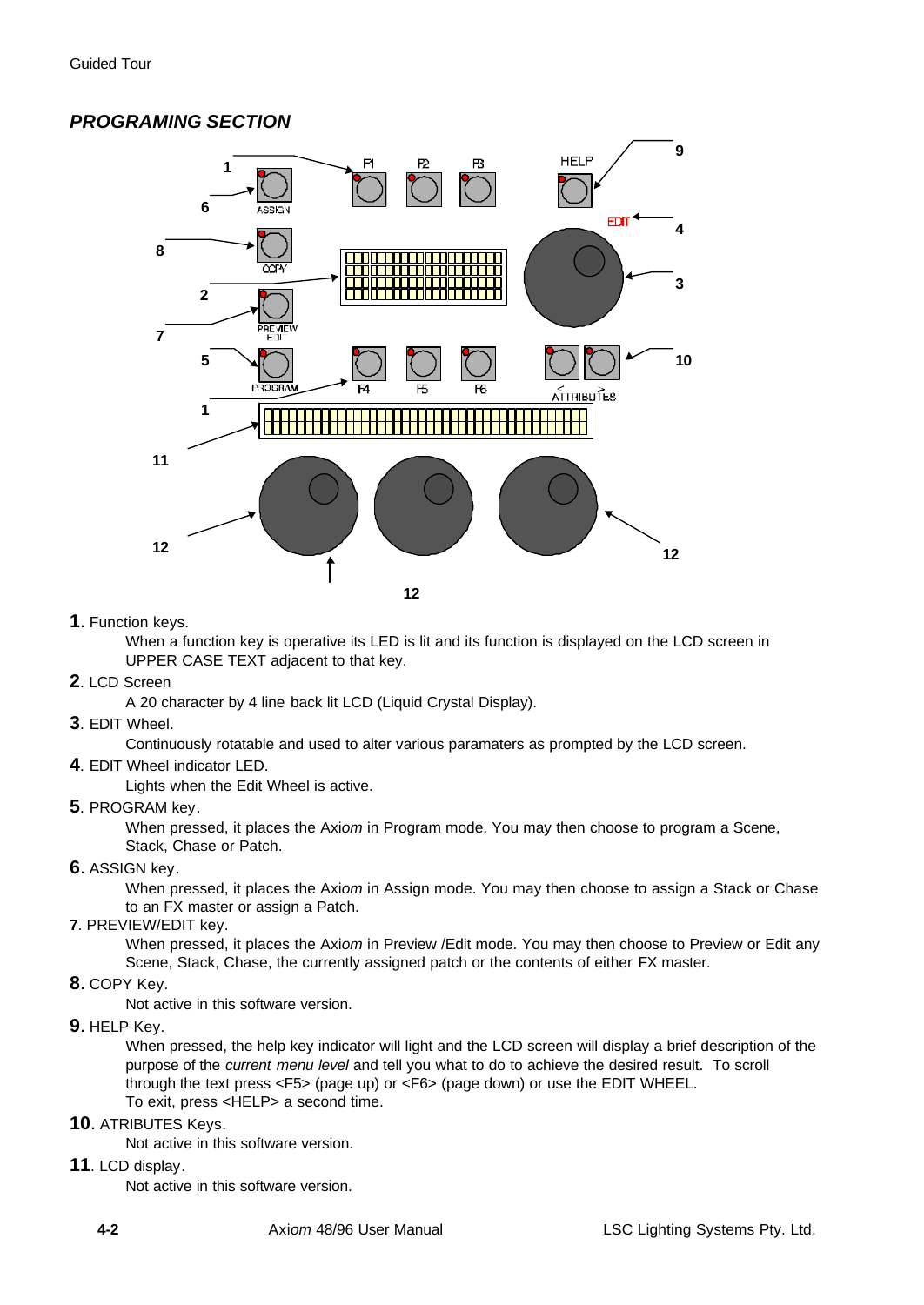#### **12**. EDIT Wheels.

Not active in this software version.

The Axiom uses an interactive "tiered" menu system utilising several dedicated keys and six function keys Operator prompts on the LCD screen guide you through all Programming Editing and Previewing operations. When you are required to input a selection, all valid input keys will flash and all other keys will be inoperative. When PROGRAMMING or PREVIEW/EDITING, all valid S/A keys flash twice, then numbers containing Scenes Stacks or Chases flash and unused numbers are not lit.

#### *MAIN MENUS*

Under normal operating conditions, there are four main menus that you may select. Each menu displays different information or offers different function choices. On any of these four menus, pressing; [F6] will step to the next menu and [F5] will step backwards. [F4] switches directly to menu 1.

From any of the four main menus, other menus may be selected by pressing *active* function keys, or any of the dedicated keys (PROGRAM, PREVIEW/EDIT etc). The choice that you make may present further menus allowing further choices, or it may return you to the previous menu level.

As a general rule, you may return to the previous menu level in one of three ways.

- Selecting "DONE" will accept any changes that you have made and return to the previous menu with all settings updated
- Selecting "CANCEL" will ignore any changes that you have made and return to the previous menu without updating any settings.
- <sup>l</sup> Pressing the Program, Preview/Edit, Assign, Copy or Help keys a *second* time will cancel that selection and return to the previous menu without updating any settings.

#### *MENU 1*

Main MENU 1 provides the following functions and information.

|                                     |  |  | F1 |  |  |    | F2. |  |  | F3 |        |  |
|-------------------------------------|--|--|----|--|--|----|-----|--|--|----|--------|--|
| $EDIT - \rightarrow P \times X Syy$ |  |  |    |  |  |    |     |  |  |    | TR I M |  |
| F X 1 : S t k # # S t p # #         |  |  |    |  |  |    |     |  |  |    |        |  |
| $FX2:Chs$ ## Stp ## $\rightarrow$   |  |  |    |  |  |    |     |  |  |    |        |  |
| II 0.0s O 0.0s MENU                 |  |  |    |  |  |    |     |  |  |    |        |  |
| FΔ                                  |  |  |    |  |  | -5 |     |  |  |    |        |  |

[F1 EDIT] selects "Quick EDIT" allowing you to quickly edit the last scene to be faded up as indicated  $\rightarrow$ . [F3 TRIM] selects the Output TRIM function.

The contents, step number and state of FX1 and FX2 are displayed.

If a stack is assigned, **<** indicates that the stack is idle and **^** indicates that a crossfade is in progress. If a chase is assigned, then its current state is shown using the following symbols;

 $\rightarrow$  **→** Running forward,  $\leftarrow$  Running reverse,  $\Box$  Stopped,  $\rightarrow$  ← Bounce and  $\rightarrow$  ← Single Shot.

The In (I) and OUT (O) Time fader setting are shown on the bottom line of all main menus.

The bottom line also indicates that this is MENU 1.

#### *MENU 2*

|                                                                | F2. | F3 |
|----------------------------------------------------------------|-----|----|
| UTILS                                                          |     |    |
| F X 1 : S t k # # S t p # # <<br>F X 2 : C h s # # S t p # # → |     |    |
|                                                                |     |    |
| I 0.0 s O 0.0 s MENU 2                                         |     |    |
|                                                                | F5  |    |

F1 accesses the UTILities menu and the bottom line shows that this is MENU 2. The rest of this menu is identical to MENU 1.

#### *MENUS 3 AND 4*

These two menus give extensive information about the condition of the two FX masters respectively. FX1 is shown on MENU 3 and FX2 is shown on MENU 4.

The FX masters may have either a Stack or a Chase assigned to them (or they may be empty) and the information on the menus will differ depending upon what is assigned.

Descriptions of a menu with a Stack assigned are given in the "STACKS" section and descriptions of a menu with a chase assigned are given in the "CHASES" section.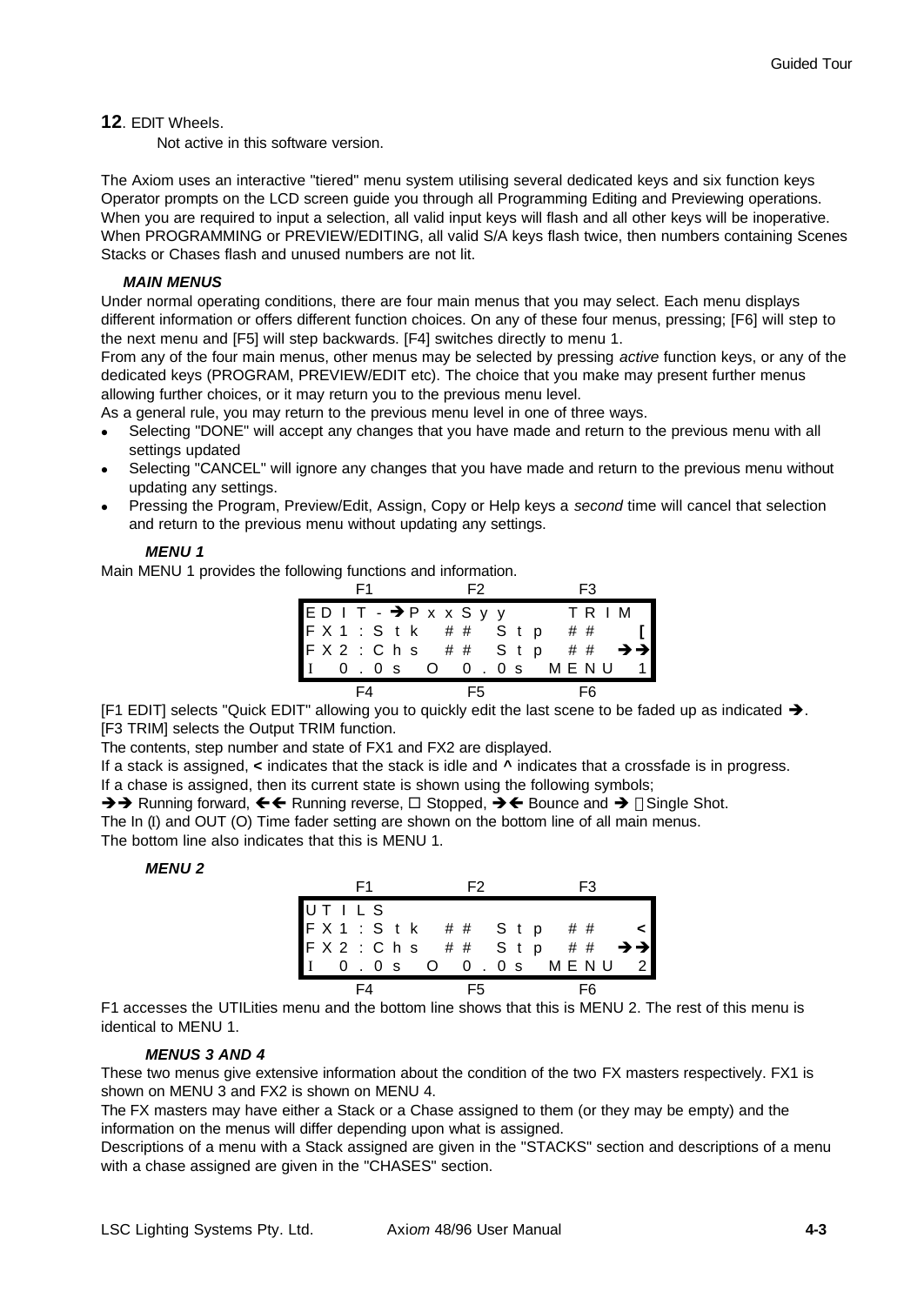## *SOFTMASTERS*



#### **1**. SOFTMASTERS.

The Axi*om* has 16 (24) Softmasters that can control the level of a programmed Scene or Chase. There are 48 (60) BANKS of memory for the Softmasters and the function of each Softmaster depends upon the contents of the currently selected BANK. You determine what each BANK contains when you program (or copy) scenes or chases into them.

#### **2**. S/A KEYS.

Each Softmaster has a S/A key with an integral red indicator LED. They may be used to:

- SOLO the contents of their Softmaster. (See also SOLO level and ADD/KILL key below).
- Provide a NUMERIC ENTRY function. When the "number" of a Softmaster scene or chase needs to be entered, the appropriate <S/A> key "number" is pressed.

The brightness of each LED is proportional to the level of its Softmaster at the the *output* of the Axi*om*. It will flash *slowly* whilst a timed fade is in progress.

#### **3**. LCD.

The LCD displays above the softmasters show the current contents or status of each Submaster via two different screens as selected by the LABELS key (4, below). The two screens display the following information:

The contents of each Softmaster in the form of a Bk (Bank) and Sc (Scene) or Ch (Chase) number. For example;

|  | Bk14 Bk14 Bk14 Bk14 |  |
|--|---------------------|--|
|  | Sc 1 Sc 2 Ch 3 Sc 4 |  |

The "name" for each scene or chase if you have programmed one. For example;

|  |  | Act1S1      |  |  | Red Can |  |  |  |        |  |
|--|--|-------------|--|--|---------|--|--|--|--------|--|
|  |  |             |  |  |         |  |  |  |        |  |
|  |  | A c t 1 S 2 |  |  |         |  |  |  | BluCyc |  |

When a new scene or chase is pending on a Softmaster due to a bank freeze, the display for that master will automatically alternate between the two screens, acting as a warning of the pending change. See "MODE/BANK/PAGE FREEZE" later in this section for more details.

#### **4**. LABELS KEY.

Toggles the Softmaster LCD labels (3, above) between the two different screens of information.

#### **5**. BANK SELECT KEYS.

The  $\land$  and  $\lor$  keys allow you to scroll up or down through the 48 (60) banks or you may immediately select any bank by pressing and holding either  $\land$  or  $\lor$  and tapping <S/A> (BANK number) (any of the Red S/A keys). Freeze rules apply. See "MEMORY STRUCTURE" for details.

#### **6**. BANK DISPLAY.

The LED readout shows the current bank number.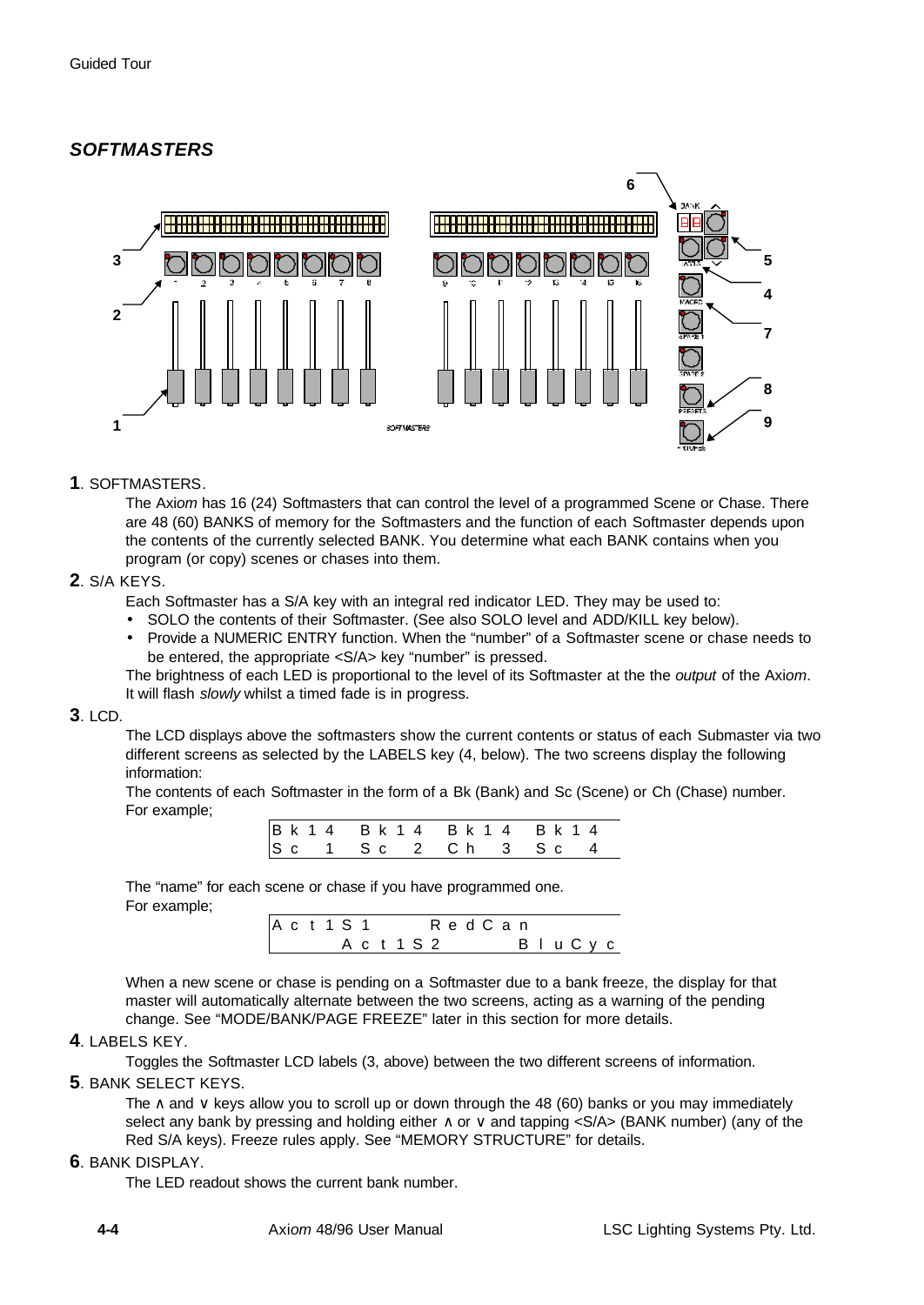**7**. MACRO Key.

Not active in this software version.

- **8**. PRESETS Key.
- Not active in this software version.
- **9**. FIXTURES Key.

Not active in this software version.

## *FX MASTERS*



FX 1 and FX2 effects masters.

The operation of the FX keys varies slightly depending upon whether a Stack or a Chase is assigned to the FX master. The following is a general description of the basic functions of FX 1 only. FX 2 provides identical functions. The *precise* function of the FX keys are described in the "STACK" and "CHASE" sections.

- **1**. FX1 Master.
	- Controls the overall level of FX1.
- **2**. FX1 SOLO/ASSIGN key.

Solo's (flashes) FX1 to the level set by the Add/Kill master. The brightness of its LED indicator shows the level of the FX1 master at the output of the Axi*om*. The LED will flash when the FX master is a valid choice in response to a selection request from the Axi*om*.

**3**. FX1 Forward **>** key.

Generally crossfades a stack in the forward direction or runs a chase in the forward direction.

**4**. FX1 Reverse **<** key.

Generally crossfades a stopped stack in the reverse direction or runs a chase in the reverse direction.

**5**. FX1 STOP/STEP key.

Stops an executing fade in a Stack.

Stops a running chase. Steps a stopped chase.

**6**. FX1 Rate fader.

Provides manual control of the rate of chase or the fade time of a stack.

- **7**. FX1 Rate fader indicator.
	- Lights when the rate fader is active.
- **8**. FX1 Bargraph indicator.

Lights to show the level of the FX master.

**9**. FX1 Bargraph OUT fade indicator. Lights to show the setting of the FX rate fader.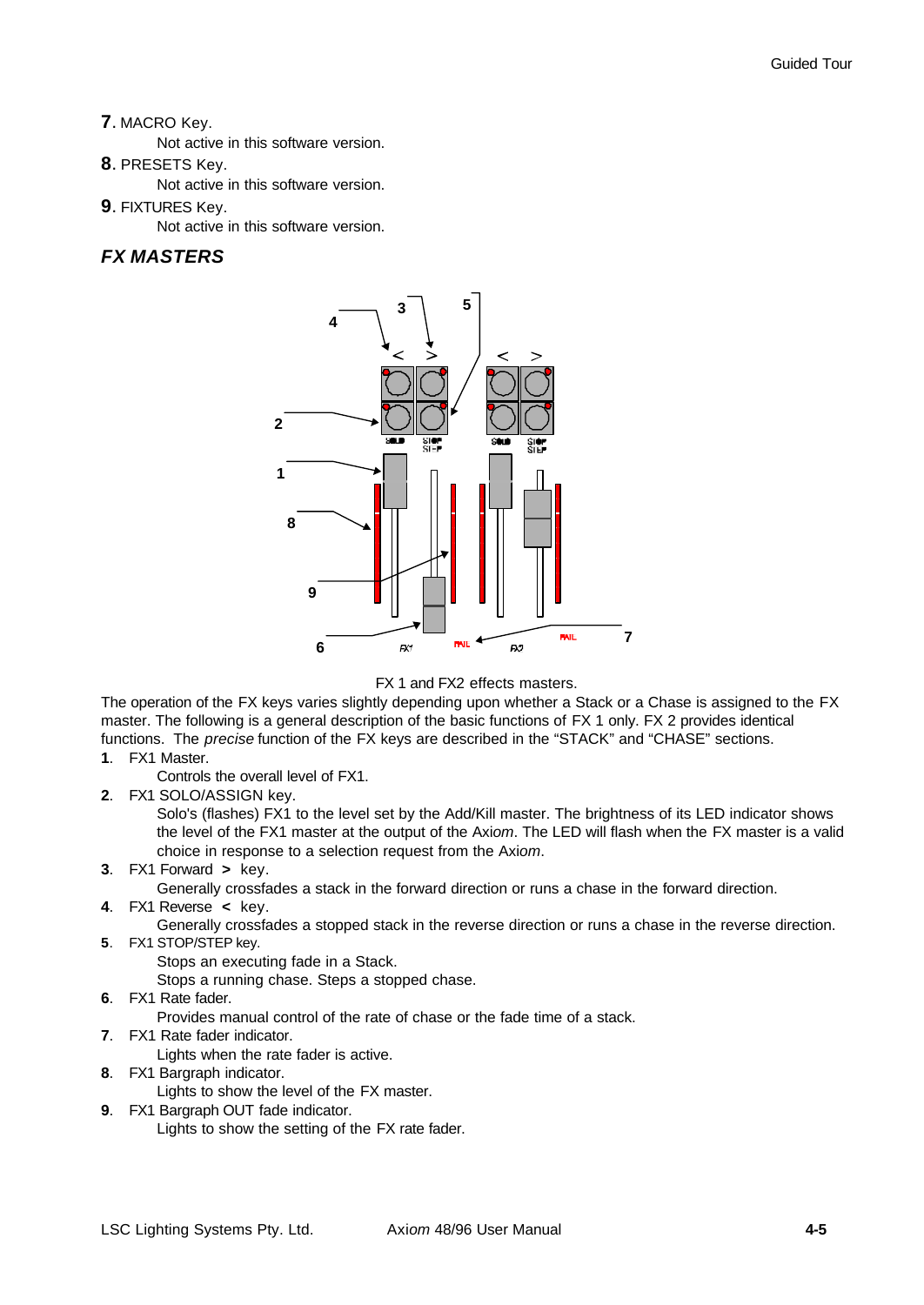## *MASTERS SECTION*



**1**. Red Preset Master.

Controls the overall level of the Red preset, be it the high channels in "Wide preset" mode, low channels in "Preset" mode or Scenes in "Scene" mode.

**2**. Red Preset Solo key.

Solo's (flashes) the Red preset to the level set by the Add/Kill master. The brightness of its indicator LED shows the level of the Red master at the output of the Axi*om*. It also will flash *slowly* whilst a timed fade is in progress*.*

**3**. Yellow Preset Master.

Controls the overall level of the Yellow preset. The operation of the Yellow preset master may be inverted (full level at lower position) via the "UTILITIES" menu.

**4**. Yellow Preset Solo key.

Solo's (flashes) the Yellow preset to the level set by the Add/Kill master. The brightness of its indicator LED shows the level of the Yellow master at the output of the Axi*om*. It will also flash *slowly* whilst a timed fade is in progress*.*

- **5**. Soft Masters Preset Master.
	- Controls the overall level of the Soft Masters.
- **6**. Soft Masters Preset Solo/Assign key.

Solo's (flashes) the contents of the Soft Master's Preset master to the level set by the SOLO master. The brightness of its indicator LED shows the level of the Soft Master's Preset master at the output of the Axi*om*. It also will flash *slowly* whilst a timed fade is in progress*.*

**7**. IN Time Fader.

Controls the IN fade time of the Preset masters and may be assigned to control the IN fade time of any Scene.

**8**. OUT Time Fader.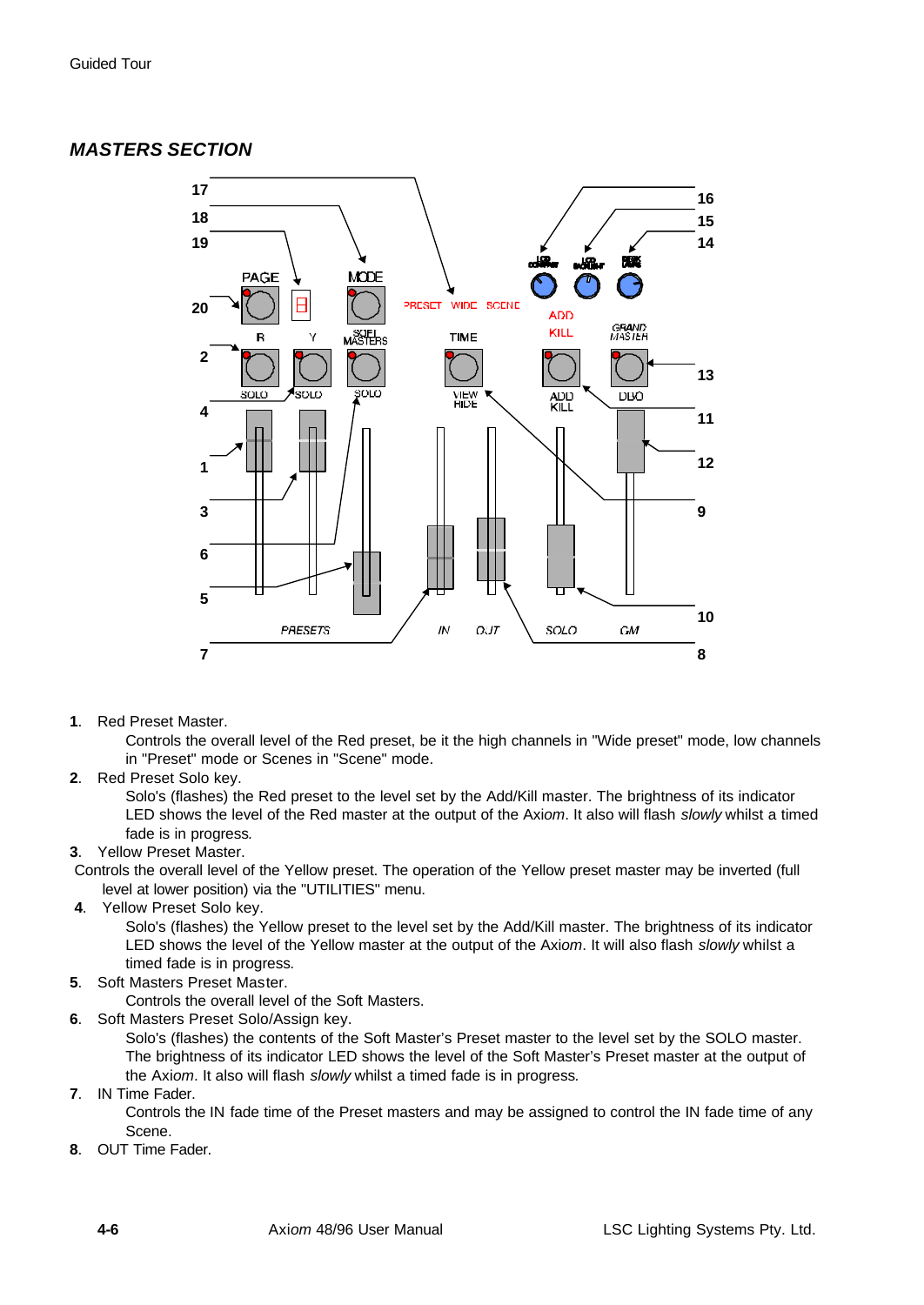Controls the OUT fade time of the Preset masters and may be assigned to control the OUT fade time of any Scene.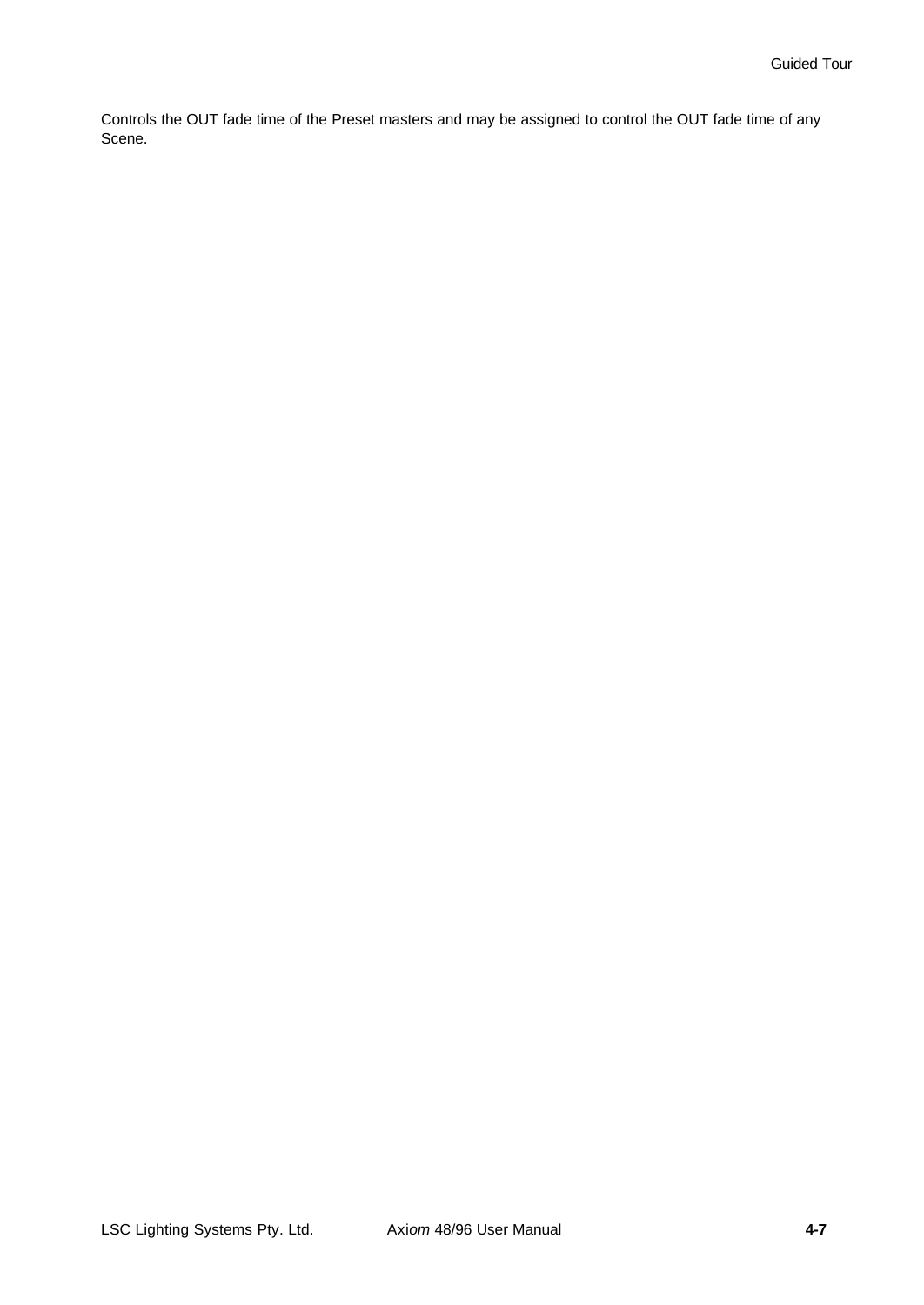**9**. Time View/Ride key.

Allows the "Programmed" fade time of any master to be viewed (quickly tap and release <VIEW/RIDE>, press <S/A> (master to view)) and also allows you to take over a timed fade in progress and RIDE it manually (press and HOLD <VIEW/RIDE> until the RIDE menu appears, press <S/A> (master to ride) then rotate the EDIT wheel).

**10**. Solo Level Fader

Sets the level to which any HTP channels, Scenes, Softmasters, Presets, or FX masters will be flashed when their respective SOLO/ASSIGN key is pressed.

- **11**. ADD/KILL mode key
	- toggles the Add/Kill mode between "Add" and "Kill".
	- In ADD mode, soloed channels add to the current output.
	- In KILL mode, soloed channels replace the current output.
- **12**. Grand Master.

controls the level of the total output (all HTP channels) of the Axi*om*.

**13**. DBO (Dead Black Out) key

blacks out all HTP channels. The DBO key flashes when the output is blacked out. Press again to restore normal output. The DBO key may disabled via the "UTILITIES" menu.

**14**. Desk Lamps

controls the intensity of the gooseneck desk lamps that may be plugged into the rear panel.

**15**. LCD Backlight

controls the intensity of the LCD backlights on all LCD displays.

**16**. LCD Contrast

controls the contrast of all LCD displays.

- **17**. Mode display
- displays the current mode of the Red preset (described below).
- **18**. Mode key.

selects the current mode (Preset, Wide or Scene) of the Red preset.

**19**. Page display

displays the current page of scene memory for the Red preset.

**20**. Page key.

selects the current page of scene memory for the Red preset. To cycle through the pages repeatedly press <PAGE>. To directly select a page, hold <PAGE>, tap <S/A> (page 1 to 4) (Red preset S/A keys)

## *MODES OF OPERATION*

#### *OVERVIEW*

The Axi*om* has 3 modes of operation;

• PRESET • WIDE • SCENE

- The different modes only affect the operation of the RED preset faders.
	- PRESET mode. The Red preset controls the levels of channels 1 to 48 (60), (a duplicate of the Yellow preset).
	- WIDE Preset mode. The Red preset controls the levels of channels 49 (61) to 96 (120).
	- SCENE mode. The Red preset faders become SUBMASTERS and control the levels of scenes that may be programmed or copied into the submasters. Four pages of scene memory are available.

You may freely change modes at any time during your operation of the Axi*om* and the current mode is **always shown** by the red "LED" MODE indicators beside the MODE key.

16 (24) Softmasters for scenes or chases and 2 FX masters for stacks or chases are always available regardless of which mode is selected.

Each mode has its particular advantage for different types of operations.

## *PRESET MODE*

Two identical presets (Yellow and Red) provide duplicate faders for the low channels, 1 to 48 (60)**.** The output of each preset is controlled by its own Preset master.

The fade times of the preset masters are set by the IN and OUT time faders.

#### *ADVANTAGE*

This simple mode of operating is most useful in unrehearsed situations where the next "look" needs to be created blind "on the fly". The channel faders provide instant "hands on" control of any channel level.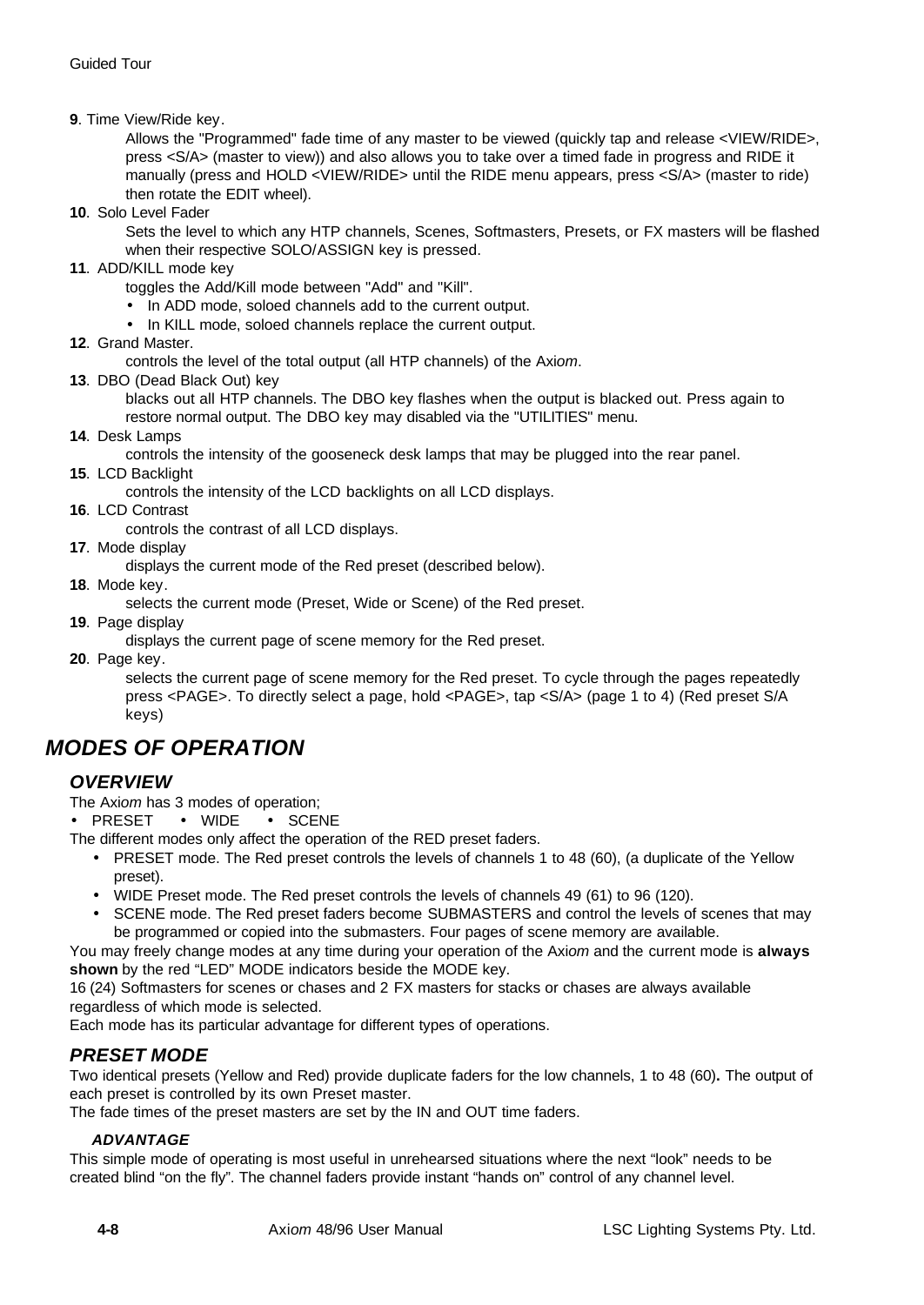#### *DISADVANTAGE*

Only the low channels can be controlled and any look that needs to be used at a later time must be manually reproduced with the channel faders. Programming a look as a scene overcomes this problem.

#### *WIDE PRESET MODE*

Wide preset mode utilises both the red *and* yellow fader banks as a *single* manual preset of 96 (120) channels. The yellow faders control the low channels and the red faders control the high channels. There is an individual fader for **every channel**. The yellow preset master controls the total output of this single preset.

#### *ADVANTAGE*

You have access to **all** of the **channels** that are available on the Axi*om*. This is most useful when you are PROGRAMMING scenes as you can utilise ALL channels to create your scenes.

#### *DISADVANTAGE*

You do not have a second preset on which to create the next look on the fly.

#### *SCENE MODE*

In Scene mode the faders of the red fader bank become Submasters containing **scenes**.

#### *ADVANTAGE*

In addition to the 16 (24) Softmasters, the Red Preset provides another 48 (60) Scenemasters allowing instant hands on access of up to 64 (84) scenes without the need to change banks or pages.

#### *DISADVANTAGE*

Only the low channels can be controlled by faders for any new look that needs to be created.

#### *Note; Scenes can be programmed, previewed or edited and all channels may be controlled via the edit wheel whilst operating in any of the three modes.*

#### *SOLO*

The following discussions refer to HTP channels. LTP channels and their actions when SOLO/ASSIGN keys are pressed are described in the "MOVING FIXTURES AND SCROLLERS" section.

#### *OVERVIEW*

The SOLO section of the Axi*om* utilises the SOLO/ASSIGN keys to provide extensive soloing control of channels and masters. "Soloing" is sometimes known as "flashing" or "bumping".

You may Solo any channel or multiple channels, any Softmaster, any Submasters, any Preset master or any multiple combination of the above at the one time. The only limit is your ability to hold down multiple keys. The Solo function is a momentary action. As soon as **all** Solo keys are released, normal output is restored. There are no times associated with the SOLO function. All actions are instantaneous.

#### *ADD/KILL MODE*

You may select what effect the Solo keys have on the *output* of the Axi*om,* by selecting either ADD mode or KILL mode. Pressing the ADD/KILL key will toggle from one mode to the other.

Kill mode is indicated when LED indicator in the ADD/KILL key flashes.

- In ADD mode, pressing any SOLO key will simply add the solo'ed channels to the output (at the SOLO fader level) without having any effect on the current output of the Axi*om*.
- In KILL mode, pressing any SOLO key will add the solo'ed channels to the output (at the SOLO fader level) and at the same time it will KILL (black out) all other output of the Axi*om*.

#### *SOLO FADER*

The SOLO fader sets the solo'ed *level* for individual channels at the output of the SOLO section. For the contents of any Softmaster, Scenemaster or FX master, it sets the *percentage* of the channel's *programmed* level. For example, if the Solo fader is set to its mid (50%) position;

- Soloed **channels** will come on at a level of 50%.
- If a scene is Soloed and it contains a channel at a level of 80% then that channel will come on at 40% (50% of 80%).

#### *Warning; Setting the SOLO LEVEL fader to minimum and the ADD/KILL mode to KILL will cause all of the SOLO keys to act as DBO (Dead Black Out) keys because pressing a SOLO key will cause its channel(s) to come on at 0% and all normal output to be killed.*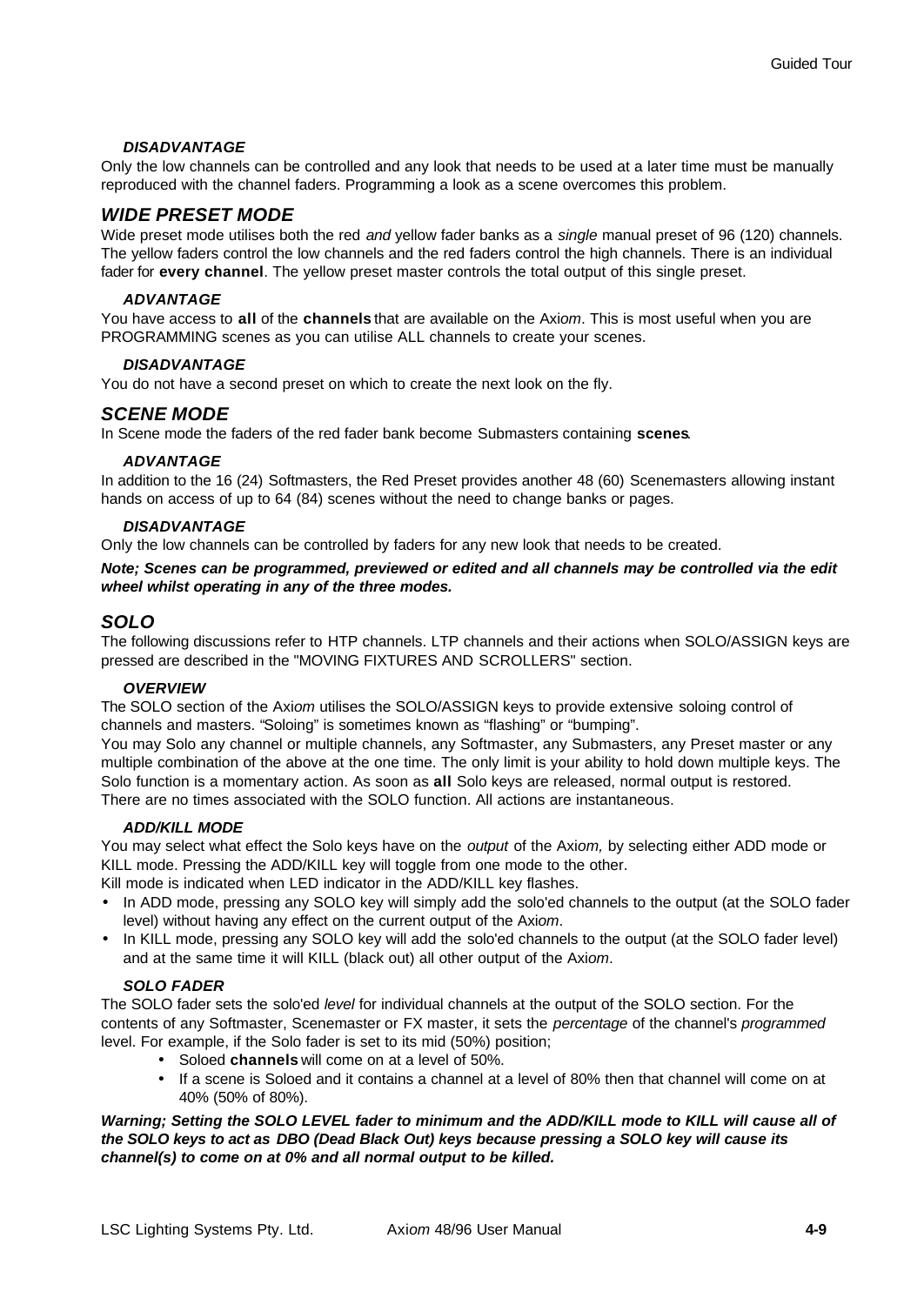*Hint; To safeguard against inadvertently "flashing" any lights on stage or killing the output, you can set the SOLO LEVEL fader to minimum and the ADD/KILL mode to ADD. Pressing any SOLO key will now have no affect.*

## *MEMORY STRUCTURE*

Memory is divided into several areas.

- Scene memory.
	- Scene memory is divided into two areas,
		- Scenemaster memory defined by PAGE and Red preset number.
		- Softmaster memory defined by BANK and Softmaster number.
- Chase memory.

Chase memory is divided in two areas,

- FX master memory defined by Red preset S/A number.
- Softmaster memory defined by Bank and Softmaster number.
- Stack memory defined by Red preset number.

Scenemaster Scenes, FX master Chases and Stacks are totally separate.

Softmaster Scenes and Chases share common memory. If a Bank/Softmaster number has been used for a Scene, then it cannot be used for a Chase. A Chase recorded in the same number would overwrite the Scene. Likewise, if the number has been used for a Chase, it cannot be used for a Scene.

#### *SCENEMASTER MEMORY*

There are 4 PAGES of memory with 48 (60) scene numbers in each page. The PAGE key selects the page and the RED Preset S/A keys select the scene number. The **contents** of each number in each page is determined by what you **program** (or copy) into them. The memory capacity of each model is;

- Axi*om* 48; 4 (pages) x 48 (S/A numbers) = 192 scenes.
- Axi*om* 60; 4 (pages) x 60 (S/A numbers) = 240 scenes.



**Axi***om* **48 Scenemaster Memory**

In Scene mode, when you change pages, the scenes from the selected page are automatically assigned to their respective scene masters.

The Red Preset S/A keys are also used to select Chases and Stacks that may be assigned to the FX masters. These Chases and Stacks use separate memory. Therfore, in addition to the 192 (240) scenes, you may program 48 (60) chases and 48 (60) stacks.

#### *SOFTMASTER MEMORY*

Softmasters have their own area of memory. A Softmaster may contain a Scene or a Chase or it may be empty. There are 48 BANKS of memory available with 24 (36) memory numbers in each bank. The ∧ or ∨ keys selects the Bank and the Softmaster S/A keys select the memory numbers. The **contents** of each number in each bank is determined by what you **program** (or copy) into them.

The Softmaster memory capacity of each model is;

- Axi*om* 48; 48 (banks) x 16 (S/A numbers) = 768 scenes or chases.
- Axi*om* 60; 48 (banks) x 24 (S/A numbers) = 1140 scenes or chases.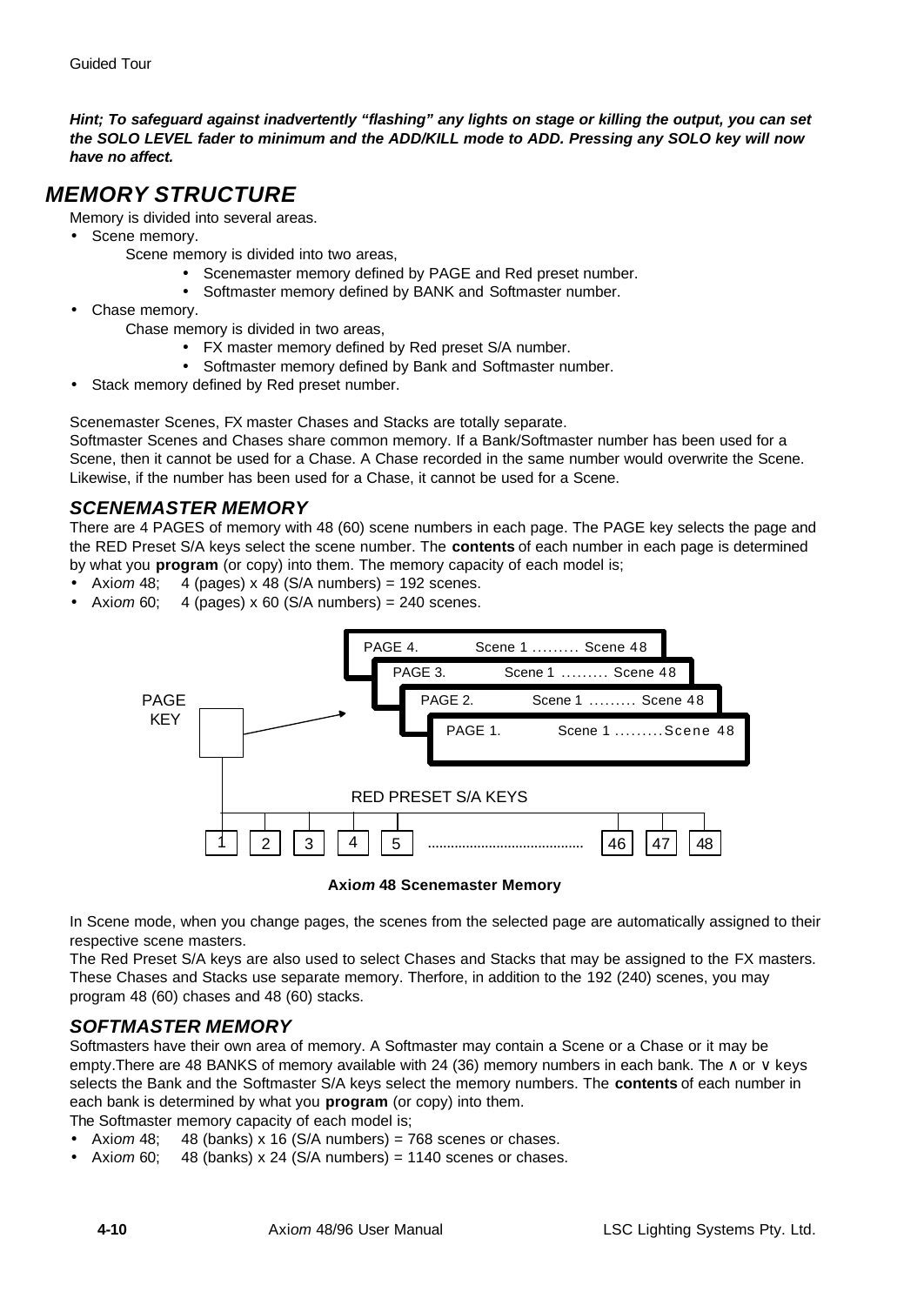

**Axi***om* **48 Softmaster Memory**

When you change banks, the scenes and/or chases from the selected bank are automatically assigned to their respective Softmasters.

Scenes and Chases may be copied between BANKS and PAGES.

#### *MODE/BANK/PAGE FREEZE*

A "*FREEZE*" feature prevents the contents of any Softmaster from being changed if it is active when a different *BANK* is selected or the contents of any Red preset fader from being changed if it is active when a different *PAGE* or *MODE* (Preset, Wide or Scene) is selected.

The current contents of any *active* fader is held until such time as the active fader is faded down below about 5%. When it is faded down, it will be automatically updated with its **pending** assignment for the new mode, bank or page. This prevents scenes, chases or channels "crashing in" on stage if their fader is contributing to the output when a different mode, bank or page is selected.

#### *FREEZE INDICATORS*

#### *RED PRESET*

Whenever there is a pending scene or channel due to a MODE/PAGE FREEZE, the indicator in the VIEW/RIDE key will flash. To see which fader(s) is pending, quickly tap and release <VIEW/RIDE>. The indicators in the <S/A> keys of any pending red preset faders will now flash along with the VIEW/RIDE key. To exit from VIEW mode either press; <VIEW/RIDE> again, or press; [F6 DONE].

#### *SOFTMASTERS*

Whenever there is a pending scene or chase due to a BANK FREEZE, the LCD readout above each pending Softmaster will alternate between the name and contents displays.

## *FADE TIMES*

The *Axiom* utilises times in the following manner;

#### *MANUAL FADES*

#### *CHANNEL FADERS, SOLO, & GRAND MASTER*

Individual CHANNEL faders, the SOLO master and the GRAND MASTER operate manually. They may not be programmed with times. All solo (add/kill) actions occur instantaneously.

### *TIMED FADES*

The times that are used when a timed fade is executed may come from various sources depending upon where the fade is occurring.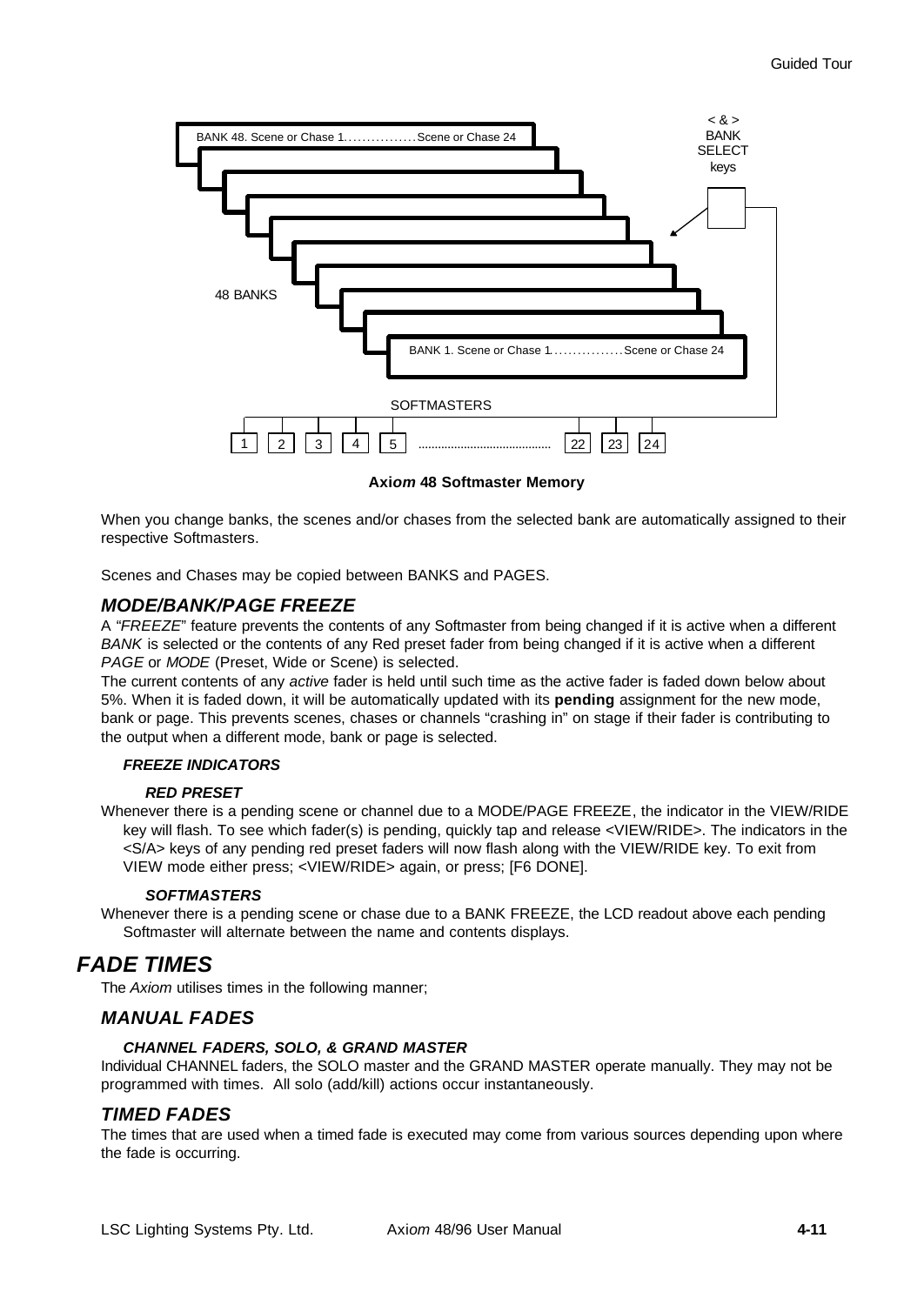• For HTP channels, the time may come from the Time faders, the Rate fader or it may be programmed in memory. On upward fades the IN time will be used and on downward fades the OUT time will be used.

• For LTP channels, the time is always programmed in memory.

When a master is moved, the output will always progress towards the current position of that master at a rate set by the relevant time setting. On upward movements the IN time will be used and on downward movements the OUT time will be used.

For example, if an IN fade time of 3 seconds has been set, then the master must be moved from bottom to top in less than 3 seconds for the fade to take 3 seconds to execute. If the master was only faded to the half way position, then the fade would take 1.5 seconds to reach that point and then stop.

A fully manual fade is achieved by setting the IN and OUT times to 0 seconds. The fade will then instantly follow the position of the master movement.

#### *TIME SOURCES*

#### *TIME FADERS*

The Time faders always controls the fade time for the Red, Yellow and Softmaster Preset masters. They may also be used to control the fade times of Softmasters and Scene masters.

The longest time (11 minutes) is when a Time fader is at its top position and the shortest time (0 seconds, or fully manual) is when it is at its bottom position.

The current time setting of both Time faders is always displayed on the bottom line of the main menus

#### *RATE FADERS*

Each of the FX masters has its own Rate fader which may provide manual control of the fade times of a stack. If a Rate fader is active, its red backlit "RATE" indicator is lit and its setting is displayed on the LCD screen. Menu 3 gives the setting for FX1 and menu 4 gives the setting of FX 2. Rate fader times are distinguished from programmed settings by the letter "M" (manual) beside the time reading.

#### *PROGRAMMED TIMES*

Scenes, Steps in a Stack and Chases may have their fade times programmed in memory. This allows every Scene, Stack step, and Chase to have its own exclusive time.

#### *PRESET MASTERS, SCENE MASTERS, SOFTMASTERS, FX MASTERS*

For these sections of the Axi*om*, the influence of time settings varies depending upon the type of channel, either **HTP** or **LTP.**

#### *HTP CHANNELS*

#### *PRESET MASTERS*

Both the Red and Yellow Preset masters always fade at the rate set by the IN and OUT TIME faders.

#### *SCENE MASTERS*

When you program or edit a scene, you may choose the time sources.

The IN time may be set to either;

- IN ( IN Time Fader)
- Programmed time.
- The OUT time may be set to either;
	- OUT (OUT Time Fader)
	- $\bullet$  = IN (a copy of the IN time)
	- Programmed time.

Programmed times may be set from 0 seconds up to 11 minutes. As before, a fully manual fade is achieved by setting a fade time of 0 seconds. This may be either a Time fader setting of 0 seconds or a programmed time of 0 seconds.

#### *SOFTMASTERS*

Softmasters containing scenes fade in exactly the same manner as Scenemasters described above. Softmasters containing chases fade the overall chase level under the influence of the IN and OUT time faders. Chases may also be programmed to fade between steps. See the "CHASE" section for details.

#### *FX MASTERS*

#### *STACKS*

When you program or edit a Stack, you may choose to set the time source from either the Rate fader or a Programmed time. You may program separate IN (up fade) and OUT (down fade) times for *every* step. The IN time may be set to either;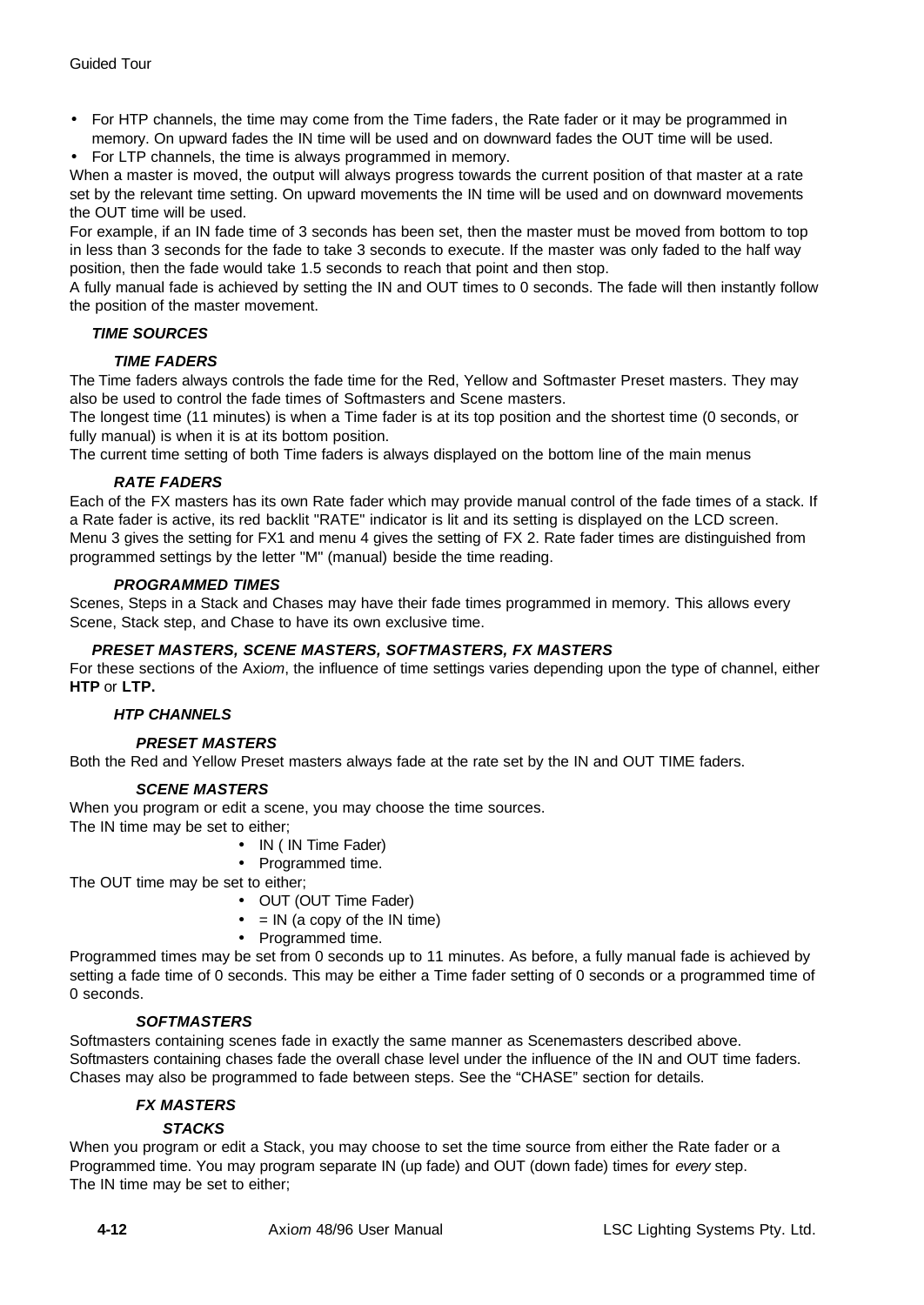- MAN (Rate Fader)
- Programmed time.

The OUT time may be set to either;

- =NXT (a copy of the IN time of the **NEXT** step in the stack)
- MAN (Rate Fader)
- Programmed time.

When the > key on an FX master is pressed the transition from one step to the next step of the stack will be a DIPLESS crossfade with the outgoing step fading out in its OUT time and the incoming step fading in its IN time. If the outgoing step is programmed with its OUT time set as OUT =NXT, then the OUT time used for this outgoing step will be equal to the IN time of the Next (*incoming)* step.

Refer to the "STACKS" section for more details.

#### *CHASES*

When a **Chase** is assigned to an FX master, it will step at the programmed rate or the rate may be manually controlled by that FX master's Rate fader. Chases usually 'snap' from step to step but they may also be programmed to **fade** from step to step and the fade *time* may be set to be a percentage of the step *rate*. Refer to the "CHASE" section for more details.

The FX master **level** faders operate manually. They may not be programmed with times.

#### *LTP CHANNELS*

LTP channels are fully explained in the "MOVING FIXTURES AND SCROLLERS" section. The following description only gives a brief overview of LTP channels with respect to times.

#### *PRESET MASTERS*

LTP channel levels are not influenced by the **Preset** masters.

#### *SCENE MASTERS/SOFTMASTERS(CONTAINING SCENES)*

Every scene has an LTP fade time programmed into it. When a scene is faded up, all the LTP channels in that scene will fade up at the LTP fade time programmed into that scene. This fade starts as soon as the Scenemaster is raised above zero and continues irrespective of any further fader movement. When a scene is faded down, all LTP channels **do not change**. Each LTP channel will only change if another Scene containing that LTP channel is faded up from the fully down position.

#### *FX MASTERS*

Scenes that contain LTP channels and that are programmed to a step in a Stack or a Chase will FADE IN in the same manner as they do when controlled by a Scenemaster (above). When a step in a stack is fading out, the LTP channels will only fade when they have a new level in the incoming step. If an LTP channel is not programmed in the incoming step, then it remains at its last level. A seperate LTP time may be programmed for every step.

LTP channels are only used when you are controlling Moving fixtures or colour scrollers.

#### *DEFAULT TIMES*

When you are programming times, the Axi*om* will offer you "default" time settings for you to use. The factory default times are;

- In IN (IN Time fader)
- Out OUT (OUT Time fader) (for scenes), =NXT (for stacks)
- L (LTP) 0.0

You may set your own default times. From menu 2 press; [F1 UTILS], [F5 PREFS], F5 TIMES], [F1 TIME]. The following menu appears;

|                           | F2.           | F3     |
|---------------------------|---------------|--------|
|                           | + +           | CANCEL |
| $\overline{N}$<br>n,<br>← | Out OUT L 0.0 | DONE   |
| ⊏⊿                        | -5            | FR     |

You select the time that you wish to alter by positioning the highlight bar (-----) over the time name by using the F4  $\blacktriangleleft$  and F5  $\rightarrow$  function keys. When a time is selected, it may be quickly varied by using the EDIT wheel or it may be incremented in single steps with the F2 **++** key or decremented with the F1 **--** key. A time may be snapped to minimum or maximum by tapping F1 or F2 once, then quickly pressing again and **holding**.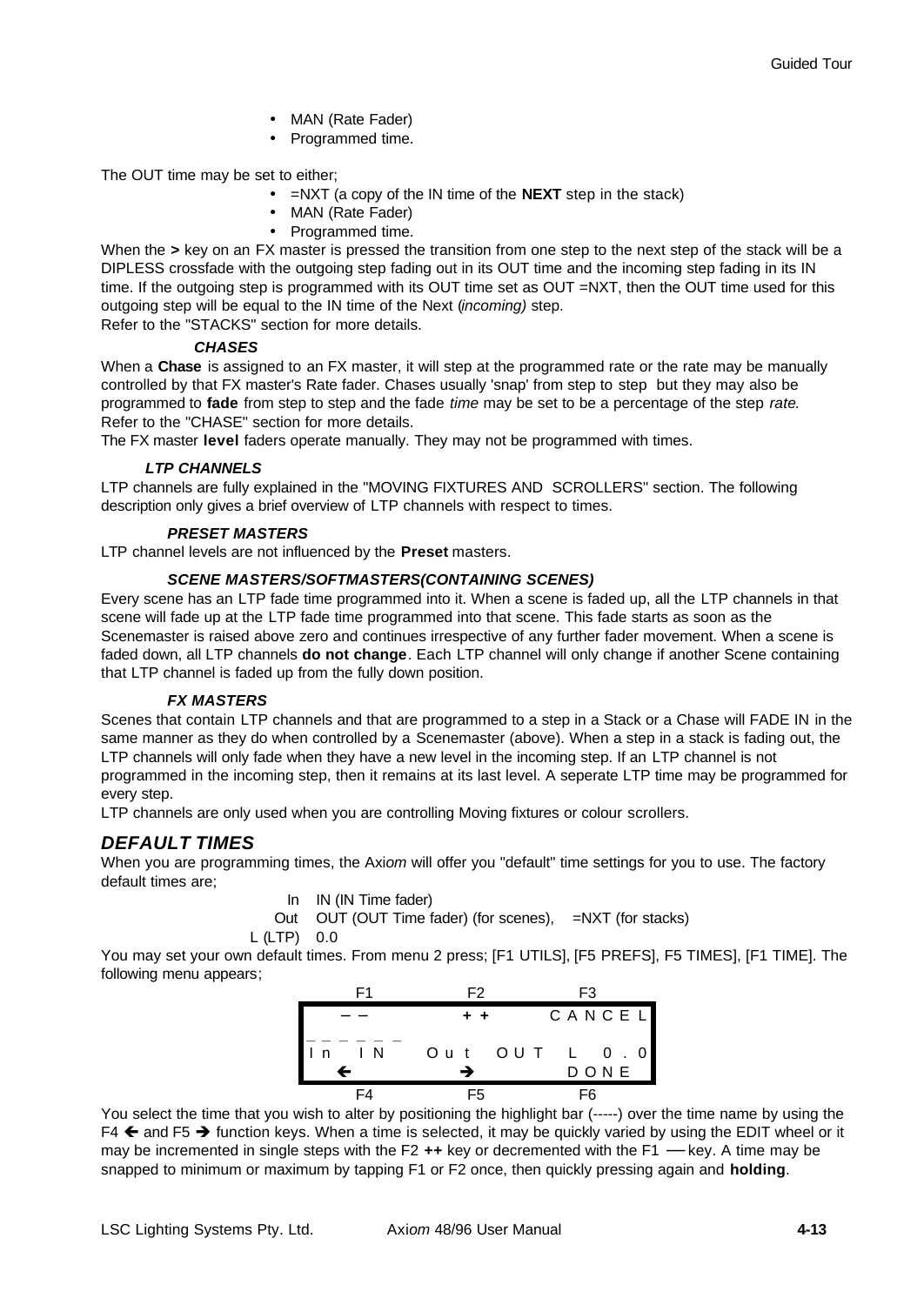When the IN time is incremented above the "IN" (Time fader) setting, it changes to a "programmed" time. When a "programmed" In time is decremented below 0.0 seconds, it changes back to "IN" (Time fader).

In a similar fashion, when the Out time incremented, it changes from "OUT" to "= IN" and when incremented again it changes to a "programmed" time. When a "programmed" Out time is decremented below 0.0 seconds, it changes back to "= IN " and when decremented again it changes to "OUT" (Time fader). Setting a scene default Out time of "=IN" will result in stack default Out times of "=NXT"

*Hint; If you have many scenes to program and they will all be using the same time values, you can set these values as the default times. These values will be automatically used by the Axiom when you use the "rapid programming" techniques described in the "SCENES" and "STACKS" sections.*

You can quickly restore the default times back to their factory settings by pressing; [F1 UTILS], [F5 PREFS], [F5 TIMES], [F2 FACTRY], [F6 OK].

#### *FADE IN PROGRESS INDICATION.*

When a timed fade is occurring on *any* master (either from the Time fader or a Programmed time), and regardless of whether it is a HTP time or a LTP time, the indicator LED on that Masters SOLO/ASSIGN (S/A) key will flash quickly to indicate that a timed fade is in progress.

## *VIEW / RIDE*

## *OVERVIEW*

As its name implies, the <VIEW/RIDE> key is a multi function key.

- It permits you to VIEW the current contents and output level of any Channel faders, Scene masters, Presetmasters or the Softmasters together with the fade times and a *dynamic* readout of the "time to go" on any fade in progress.
- It allows you to temporarily RIDE (vary) any programmed fade time.
- It flashes to indicate that a fader has a "PENDING" scene or channel due to a "Freeze".

## *VIEW*

To view the contents of any Channel fader, Scene master, Presetmaster or Softmaster, quickly tap (and release) <VIEW/RIDE> and the screen displays;

|  |  |  |  |  |  |  |  | F2. |  |                                                                |  |      |  |
|--|--|--|--|--|--|--|--|-----|--|----------------------------------------------------------------|--|------|--|
|  |  |  |  |  |  |  |  |     |  |                                                                |  |      |  |
|  |  |  |  |  |  |  |  |     |  | View Scenemaster.<br>Select SM to View.<br>Pending SM's flash. |  |      |  |
|  |  |  |  |  |  |  |  |     |  |                                                                |  |      |  |
|  |  |  |  |  |  |  |  |     |  |                                                                |  | DONE |  |
|  |  |  |  |  |  |  |  |     |  |                                                                |  |      |  |

As prompted by the screen, press the <S/A> key of the Channel fader, Scenemaster , Preset master or Softmaster that you wish to view. The screen will display the information for your selection as shown below.

|    | F2. | F3                                                                            |  |
|----|-----|-------------------------------------------------------------------------------|--|
|    |     |                                                                               |  |
|    |     |                                                                               |  |
|    |     |                                                                               |  |
|    |     | End ---s<br>Pxx Syy - 'VI ###%<br>In #.# Out #.# L #.#<br>SM ## View Scn DONE |  |
| FΔ | F5  | F6                                                                            |  |

In this example, the bottom line tells you that this fader is SM (Scene master) number ## and that you are Viewing a Scn (Scene). The actual bank or page and scene number of the scene that is currently assigned to this Scenemaster are given on the second line together with the scene name (if any).

The third line gives the current In, Out and L (LTP) fade times for this master.

The top line gives an *dynamic* readout of the time to go to the *End* of any fade that is in progress. It also gives a *dynamic* readout of the Lvl (Level) of this master at the OUTPUT of the Grand master (but prior to the patch). This level may be different to the current fader position due to a fade time being executed.

To view the contents of a different fader or master simply press the <S/A> key for that fader or master. You may switch between any master or any fader without exiting this mode.

- If you view a Preset master, the display is similar to a Softmaster or Scenemaster but without the scene details.
- If you view a Channel fader, the display only gives the channel number and the dynamic readout of the Lvl (Level) of the channel at the OUTPUT of the Grand master (but prior to the patch). HTP channels are shown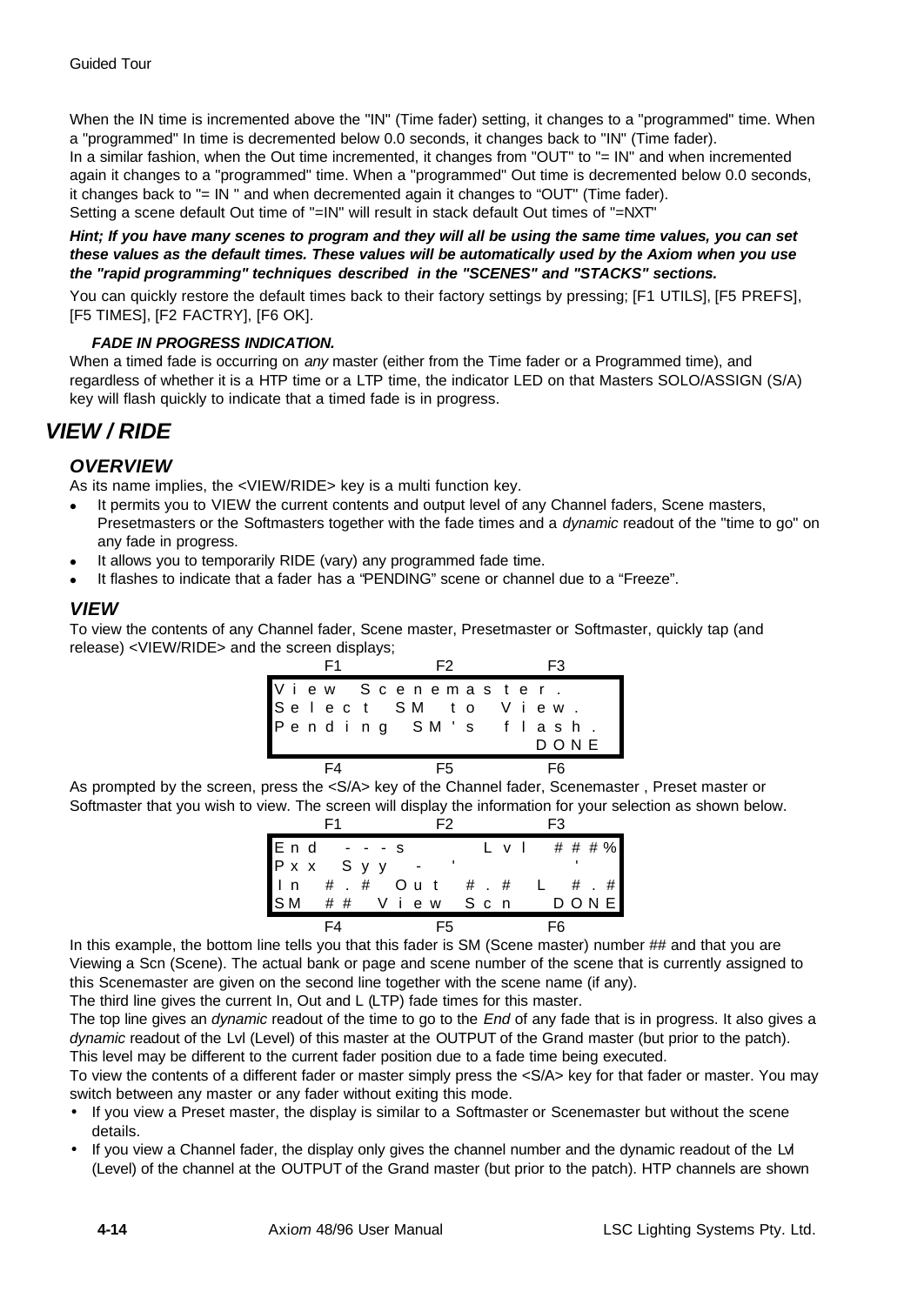in the range 0% to 100%. LTP channels are shown as either a level in the range 000 to 255 or N/C (Not Connected), if the fader does not currently have control of the channel.

To exit from VIEW mode either press; <VIEW/RIDE> again, or press; [F6 DONE].

#### *RIDE*

Ride allows you to temporarily vary the programmed fade time in anyscene that is fading. This allows you to vary a programmed fade time "on the fly". It is invaluable when unexpected changes occur in a performance and you need to slow down a fade or quickly end a long fade. The variation that you make is only applied whilst the RIDE function is assigned to the particular master. If you assign the RIDE key to another master or de-select RIDE, then the varied master will revert to its original programmed time setting.

The variation that you make is in the form of a *percentage change* to the programmed time.

- When you select RIDE, the fade RATE is unaltered at 100% of the programmed time.
- To speed up the fade, you can increase the programmed time by up to 400%.

• To slow down the fade, you can decrease the programmed time, down to 0%, that is, you can stop the fade. To ride the fade time of any Softmaster or Scene master, press and HOLD <VIEW/RIDE> until the RIDE menu screen appears, (about 1 second).

|  |  |  |  |  |  |  | F2 |  |                    |  |  |  |  | F3 |  |      |  |  |  |
|--|--|--|--|--|--|--|----|--|--------------------|--|--|--|--|----|--|------|--|--|--|
|  |  |  |  |  |  |  |    |  | Ride Scenemaster.  |  |  |  |  |    |  |      |  |  |  |
|  |  |  |  |  |  |  |    |  | Select SM to Ride. |  |  |  |  |    |  |      |  |  |  |
|  |  |  |  |  |  |  |    |  |                    |  |  |  |  |    |  | DONE |  |  |  |
|  |  |  |  |  |  |  |    |  |                    |  |  |  |  |    |  |      |  |  |  |

As prompted by the screen, press the <S/A> key of the master that you wish to ride. The screen will display the information for your selection as shown below. Use the EDIT WHEEL to set the PERCENTAGE change to the fade RATE. You may 'RIDE' the fade by making continuous adjustments to the RATE of the fade and so speed it up or slow it down, whilst the fade is in progress.

To ride a different Scenemaster simply press the <S/A> key for that fader. You may switch between any Scenemasters without exiting this mode.

|  |  |  |  |  |  |  |  |  | F2. |  |  |  |  |  | F3 |  |  |                                                                                |
|--|--|--|--|--|--|--|--|--|-----|--|--|--|--|--|----|--|--|--------------------------------------------------------------------------------|
|  |  |  |  |  |  |  |  |  |     |  |  |  |  |  |    |  |  | End ---s<br>Lvl ###% Rate ###%<br>In #.# Out #.# L #.#<br>Ride ScnMstr:## DONE |
|  |  |  |  |  |  |  |  |  |     |  |  |  |  |  |    |  |  |                                                                                |
|  |  |  |  |  |  |  |  |  |     |  |  |  |  |  |    |  |  |                                                                                |
|  |  |  |  |  |  |  |  |  |     |  |  |  |  |  |    |  |  |                                                                                |
|  |  |  |  |  |  |  |  |  |     |  |  |  |  |  |    |  |  |                                                                                |

This menu is very similar to the VIEW menu described above, but it also includes the 'Rate ### % 'readout which is the current percentage change that you are making to the programmed time. To exit from RIDE mode either press; <VIEW/RIDE> again, or press; [F6 DONE].

## *OUTPUT TRIM*

#### *OVERVIEW*

Output TRIM provides a *rapid* method of varying the level of any channel that has a level above zero on the output of the Axi*om*. It affects both HTP and LTP channels. The channel levels at the output of the Grand master flow through the Output TRIM section and then to the output of the Axiom. The Output TRIM section allows you to trim the level of any channel at the output of the Grand master, either increasing it by up to 400% or decreasing it to 0% (off). You might like to think of the Output TRIM section as a group of channel "trimpots" on the output.

Typical applications where a channel has to be trimmed;

- A fixture has been knocked and is misfocused.
- An actor has not hit their correct spot hence the light is too dark or too bright.
- A complex lighting look is on stage and a channel needs to be rapidly trimmed and a scene programmed. There is no time to determine from which master, masters, FX master or channel fader the channel level is coming from. In fact it may be coming from several at the one time. By utilising output TRIM, you can **instantly** adjust the channel level and program the scene.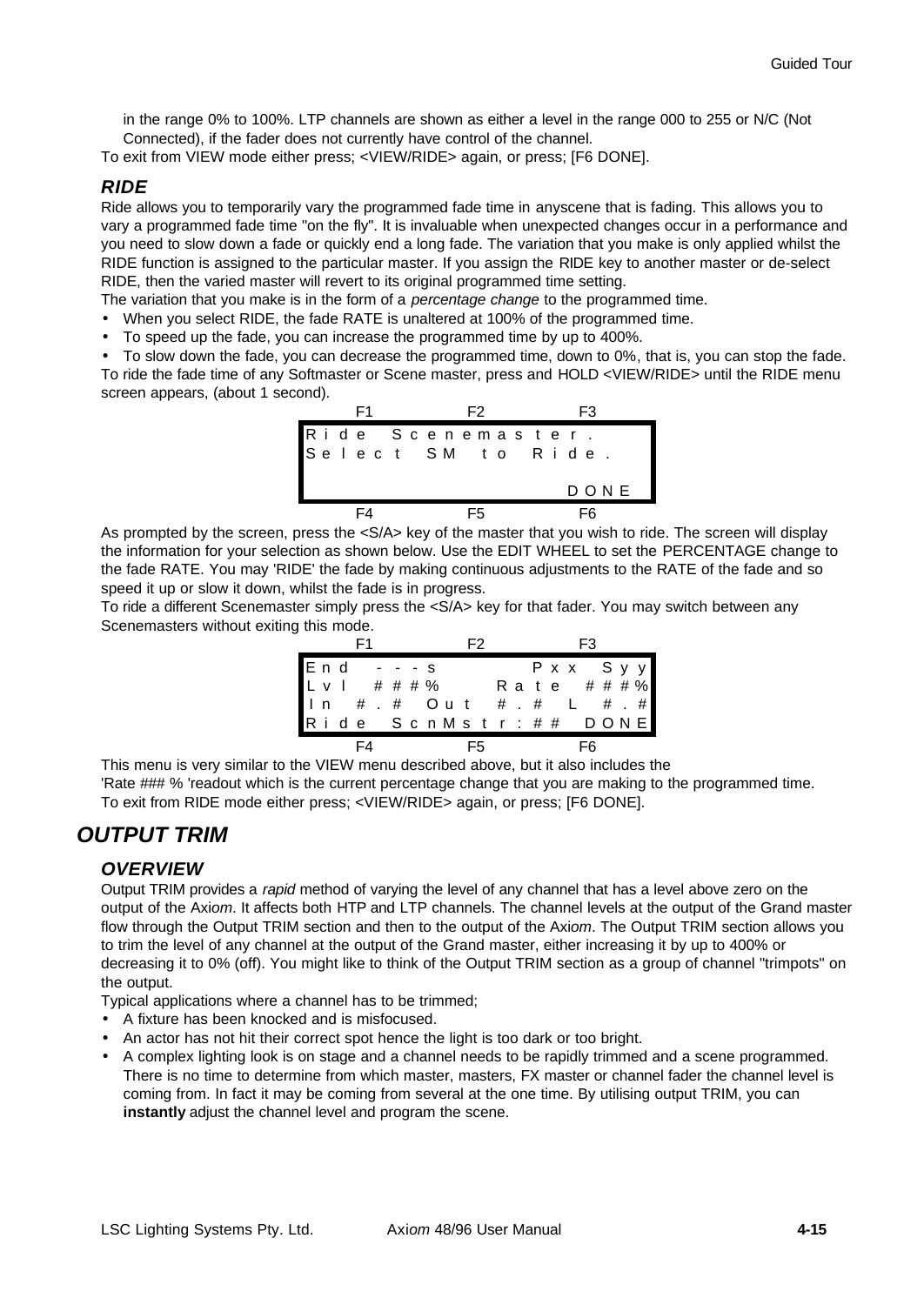## *TRIMMING CHANNELS*

Output TRIM is accessed from MENU 1. Press; [F3 TRIM] and the Output TRIM menu appears.

|  | <sup>*</sup> * OUTPUT TRIM |  |  |  |  |  |  |  |         |
|--|----------------------------|--|--|--|--|--|--|--|---------|
|  | Select channel to          |  |  |  |  |  |  |  |         |
|  | TRIM and then use          |  |  |  |  |  |  |  |         |
|  | edit wheel.                |  |  |  |  |  |  |  | CANCE L |
|  |                            |  |  |  |  |  |  |  |         |

Press the <S/A> key of the channel that you wish to trim. The EDIT wheel indicator lights to show that it is active and the screen changes to show;

|  |  |  |                                                                |  |  |     |  |  | F2. |  |  |  |  |  | F3 |  |  |  |
|--|--|--|----------------------------------------------------------------|--|--|-----|--|--|-----|--|--|--|--|--|----|--|--|--|
|  |  |  | ** OUTPUT TRIM **                                              |  |  |     |  |  |     |  |  |  |  |  |    |  |  |  |
|  |  |  | Trimming channel ##<br>Present output xxx<br>Trimmed 100 % END |  |  |     |  |  |     |  |  |  |  |  |    |  |  |  |
|  |  |  |                                                                |  |  |     |  |  |     |  |  |  |  |  |    |  |  |  |
|  |  |  |                                                                |  |  |     |  |  |     |  |  |  |  |  |    |  |  |  |
|  |  |  |                                                                |  |  | F5. |  |  |     |  |  |  |  |  |    |  |  |  |

Where ## is the channel number and xxx is the present output level of that channel.

- HTP channels are shown as a level between 0% and 100%.
- LTP channels are shown as a level between 000 and 255.

The initial trim is 100% of its level at the output of the Grand master. That is, the level of a channel is unaltered. Rotate the EDIT wheel to trim the channel level. As you trim a channel, its actual level at the output of the Axi*om* is displayed on the screen. Channels may be trimmed *down* to 0% (ie. fully OFF) or by *up* to 400% of their internal level. It is not possible to turn on channels that are off because to increase a level of 0 by 400% still results in a level of 0.

#### *Hint; If you wish to turn on channels in a scene using the EDIT wheel, you can use the Quick EDIT function described in the "SCENES" section.*

After trimming a channel, you may select other channels to trim by simply pressing their <S/A> keys. When you have finished trimming, press; [F6 END]. The menu will ask;

|     |               | F3                  |
|-----|---------------|---------------------|
|     |               | CANCEL              |
|     | * OUTPUT TRIM | $\star$ $\star$     |
|     |               | Keep Modifications? |
| N O |               | YFS                 |
|     |               |                     |

- Select [F3 CANCEL] to return to the previous screen and continue trimming
- Select [F4 NO] to instantly restores **all** trimmed levels to their original levels.
- Select IF6 YESI to maintain all the trimmed levels.

## *RESTORING TRIMMED CHANNELS*

#### *INDIVIDUAL CHANNELS*

When you use Output TRIM, when the menu asks you if you want to keep the modifications and you select [F5 YES], the trim will be maintained on the modified channel(s) until such time as that channel(s) no longer has a level at the output of the Grand master. The Output TRIM section monitors the output of the Grand master and if the level of a trimmed channel is greater than 0, even if it is coming from a different source, the trim will be maintained. When the channel is no longer detected on the output, the TRIM is cancelled. The next time that the channel appears, it will be at its correct (untrimmed) level.

#### *ALL CHANNELS*

When you use Output TRIM, when the menu asks you if you want to keep the modifications, if you select [F4 NO], **all** trimmed levels are restored to their original levels. This includes any channels that were still being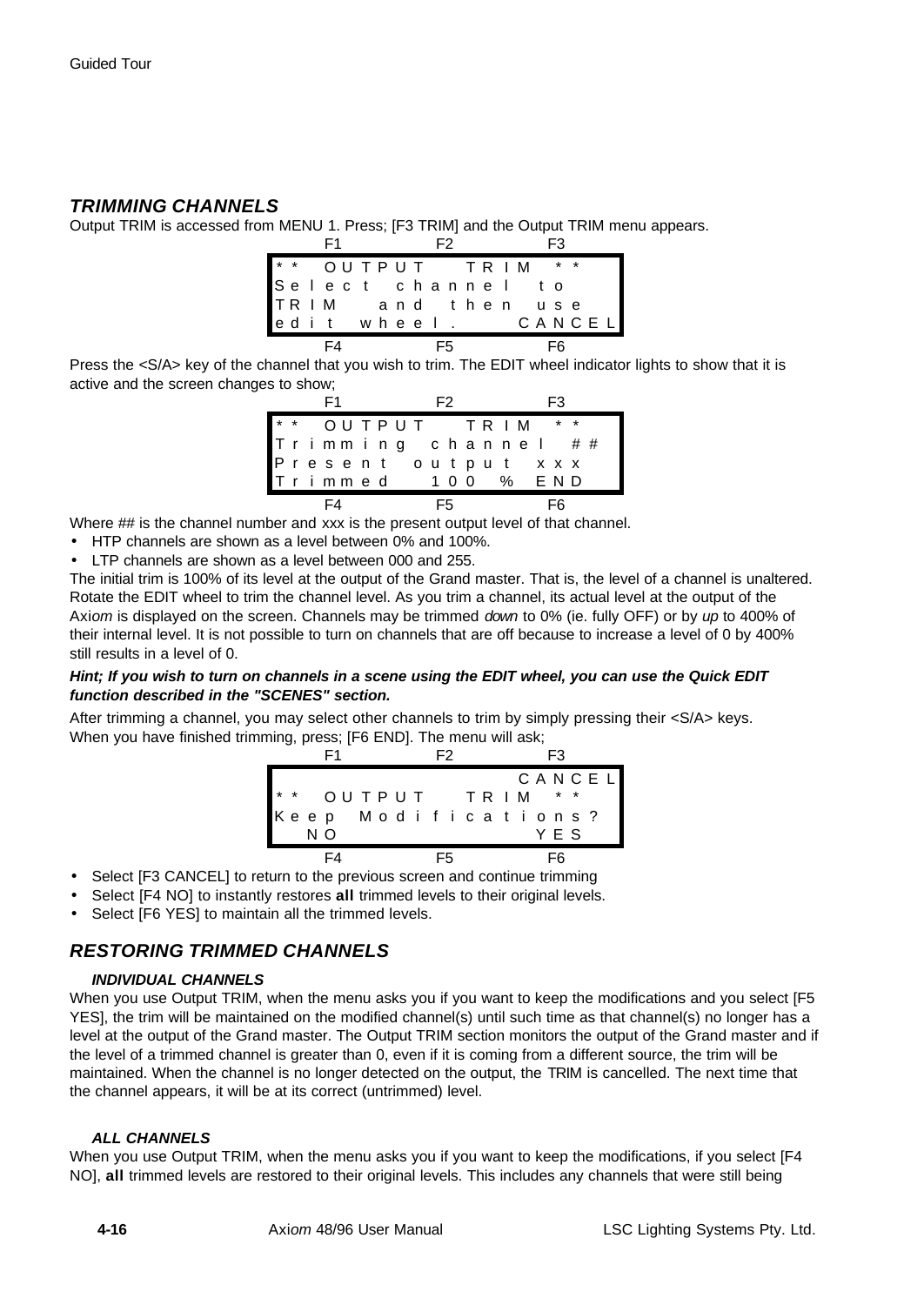trimmed by previous trimming actions. Alternately, you may fade the Grand master fully down and up again or tap DBO twice.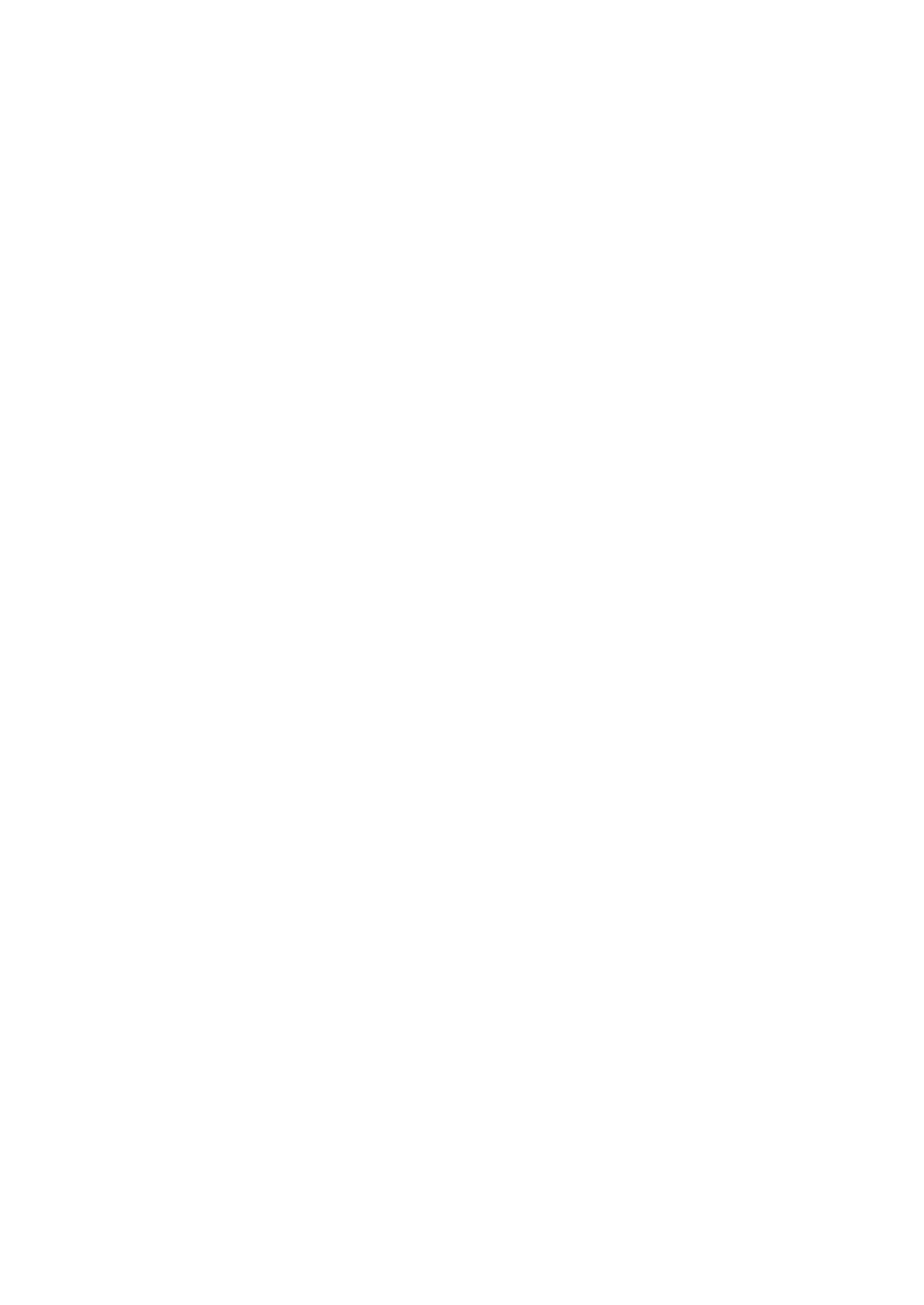# *Section 5: SCENES*

# *OVERVIEW*

A SCENE is a programmed (stored or memorised) group of channels, together with their respective levels, fade times and a descriptive 'name'. A Scene may be programmed by either taking a snapshot of the current output or created "blind" using the "PREVIEW/EDIT SCENE" function.

Two different areas are available for scene storage. Scenes are stored by either Bank and Softmaster number or by Page and Scenemaster number. There are 48 (60) banks of 16 (24) Softmasters and 4 pages 48 (60) Scene masters.

Scenes are replayed on the Bank and Softmaster or Page and Scenemaster on which they were programmed or they may be included as a step of a Stack or Chase. Scenes may be copied from any bank or page to any bank or page.

Scenemaster Pages are used only for scene storage.

Softmaster Banks are used for either scenes or chases. The contents of each Softmaster in each bank is determined by what you program (or copy) into it. If a Bank/Softmaster number has been used for a Scene, then it cannot be used for a Chase. A Chase recorded in the same number would overwrite the Scene.

Scenemasters can only be used for replaying scenes when in scene mode.

Softmasters are always available.

Individual IN, OUT and L (LTP) fade times may be programmed for every scene. These times may come from the Time faders or may be programmed in memory. The L time affects only LTP channels and is used when controlling moving fixtures or scrollers.

If the Axi*om* is "LOCKED", you may only replay scenes. You cannot program or edit them.

# *PROGRAMMING SCENES*

Several methods are available to program scenes.

The Axi*om* provides two rapid programming methods and a complete programming method.

- Use a rapid method when time is short, such as in a fast moving rehearsal where you need to quickly create a look, program it as a scene and immediately create the next look. Rapid programming uses default fade times and no name. You can update all parameters at a later time via the EDIT function.
- Use the complete method to program all parameters of a scene.
- Scenes may also be programmed "blind".

## *SCENE PROGRAMMING (RAPID METHODS)*

With Rapid programming, the scene will be saved into the *current* bank or page with a blank 'name' and with the default time settings. If you wish to use a different bank or page, then select it *prior* to performing the rapid programming described below. You can set your own default time settings that Rapid programming uses via the Utils menu.

Rapid programming uses the technique of "double clicking" to *select* an object and *enter* it in the one operation.

### *METHOD 1*

To rapidly program a scene;

- Create the look on the output that you wish to program into a scene.
- Press, <PROGRAM>. All scene S/A keys will flash twice to show that they are possible choices and all existing scene numbers (in the current bank and page) will continue to flash.
- Double click the <S/A> (Softmaster or Red Preset) key of the scene number that you require.
- This completes the operation and a brief message will appear on the screen confirming that;

"Bank or Page xx, Scene yy HAS BEEN SAVED".

*Note; This technique will program the current lighting look into the selected scene in the current page without any warning as to the previous contents of that scene. Any previous contents will immediately be erased and replaced with your new scene.*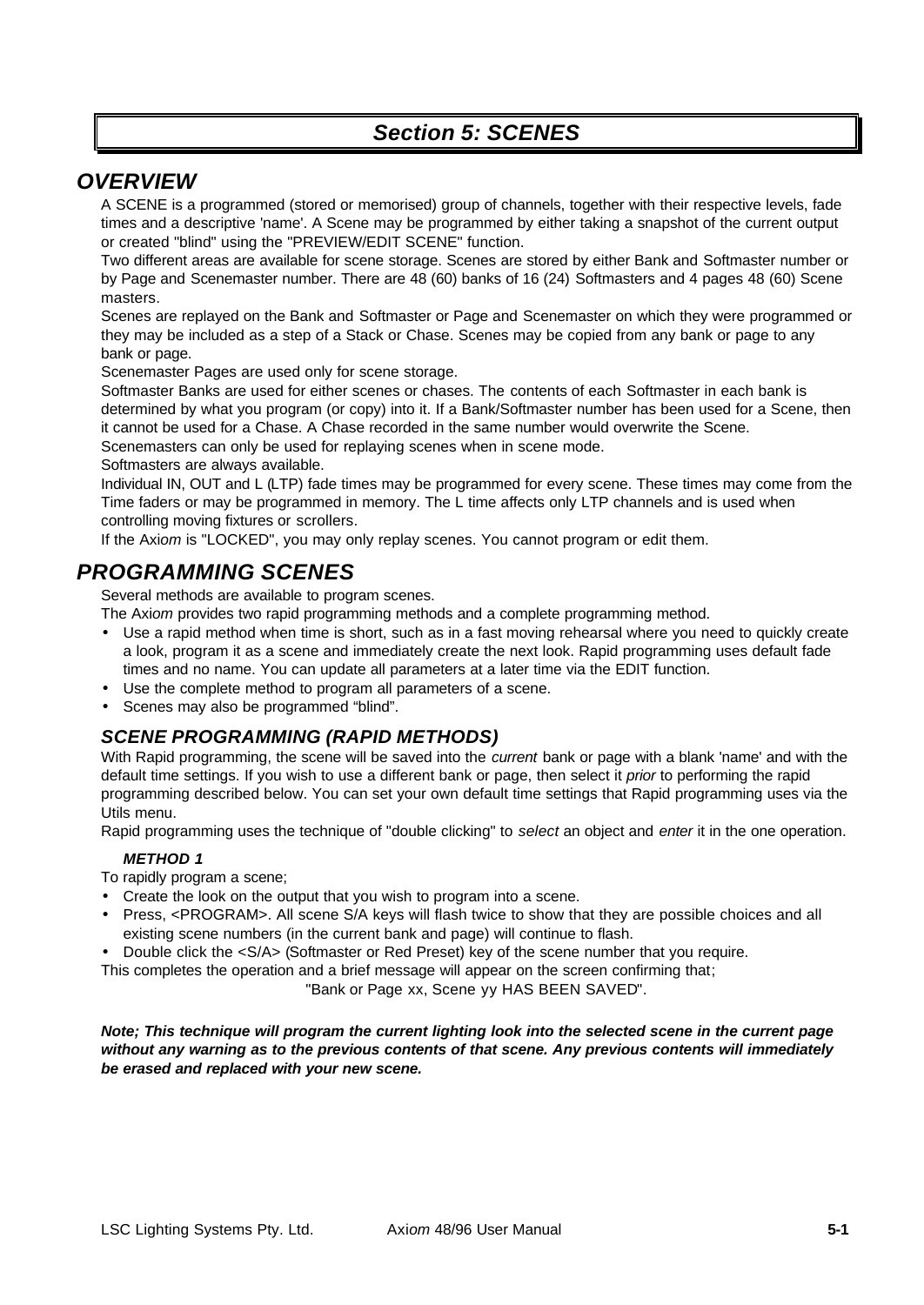### *METHOD 2*

The second rapid programming technique allows you can program a scene almost as rapidly as described above, but it also allows the Axi*om* to warn you of any exising scene and it shows you the default time settings that will be used.

To rapidly program a scene;

- Create the look on the output that you wish to program into a scene.
- Press, <PROGRAM> and the standard programming menu appears. All scene S/A keys will flash twice to show that they are possible choices and all existing scene numbers (in the current bank and page) will continue to flash.
- Press <S/A> (Softmaster or Red Preset) of the scene number that you require
- If the scene exists the LCD screen will warn you and give you the option of continuing or not.
- If the scene does not exist, the scene programming menu appears showing the default settings.
- In either case, double click the <S/A> key of the scene number
- This completes the operation and a brief message will appear on the screen confirming that;

"Bank or Page xx, Scene yy HAS BEEN SAVED".

In method 2, when the scene programming menu appears, you may program the times or name if you desire.

### *SCENE PROGRAMMING (COMPLETE DESCRIPTION)*

To program a Scene, create the look that you wish to program on the output of the Axiom , then press; <PROGRAM>. The following menu appears;

| F1                                                                   | F2.  | F3 |
|----------------------------------------------------------------------|------|----|
| PATCH STL CANCEL<br>Choose Object<br>To Program<br>STACK CHASE SCENE |      |    |
|                                                                      |      |    |
|                                                                      |      |    |
|                                                                      |      |    |
|                                                                      | $-5$ | FR |

Select; [F6 SCENE] and the next menu appears;

|                   |     | F3                   |
|-------------------|-----|----------------------|
| Program;          |     | CANCEL               |
| Choose Scene to   |     |                      |
|                   |     | Program with Page or |
| Bank and S/A keys |     |                      |
|                   | F5. |                      |

If you want to program your scene into a page or bank other than the current page or bank use the bank select (∧ or ∨) or PAGE keys to make your selection.

#### *Note; If you select a different page or bank from the "current" ones, this will only apply for the programming action that you make. It will not change the "current" selection for the Scenemasters or Softmasters.*

As each page or bank is selected, all used scene numbers in that bank or page will flash. Press the S/A key of the scene number into which you wish to program your scene. The program scene menu now appears,

|                  |                | F3     |
|------------------|----------------|--------|
|                  |                | CANCEL |
|                  |                |        |
| Pxx Syy<br>In IN | Out OUT L 0.01 |        |
| NAME             | TIMES          | SAVE   |
|                  | ᄄ              |        |

The page or bank and scene numbers are shown, as is the area for the scene 'NAME' between the quotation marks. The third line shows the default In, Out and L (LTP) time settings for the scene. The diagram above shows the factory default times but you may set your own default times if you wish.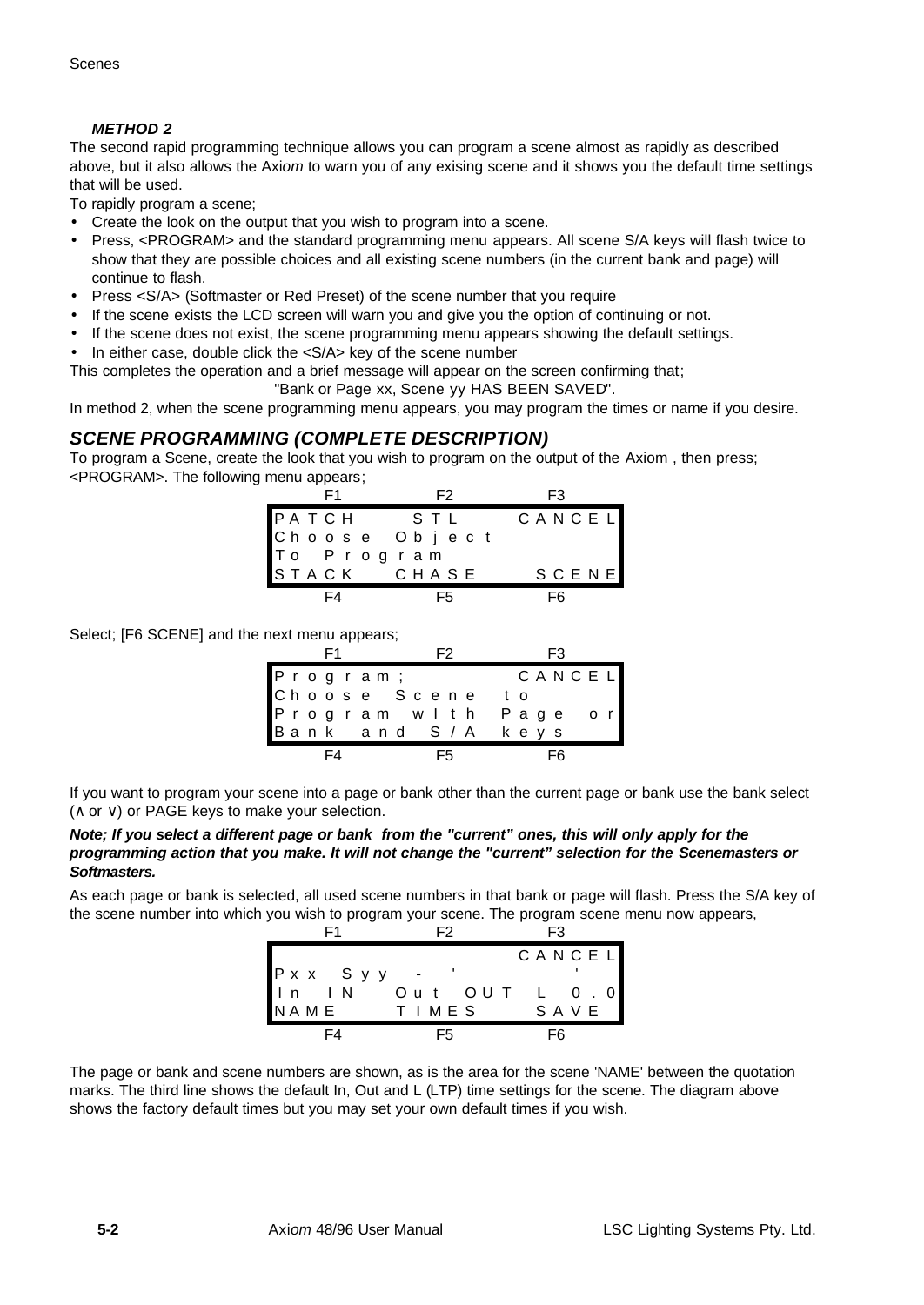### *PROGRAMMING SCENE FADE TIMES*

To alter the fade time setting press; [F5 TIMES]. The time select menu appears;



You may program the settings for the In, Out and L (LTP) times in the scene. The HTP channels in the scene will fade *up* in the IN time and will fade *down* in the OUT time. The L time affects only LTP channels in the scene.

The "In" time may be set to either;

- IN (IN Time Fader)
- Programmed time.
- The "Out" time may be set to either;
	- OUT (OUT Time Fader)
	- $=$  IN (a copy of the IN time)
	- Programmed time.

The "L" (LTP) time may only be a programmed time.

The factory default settings for the three times are;

- In time from the IN Time fader (In IN)
- Out time from the OUT Time fader(Out OUT)
- L time of 0 seconds (L 0.0).

Refer to the "DESK OVERVIEW" section for details on how to set your own default times.

You select the time that you wish to program by positioning the highlight bar (-----) over that time using the [F4  $\blacktriangle$ ] and [F5  $\blacktriangleright$ ] function keys. When a time is selected, it may be quickly varied by using the EDIT wheel or it may be incremented in single steps with the [F2 **++**] key or decremented with the [F1 **--**] key. If you hold down either [F1] or [F2], they will auto repeat. A time may be snapped to minimum or maximum by tapping [F1] or [F2] once, then quickly pressing again and **holding**.

When the In time is incremented above the IN (Time fader) setting, it changes to a programmed time. When a programmed In time is reduced below 0.0 seconds, it changes back to IN. In a similar fashion, when incremented, the Out time changes from OUT to  $=$  IN and then to a programmed time. When the OUT time is set to  $" = IN"$ , it will be the same as the IN time.

Refer to "FADE TIMES" in the "QUICK TOUR" section and "REPLAYING SCENES" later in this section for further details on how these times operate.

When all the times have been programmed press; [F6 DONE] to return to the previous menu.

### *NAMING A SCENE*

After following the instructions for Programming a scene (described above) press; [F4 NAME] and the program name screen appears. For details on how to program the characters in the NAME, refer to "NAMES AND LABELS" in the "UTILITIES" section.

### *SAVING THE SCENE*

If you are satisfied with the look, 'Name' and the "Time" settings, you complete the programming function by pressing; [F6 SAVE] and a message on the screen confirms that;

"Page or Bank xx Scene yy HAS BEEN SAVED".

## *BLIND SCENE PROGRAMMING*

New scenes may be programmed blind (not appearing on the output) by using any of the scene editing techniques described below. Simply PREVIEW/EDIT the new scene number. When you select the scene number, the Axi*om* will warn you that the scene is empty and ask if you wish to continue. Select YES, and create the scene with editing functions.

### *LTP CHANNELS IN SCENES*

LTP channels are treated differently to HTP channels when scenes are being *programmed*. When they are assigned to a *Fixture* number, they will only be stored in memory if their associated HTP channel has a level above zero when the scene is programmed.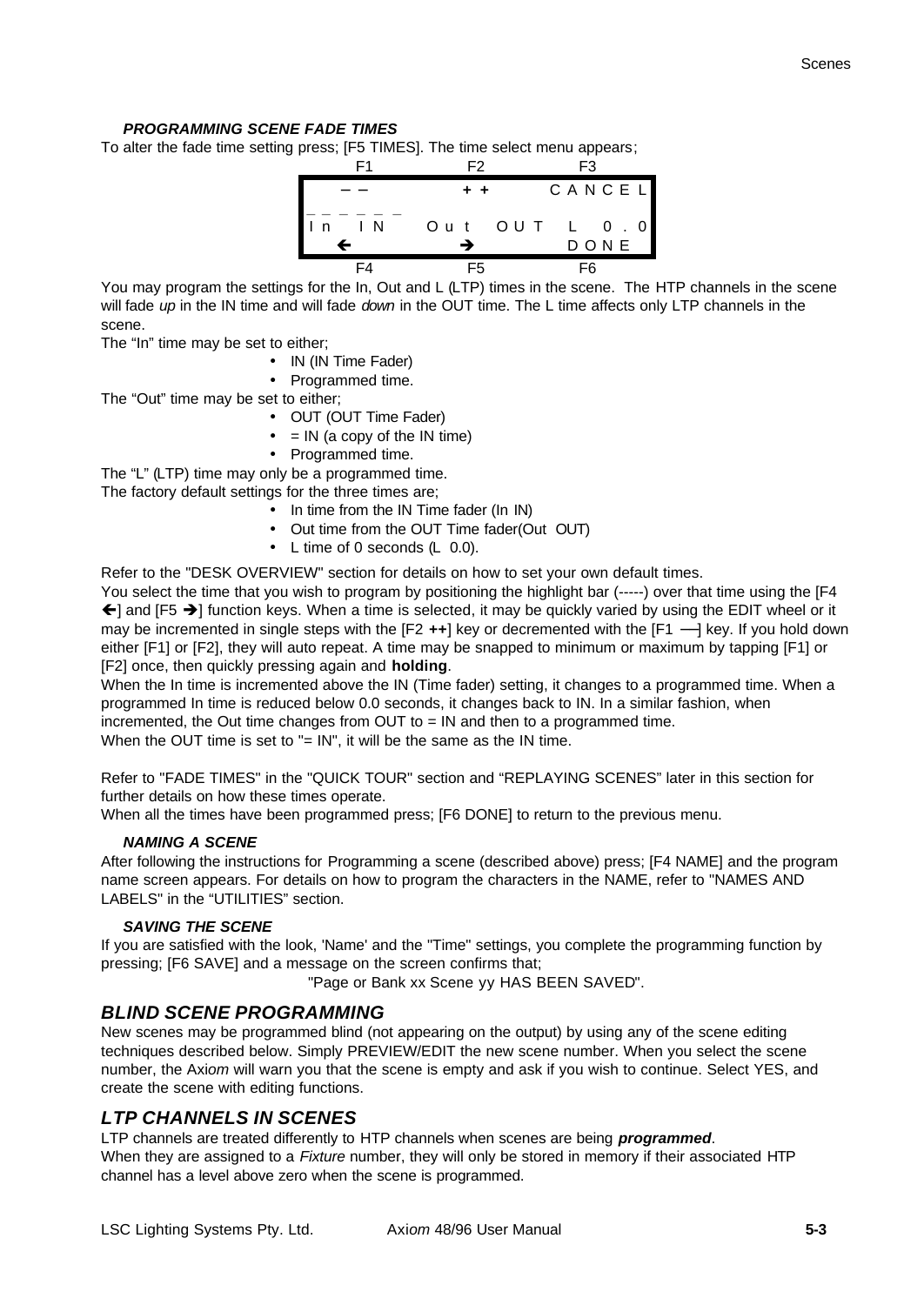Refer to the "MOVING FIXTURES AND SCROLLERS" section for details.

# *REPLAYING SCENES*

### *OVERVIEW*

Scenes may be replayed in many ways;

- Softmasters. The contents of any of the 16 (24) softmasters may be a scene..
- Scenemasters. In SCENE mode, the 48 (60) red preset faders become Scenemasters.
- Stacks. The contents of any step in a stack may be any scene. See the "STACKS" section for details.
- Chases. The contents of any step in a chase may be any scene. See the "CHASES" section for details.

### *FADE TIMES*

The control that a Softmaster or Scenemaster exhibits over the channels in the scene that it contains depends upon the type of channel, HTP or LTP in the scene.

### *HTP CHANNEL FADE TIMES.*

The level of all HTP channels in a scene is dependent upon the level of the fade. The level of the fade is dependent upon the physical position of the fader *and* the time settings for the Scene.

A fade will always progress towards the current position of the fader at a rate set by the In fade time for upward movements and the Out fade time for downward movements.

For example, for an In fade time of 3 seconds, the fader must be moved from the bottom to the top in less than 3 seconds for the fade to take 3 seconds to execute.

- A fully manual fade is achieved by setting In and Out fade times of 0 seconds. The fade will then instantly follow the position of the fader movement.
- A timed fade is achieved by setting the required In and Out times and then *quickly* moving the scene fader from one end to the other. The fade will follow over the relevant time period.

### *LTP CHANNEL FADE TIMES*

LTP channels are only used when controling moving lights and scrollers.

Every scene has its own LTP fade time programmed into it. This "programmed" time is the *only* time source for any LTP channels in the scene. When a scene is faded up, all the LTP channels in that scene will fade up in the LTP fade time. This fade up occurs as soon as the fader is raised above zero. The LTP channels will fade up irrespective of the movement of the fader once it has advanced above zero. Once the fade has been initiated, the fader position has no effect on the LTP channels in the scene. When a scene is faded down, all LTP channels **DO NOT CHANGE**. Each LTP channel will only change in level when another scene that contains that LTP channel is faded up as this is recognised as the "latest" action. Hence the term "Latest Takes Precedence". Refer to "MOVING FIXTURES AND SCROLLERS" for more details.

### *SOFTMASTERS*

The 16 (24) Softmasters can be used to replay either Scenes or Chases. Any one of the 48 (60) banks of memory may be selected. The **contents** of each softmaster for each bank is determined by what you **program** (or copy) into them. It may be a Scene or a Chase or it may be empty. When you change banks, the scenes or chases in the selected bank are assigned, in order, to their respective Softmasters, 1 to 16 (24). To cycle UP or DOWN through the Banks of Softmasters press either <∧> or <∨> respectively. To directly select a bank, hold either <∧> or <∨>, tap <S/A> (1 to 48, (60)) (Red preset S/A keys)

### *Note; Freeze rules apply. See "MEMORY STRUCTURE" for more details.*

To reveal a scene on the output;

- select the bank that contains the scene.
- fade up the Softmaster Preset Master.
- fade up the Softmaster containing the scene.

### *SCENEMASTERS*

The 48 (60) faders of the red fader bank act as Scenemasters when the Axi*om* is operating in SCENE mode. Any one of 4 pages of scene memory may be selected. The contents of each Scenemaster for each page is determined by what you program (or copy) into them. It may be a Scene or it may be empty. When you change pages, the scenes in the selected page are assigned, in order, to their respective scene masters, 1 to 48 (60). To cycle through the pages of Scenemasters repeatedly press <PAGE>.

To directly select a page, hold <PAGE>, tap <S/A> (1 to 4) (Red preset S/A keys)

*Note; Freeze rules apply. See "MEMORY STRUCTURE" for more details.*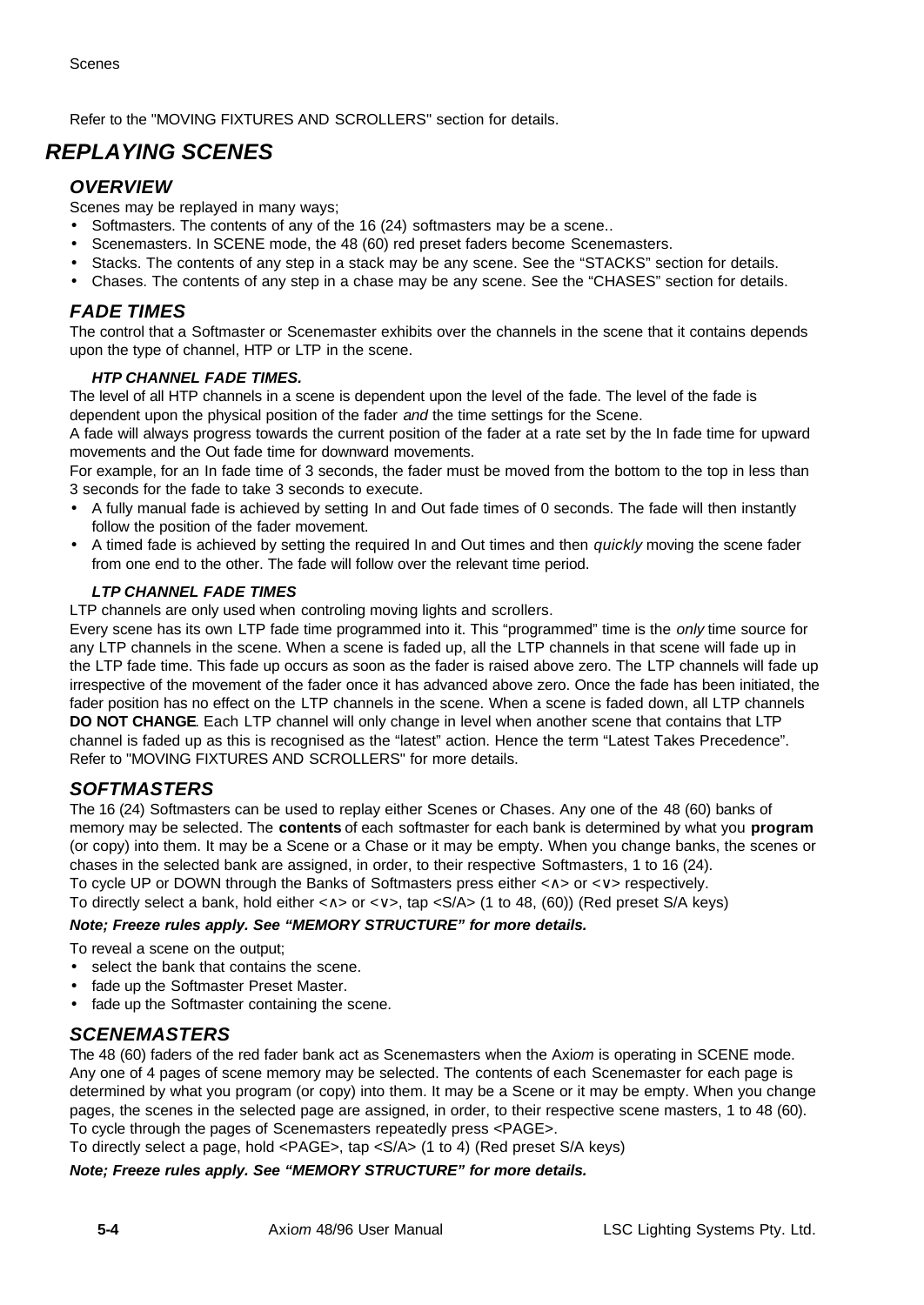To reveal a scene on the output;

- select Scene mode
- select the page that contains the scene.
- fade up the Red Preset Master.
- fade up the Scenemaster containing the scene.

# *PREVIEWING AND EDITING A SCENE*

You may **Preview** the programmed channels and the fade times contained in any scene without revealing the scene on the output.

**Editing** a scene is an extension of Previewing a scene. You may edit the channel levels (including channels not already ON in the scene), the fade times and the name.

## *PREVIEWING A SCENE*

To preview a scene press; <PREVIEW / EDIT>. The following menu appears;

| E1            | F2.                 | F3    |
|---------------|---------------------|-------|
|               | PATCH STL CANCEL    |       |
| Choose Object |                     |       |
|               | lTo Preview or Edit |       |
| STACK CHASE   |                     | SCENE |
|               | F5                  | FR    |

Select SCENE as the object to preview by pressing; [F6 SCENE]. The next menu appears;

|  |  |  | F2. |  |  |     |  |                                                                                     |  | F3 |  |  |
|--|--|--|-----|--|--|-----|--|-------------------------------------------------------------------------------------|--|----|--|--|
|  |  |  |     |  |  |     |  | AvailMem xx% CANCEL<br>Choose Scene to<br>Prevlew with Page or<br>Bank and S/A keys |  |    |  |  |
|  |  |  |     |  |  |     |  |                                                                                     |  |    |  |  |
|  |  |  |     |  |  |     |  |                                                                                     |  |    |  |  |
|  |  |  |     |  |  |     |  |                                                                                     |  |    |  |  |
|  |  |  |     |  |  | F5. |  |                                                                                     |  |    |  |  |

All scene <S/A> keys will flash twice to show that they are possible choices and all existing scene numbers (in the current bank and/or page) will continue to flash. You are asked to select the bank or page of the scene that is to be previewed. The *current* bank and page are shown on the bottom line. If necessary, select a different bank or Page then press the <S/A> key of the scene number that you wish to preview. The preview scene menu now appears,

| F2                                                                                      | Ε3 |
|-----------------------------------------------------------------------------------------|----|
|                                                                                         |    |
|                                                                                         |    |
|                                                                                         |    |
| MORE CHANS<br>Pxx Syy - '<br>In IN Out OUT L 0.0<br>NAME TIMES DONE<br>T I <u>M E S</u> |    |
| F5                                                                                      | Fĥ |

PREVIEW SCENE MENU

The LED indicators in the channel S/A keys of any channels programmed in the scene will light and the *intensity* of the indicators reflect the levels of those channels. The programmed times and name are shown on the screen. (The factory default times are shown above). The name, times and channel levels of the scene will be displayed on a Video Monitor.

The functions of "MORE", "CHANS", "NAME", and "TIMES", are all used to **edit** the scene as described in "Editing a Scene", below..

Whilst the Axi*om* is in preview mode, you can preview other scenes in the current bank or page by simply pressing their <S/A >keys or preview scenes in other banks or pages by using the BANK select keys or <PAGE> keys, then the scene <S/A> key.

## *EDITING A SCENE*

Any scene may be edited. You may edit the channel levels, the fade times, the name and you may also copy channel levels or copy or erase the entire scene.

There are *three* ways of editing a scene;

- PREVIEW/EDIT SCENE is accessed from the PREVIEW SCENE MENU (above). Once you are previewing the scene you may edit the various contents of the scene by selecting the appropriate function key. Select from either "MORE", "CHANS", "NAME", or "TIMES".
- QUICK EDIT allow rapid editing of channel levels of the last scene to be faded up.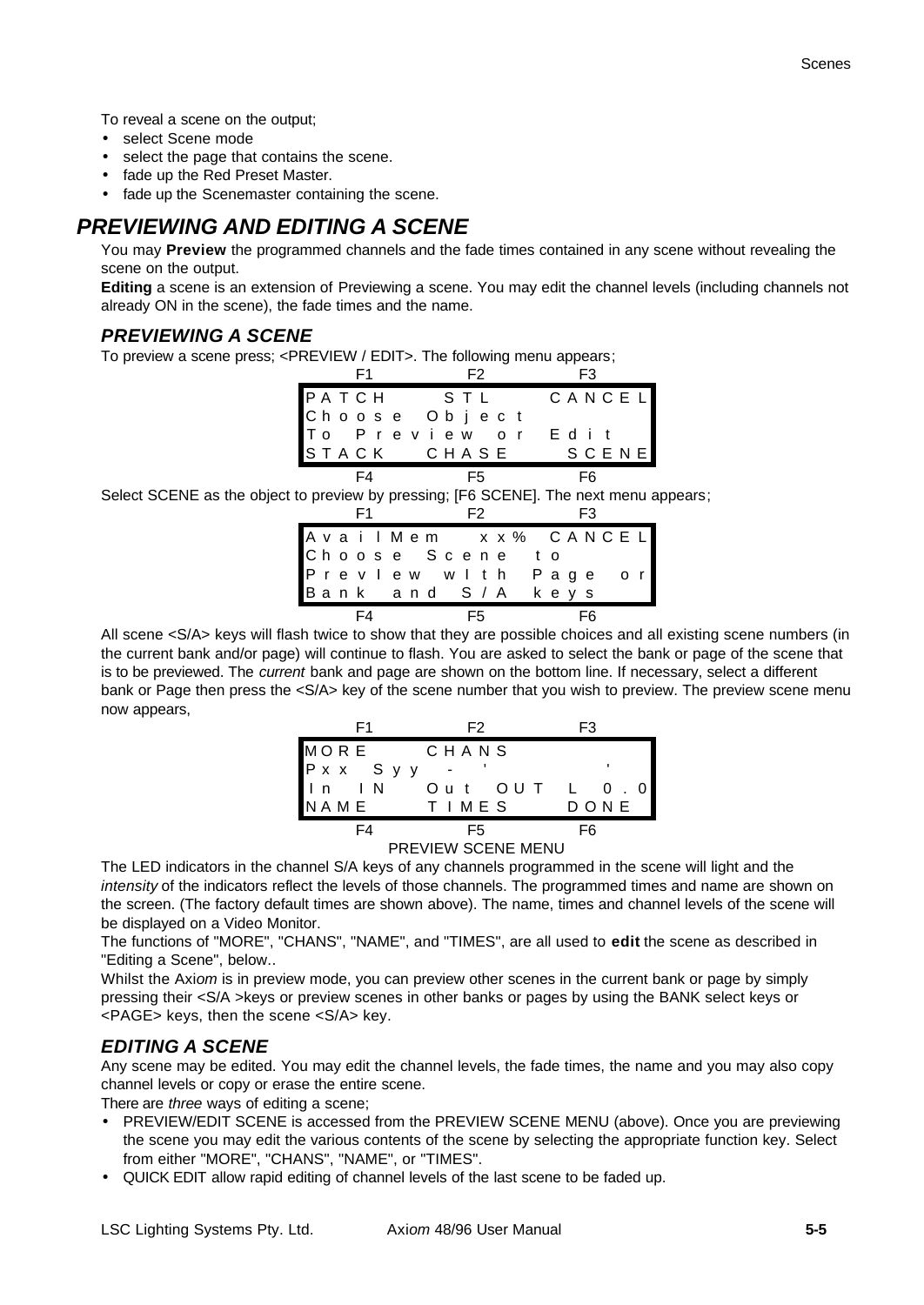• LIVE EDIT is accessed directly from the <Preview/Edit> key and allows easy editing of the fade times by allowing you to see the fades executing on the channel S/A keys.

### *PREVIEW/EDIT SCENE*

Preview the scene (also described above) by pressing; <PREVIEW / EDIT>, [F6 SCENE], <BANK> or <PAGE> <S/A> (Optional), <S/A> (scene number).

This reveals the Preview Scene menu and the channel levels are previewed on the channel S/A key LED indicators.

|             | F2.                                                                                                                                                                                                          | F3   |
|-------------|--------------------------------------------------------------------------------------------------------------------------------------------------------------------------------------------------------------|------|
| MORE        | C H A N S                                                                                                                                                                                                    |      |
|             |                                                                                                                                                                                                              |      |
|             | $\begin{array}{ccccccccc}\n\textsf{P} \times \times & \textsf{S} \textsf{y} \textsf{y} & - & \cdot & & \cdot \\ \textsf{In} & \textsf{MAN} & \textsf{Out} & = \textsf{IN} & \textsf{L} & 0 & 0\n\end{array}$ |      |
| <b>NAME</b> | TIMES                                                                                                                                                                                                        | DONE |
|             |                                                                                                                                                                                                              |      |

The functions of "MORE", "CHANS", "NAME", and "TIMES", are all used to *edit* the scene.

### *EDITING A CHANNEL LEVEL*

To change the level of any channel in a scene, preview the scene (as described above), then press; [F2 CHANS]. Select the required channel by pressing it's <S/A> key. You may select any channel, not only those that already exist in the scene. When you select a channel, the channel edit menu appears;

|                                            | F2      | F3                   |
|--------------------------------------------|---------|----------------------|
|                                            |         | TOGGLE REMOVE CANCEL |
| P x x S y y C h n # #<br>L e v e l : * * * |         | * T P                |
|                                            |         |                      |
|                                            | $+$ $+$ | DONE                 |
|                                            |         |                      |

The Bank (B) or Page (P) number and Scene (S) number are shown followed by the Channel (Chn) number that you have selected to edit. The "\*TP" label shows the type of channel, either HTP or LTP.

The current level of the channel being edited is shown on the third line.

• HTP channels are shown as a level between 0% and 100%.

• LTP channels are shown as a level between 000 and 255.

When a channel is selected, its level may be quickly varied by using the EDIT wheel or it may be decremented in single steps with the [F4 −] key or incremented with the [F5 +] key. If you hold down either [F4] or [F5], they will auto repeat. A channel may be snapped to 0 or Full by tapping [F4] or [F5] once, then quickly pressing again and **holding**.

If you vary the level, a "**+**" or a "**-**" sign indicates the current level to be above or below the programmed level. If you return the channel to the programmed level the + or - sign will disappear.

If you have edited the channel level, you may instantly returned to the *original* programmed level by pressing [F1 TOGGLE]. To return to the *edited* level press [F1 TOGGLE] again. The channel may be "toggled" between its programmed level and its edited level by repeated presses of [F1 TOGGLE]. You can always identify the *edited* level by the "+" or "-" sign beside the current channel level. You may select other channels to edit by pressing their <S/A> keys. When all channel levels are correct press; [F6 DONE].

### *Hint; Use the "TOGGLE" function described above to compare different levels when you are balancing lights. You can keep making changes to the edited level using the edit wheel and then compare the changed level with the originally programmed level by using the "TOGGLE" function*

### *REMOVING A CHANNEL*

When you edit the level of a HTP channel to 0 %, the channel will be automatically removed from the scene when you complete the editing function. If you edit the level of a LTP channel to 000, the channel will still be included as part of the scene but with its level at 000. This is because 000 is a legitimate level for LTP channels. Refer to the "MOVING FIXTURES AND SCROLLERS" section for details. If you want to totally remove a LTP channel from the scene, you can do so by selecting the channel as if to edit its level and then press; [F2 REMOVE], [F6 YES]. You can also use the [F2 REMOVE] function to instantly set any HTP channel to 0%. When all channel level editing is complete, press; [F6 DONE] to return to the preview scene menu.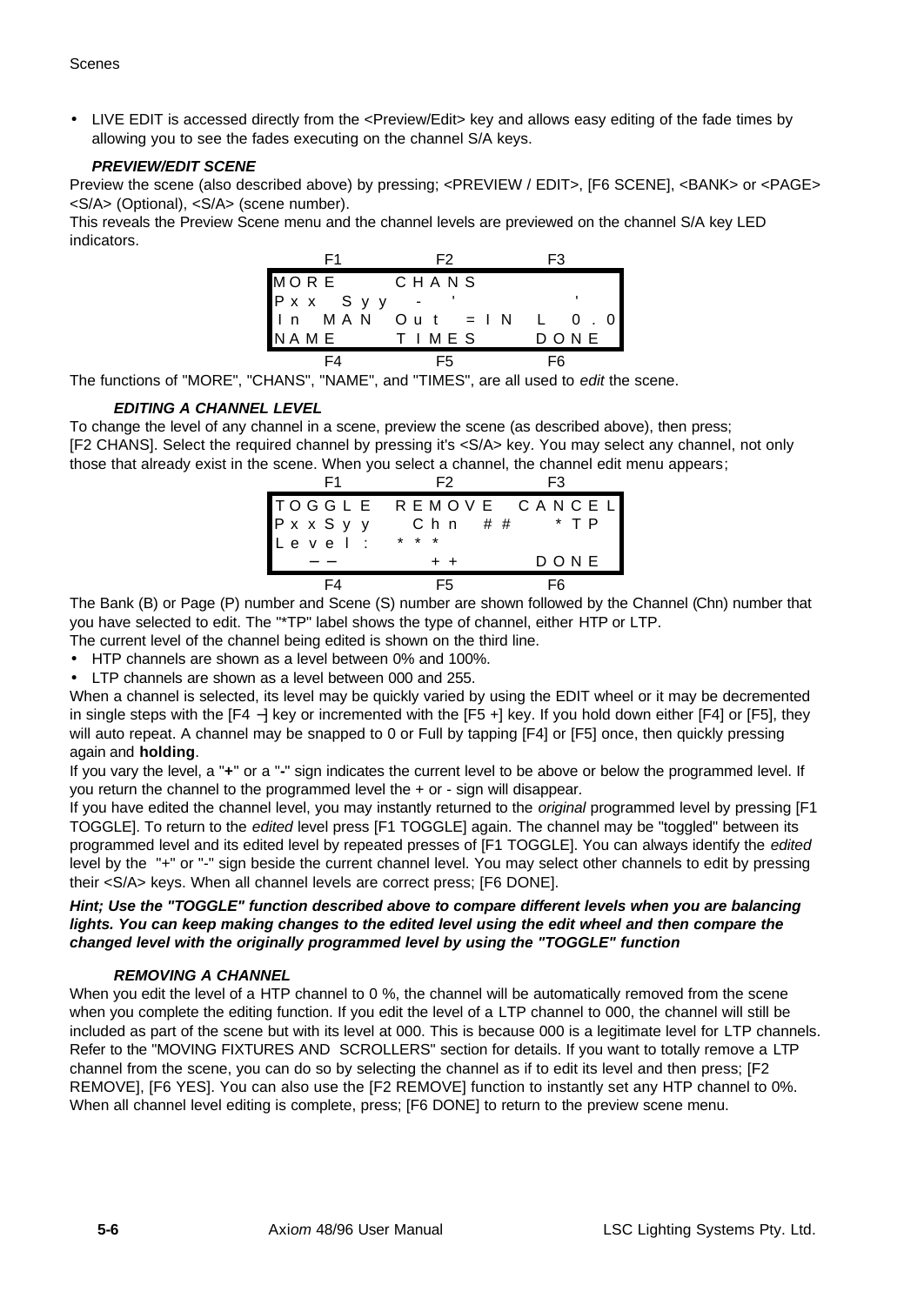### *EDITING A SCENE NAME*

To edit the name of a scene, preview the scene (as described above), then press; [F4 NAME]. This will reveal the name editing menu. For details on how to edit the characters in the NAME, refer to "NAMES AND LABELS" in the "UTILITIES" section.

#### *EDITING FADE TIMES*

To edit the fade times of a scene, preview the scene (as described above), then press; [F5 TIMES]. This will reveal the Time editing menu. This is the same menu used for programming scene fade times and uses the same techniques. Refer to "PROGRAMMING SCENE FADE TIMES" earlier in this section for details. Also refer to "LIVE EDIT" later in this section.

#### *MORE EDITING FUNCTIONS*

When you are previewing a scene (above), pressing; [F1 MORE] will reveal the erase and copy menu.



### *ERASING A SCENE*

In the above (MORE) menu, pressing, [F1 ERASE] will reveal a further menu asking you to confirm that you wish to erase the indicated scene. If you select [YES], the scene will be erased. Once erased, the scene may not be recovered! If you do not wish to erase the scene, select [CANCEL] .

#### *COPYING A SCENE*

In the above (MORE) menu, pressing, [F4 Scn Cpy] will allow you to make a duplicate of the scene being Preview/Edited, in a bank or page number and scene number that you nominate. Use the bank or page key and the <S/A> keys to select the required destination bank or page and scene number. When you make your selection the screen confirms your entries. Press; [F6 OK] to complete the copying process.

#### *Note; When you make a copy of a scene, any scene that is currently programmed in the destination scene will be overwritten by the copy.*

### *COPYING A CHANNEL LEVEL*

You may copy the level of any channel in a scene to any other channel in the scene. In the above (MORE) menu, press, [F5 Chn Cpy], <S/A>(source channel), <S/A> (destination channel). The screen will display both the source and destination selections. You may change the destination channel by pressing; [F3 CANCEL], <S/A> (destination channel). Complete the copy by pressing [F6 OK].

#### *Hint; Channel copy is especially useful when programming moving fixtures and scrollers. Once you have programmed the setting of a channel for a fixture, you may set other similar fixtures to the exact same settings by duplicating the channel levels using channel copy.*

### *QUICK EDIT*

Quick EDIT provides a *rapid* means of editing a scene. The editing that you can perform with Quick EDIT is limited to editing channel levels only, however, it is the way that the Scene is selected that makes Quick EDIT so useful.

Quick EDIT is accessed from menu 1. The top line of menu 1 contains the [F1 EDIT] function followed by an arrow pointing to a bank/page/scene label. It shows the Bank or Page number and Scene number of the last scene that was faded **UP** (from zero) on any Softmaster or Scene master. It is this scene that will be edited when you press [F1 EDIT].

|                                             |  | F1 |                    |  | F2.              |  |  |  |  |  | F3 |  |  |        |
|---------------------------------------------|--|----|--------------------|--|------------------|--|--|--|--|--|----|--|--|--------|
|                                             |  |    | * * QUICK EDIT * * |  |                  |  |  |  |  |  |    |  |  |        |
| Page xx Scn yy Push<br>S/A for channel. Use |  |    |                    |  |                  |  |  |  |  |  |    |  |  |        |
|                                             |  |    |                    |  |                  |  |  |  |  |  |    |  |  |        |
|                                             |  |    |                    |  |                  |  |  |  |  |  |    |  |  | CANCEL |
|                                             |  |    |                    |  | edit wheel.<br>ᄄ |  |  |  |  |  |    |  |  |        |

Press the <S/A> key of the channel that you wish to edit and the screen changes to show the selected channel and its current level in that scene.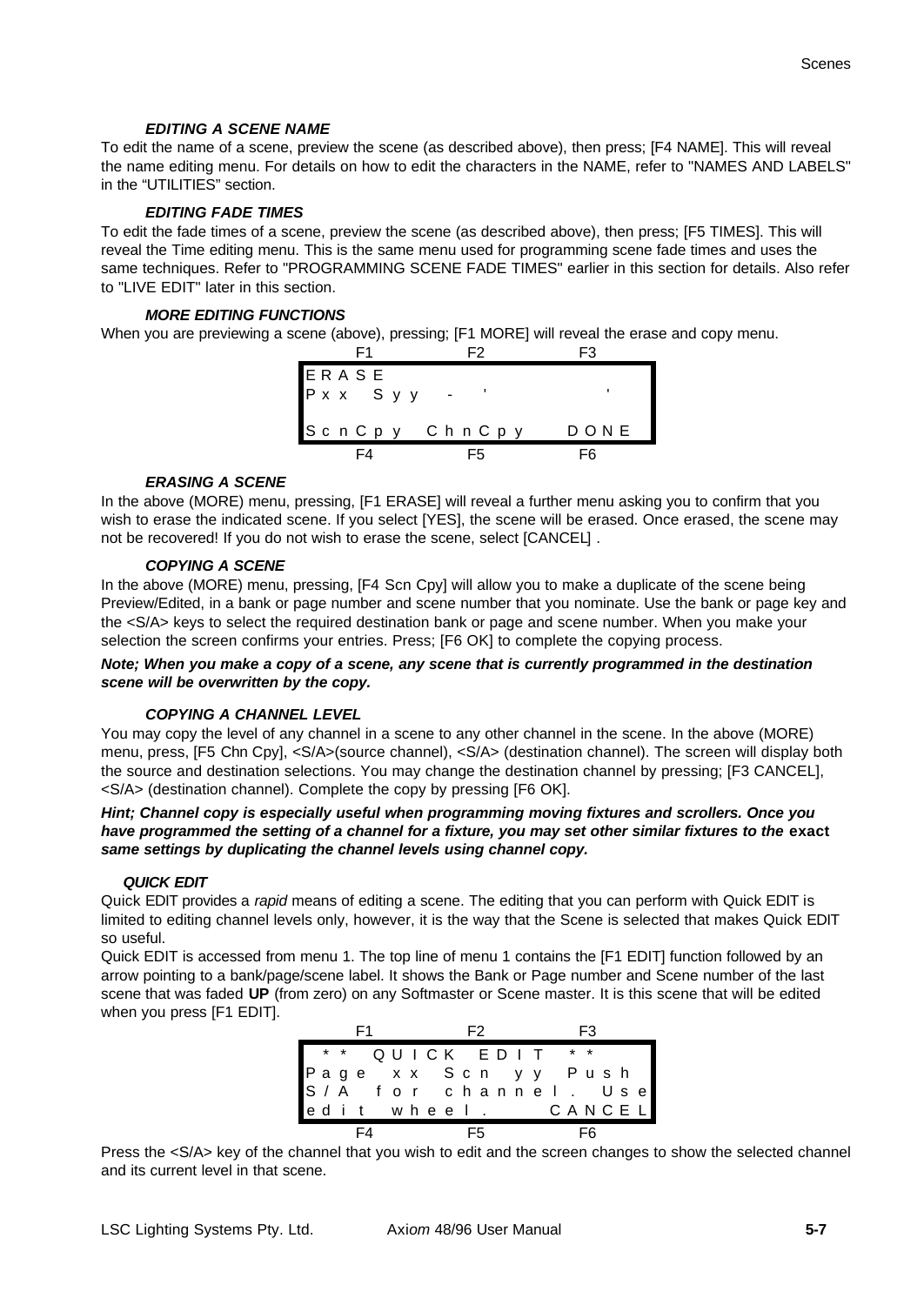

• HTP channel levels are shown as a level between 0% and 100%.

LTP channels are shown as a level between 000 and 255.

Rotate the EDIT wheel to set the level of the channel.The "TOGGLE" function and level indications are identical to those in the "EDITING A CHANNEL LEVEL" function described earlier. You may select other channels to edit by simply pressing their channel <S/A> keys.

*Hint; You may program an entirely new scene with this function by simply fading up an empty Softmaster or Scenemaster then selecting Quick EDIT. Select the channels with their <S/A> keys and set the channel levels with the Edit wheel.*

When you have finished editing the scene press; [F6 END] and the menu will ask;

|  |                               |  |  |  |  |  |  |  |  |  |  |     | CANCEL |  |  |
|--|-------------------------------|--|--|--|--|--|--|--|--|--|--|-----|--------|--|--|
|  | Page xx Scene<br>Save Changes |  |  |  |  |  |  |  |  |  |  |     |        |  |  |
|  |                               |  |  |  |  |  |  |  |  |  |  |     |        |  |  |
|  | N O                           |  |  |  |  |  |  |  |  |  |  | YES |        |  |  |
|  |                               |  |  |  |  |  |  |  |  |  |  |     |        |  |  |

- Select [F3 CANCEL] to return to the previous screen and continue editing.
- Select [F4 NO] to **INSTANTLY** restore all edited levels to their original levels prior to editing.
- <sup>l</sup> Select [F6 YES] maintain all the edited levels and **update** the scene.

### *LIVE EDIT*

The LIVE EDIT function shows the **output** of the previewed master on the S/A key LED's instead of the contents of that master. This allows you to *edit* the scene fade times, whilst at the same time fading the scene up and down and observing the fades on the channel S/A key LED indicators. This feature is especially useful when you are programming scenes prior to a show when no dimmers or fixtures are connected to the Axi*om*. To Live Edit a scene, press; <PREVIEW/EDIT>, <S/A> (Scene to be edited). This reveals the Preview Scene menu. Press [F5 TIMES] to reveal the Time editing menu. This is the same menu as for programming a scene fade time and uses the same techniques. Refer to "PROGRAMMING SCENE FADE TIMES" earlier in this section for details. As you edit the times you can fade the Scenemaster up and down and see the results of your edit.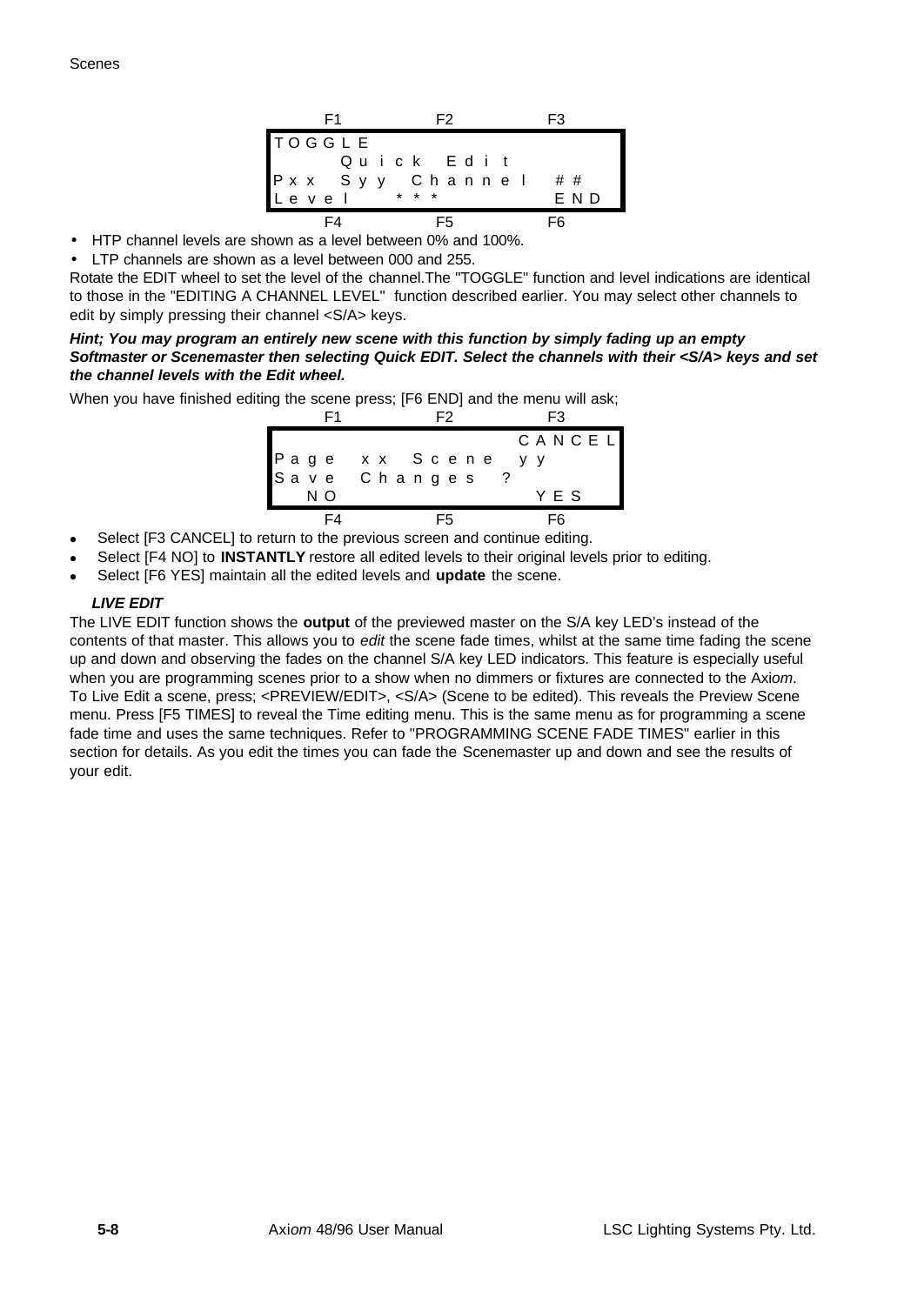# *Section 6: CHASES*

# *OVERVIEW*

A chase is a list of steps that are to be replayed in order, stepping continuously from one step to the next and automatically repeating when it has reached the end. Each step in a chase may consist of either a *channel*, a *scene*, a *snapshot* of the Axi*om* output. The last step in a Chase may be a LINK to another chase. Up to 99 steps may be programmed for each chase and up to 816 (1500) separate chases may be programmed into the memory. You may enter a descriptive name for every Chase.

Chases may be programmed into two separate areas of memory. One area is used for the Softmasters and the other is used for the FX masters.

- Softmaster chases are stored by Bank and Softmaster number. There are 48 (60) banks of 16 (24) Softmasters. A Softmaster may contain a Scene or a Chase or it may be empty. The **contents** of each number in each bank is determined by what you **program** (or copy) into them. If a Bank/Softmaster number has been used for a Scene, then it cannot be used for a Chase. A Chase recorded in the same number would overwrite the Scene.
- FX master chases are stored by Red preset S/A numbers. Up to 48 (60) chases may be programmed for assignment and replay on the FX masters. FX masters allow instant hands on control of their assigned chases.

Chases may be copied between the two memory areas.

Up to 18 (26) simultaneous chases may be running on stage at the one time.

Chases may be run in any of the following modes;

- FORWARD
- REVERSE
- BOUNCE (Auto reverse at each end)
- SINGLE SHOT (Run once and stop) (in either direction)
- STOPPED
- MANUALLY STEPPED FORWARD
- MANUALLY STEPPED REVERSE

Chases may *snap* (instantly switch) from step to step or *crossfade* from step to step.

The chase RATE may be programmed into the chase memory in BPM (Beats Per Minute) or you may instantly and smoothly take manual control with the Rate fader of the FX master on which the chase is running. Chase stepping may be synchronised to the bass beat of an audio input signal.

With the live edit function, if you change the Rate or Fade of a Chase on an FX master you can save the new settings in the Chase memory so that the next time the chase is assigned to an FX master it will operate exactly as it is now.

The contents of a chase may be previewed and edited. Any of the parameters may be changed and steps may be inserted or deleted.

If the Axi*om* is "LOCKED", you may only replay chases. You cannot program or edit them.

# *PROGRAMMING A CHASE*

## *CHASE PROGRAMMING - (RAPID METHOD)*

To program a Chase on a Softmaster (in the "current" bank) or an FX master, with each step consisting of a snapshot of the output of the Axi*om*, press;

<PROGRAM>,

[F5 CHASE], <S/A> (desired Softmaster or Red preset number)

**IF3 OUTPUTI** 

Create the first look on the output, then to program it as the first step, press;

[F2 RECORD].

Create the next look on the output. To record this step, press;

[F2 RECORD].

Continue to create and record steps as above. When all desired steps have been recorded, complete the chase by pressing;

[F6 DONE], [F6 DONE], [F6 YES].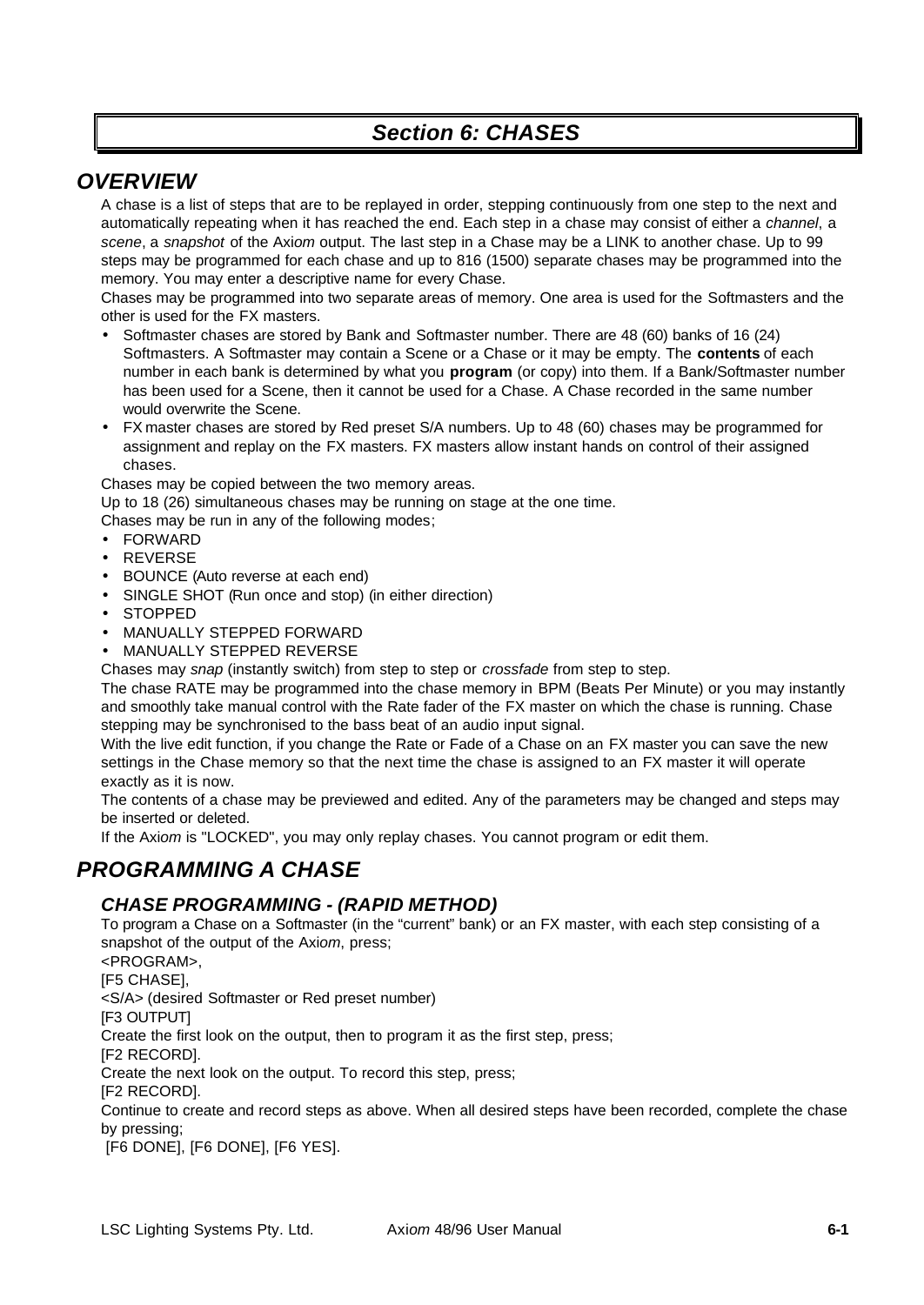### *PLAYING THE CHASE*

To reveal the chase on the output either;

if the chase was programmed on a Softmaster, fade up the Softmaster.

if the chase was programmed on a Red preset number, press <ASSIGN>, [F5 CHASE],

<S/A>, (Chase number), <S/A> (FX master), then fade up the FX master.

### *CHASE PROGRAMMING (COMPLETE DESCRIPTION)*

As you may program up to 816 (1500) separate chases you must give the chase a number. Chases are stored by either;

- Bank and Chase number (B xx, C yy).
- Red preset S/A numbers

To program a Chase press; <PROGRAM>, [F5 CHASE].

All valid S/A keys will flash twice to show that they are possible number choices and then any *existing* chases numbers will continue to flash. Select the Bank (optional) then press the <S/A> key of the Chase number that you wish to Program. The PROGRAM CHASE MENU appears;

|      | F2                        | F3                                          |
|------|---------------------------|---------------------------------------------|
|      |                           |                                             |
|      |                           | SCENES CHANLS OUTPUT<br>Chs ## Stp 00 Fd 0% |
|      |                           | 100 BPM                                     |
| MORE | LINK                      | DONE                                        |
| FΔ   | F5                        | F6                                          |
|      | <b>PROGRAM CHASE MENU</b> |                                             |

The Chase (Chs) number, current Step (Stp) number and the Fade (Fd) setting ( 0% by default) are shown. Below the Chase number is the area for the Chase 'NAME' and beside the 'NAME ' is the chase rate (100 Beats Per Minute by default). You may alter the rate and fade settings and add a name later.

The top and bottom lines indicate the function key labels that select the *objects* that you may choose to program into each step of the chase. You may program either [SCENES., [CHANNELS], [OUTPUT] (snapshots of the Axi*om* output) or a [LINK] to another chase. The [MORE] function key allows you to program the chase 'NAME', 'RATE', 'FADE' and 'FLAGS'. More about these later.

Select which type of *object* you wish to program by pressing the appropriate function key.

Typical chases will usually consist of either a number of individual channels or a number of scenes or outputs that follow each other. To assist rapid programming, when you select an *object*, the Axi*om* will enter the appropriate mode to accept a quantity of the same *object* on consecutive steps of the chase.

If, for example, you select CHANLS, then the Axi*om* will go into "Select Channel" mode allowing you to program your selected channels onto consecutive steps of the chase by simply pressing the channel S/A keys in the order that you want them to chase.

A Chase may consist entirely of individual channels or scenes or snapshots, or it may be a mixture of a few channels followed by some snapshots and then a scene and may end in a link to another chase. You determine the composition when you program or edit the chase. You may change to a different type of "*object*" on any step of the chase by returning to this menu via [F6 DONE] (below).

### *PROGRAMMING SCENES IN A CHASE*

If a Scene is programmed as a step in a chase, when that step is active, all the channels that are programmed into the scene will come on at their *programmed* levels.

To program a scene as a step in a chase, select the PROGRAM CHASE MENU as described above and then press; [F1 SCENE]. The select Scene menu appears;

|  |  |  |  |  |  | F2 |  | F3                                                                   |
|--|--|--|--|--|--|----|--|----------------------------------------------------------------------|
|  |  |  |  |  |  |    |  | UNDO<br>Chs ## Stp ## PxxS00<br>Select Scenes using<br>S/A keys DONE |
|  |  |  |  |  |  |    |  |                                                                      |
|  |  |  |  |  |  |    |  |                                                                      |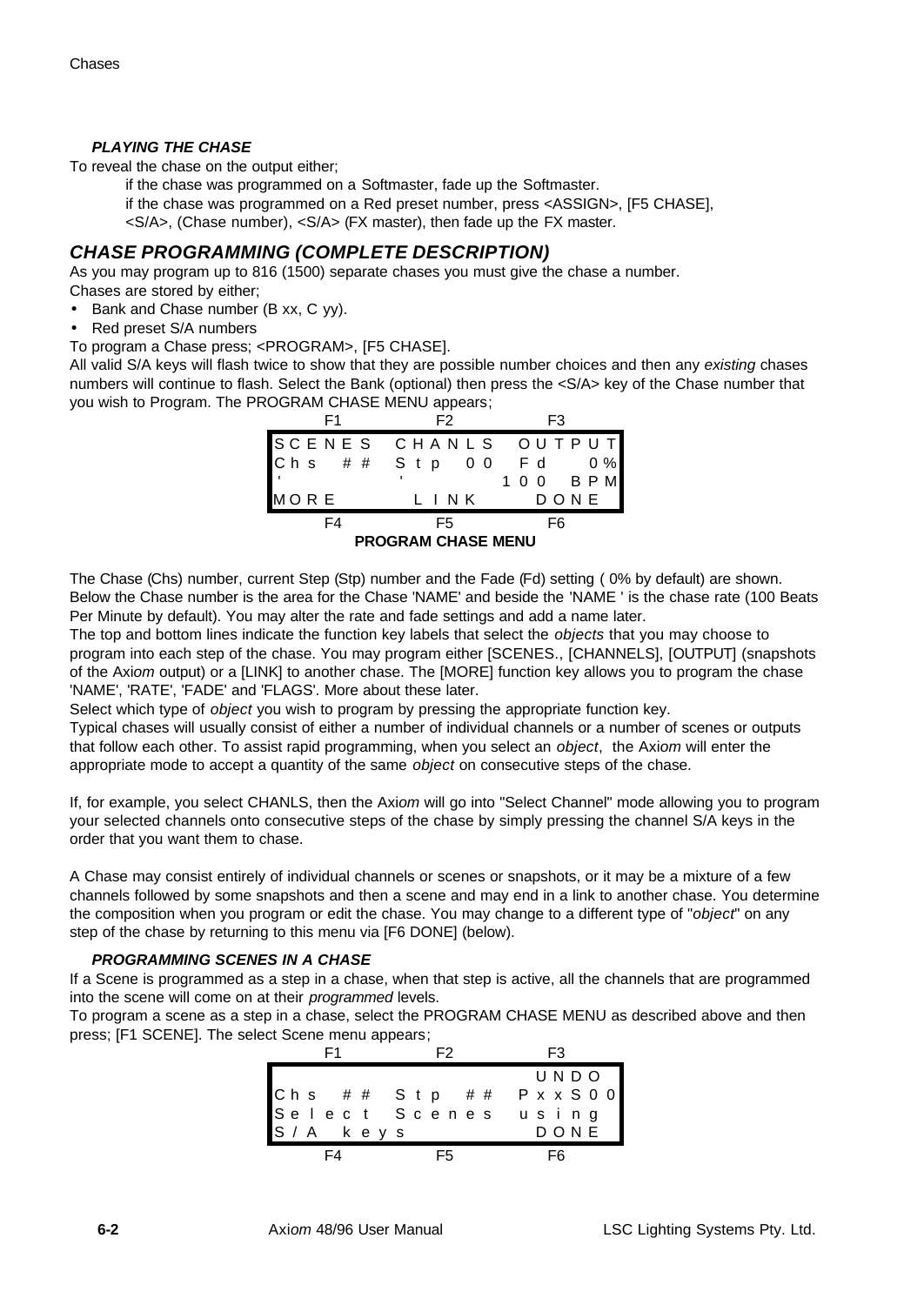The Chase (Chs) number, current Step (Stp) number and the *current* Page (P) or Bank (B) and Scene (S) number are shown.

Press the scene number <S/A> keys in the order that you want them to chase and the steps are automatically created.

To select a scene from a bank or page other than the *current* bank or page, select that bank or page, then the scene number.

If you make an error you may step back by pressing; [F3 UNDO].

When you have finished entering scenes, press; [F6 DONE]. The PROGRAM CHASE MENU returns.

You may now select a different object to program (into the following step) or if all the steps have been programmed you may press *either*; [F4 MORE] to program the 'NAME', RATE, FADE and FLAGS which are described later in this section *or* if the Chase is complete, press; [F6 DONE]. The Axi*om* will ask you to confirm and save the chase by pressing; [F6 YES].

### *PROGRAMMING CHANNELS IN A CHASE*

When a channel is programmed as a step in a chase, it will come on at full when it is the current step. If you want more than one channel in a step or a channel at a level other than full, then you must either make the step a Scene or a Snapshot of the channel(s) at the required level(s).

To program a channel as a step in a chase, select the PROGRAM CHASE MENU as described above and then press; [F2 CHANS] as the object to be programmed into the step. The select Channel menu appears;

|                                                                  | F3   |  |  |  |  |
|------------------------------------------------------------------|------|--|--|--|--|
|                                                                  | UNDO |  |  |  |  |
|                                                                  |      |  |  |  |  |
| Chs # # Stp # # Chn # #<br>Select channel using<br>S/A keys DONE |      |  |  |  |  |
|                                                                  |      |  |  |  |  |
|                                                                  |      |  |  |  |  |

The Chase (Chs) number, current Step (Stp) number and channel number are shown. You may now select the channels for each consecutive step.

Press the channel <S/A> keys in the order that you want them to chase and the steps are automatically created.

If you make an error you may step back by pressing; [F3 UNDO].

When you have finished entering channels, press; [F6 DONE]. The PROGRAM CHASE MENU returns. You may now select a different object to program (into the following step) or if all the steps have been programmed you may press *either*; [F4 MORE] to program the 'NAME', RATE, FADE and FLAGS which are described later in this section *or* if the Chase is complete, press; [F6DONE]. The Axi*om* will ask you to confirm and save the chase by pressing; [F6 YES].

### *PROGRAMMING SNAPSHOTS IN A CHASE*

To program the current OUTPUT of the Axi*om* as a step in a chase, select the PROGRAM CHASE MENU as described above and then press; [F3 OUTPUT]. The Record Output menu appears;

|                      |  | F <sub>1</sub> |  |  |  | F2. |  |  | F <sub>3</sub> |      |  |
|----------------------|--|----------------|--|--|--|-----|--|--|----------------|------|--|
| Push-JJRECORD UNDO   |  |                |  |  |  |     |  |  |                |      |  |
| To record the output |  |                |  |  |  |     |  |  |                |      |  |
| as Step ## of Chs ## |  |                |  |  |  |     |  |  |                |      |  |
|                      |  |                |  |  |  |     |  |  |                | DONE |  |
|                      |  | F4             |  |  |  | F5  |  |  | F6.            |      |  |

Each time that you press; [F2 RECORD], a snapshot of the current output of the Axi*om* will be recorded and entered into the NEXT step. Continue to create and record steps as above. You may step back and erase each step in order by pressing; [F3 UNDO]. When all desired steps have been recorded, complete the chase by pressing [F6 DONE]. The PROGRAM CHASE MENU returns. You may now select a different object to program (into the following step) or if all the steps have been programmed you may press *either*; [F4MORE] to program the 'NAME', RATE, FADE and FLAGS which are described later in this section or if the Chase is complete, press; [F6 DONE]. The Axi*om* will ask you to confirm and save the chase by pressing; [F6 YES].

### *PROGRAMMING A LINK TO OTHER CHASE*

The last step in a Chase may be a LINK to another chase.

This allows not only very long chases to be created, but more importantly, it allows very complex chases to be very easily made, by linking together several short different chases. Each chase may be programmed not only with its own steps, but also with its own Rate, Fade, and Flags. Thus, as one chase finishes and "Links" to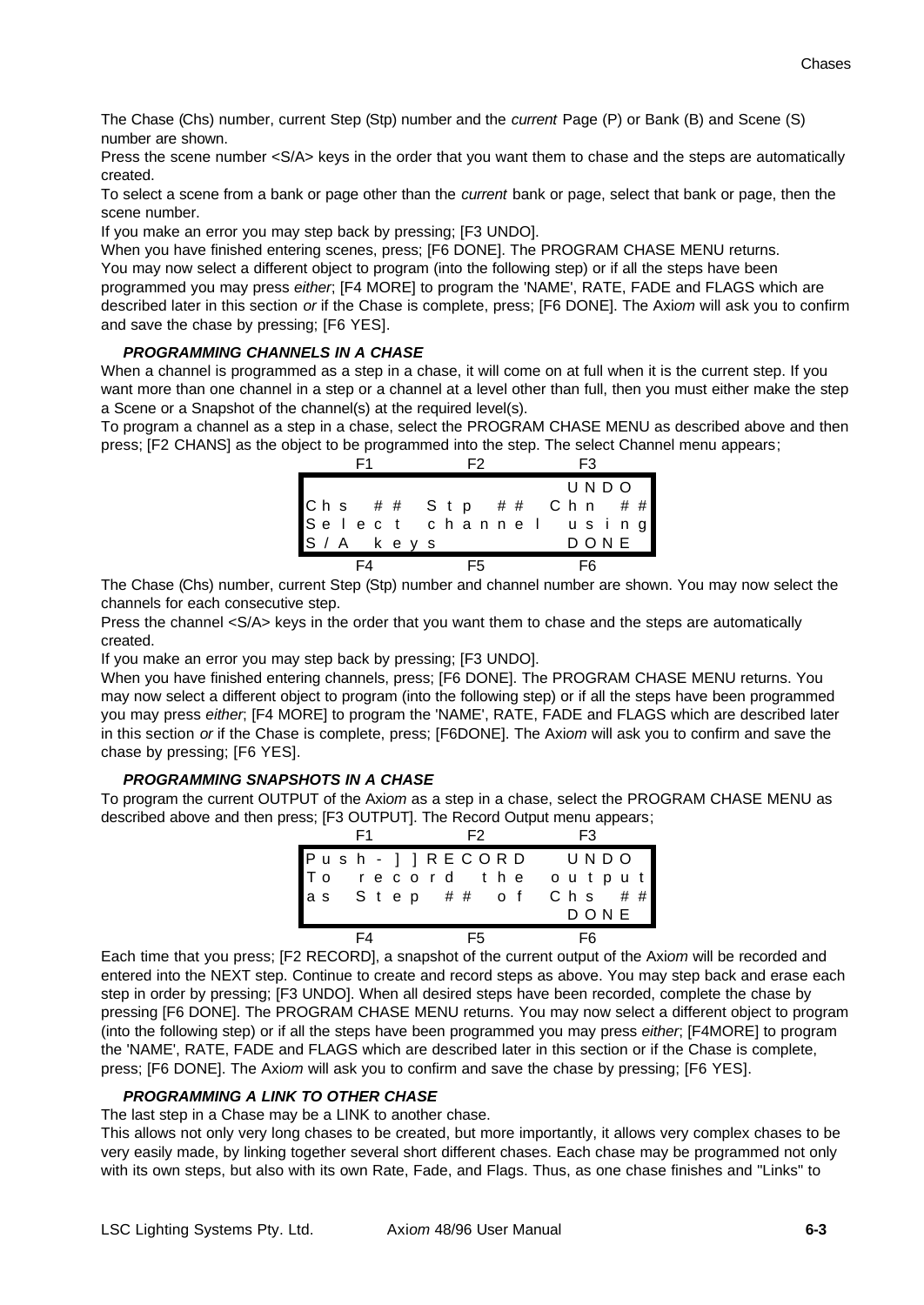another chase, the new chase will load and run with its own programmed settings which may be quite different to the previous Chase. The combinations and effects that you can create are enormous.

When several chases are Linked together, the last chase can be linked back to the first chase, to make a complex multi speed/fade continuous chase.

The last chase may be programmed so that it does not contain a Link. When the first chase is run, it will be like a Single Shot effect until the last chase is reached. The last chase (without a Link) will then run as a normal looping chase.

To program a LINK as the last step in a chase, after programming the previous step,and selecting ]F6 DONE], from the PROGRAM CHASE MENU press; [F5 LINK]. The LINK TO CHASE menu appears.

|                    | FЗ  |
|--------------------|-----|
| After Step xx      | N O |
| LINK TO CHASE 00 ? |     |
| Select chase using |     |
| S/A keys           | YFS |
|                    |     |

The top line of the menu indicates the last step number that you have programmed. The LINK will be inserted in the next step. The S/A keys flash twice to show that they are valid choices and then all existing chase numbers will continue to flash. Press the <S/A> key of the chase number that you want to Link to. The second line of the menu indicates the number of the Chase that you have selected. To enter a Link press; [F6 YES], [F6 DONE]. The Axi*om* will ask you to confirm and save the chase by pressing; [F6 YES].

### *PROGRAMMING THE NAME, RATE, FADE AND FLAGS IN A CHASE*

### *Note; These steps are optional. If you have time, it is advisable to name the chase, but you may do this later via Edit Chase. The default settings for the Rate, Fade and Flags will produce a standard chase.*

To program the NAME, RATE, FADE and FLAGS, select the PROGRAM CHASE MENU as described earlier and then press; [F4 MORE]. The following menu is then displayed from which you may select the required object to program;

|                  | F <sub>2</sub> | F3          |
|------------------|----------------|-------------|
|                  | R A T E        | CANCEL      |
| FLAGS<br>Chs # # |                | Fdxxx%      |
|                  |                | x x x B P M |
| NAME             | FADE           | DONE        |
|                  | F5             | FR          |

### *PROGRAMMING THE FLAGS*

You may set the way that the chase will operate when you **assign** it to an FX master by appropriately programming the FLAGS. To program the flags, from the MORE menu above press; [F1 FLAGS]. The FLAG menu appears;

|                                                  | F <sub>1</sub>          |              | F <sub>2</sub> | F <sub>3</sub> |
|--------------------------------------------------|-------------------------|--------------|----------------|----------------|
|                                                  | DIR                     |              | STATE          | MODE           |
|                                                  |                         | Run          |                | Norma          |
|                                                  | lect<br>S e             | h o w        | the            | chas<br>e      |
|                                                  | should load.            |              |                | DONE           |
|                                                  | F4                      |              | F5             | F6             |
| The three FLAGS and their possible settings are; |                         |              |                |                |
|                                                  | <b>DIRection</b>        | <b>STATE</b> | <b>MODE</b>    |                |
|                                                  | $\rightarrow$ (Forward) | Run          | Normal         |                |
|                                                  | $\leftarrow$ (Reverse)  | Stop         | S/shot         |                |
|                                                  |                         |              | (Single/shot)  |                |
|                                                  |                         |              | <b>Bounce</b>  |                |
|                                                  |                         |              |                |                |

The default settings of the three flags are, Forward, Run and Normal. If you do not select the flags menu, then this is how the Chase will load. You may change any of the flags by pressing the function key associated with each flag. [F1] changes the DIRection flag, [F2] changes the STATE flag and [F3] changes the MODE flag. Repeated presses of any key will step its flag through all of its possible states.

When the flags are correctly set, press; [F6 DONE] to return to the previous menu.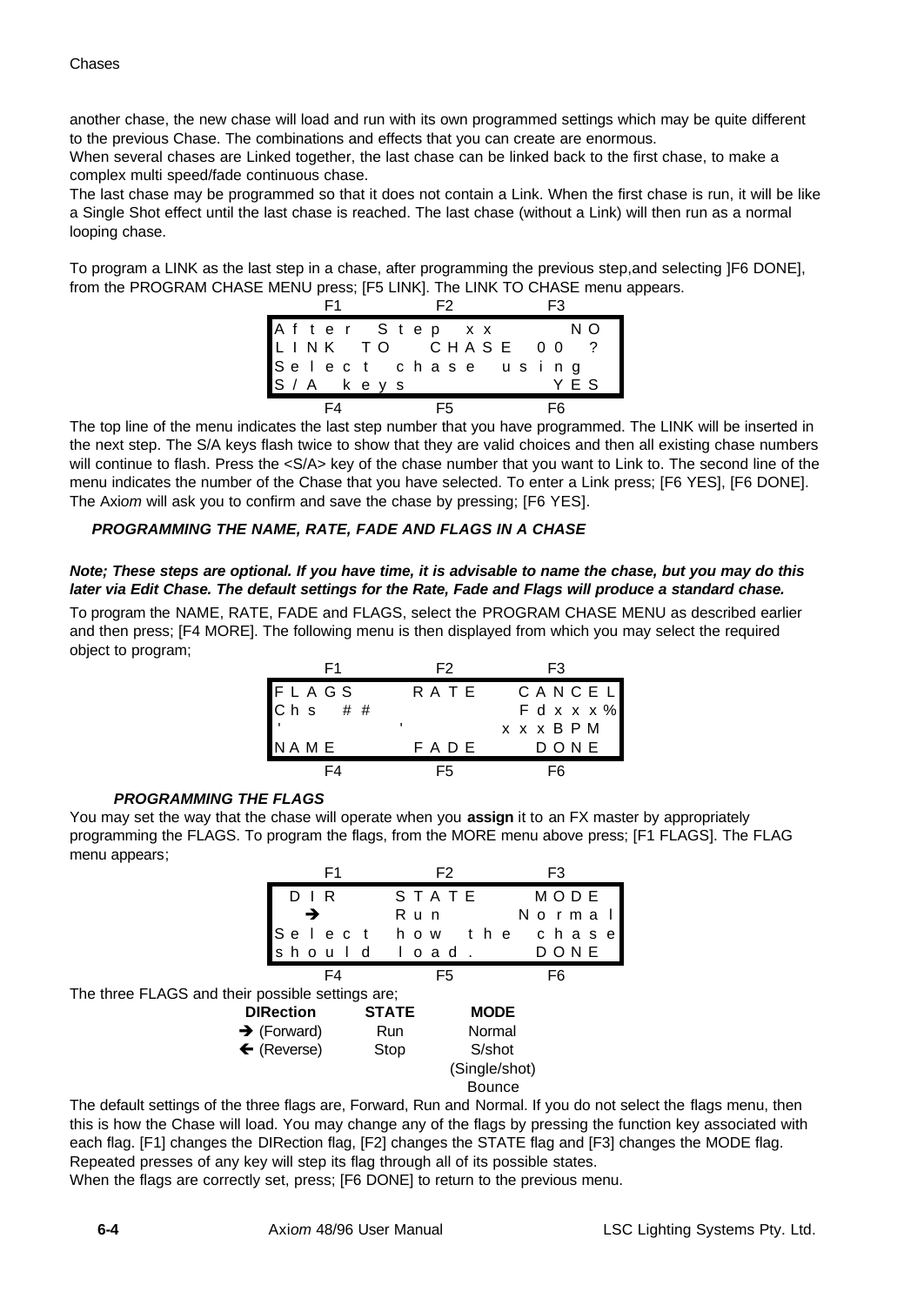### *MODE DESCRIPTIONS*

**NORMAL:** A conventional chase that steps from one step to the next and when it reaches the last step it loops around to the beginning and repeats the steps in the same order.

**BOUNCE:** The chase runs but automatically changes direction when it reaches the last or first step. In this manner, it continuously "bounces" from end to end.

The indicators in the "**>**" (forward) key and the "**<**" (reverse) key indicate bounce mode as each only flashes (at the chase rate), when the chase runs in its indicated direction.

**SINGLE SHOT:** The chase is normally stopped. When it is started, it will run through its programmed steps **once** in the direction in which it is started. It will then stop and wait until it is manually started again in either direction.

#### *Note; When a chase is run on an FX master, you can simply change the Mode, Direction and State by using the four FX master keys as described in "MANUAL CONTROL", later in this section.*

#### *PROGRAMMING THE RATE*

To program the RATE of the chase, select the MORE menu as indicated above, and then press; [F2RATE]. The RATE menu appears;

|  |  |                                                                      |  |              | F2 |  |  | F3 |  |  |
|--|--|----------------------------------------------------------------------|--|--------------|----|--|--|----|--|--|
|  |  |                                                                      |  | CLEAR CANCEL |    |  |  |    |  |  |
|  |  |                                                                      |  |              |    |  |  |    |  |  |
|  |  | Chase ## '<br>Set RATE $\rightarrow$ 100 BPM<br>Use edit wheel. DONE |  |              |    |  |  |    |  |  |
|  |  |                                                                      |  |              |    |  |  |    |  |  |
|  |  |                                                                      |  |              |    |  |  |    |  |  |

The default rate setting is 100 BPM (Beats Per Minute). The Edit wheel lights to show that it is active. Rotate the Edit Wheel to set the rate that you desire.

When the Rate is correct, press; [F6 DONE].

#### *Hint; Unless you know the specific chase rate that you require, it is quicker to accept the default rate of 100 BPM and then visually set the rate by Editing the Chase when it is running.*

#### *PROGRAMMING THE NAME*

If you wish, you may give the chase a 'NAME' of up to 6 characters. To program the NAME of the chase, select the MORE menu as indicated above, and then press; [F4 NAME]. The NAME menu appears. For details on how to program the characters for the name refer to "NAMES AND LABELS" in the "UTILITIES" section.

### *PROGRAMMING THE FADE*

The transition from step to step may be a snap or a fade.The fade is programmed as a percentage of the chase rate.

For example, if the chase rate is set at 60 BPM (one step per second), then with Fade set at 0% the chase will wait for one second, then snap to the next step. None (0%) of the available rate time will be used for crossfading.

If the Fade is set to 50%, then the chase will perform a 0.5 second crossfade to the next step, wait for 0.5 seconds and then perform the next crossfade. That is, 50% of the Rate time is used to perform a cross fade and 50% of the Rate time is spent waiting before starting the next crossfade.

If the Fade is set to 100%, then the Chase will use all of the Rate time performing a crossfade to the next step. When the crossfade is complete, the next crossfade will commence immediately as 100% of the available rate time has been used by the crossfade.

To program the FADE of the chase, select the MORE menu as indicated above, and then press; [F5 FADE]. The FADE menu appears;

|              | F2. | F3                   |
|--------------|-----|----------------------|
|              |     | CLEAR CANCELI        |
| Chase $\#$ # |     |                      |
|              |     | Set FADE rate > xxx% |
|              |     | Use Edit wheel. DONE |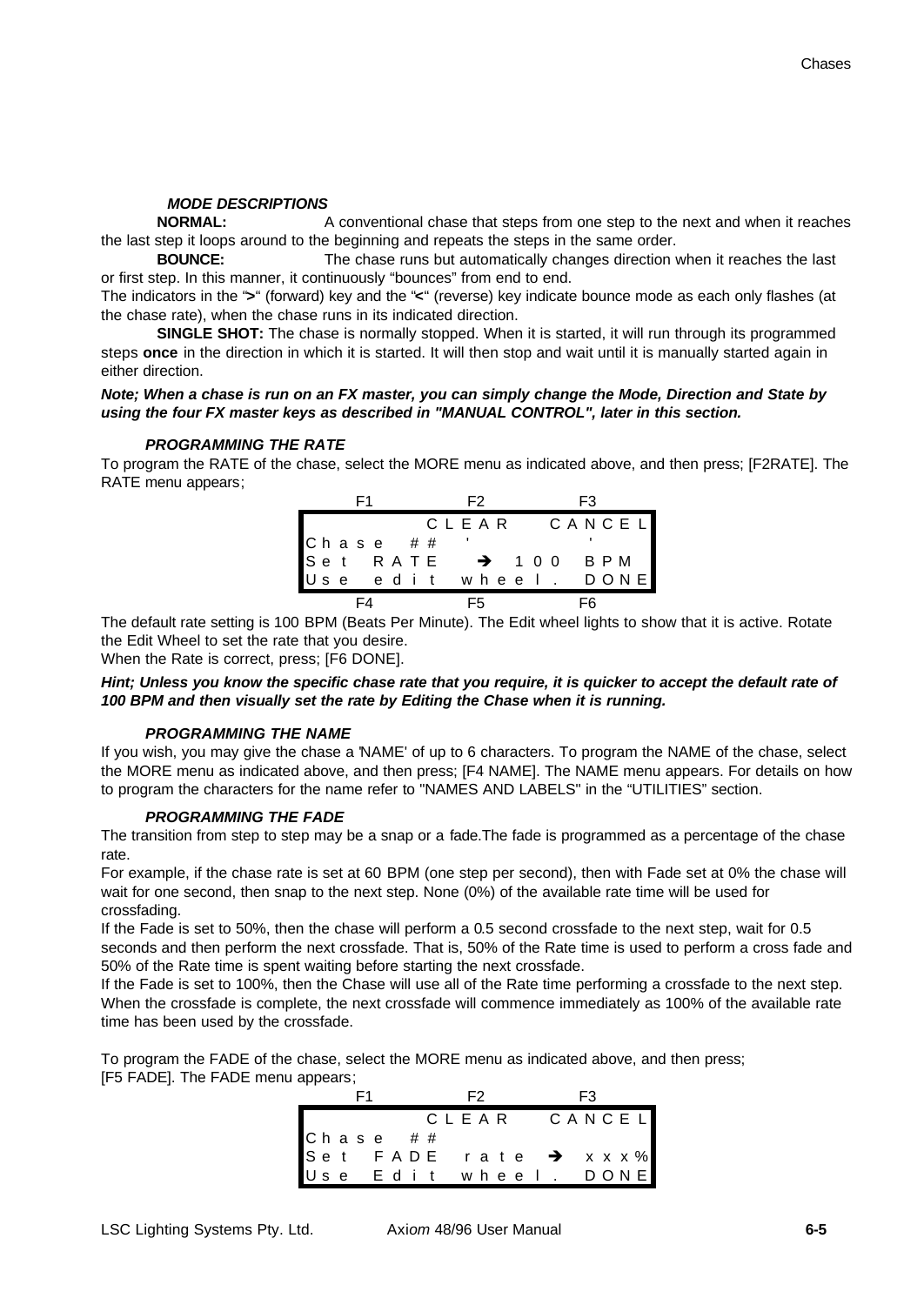F4 F5 F6

You may change the Fade setting by rotating the Edit Wheel. When the Fade setting is correct, press; [F6 DONE].

When the NAME, RATE, FADE and FLAGS are all correct, press; [F6 DONE]. The PROGRAM CHASE MENU returns. If the Chase is complete, press; [F6 DONE]. The Axi*om* will ask you to confirm and save the chase by pressing; [F6 YES].

# *REPLAYING A CHASE*

Chases may be replayed on the softmasters or on the FX masters. Softmaster chases are automatically assigned when the Bank on which they were programmed is selected. FX master chases must be individually assigned.

## *PLAYING A CHASE ON A SOFTMASTER*

The Softmaster fader controls the overall level of all HTP channels in the chase. The chase may be flashed with the SOLO key of the Softmaster. When the level of a running chase is reduced below 5%, the chase is automatically stopped. When the chase level rises above 5% (via either the fader or SOLO key) the chase automatically starts. The "auto stop" feature stops LTP channels from chasing when the chase is not visible on the output. This prevents unnecessary movement of moving lights and scrollers.

To control the chase you must PREVIEW/EDIT the chase. Press;

<PREVIEW/EDIT>, S/A (Softmaster), [F1 MORE], [F1 FLAGS] to set the mode or direction or [F2 RATE] and use the EDIT wheel to set the rate.

*Hint; To quickly adjust the look of a Softmaster chase, copy it to an FX master for rapid access to most chase parameters then when it is running correctly, copy it back to the Softmaster.*

## *PLAYING A CHASE ON AN FX MASTER*

To assign a chase to an FX master press; <ASSIGN>, [F5 CHASE], <S/A> (Chase number), <SOLO> (FX1 or FX2)

### *CONTROLLING A CHASE*

The FX master provides comprehensive control over the way a chase is run.

You may control the direction, state and mode, simply pressing the correct key combinations as described below and you may manually control level and the rate. The key LEDs, together with the menu screens display extensive information about the chase.

### *LEVEL*

The FX master fader controls the overall level of all HTP channels in the chase. The chase may be flashed with the SOLO key of the FX master. When the level of a running chase is reduced below 5%, the chase is automatically stopped. When the chase level rises above 5% (via either the level fader or SOLO key) the chase automatically starts. The "auto stop" feature stops LTP channels from chasing when the chase is not visible on the output. This prevents unnecessary movement of moving lights and scrollers.

### *RATE*

The current rate of a chase, whether it is running or stopped is visually displayed by the flashing of either the "**>**" (forward) key indicator or the "**<**" (reverse) key indicator.

### *PROGRAMMED RATE*

When a Chase is assigned to an FX master, the rate of the chase is determined by the RATE setting, in Beats Per Minute, that was set when the chase was programmed or edited.

### *MANUAL RATE*

To manually control the Chase rate, match the rate setting of the FX Rate fader to the programmed rate by slowly move the FX Rate fader through its range until the RATE indicator lights. Manual control will be maintained, even if the current chase "links" to another chase. To change back to the programmed rate reassign the chase to the FX master as described above.

*Note; The manual rate that you set with the Rate fader may be "programmed" into memory via the PREVIEW/EDIT function described later in this section.*

### *DIRECTION, STATE, MODE*

### *PROGRAMMED SETTINGS*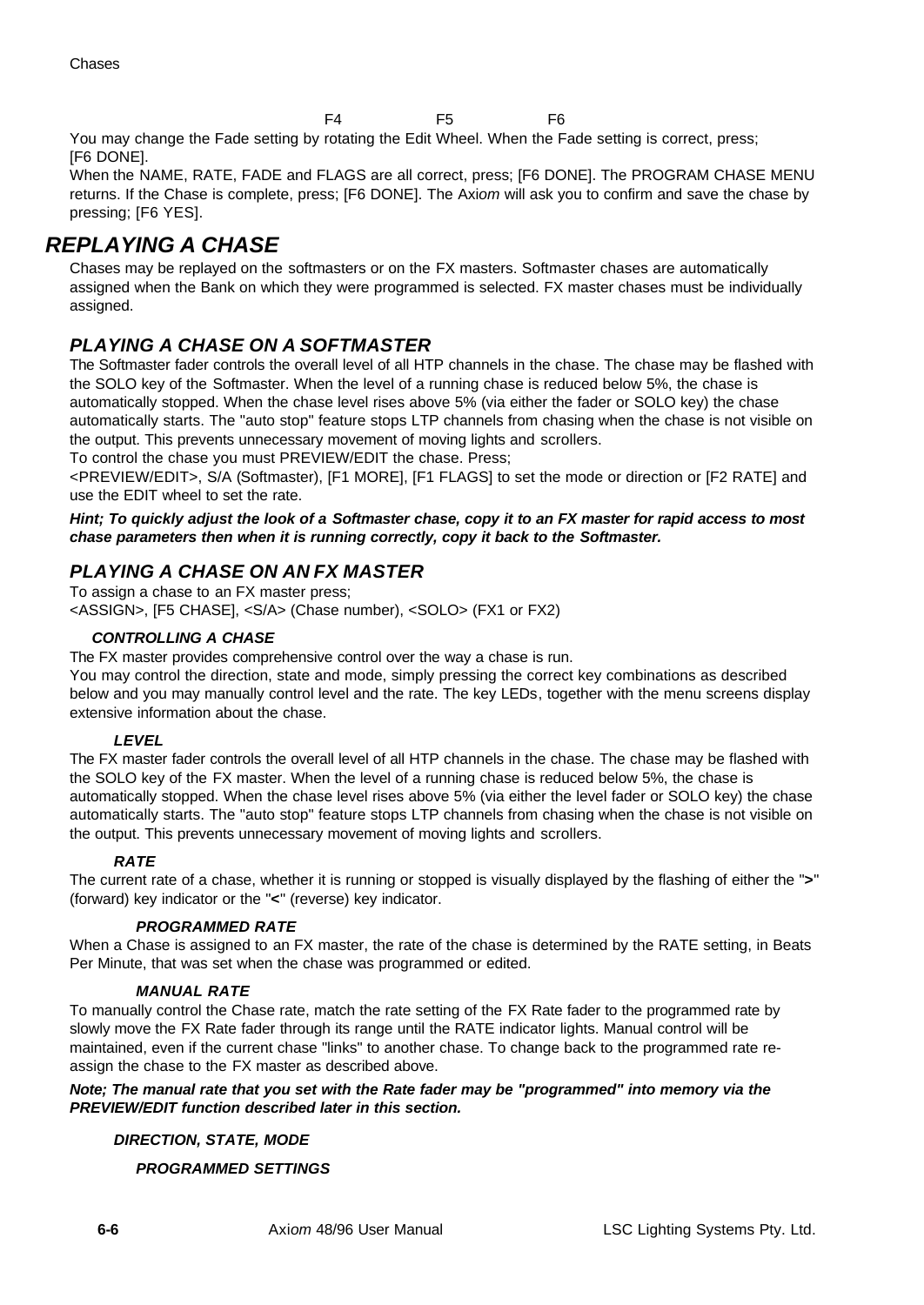The Direction (forward or reverse), State (running or stopped) and Mode (normal, bounce or single shot) of the Chase when it is **assigned** to an FX master are determined by the programmed settings.

### *MANUAL CONTROL*

The four keys above the FX master provide extensive control of the Direction, State and Mode of the Chase. You may change the **direction**, **state** and **mode** of an assigned Chase at any time by simply pressing the correct key combinations as described below.

| <b>KEY</b>             | <b>ACTION</b>                                                                               |
|------------------------|---------------------------------------------------------------------------------------------|
| <stop step=""></stop>  | STOPS a running chase.                                                                      |
|                        | STEPS a <i>stopped</i> chase in the direction indicated by the currently lit direction key. |
|                        | This stepping will be the direction that the chase was running prior to being stopped.      |
|                        | When the chase is STOPPED, the indicator in the STOP/STEP key is lit.                       |
| > (Forward)            | <b>STARTS</b> a stopped chase and runs it forward.                                          |
|                        | Changes the DIRECTION of a reverse running chase (runs it forward).                         |
|                        | Changes a BOUNCE chase into a normal forward chase.                                         |
|                        | SNAPS a forward running chase to the next step.                                             |
| $\leq$ (Reverse)       | <b>STARTS</b> a stopped chase and runs it <b>backwards</b> .                                |
|                        | Changes the DIRECTION of a forward running chase (runs it backwards).                       |
|                        | Changes a BOUNCE chase into a normal reverse chase.                                         |
|                        | SNAPS a backward running chase to the next step.                                            |
| Hold $>$ , Tap $\lt$   | Selects <b>BOUNCE</b> mode.                                                                 |
| Hold $\lt$ , Tap $\gt$ | Also selects <b>BOUNCE</b> mode.                                                            |
| $\geq$                 | Deselects Bounce mode (runs forward).                                                       |
| ≺                      | Deselects Bounce mode (runs reverse).                                                       |

Hold Stop/Step, Tap **>** Selects **SINGLE SHOT** mode.

**>** Runs a forward Single Shot.

**<** Runs a reverse Single Shot.

Hold Stop/Step, Tap **<** De-selects single shot mode.

### *CHASE MAIN MENU DISPLAYS*

### *MENUS 1 AND 2*

The current state of an assigned chase is always displayed on main menus 1 and 2. They provide identical displays of the two FX masters status.

| F1                               | F2.              | $-3$ |  |  |  |  |
|----------------------------------|------------------|------|--|--|--|--|
| $EDIT - PYXXSYY$ TRIM            |                  |      |  |  |  |  |
| $FX1:Chs$ 3 Stp ## $\rightarrow$ |                  |      |  |  |  |  |
| F X 2 : C h s 1 2 S t p 2 1      |                  |      |  |  |  |  |
|                                  | 0.0s O 0.0s MENU |      |  |  |  |  |
|                                  |                  |      |  |  |  |  |

The second line gives details of FX 1 and the third line gives details of FX2.

The following symbols are used on the right of the screen to indicate the current state of an assigned chase.

| Symbol                      | State           |
|-----------------------------|-----------------|
| $\rightarrow$ $\rightarrow$ | Running forward |
| $\leftarrow$                | Running reverse |
| П                           | Stopped         |
| $\rightarrow \leftarrow$    | <b>Bounce</b>   |
| $\rightarrow$ c             | Single Shot     |

#### *MENUS 3 AND 4*

Main menus 3 and 4 show *expanded* details of FX masters 1 and 2 respectively.

|              |  |             |  |             | F2. |  |  |  | F3 |  |                  |
|--------------|--|-------------|--|-------------|-----|--|--|--|----|--|------------------|
|              |  | IFX2:Chs ## |  |             |     |  |  |  |    |  |                  |
| 1# #         |  |             |  | * * * * * * |     |  |  |  |    |  | B P M : x x x MI |
| $\wedge$ # # |  |             |  | * * * * * * |     |  |  |  |    |  | Fadexxx%!        |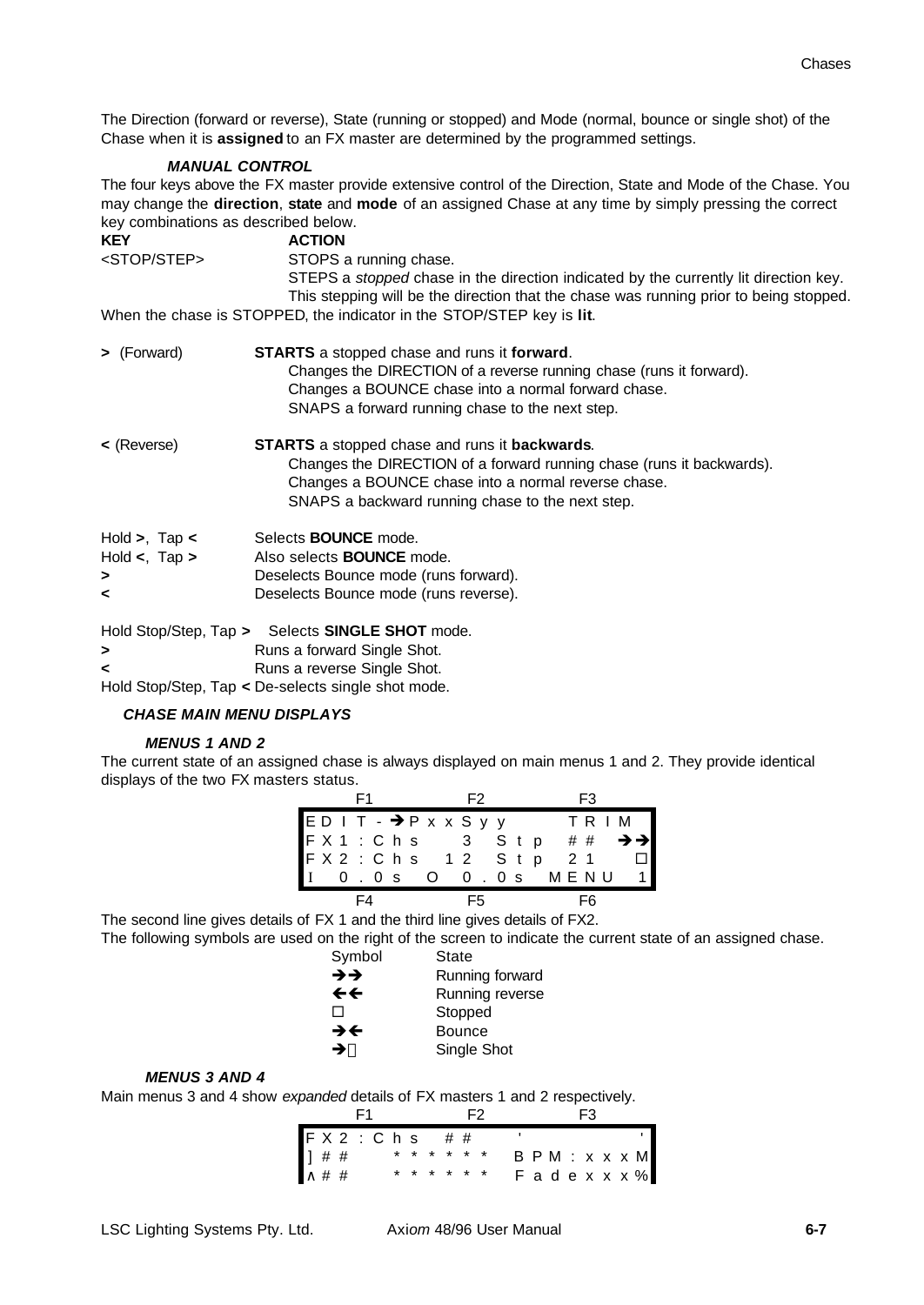

**MENU 4 SHOWING A CHASE ASSIGNED TO FX2**

The top line shows that this is the display for FX2 and indicates the Chase (Chs) number (##), followed by the name of the chase, if any.

The second line details the *active* step in the Chase. The third line details the *next* step in the Chase.

In both lines, the step number is given followed by details of the contents of that step. This may take the form of either a channel number, a page and scene number or the word "snapshot".

Beside the *active* step contents is the chase rate in BPM. If the rate is controlled by the Rate fader, the letter M (Manual) follows the BPM value. Beside the *next* step contents is the percentage fade setting.

# *PREVIEWING A CHASE*

You may preview the steps and programmed settings contained in a chase without revealing the chase on the output of the Axi*om*. There are two ways of previewing a chase on the Axi*om*. You may preview a chase that is stored in memory or you may preview a chase that is currently assigned to a master. Both methods are accessed from the PREVIEW / EDIT menu.

To preview a chase press <PREVIEW / EDIT>. The PREVIEW / EDIT menu appears;

|             | F2                 | F3    |
|-------------|--------------------|-------|
|             | PATCH STL CANCEL   |       |
|             | Choose Object      |       |
|             | To Preview or Edit |       |
| STACK CHASE |                    | SCENE |
|             | F5                 | FR    |

## *PREVIEWING A CHASE IN MEMORY*

After pressing the <PREVIEW/EDIT> key above, select; [F5 CHASE]. The screen will display the available memory and request that you choose a chase using the <S/A> keys. Press the <S/A> key of the Chase number that you wish to preview and the Chase Preview menu appears.

|                  | F2   |         |
|------------------|------|---------|
|                  | EDIT |         |
| MORE<br>Ch S # # |      | 'Fdxxx% |
| Stp # # Ch # #   |      | BPMxxxl |
| ←                |      | DONE    |
|                  |      |         |

The first line of the screen contains the MORE and EDIT function key labels. They are described in EDITING A CHASE, below. The second line of the screen shows the Chase (Chs) number  $(\# \#)$ , Name  $'$   $)$  and the Fade (Fd) setting. The third line shows the Step (Stp) number (# #) followed by the contents of that step, (shown as a Channel in this diagram). The contents may of course be any of the following;

| Ch##          | (Channel number # #)         |  |
|---------------|------------------------------|--|
|               | P xx S yy (Page xx Scene yy) |  |
| $\sim$ $\sim$ |                              |  |

Snp Sht (Snapshot of the output)

LChs  $# #$  (Link to Chase number  $##$ )

Beside the step contents, the chase Rate is shown in BPM (Beats Per Minute).

You may STEP through the chase in either direction by pressing either;  $[F4 \leftarrow]$  or  $[F5 \rightarrow]$ . As you step the chase, the contents of each step will be displayed beside the step number, and the **channel levels** will be indicated by the intensity of their <S/A> key indicators. The contents of the step will also be displayed on the Video monitor. When you have finished previewing the chase you may either press; <PREVIEW/EDIT> or [F6 DONE].

## *PREVIEWING AN ASSIGNED CHASE*

You may directly preview a chase that is assigned to a Softmaster or an FX master. Press; <PREVIEW/EDIT>, <S/A> (Softmaster or FX master). Notice that when you preview an "assigned" chase that the step that you initially see is "current" step whereas previewing a chase in memory initially shows you the "first" step. All of the previewing functions are the same as previewing a chase in memory as described above.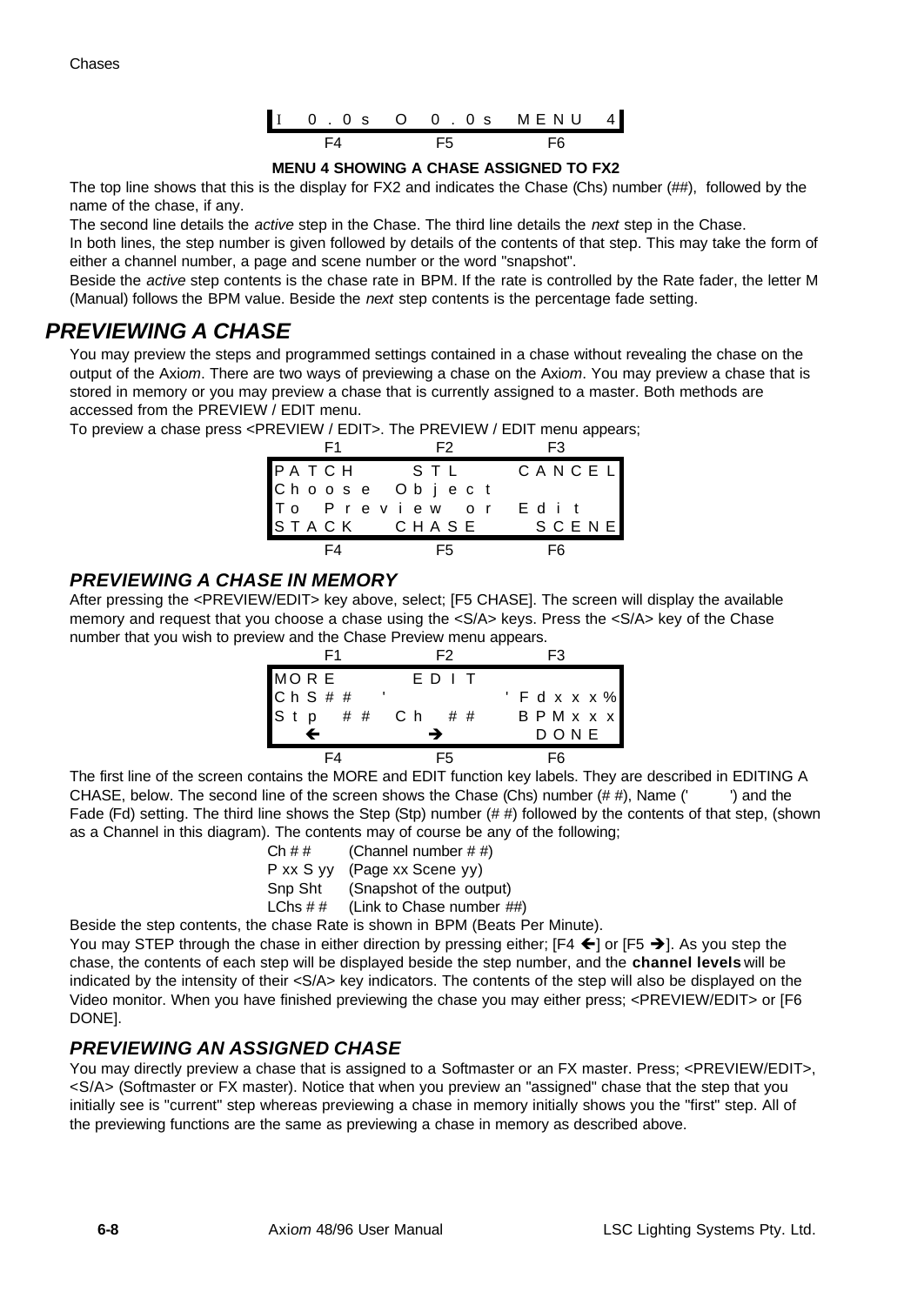# *EDITING A CHASE*

There are two ways of editing a chase. You may edit a chase that is stored in memory or you may edit a chase that is currently assigned to a master.

## *EDITING A CHASE IN MEMORY*

To edit a chase, you must first preview the chase as described above. Once you are in the PREVIEW CHASE menu, you may select from either "MORE", or "EDIT" to edit the chase.

## **1. MORE**.

Pressing; [F1 MORE] will reveal the following menu.

| E1   | F2.                                   | F3   |
|------|---------------------------------------|------|
|      |                                       |      |
|      | FLAGS RATE FADE<br>Chase ## Fade xxx% |      |
|      | BPM xxx                               |      |
| NAME | ERASE                                 | DONE |
|      | -5                                    |      |

You may elect to edit either the FLAGS, RATE, FADE, or NAME or you may ERASE the chase by pressing the appropriate function key, [**F1]** to [**F5]** respectively. The menus that are displayed when you select FLAGS, RATE, FADE, or NAME are exactly the same as in "PROGRAMMING THE NAME, RATE, FADE and FLAGS". They are described earlier in this section.

### *ERASING A CHASE*

A chase may be erased from memory. To erase a chase, firstly preview the chase, then from the MORE menu above, press; [F5 ERASE]. The Axi*om* will ask you to confirm this action because once erased, the chase cannot be recovered.

## **2. EDIT.**

From the PREVIEW CHASE menu, pressing; [F2 EDIT] will reveal the Edit Chase menu;

|  |   |  |                        |  |  |  |  | E2 |  | F3 |  |  |      |  |  |  |
|--|---|--|------------------------|--|--|--|--|----|--|----|--|--|------|--|--|--|
|  |   |  | IINSERT DELETE MODIFYI |  |  |  |  |    |  |    |  |  |      |  |  |  |
|  |   |  | $Ch$ as e $#$ #        |  |  |  |  |    |  |    |  |  |      |  |  |  |
|  |   |  | Step ## - PxxSyy       |  |  |  |  |    |  |    |  |  |      |  |  |  |
|  | L |  |                        |  |  |  |  |    |  |    |  |  | DONE |  |  |  |
|  |   |  |                        |  |  |  |  | -5 |  |    |  |  |      |  |  |  |

This menu again allows you to STEP through the chase in either direction by pressing either [**F4**Á**],** or [**F5**Ë**]**. As you step the chase, the contents of each step will be displayed beside the step number, and the channel levels will be indicated by the S/A key indicators in an identical fashion to PREVIEW CHASE above. This menu varies from Preview Chase in that it allows you to INSERT new steps or DELETE existing steps at any point in the chase. If the step that you select is a Scene or a Snapshot, then you may also MODIFY (Edit) the channel levels.

### *INSERTING A STEP*

To insert a step in a chase, select the EDIT CHASE menu above, then step the chase to the step PRIOR to the point where the new step is to be inserted and press; [F1 INSERT]. The Insert step menu appears;

|  |   |  |  |                       |  |  | F2 |  |  |  |   |  |  | F3 |  |     |     |  |  |
|--|---|--|--|-----------------------|--|--|----|--|--|--|---|--|--|----|--|-----|-----|--|--|
|  |   |  |  |                       |  |  |    |  |  |  |   |  |  |    |  |     | N O |  |  |
|  |   |  |  | Insert step here      |  |  |    |  |  |  |   |  |  |    |  |     |     |  |  |
|  |   |  |  | Step - # # Step - # # |  |  |    |  |  |  |   |  |  |    |  |     |     |  |  |
|  | L |  |  |                       |  |  |    |  |  |  | Λ |  |  |    |  | YES |     |  |  |
|  |   |  |  |                       |  |  |    |  |  |  |   |  |  |    |  |     |     |  |  |

The "  $\bullet$  " on the bottom line indicates that the new step will be inserted between Step # # and Step # #. If this is not the correct insertion point, you may step the insertion point in either direction with the [**F4]** and [**F5]** function keys. When the insertion point is correct, press; [F6 YES]. The step type menu appears;

|  |  | F1 |  |  |  | F2. |                                                                 |  | F3 |  |  |
|--|--|----|--|--|--|-----|-----------------------------------------------------------------|--|----|--|--|
|  |  |    |  |  |  |     |                                                                 |  |    |  |  |
|  |  |    |  |  |  |     | SCENE CHANL OUTPUT<br>Insert which after<br>Step ## in Chase ## |  |    |  |  |
|  |  |    |  |  |  |     |                                                                 |  |    |  |  |
|  |  |    |  |  |  |     | LINK DONE                                                       |  |    |  |  |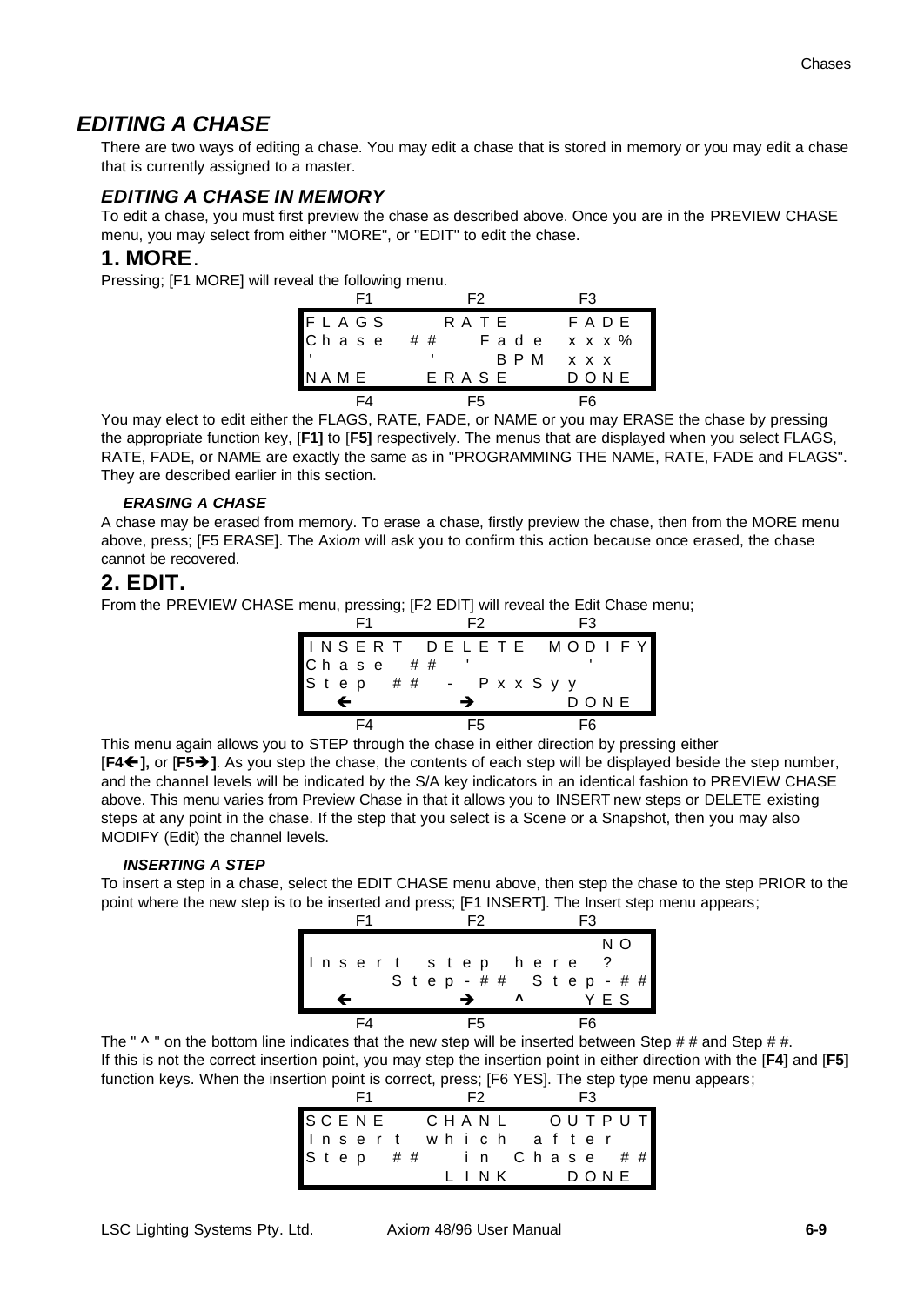F4 F5 F6

Use the appropriate function key to select what type of step you wish to insert. This is very similar to Programming a Chase. Refer to "PROGRAMMING A CHASE" earlier in this section for details.

### *DELETING A STEP*

To delete a step in a chase, select the EDIT CHASE menu above, then step the chase to the step that you wish to delete and press; [F2 DELETE]. The Delete step menu appears;



The step to be deleted is indicated by a " **^** ". If this is not the correct step to delete, you may step the chase in either direction, to the correct step to be deleted, with the F4 and F5 function keys. To delete the step press; [F6 YES].

### *MODIFYING A STEP*

If a step in a chase is a scene or a snapshot, then the channel levels in that scene or snapshot may be modified (edited).

To modify a step in a chase, select the EDIT CHASE menu above, then step the chase to the step that you wish to modify and press; [F3 MODIFY]. The MODIFY function key only appears when the step that you select is a Scene or a Snapshot. If you wish to modify a step that is a single channel, delete the step then insert a step with the correct channel. When you select MODIFY, the screen asks you to select the channel whose level you wish to edit by pressing its S/A key. Modifying a step in a chase is exactly the same procedure as editing a scene.

**Note**; If the step that you choose to modify is a scene, the changes that you make are applied to the actual scene. If you then replay that scene on a scene master, you will see the "modified" version.

As "MODIFYING A STEP" is exactly the same procedure as "EDITING A SCENE" it is not described here. Editing a scene is fully described in "EDITING A CHANNEL LEVEL" in the "SCENES" section.

## *EDITING AN ASSIGNED CHASE (LIVE EDIT)*

If a chase is assigned to an FX master or on the current bank of a Softmaster it may be directly edited on that master. To "Live Edit" a chase, press; <PREVIEW/EDIT>, <S/A> (Softmaster or FX master). The Chase Live Edit menu appears;

|                      |  |  |  |  | F2.  |  |  | F3 |     |  |
|----------------------|--|--|--|--|------|--|--|----|-----|--|
| Chase $\#$ #         |  |  |  |  |      |  |  |    | N O |  |
| ### BPM Fd:###% Save |  |  |  |  |      |  |  |    |     |  |
| Fade/BPM to memory?  |  |  |  |  |      |  |  |    |     |  |
| EDIT                 |  |  |  |  | FADE |  |  |    | YFS |  |
|                      |  |  |  |  |      |  |  |    |     |  |

• You can use the FX masters Rate fader to set the **Rate.**

• If you press; [F5 FADE] you can use the Edit wheel to set the percentage **Fade.**

The advantage of editing a chase LIVE over editing it in MEMORY is that you can see the the results of your actions live on stage. When you edit in memory, the channel S/A indicators and video monitor only show the static contents of each step. When you are happy with the way the chase is performing, save the new settings of RATE and FADE in memory by pressing; [F6 YES]. The next time that you assign the chase it will run as you see it now. If you press; [F3 NO] the chase will continue to run in its current edited form, but the changes will not be saved to memory. The next time that you assign the chase it will run as it did prior to the current editing.

If you wish to change any of the other chase settings, press; [F4 EDIT] and you will change to the standard EDIT CHASE menu. This allows you to Insert, Delete or Modify steps as described in "EDITING A CHASE IN MEMORY" above.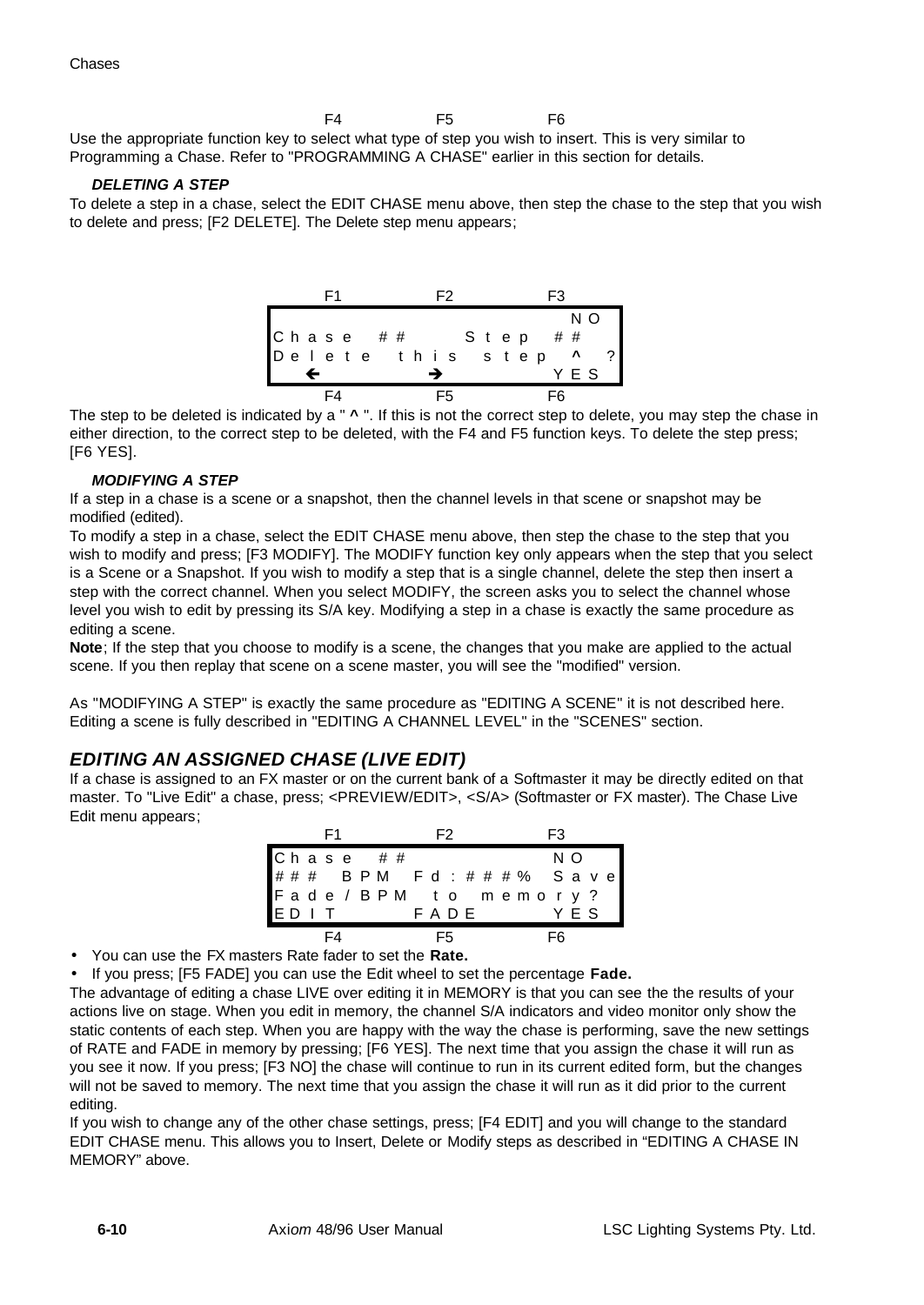# *Section 7: STACKS*

# *OVERVIEW*

A Stack is a list of steps consisting of scenes or channels or snapshots (of the Axi*om* output), or a link to another stack, that are programmed in the order that they are to be replayed. The scenes, channels, snapshots or links may come in any order. The Axi*om* can program up to 48 (60) stacks and there may be up to 99 steps in each stack but as stacks may be "linked" together, the maximum number of steps may be much higher. A Stack is designed to be played one step at a time with the transitions being a timed DIPLESS CROSSFADE executed by pressing the **>** (forward) key. Individual IN, OUT and LTP fade times may be programmed for every step. A step may be programmed to "AUTO STEP", that is it, it will automatically execute at the completion of the previous step. A step may be a "PAUSE", that is, at the completion of the previous step, it will count down a programmed PAUSE time, after which it will automatically execute the next step

You may enter and edit a descriptive NAME for every stack.In addition, every step in a stack may have its own LABEL..

Stacks may be replayed on either FX1 or FX2. The FX master allows comprehensive control over the assigned stack. Once a crossfade has been started, it may be stopped, started again in either the forward or reverse direction or snapped to completion, or snapped back to the start of the step. A stationary stack may be "stepped" (snapped, no times executed) in either direction.

The contents of a stack may be previewed and edited, either in memory or directly on the FX master to which a stack is assigned. Any of the parameters may be changed and steps may be inserted or deleted. If the Axi*om* is "LOCKED", you may only replay stacks. You cannot program or edit them.

# *PROGRAMMING STACKS*

## *STACK PROGRAMMING - (BRIEF DESCRIPTION)*

To program a Stack, with each step consisting of a snapshot of the output of the Axi*om*, press; <PROGRAM>, [F4 STACK], <S/A> (stack number) (any red S/A key). [F3 OUTPUT]. Create the first look on the output, then to record it as the first step, press; [F2 RECORD]. Create the next look on the output. To record this step, press; [F2 RECORD]. Continue to create and record steps as above. When all desired steps have been recorded, complete the stack by pressing; [F6 DONE], [F6 DONE], [F6 YES].

## *STACK PROGRAMMING (COMPLETE DESCRIPTION)*

To program a Chase press; <PROGRAM>, [F4 STACK].

As you may Program up to 48 (60) individual stacks you must give the stack a number. The Red preset <S/A> keys are used for stack numbers. All stack number S/A keys will flash twice to show that they are possible choices and then any *existing* stacks numbers will continue to flash. Press the <S/A> key of the Stack number that you wish to program. The PROGRAM STACK MENU appears;

|         | F2                                       |      |
|---------|------------------------------------------|------|
|         |                                          |      |
|         | SCENES CHANLS OUTPUT<br>Stack ## Step 00 |      |
| N A M E | LINKS                                    | DONE |
| FΔ      | F5                                       | F6   |
|         | <b>PROGRAM STACK MENU</b>                |      |

The Stack number and current Step number are shown. Below the Stack number is the area for the Stack 'NAME'.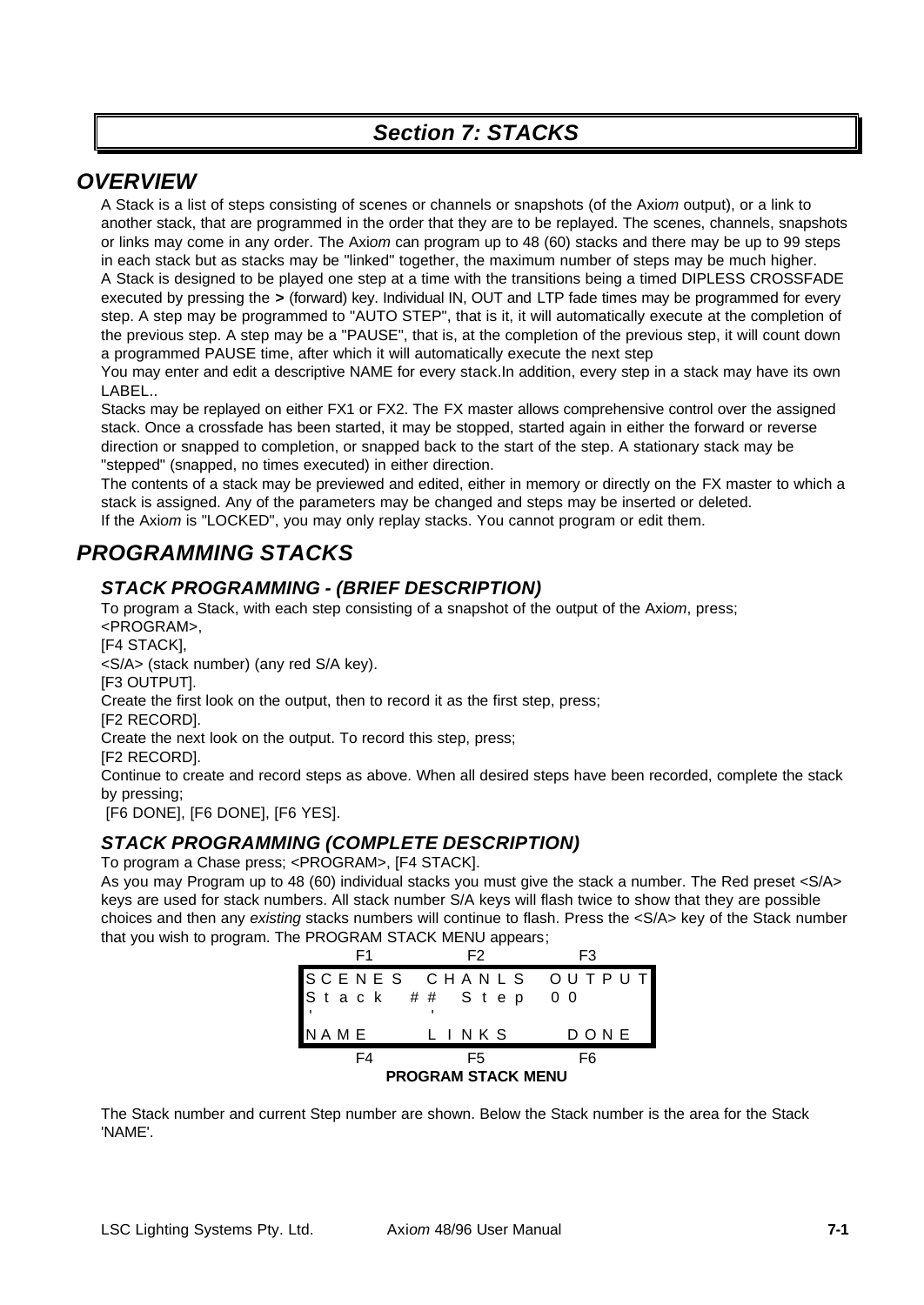The top and bottom lines indicate the function key labels that select the *objects* that you may choose to program into each step of the stack. You may program either [SCENES], [CHANNELS], [OUTPUT] (snapshots of the Axi*om* output) or a [LINK] to another stack.

Select which type of *object* you wish to program by pressing the appropriate function key.

Typical stacks will usually consist of either a number of scenes or a number of channels or outputs that follow each other. To assist rapid programming, when you select an *object*, the Axi*om* will enter the appropriate mode to accept a quantity of the same *object* on consecutive steps of the stack.

If, for example, you select SCENES, then the Axi*om* will go into 'Select Scene' mode allowing you to program your selected scenes onto consecutive steps of the stack by simply pressing the scene S/A keys in the order that you want to play them.

A Stack may consist entirely of channels or scenes or snapshots, or it may be a mixture of a few scenes followed by some snapshots and may end in a link to another stack. You determine the composition when you program the stack. You may change to a different type of "*object*" on any step of the chase by returning to this menu via [F6 DONE] (below).

### *PROGRAMMING THE STACK NAME*

If you wish, you may give the stack a 'NAME' of up to 6 characters.

Select the program stack menu as described above and then press; <F4 NAME>. The NAME menu appears. For details on how to program the characters in the NAME, refer to "NAMES AND LABELS" in the "UTILITIES" section.

#### *Note; This step is optional. If you have time, it is advisable to name the stack but you may do this later via PREVIEW/Edit stack. If you choose not to program a name, then the name will be left blank.*

## *PROGRAMMING SCENES IN A STACK*

If a Scene is programmed as a step in a stack, when that step is executed, the output of the FX master will crossfade to the scene and all the channels that were programmed into the scene will come on at their *programmed* levels.

To program a scene as a step in a stack, select the PROGRAM STACK MENU as described above then press; [F1 SCENE]. The SELECT SCENE MENU appears.

|                                                        | CANCEL |
|--------------------------------------------------------|--------|
| Stk ## Stp ## Pgexx<br>Select Scenes using<br>S/A keys |        |
|                                                        |        |
|                                                        |        |
|                                                        |        |

The Stack (Stk) number, current Step (Stp) number and the *current* Page (P) or Bank (B) and Scene (S) number are shown.

You may now select the Scene numbers to be entered into successive steps of the stack. To select a scene from a bank or page other than the *current* bank or page, select that bank or page, then the scene number. Press the Scene <S/A> key of the scene number for step 1 and the program step menu appears;

|           | F2.                                      | F3   |
|-----------|------------------------------------------|------|
| FLAG<br>" |                                          | UNDO |
|           | "Stp## PxxSyy                            |      |
|           | In MAN Out=NXT L 0.0<br>LABEL TIMES DONE |      |
|           |                                          |      |
|           | F5                                       |      |

The second line of the menu has the area for the step "LABEL" (a copy of the scene's name), plus the current step number together with the Page (P) or Bank (B) and Scene (S) number.

The third line shows the In, Out and L (LTP) time settings for the step.

The top and bottom lines indicate the function key labels that select the parameters that you may choose to program for this step of the stack. You may choose [FLAG], [LABEL], or [TIMES].

Select each parameter you wish to program for this step by pressing the appropriate function key.

*Note; These parameters of flag, label, and times are optional. If you have time, it is advisable to label the step and program the fade times, but you may do this later via PREVIEW/Edit stack.*

If you choose not to program any of them, the default settings will be used for the un-programmed parameters.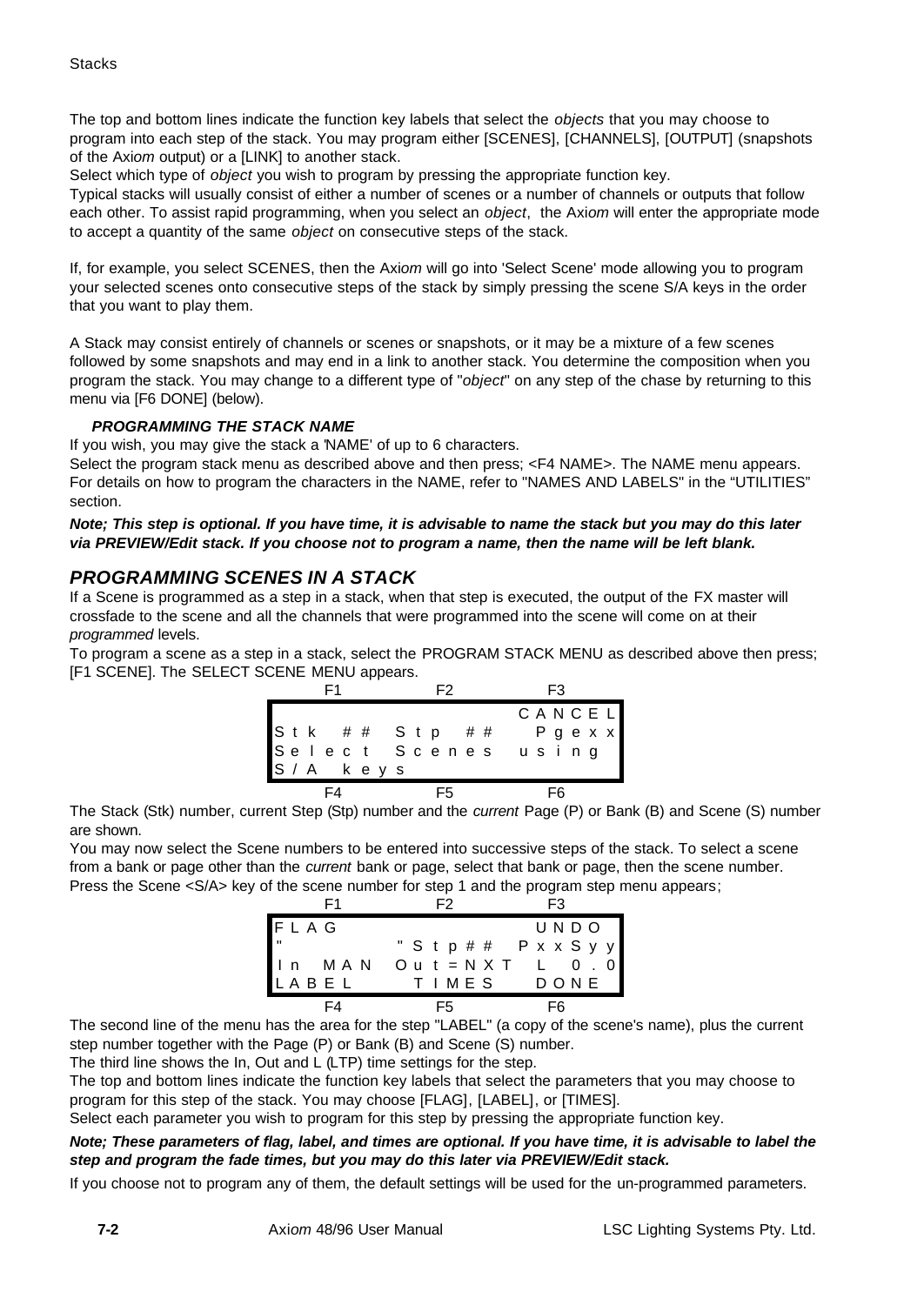- The default setting for the label is the scene name or if the scene had not been programmed with a name it will be blank.
- The default setting for the times is a copy of the scene's programmed times.
- The default setting for flag is for the step to be manually executed.

The programming of these optional procedures is described below under "FLAGS, LABELS AND TIMES IN STACK PROGRAMMING*'*, later in this section.

Once you have programmed the first step as described above, and regardless of whether or not you choose to program the optional information, you may rapidly program further scenes as subsequent steps by simply pressing the scene number <S/A> keys in the order that you want them to appear. To select a scene from a bank or page other than the *current* bank or page, select that bank or page, then the <S/A> scene number. In other words, you may *completely* program a step by programming the optional information in each step or *rapidly* program a step by omitting any or all of the optional information and just selecting the scene.

If you make an error you may step back by pressing; [F3 UNDO].

When you have finished entering scenes, press; [F6 DONE]. The PROGRAM STACK MENU returns. You may now select a different *object* to program (into the following step) and again you may use the rapid programming technique just described but for the new type of object.

If all the steps have been programmed press; [F6 DONE]. The Axi*om* will ask you to confirm and save the stack by pressing; [F6 YES].

## *PROGRAMMING CHANNELS IN A STACK*

When a channel is programmed as a step in a stack, it will come on at full when it is the current step. If you want more than one channel in a step or a channel at a level other than full, then you must either make the step a Scene or a Snapshot of the channel(s) at the required level(s). Programming a channel into a step of a stack is very similar to programming a scene as a step.

To program a channel as a step in a stack, from the PROGRAM STACK MENU described above press; [F2 CHANS], as the object to be programmed into the step and the select channel menu appears.

|  |          |  |  |  |  |                 |  |  |  |  |                      |  |  | F3 |  |  |  |        |
|--|----------|--|--|--|--|-----------------|--|--|--|--|----------------------|--|--|----|--|--|--|--------|
|  |          |  |  |  |  |                 |  |  |  |  |                      |  |  |    |  |  |  | CANCEL |
|  |          |  |  |  |  | Stk # # Stp # # |  |  |  |  |                      |  |  |    |  |  |  |        |
|  |          |  |  |  |  |                 |  |  |  |  | Select Channel using |  |  |    |  |  |  |        |
|  | S/A keys |  |  |  |  |                 |  |  |  |  |                      |  |  |    |  |  |  |        |
|  |          |  |  |  |  |                 |  |  |  |  |                      |  |  |    |  |  |  |        |

The Stack (Stk) number, current Step (Stp) number are shown.

You may now select the channel numbers to be entered into successive steps of the stack and the channel S/A keys flash to show that they are valid choices.

Press the channel <S/A > keys of the channel number for the indicated step and the program step menu appears;

| F1        | F2.                                      | F3   |
|-----------|------------------------------------------|------|
| FLAG<br>" |                                          | UNDO |
|           | " S t p # # C h n # #                    |      |
|           | In MAN Out=NXT L 0.0<br>LABEL TIMES DONE |      |
|           |                                          |      |
|           | =ҕ                                       |      |

This menu is very similar to that for programming scenes as steps in a stack as described earlier. This menu differs only in that it shows the channel (instead of the scene) that you have selected for the indicated step of the stack.

You may now program the [FLAG., [LABEL], or [TIMES] for this step. Select each parameter you wish to program for this step by pressing the appropriate function key.

### *Note; These parameters of flag, label, and times are optional. If you have time, it is advisable to label the step and program the fade times, but you may do this later via PREVIEW/Edit stack.*

If you choose not to program any of them, then the default settings will be used for the un-programmed parameters.

- The default setting for the label is the number of the selected channel. e.g. "Ch# 2"
- The default setting for the times are the default times as set in the UTILS menu.
- The default setting for flag is for the step to be manually executed.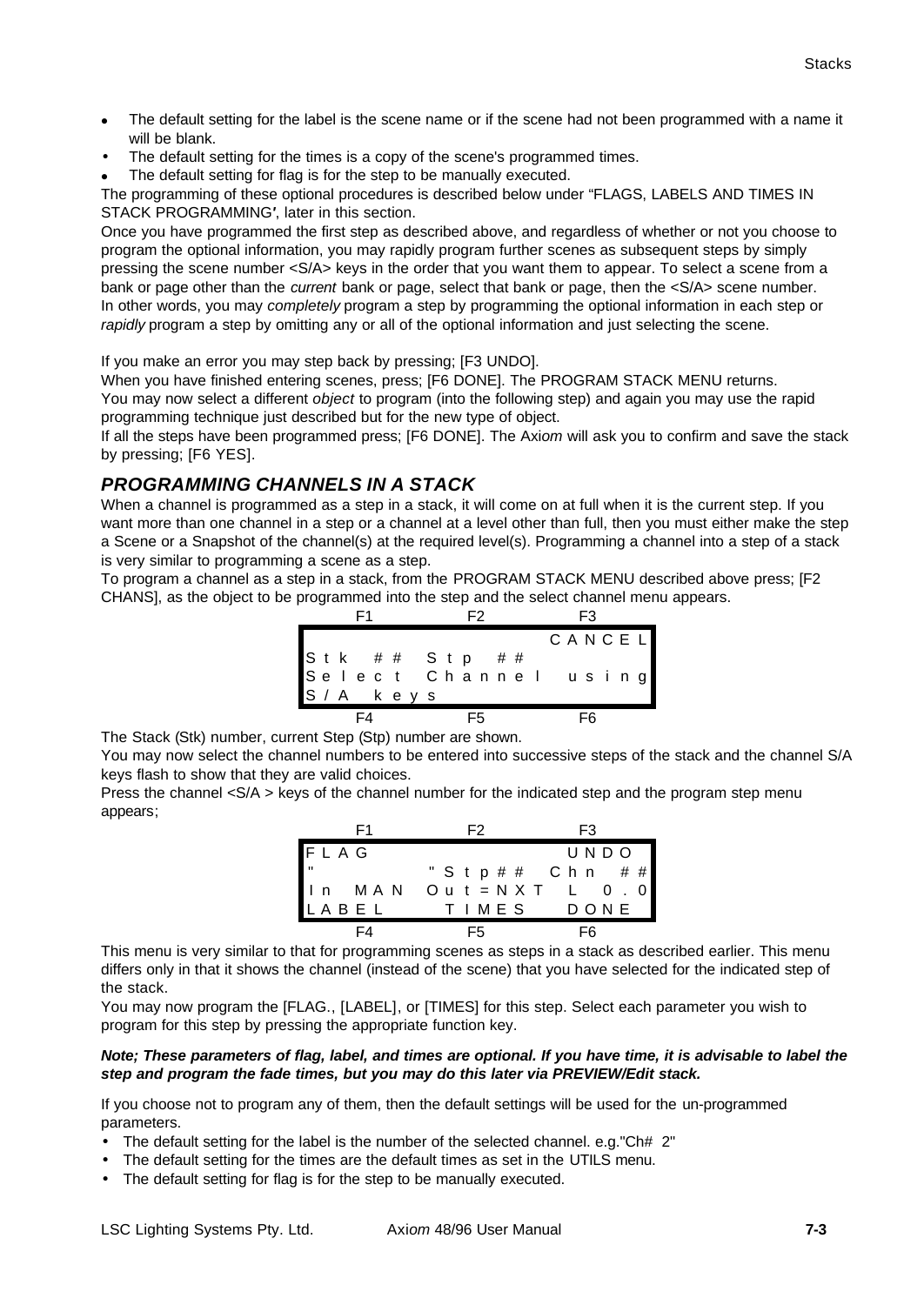The programming of these optional procedures is described below under 'FLAGS, LABELS, and TIMES IN STACK PROGRAMMING', later in this section.

Further channels may be programmed as steps by pressing their channel <S/A> keys. Each channel will be selected and entered into the NEXT step.

If you make an error you may step back by pressing; [F3 UNDO].

When you have finished entering channels, press; [F6 DONE]. The PROGRAM STACK MENU returns. You may now select a different *object* to program (into the following step) or, if all the steps have been programmed press; [F6 DONE]. The Axi*om* will ask you to confirm and save the stack by pressing; [F6 YES].

## *PROGRAMMING OUTPUT (SNAPSHOTS) IN A STACK*

To program the current OUTPUT of the Axi*om* as a step in a chase, select the PROGRAM CHASE MENU as described above and then press; [F3 OUTPUT]. The Record Output menu appears;

|  |  | F <sub>1</sub> |  |  |  |  |  |  | F2. |  |                                 |  |  | F3 |  |  |  |
|--|--|----------------|--|--|--|--|--|--|-----|--|---------------------------------|--|--|----|--|--|--|
|  |  |                |  |  |  |  |  |  |     |  | Push - J J R E CORD CANCEL      |  |  |    |  |  |  |
|  |  |                |  |  |  |  |  |  |     |  | To record the output            |  |  |    |  |  |  |
|  |  |                |  |  |  |  |  |  |     |  | as the next step of<br>Stack ## |  |  |    |  |  |  |
|  |  |                |  |  |  |  |  |  |     |  |                                 |  |  |    |  |  |  |
|  |  |                |  |  |  |  |  |  |     |  |                                 |  |  |    |  |  |  |

To RECORD the current output and program it into the current step press; [F2 RECORD]. A snapshot of the output will be taken and the program step menu appears;

|              | F1  | F2             | F3.                 |
|--------------|-----|----------------|---------------------|
| IF L A G     |     | RECORD         | UNDO                |
| $\mathbf{u}$ |     | "Stp## Snaps   |                     |
|              |     | In MAN Out=NXT | $L \quad 0 \quad 0$ |
| ILA B E L    |     | TIMES          | DONE                |
|              | F4. | F <sub>5</sub> | F6                  |

This menu is very similar to that for programming scenes or channels as steps in a stack as described above. This menu differs only in that it shows that a Snaps (Snap Shot) has been taken for the indicated step of the stack.

You may now program the [FLAG], [LABEL], or [TIMES] for this step. Select each parameter you wish to program for this step by pressing the appropriate function key.

### *Note; These parameters of flag, label, and times are optional. If you have time, it is advisable to label the step and program the fade times, but you may do this later via PREVIEW/Edit stack.*

If you choose not to program any of them, then the default settings will be used for the un-programmed parameters.

- The default setting for the label is blank.
- The default setting for the times are the default times as set in the UTILS menu.
- The default setting for flag is for the step to be manually executed.

The programming of these optional procedures is described below under 'FLAGS, LABELS, and TIMES IN STACK PROGRAMMING', later in this section.

Further snapshots may be taken and each is entered into the NEXT step by pressing; [F2 RECORD]. When you have finished recording snapshots, press; [F6 DONE]. The PROGRAM STACK MENU returns. You may now select a different *object* to program (into the following step) or, if all the steps have been programmed press; [F6 DONE]. The Axi*om* will ask you to confirm and save the stack by pressing; [F6 YES].

# *PROGRAMMING LINKS ("PAUSE" OR "LINK TO ANOTHER STACK")*

A step in a stack may be programmed as a LINK. There are two types of LINK to choose from;

- PAUSE link.
- STACK link.

Both types pf link are described below.

To program a LINK as the next step in a stack, from the PROGRAM STACK MENU described earlier, press; [F5 LINKS] and the LINK menu appears;

|                      | E1 |  |  |  | F2. |  |  | F <sub>3</sub> |  |  |
|----------------------|----|--|--|--|-----|--|--|----------------|--|--|
| PAUSE                |    |  |  |  |     |  |  | UNDO           |  |  |
| Choose type of link  |    |  |  |  |     |  |  |                |  |  |
| desired after Step## |    |  |  |  |     |  |  |                |  |  |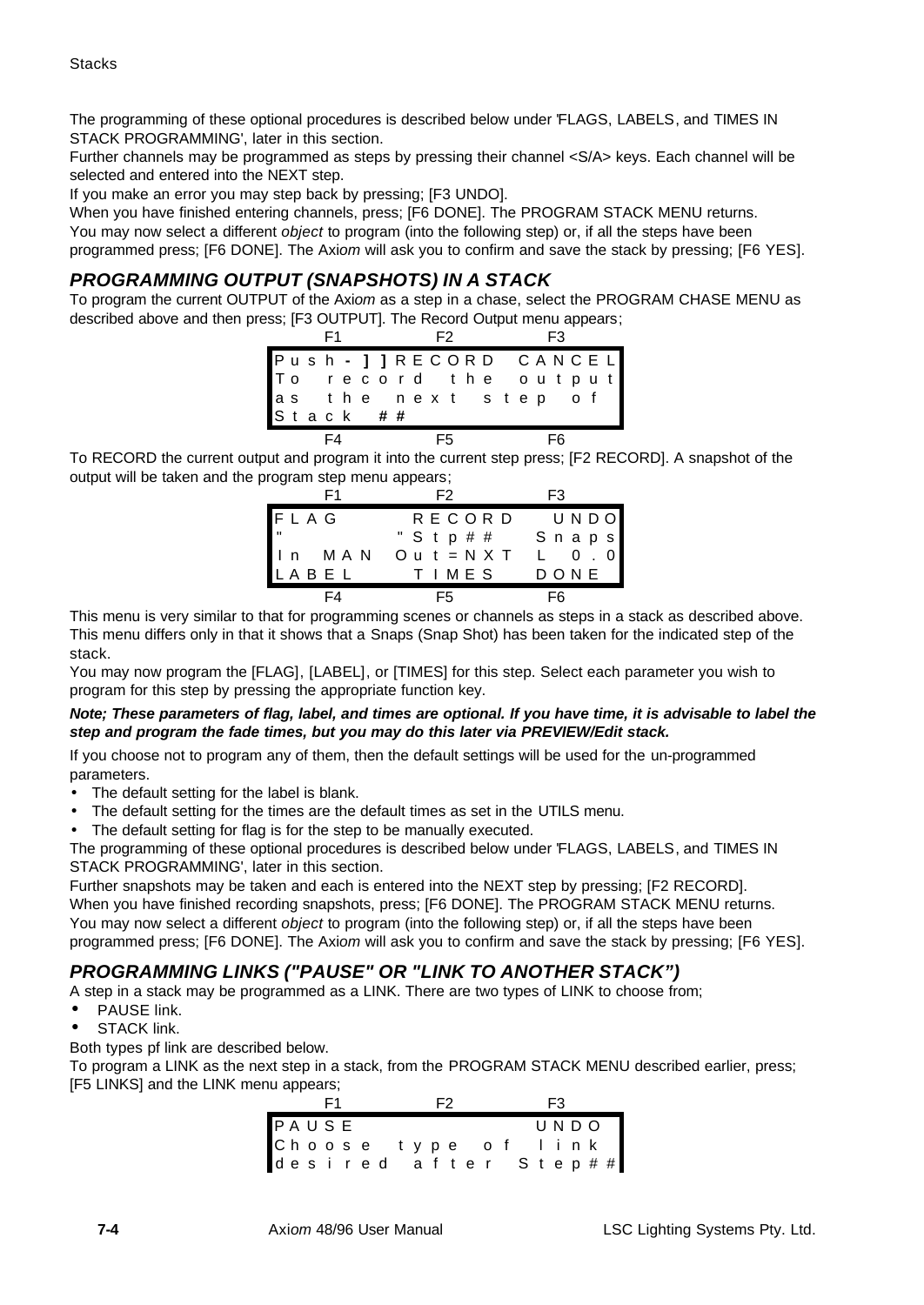

#### *PAUSE LINK*

When a step containing a PAUSE LINK becomes the NEXT step, it will automatically count down its programmed PAUSE time, after which it will automatically crossfade to the next step. To program a PAUSE, from the LINK menu above press; [F1 PAUSE]. The screen shows;

F1 F2 F3 Z E R O C A N C E L U s e E d i t w h e e l . P A U S E f o r 0 . 0 s f t e r s t e p # # D O N E

Rotate the EDIT wheel to set the pause time as indicated on the screen. To complete the pause time setting press; [F6 DONE]. The screen returns to the previous menu.

F4 F5 F6

In other words, when a pause is programmed, it automatically LINKS to the next step after a PAUSE.

#### *STACK LINK*

The last step in a stack may be programmed with a STACK link. When the step containing the STACK link becomes the NEXT step, it will *automatically* assign another stack that you specify, to the FX master. The last step of the first stack will crossfade to the first step of the second stack in exactly the same manner as the crossfade between two steps of the same stack would occur. This allows not only more than 99 steps to be executed, it allows very complex stacks to be easily made, by linking together short simple stacks which are easier to manage and edit.

To program a link to another stack as a step in a stack, from the LINK menu above press; [F4 STACK]. The screen shows;



The top line of the menu indicates the last step number that you have programmed. The LINK will be inserted in the next step. The red <S/A> keys flash twice to show that they are valid choices and then all existing stack numbers will continue to flash. Press the <S/A> key of the stack number that you want to Link to. If you make an error, you may simply press another S/A key. The second line of the menu indicates the number of the Stack that you have selected. To enter the Link press; [F6 YES], [F6 DONE]. If the Stack is complete, press; [F6 DONE]. The Axi*om* will ask you to confirm and save the stack by pressing; [F6 YES].

### *FLAG (AUTO STEP), LABELS, AND TIMES*

As you program each step of a stack, you may choose to program any or all of the FLAG, LABEL, and TIME parameters for that step. If you choose not to program any of them, then the default setting for the particular parameter will be automatically programmed for you.

#### *PROGRAMMING A FLAG (AUTO STEP)*

A step may be programmed to 'AUTO STEP', that is, the step will automatically execute at the completion of the previous step. On main menus 2 and 3, an AUTO STEP is identified by an 'A' beside its step number. After programming the contents of a step, from the program step menu (described above) press; [F1 FLAG]. The FLAG menu appears;



Press; [F6 YES] to make this an AUTOSTEP.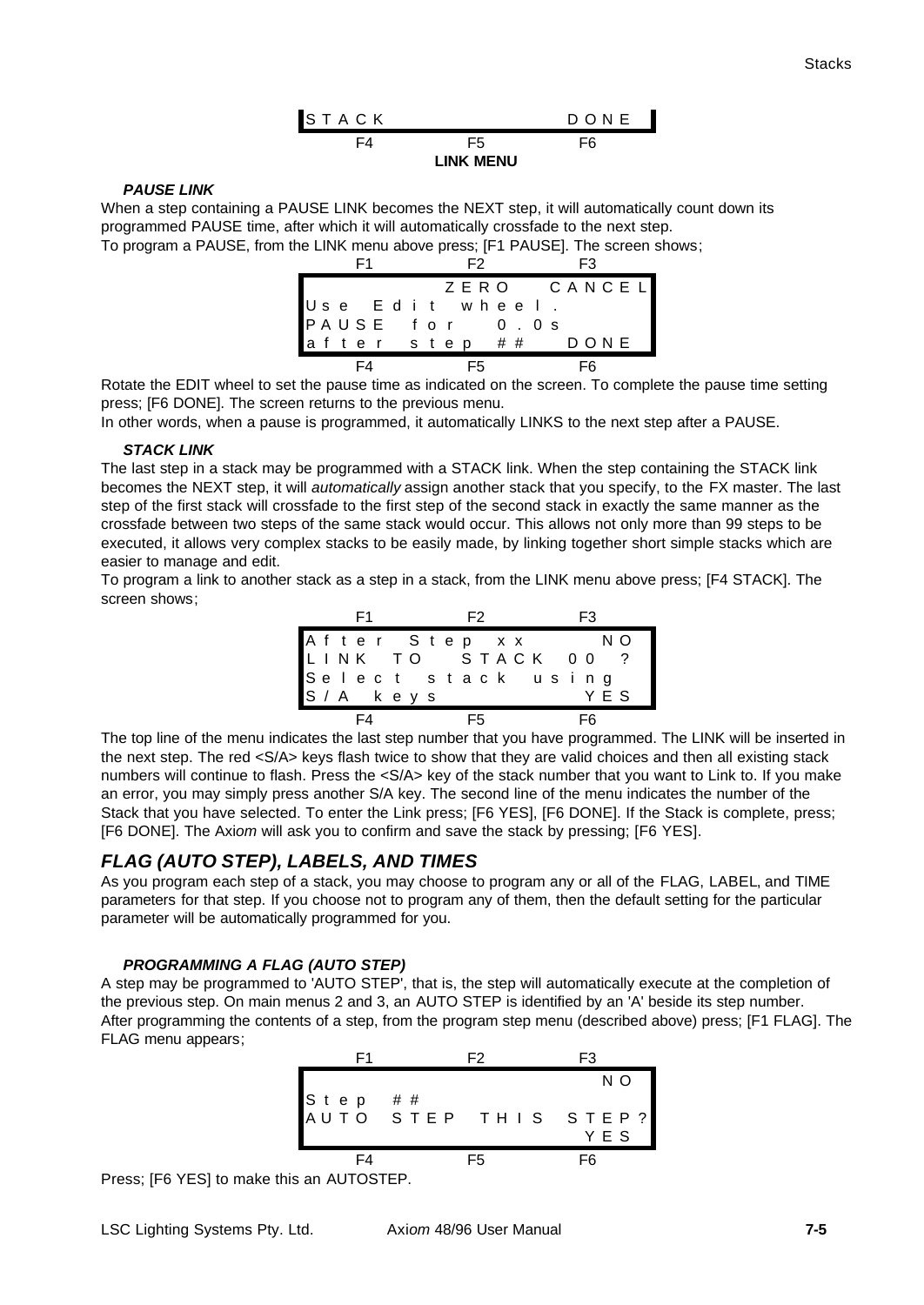### *LABELLING A STEP*

You may program an individual LABEL for every step of a stack. (You may program a NAME for the whole stack). If you choose not to program a label, then the default labels will be automatically programmed for you. This makes stacks self documenting.

The default 'LABELS' for the different objects that you may program as steps are;

• **SCENES**;

If the step contains a scene then the default label will be the 'NAME' of the scene. If no name has been programmed for the scene, the label as displayed on menus 3 or 4 will be the page or bank and scene number.

• **CHANNELS**

If the step contains a channel then the default label will be the channel number. If a 'LABEL' has been programmed for the channel in the patch, then the channel 'LABEL' will appear.

• **RECORD**

If the step contains a recording of the Axi*om* output then the default label will be blank when previewed, but the label as displayed on menus 3 or 4 will be 'SnpSht', (an abbreviation of "SnapShot").

#### *Note; If you program a label for a step in place of the default label, then this new label only applies to that step. It does not change the source of the default label.*

### *PROGRAMMING A LABEL*

After programming the contents of a step, from the program step menu (described above) press; [F4 LABEL]. The edit label menu appears. For details on how to program the characters in the LABEL, refer to "NAMES AND LABELS" in the "UTILITIES" section.

### *PROGRAMMING STACK FADE TIMES*

You may program an IN fade time, an OUT fade time and an L (LTP) fade time for every step in the stack. The HTP channels are controlled by the IN and OUT times. The LTP channels are controlled by the L time.

#### *IN AND OUT TIMES*

The incoming step will fade *up* in the IN time as programmed for that step. The outgoing step will fade *down* in the OUT time as programmed for that step. The IN time may be set to either;

- MAN (Rate Fader)
- Programmed time.

The OUT time may be set to either;

• =NXT (the same as the IN time of the NEXT STEP)

- MAN (Rate Fader)
- Programmed time.

The transition from one step to the next is in the form of a DIPLESS CROSSFADE.

#### *L TIMES*

When a step of the stack is executed, the LTP channels in this *incoming* step will fade to their programmed levels in the L time.

LTP channels will only change level if they are programmed in the *incoming* step. If they do not have a new level in the *incoming* step then they will remain at their previous (LAST) levels.

The LTP time may only be a programmed time.

### *DEFAULT TIMES*

If you choose not to program times, then the default times will be automatically programmed for you. Refer to the "TIMES" in the "DESK OVERVIEW" section for details on how to program your own default times. The default times for each type of step are;

### *SCENES*

The IN, OUT and L times will be a copy of those originally programmed into the scene. If the scene was programmed with its fade time set by the Time fader, it will now be set by the position of the Rate fader of the FX master to which the stack is assigned.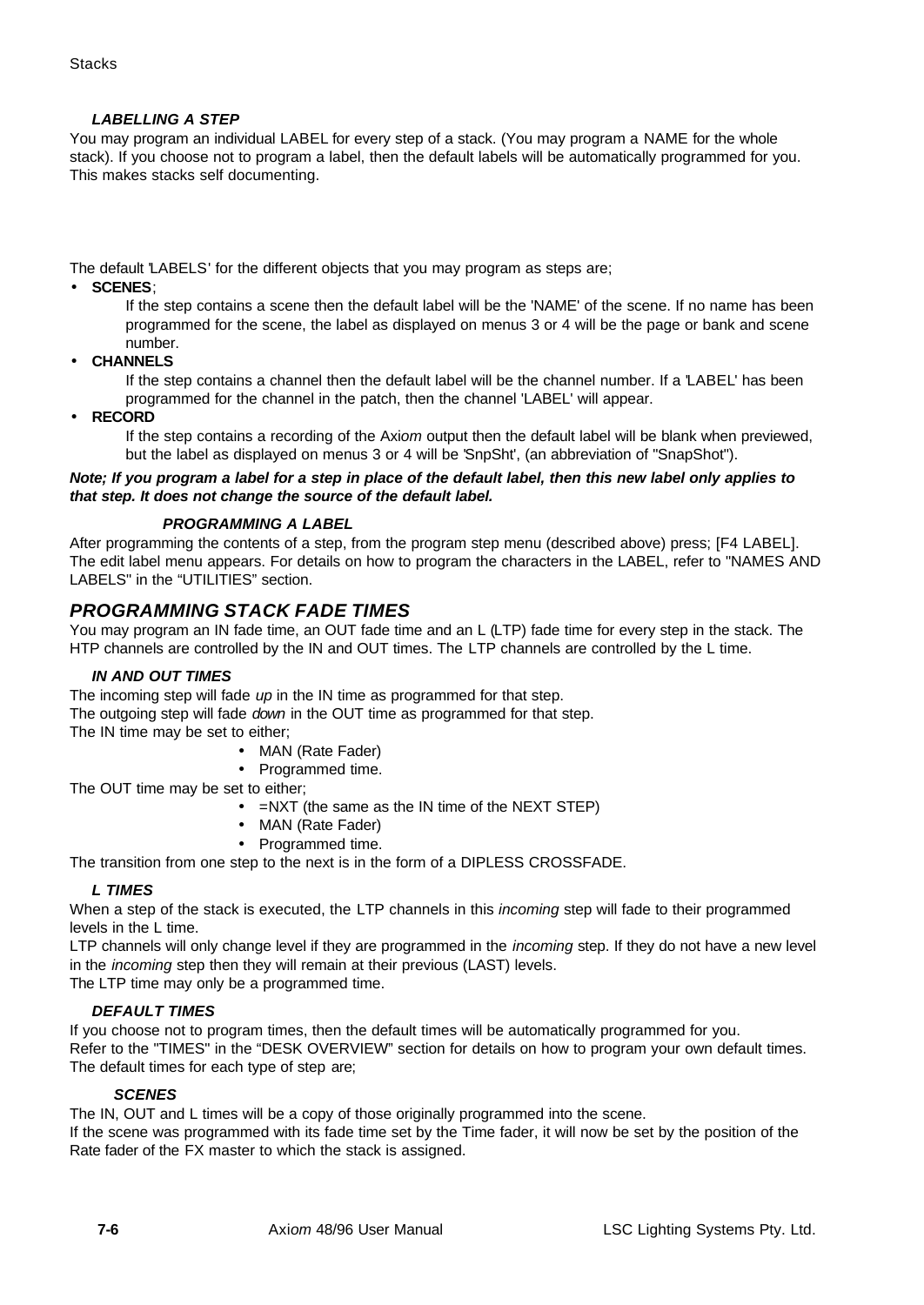If the scene was programmed with its OUT time as =IN, it will become =NXT, which is the IN time of the Next step in the stack.

### *CHANNELS AND OUTPUTS (SNAPSHOTS)*

The IN time will be Manual (MAN) as set by the position of the Rate fader of the FX master to which the stack is assigned

The OUT time will be =NXT.

The L time will be 0.0 seconds.

#### *PROGRAMMING STEP TIMES*

After programming the contents of a step, from the program step menu (described above) press; [F5 TIMES]. The edit times menu appears;



You may program the settings for the In, Out and L (LTP) times in the step.

You select the time to program by positioning the highlight bar  $(---)$  over the time by using the [F4  $\bigoplus$ ] and [F5  $\rightarrow$  I function keys. When a time is selected, it may be quickly varied by using the EDIT wheel or it may be incremented in single steps with the [F2 **+]** key or decremented with the [F1 **-]** key. If you hold down either [F1] or [F2], they will auto repeat. A time may be snapped to minimum or maximum by tapping [F1] or [F2] once, then quickly pressing again and **holding**.

When all the times are correctly programmed, press; [F6 DONE]. The program step menu returns. If all the steps have been programmed press; [F6 DONE], [F6 DONE]. The Axi*om* will ask you to confirm and save the stack by pressing; [F6 YES].

# *PLAYING A STACK*

### *ASSIGNING A STACK*

In order to play a stack, you must first ASSIGN it to either of the two FX masters. When a stack is assigned, it will load the first step of the stack as the *next* step on the FX master. It will not disturb the *current* step of any previously assigned stack.

To assign a stack, press; <ASSIGN>, [F4 STACK], <S/A> (Stack number), <SOLO> (FX1 or FX2) In the above procedure, when you choose [F4 STACK] from the ASSIGN menu, the screen will prompt you to make a selection. All stack S/A keys will flash twice to show that they are possible choices and then any *existing* stacks numbers will continue to flash.

If you do not wish to proceed with the assignment, press; <ASSIGN>. The function will be aborted without any changes being made.

## *CLEARING AN FX MASTER*

When a stack is assigned to an FX master, it does not disturb the current output of the master. This feature allows you manually link stacks together. There may be times when you want to clear the current output of an FX master so that you can assign a stack and fade up the FX master without revealing any lights on stage. The first transition will then be a fade up from black to the first step.

To clear an FX master, press; <ASSIGN>, <SOLO> (FX master).

## *CONTROLLING A STACK*

By utilizing the controls of the FX master, you may;

- Control the overall level of the stack.
- 'SOLO' (flash) (bump) the stack.
- Control the crossfade times of a stack
- Start, stop or reverse a crossfade.
- Snap a stopped crossfade to its beginning or end.
- Snap an idle stack in either direction.

The red key indicators, LED bargraphs and the menu screens display extensive information about the stack.

### *LEVEL*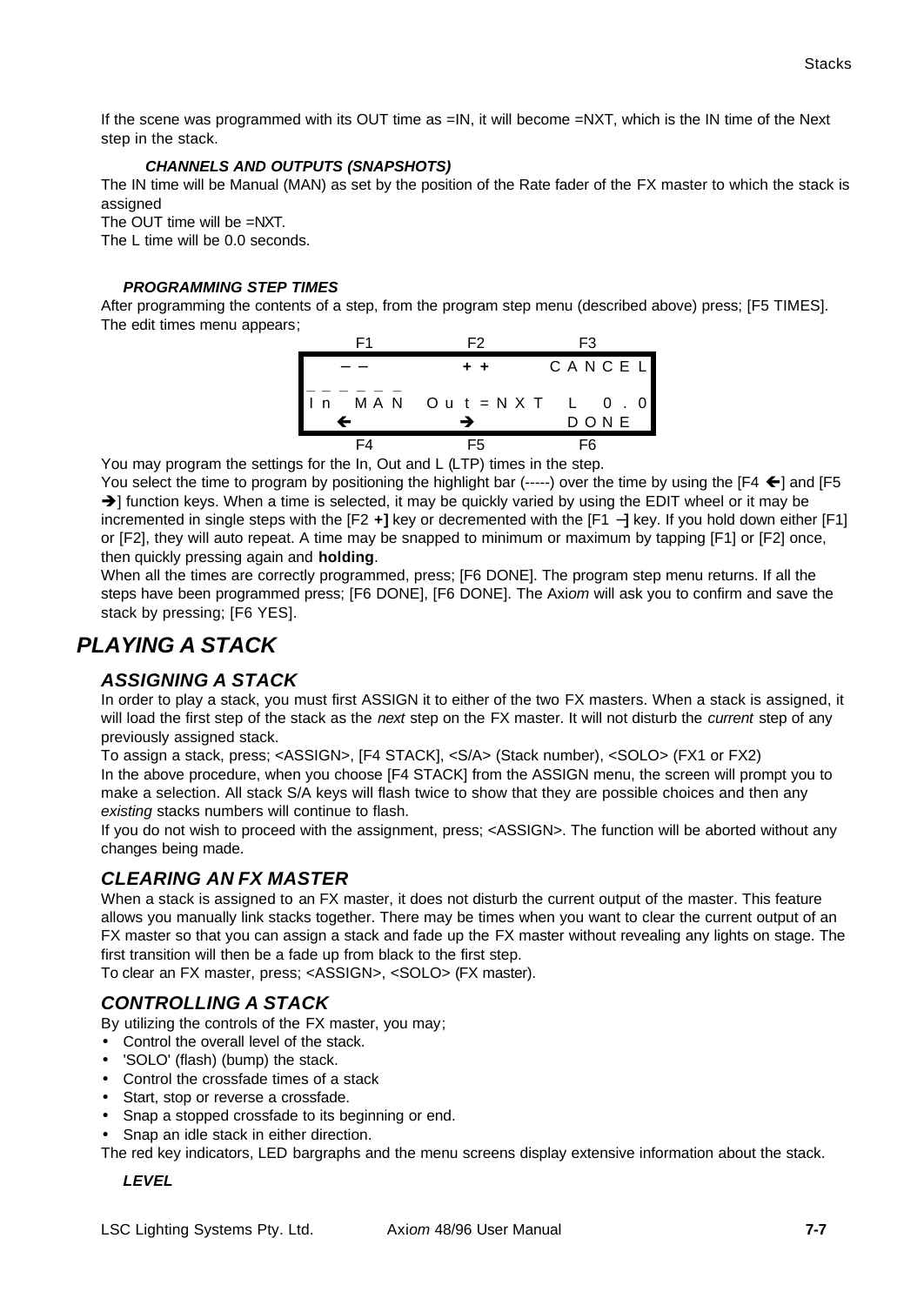The overall **level** of all HTP channels in the stack is controlled by the FX master fader. There are no times associated with this master.

A stack may be 'solo'ed' by pressing the SOLO key of the FX master.

### *STEPPING A STACK*

When a stack is idle, its output comes from the *current* step.

The step that will follow this step is called the *next* step.

When a crossfade is initiated, the *current* step becomes the *outgoing* step and the *next* step becomes the *incoming* step.

When the *last* step in a stack becomes the *current* step, the *first* step will become the *next* step.

### *INITIATING A CROSSFADE*

To initiate a crossfade from the *current* step to the *next* step, press the **]** (forward) key. The crossfade will occur with the *incoming* step fading in, in its IN time and the *outgoing* step fading out in its OUT time. While the crossfade is *in progress*, the indicator in the STOP/STEP key will flash and both the **]** (forward) key and the [ (reverse) key are **inactive**.

### *STOPPING A CROSSFADE*

A crossfade *in progress* may be stopped by pressing the STOP/STEP key. When a crossfade has been stopped, the STOP/STEP key becomes inactive and the indicator in the STOP/STEP key lights. You may now either continue the crossfade in either direction and the indicators in the **]** (forward) key and the [ (reverse) key alternately flash to indicate this.

### *STARTING A STOPPED CROSSFADE*

To start a stopped crossfade in the forward direction press the **]** (forward) key. The indicator in the ] (forward) key will light, the crossfade will continue from the point where it was stopped and will crossfade in the remaining time.

To start a stopped crossfade in the reverse direction press the [ (reverse) key. The indicator in the [ (reverse) key will light, and the crossfade will occur in the same time that had expired when the crossfade was stopped. The indicator in the STOP/STEP key will flash for the duration of the crossfade.

### *SNAPPING A STOPPED CROSSFADE*

You may snap (instant change, no times executed) a *stopped* crossfade to its beginning or end. This requires you to hold down one key whilst at the same time tapping another key and then releasing the first key.

To snap a *stopped* crossfade to completion;

Hold Stop/Step, Tap **>** (forward)

To snap a *stopped* crossfade back to its starting point;

Hold Stop/Step, Tap < (reverse)

### *SNAPPING A STACK*

If a stack is stationary (idle between steps), you may snap (instant change, no times executed) through the stack in either direction.

To snap a stack in the forward direction;

Hold Stop/Step, Tap **>** (forward)

To snap a stack in the reverse direction;

Hold Stop/Step, Tap < (reverse)

## *STACK MAIN MENU DISPLAYS*

### *MENUS 1 AND 2*

Main menus 1 and 2 show the stack number and the *current* step on the output of each FX master.

### *MENUS 3 AND 4*

- Menu 3 gives expanded details on a stack assigned to FX 1.
- Menu 4 gives expanded details on a stack assigned to FX 2.

Menu's 3 or 4 show the state of *current* and *next*, or *outgoing* and *incoming* steps in the stack.

|  |  |      |  | F X 1 : S t k x x<br>> # # "<br>^ # # A " |      | н |  |   |             | $= N X T$ |  |
|--|--|------|--|-------------------------------------------|------|---|--|---|-------------|-----------|--|
|  |  |      |  |                                           |      | ш |  | M | <b>XXXS</b> |           |  |
|  |  | 0.0s |  | $\circ$ O                                 | 0.0s |   |  |   | MENU        |           |  |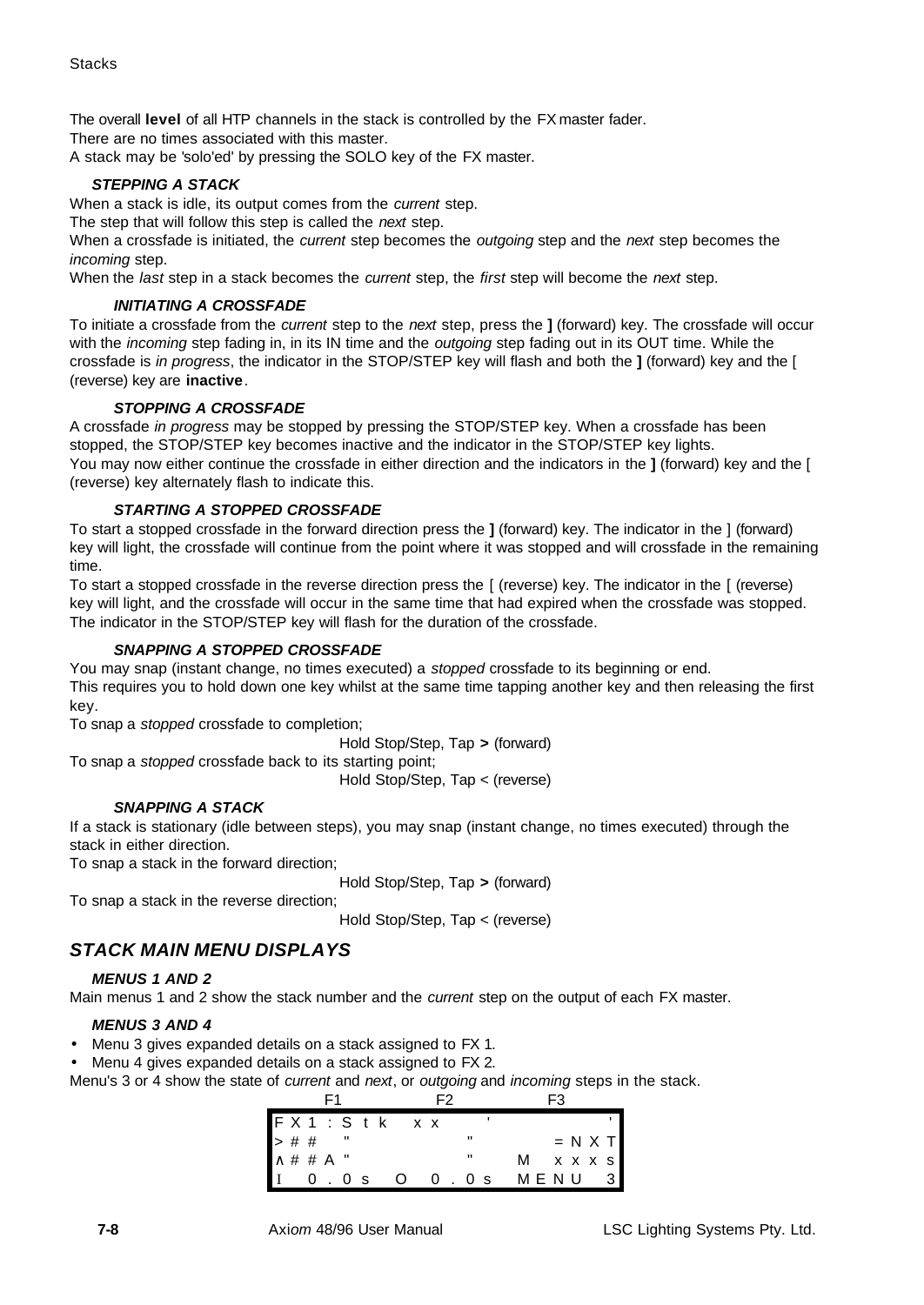# F4 F5 F6

## **MENU 3 SHOWING A STACK ASSIGNED TO FX1**

In this example of menu 3, the top line tells you that this is the display for FX1 and indicates either a Stack (Stk) is assigned (or 'Empty' if the FX master has nothing assigned). The 'NAME' of the Stack is given on the top line between the single quotation marks.

When the Stack is **idle**, the second line details the *current* step (indicated by >) and the third line details the *next* step (indicated by **^**).

When the Stack is **crossfading**, the second line details the *outgoing* step (indicated by **^**) and the third line details the *incoming* step (indicated by >).

When the crossfade is complete, the incoming step clocks through to the second line and thus becomes the *current* step and a new *next* step appears on line three.

In both lines, the step number (##) is shown. If the letter 'A' appears after the step number, it indicates an Auto stepping step. The step number is followed by the 'LABEL' of the step.

Beside the label for the **current** step is the OUT fade time.

Beside the label for the **next** step is the IN fade time.

If the time for a step is coming from the Rate fader, then the letter M (Manual) precedes the time value and when you adjust the Rate fader, you see the fade time for the step change.

## *FADE RATE OF A STACK*

When a stack is assigned to an FX master, the time of the crossfade from one step to the next is determined by the settings that have been programmed for each step of the stack.

### *HTP TIMES*

The transition from one step to the next is in the form of a DIPLESS CROSSFADE.

The incoming step will fade *up* in the IN time for that step and the outgoing step will fade *down* in the OUT time for that step.

The IN time may be either;

- MAN (Rate Fader)
- Programmed time.

The OUT time may be either;

- =NXT (the same as the IN time of the Next step)
- MAN (Rate Fader)
- Programmed time.

### *RATE FADER (MANUAL)*

If a step has the Rate fader programmed as the time source, then when that step is either the *current* step or the *next* step, the Rate fader indicator will **light** and the time setting of the Rate fader will be shown beside the letter M (Manual) on either menu 3 (FX1) or menu 4 (FX2).

#### *Hint; The Rate fader is most useful when a stack has not been fully programmed due to lack of rehearsal time. The setting of the rate fader may be changed while a crossfade is in progress allowing you to speed up or slow down the crossfade.*

### *LTP TIMES*

When a step of the stack is executed, the LTP channels in this *incoming* step will fade to their programmed levels in the LTP time for that step.

LTP channels in the *outgoing* step will only change level if they have a new level in the *incoming* step. If they do not have a new level in the *incoming* step then they will remain at their previous (LAST) levels.

# *PREVIEWING A STACK*

You may preview the steps and programmed settings contained in a stack without revealing the stack on the output of the Axi*om*.

There are two ways of previewing a stack on the Axi*om*. You may preview a stack that is stored in memory or you may preview a stack that is currently assigned to an FX master. Both methods are accessed from the PREVIEW / EDIT menu.

To preview a stack press; <PREVIEW / EDIT>. The PREVIEW / EDIT menu appears;

| F1            | F2  | E3      |
|---------------|-----|---------|
| PATCH         | STL | CANCELI |
| Choose Object |     |         |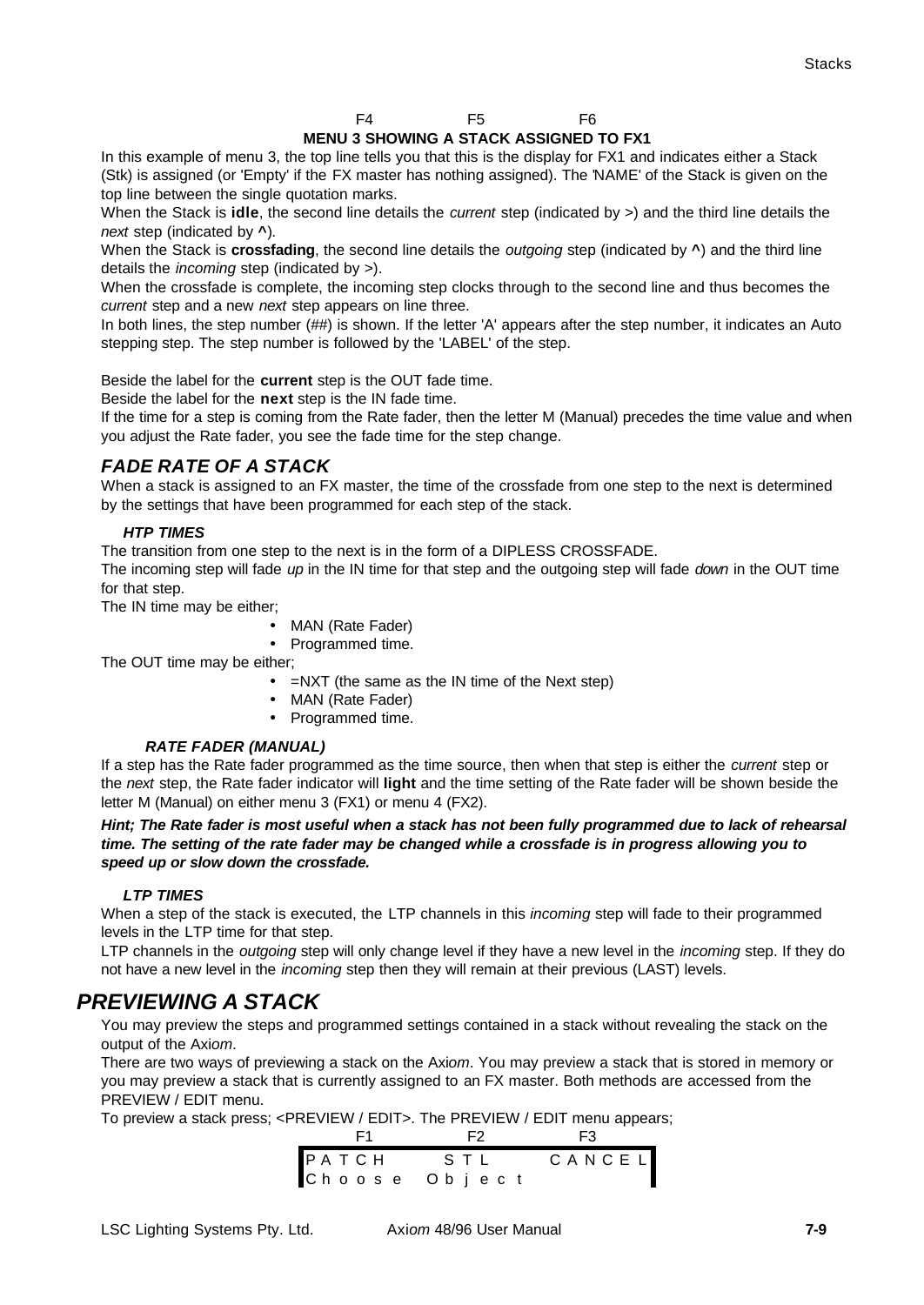|    | To Preview or Edit<br>STACK CHASE SCENE |      |
|----|-----------------------------------------|------|
|    |                                         |      |
| F4 | F5.                                     | - F6 |

### *PREVIEWING A STACK IN MEMORY*

After pressing the <PREVIEW/EDIT> key above, select [F4 STACK] as the object to preview. The screen will display the available memory and request that you choose a stack using the <S/A> keys. Press the <S/A> key of the stack number that you wish to preview and the Stack Preview menu appears;



STACK PREVIEW MENU

The first line of the screen contains the MORE and EDIT function key labels. They are described in EDITING A STACK, below. The second line of the screen shows the Step (S) number (# #) , the *contents* of the step, (shown as a Page 1 Scene 1 in this diagram), followed by the "LABEL" of the step. The *contents* may of course be any of the following;

| Ch # #    | (Channel number ##)       |
|-----------|---------------------------|
| P xx S yy | (Page xx Scene yy)        |
| Snp Sht   | (Snapshot of the output)  |
| LStk # #  | (Link to Stack number ##) |
|           |                           |

The third line shows the In, Out and LTP (L) times for the step..

You may STEP through the stack in either direction by pressing either;  $[F4 \leftarrow]$  or  $[F5 \rightarrow]$ . As you step the chase, the parameters of each step will be displayed on the screen and the levels of the channels in that step will be indicated by the *intensity* of the channel S/A key indicators and on the video monitor. When you have finished previewing the stack you may either press; <PREVIEW/EDIT> or press; [F6 DONE].

## *PREVIEWING AN ASSIGNED STACK*

You may directly preview a stack that is assigned to an FX master. Press; <PREVIEW/EDIT>. If a stack is currently assigned to an FX master, the <SOLO> key of that FX master flashes to show that it is a valid choice. Press the <SOLO> key of the FX master to which the stack is currently assigned.

This *directly* displays the STACK PREVIEW menu without the need to select a Stack and a number. Notice that when you preview an "assigned" stack that the step that you initially see is "current" step on the effects master, whereas previewing a stack in memory initially shows you the "first" step.

All of the previewing functions are the same as previewing a stack in memory as described above.

# *EDITING A STACK*

To edit a stack, you must first preview the stack as described above.

Once you are in the PREVIEW STACK menu, you may select from either [F1 MORE], or [F2 EDIT] to edit the stack. Pressing; [F2 EDIT] will reveal the Edit Stack menu.

|                      |                         | F3   |
|----------------------|-------------------------|------|
| INSERT DELETE MODIFY |                         |      |
| $S$ # # $P$ x S y    |                         |      |
|                      | In MAN Out = $NXT$ L 0. |      |
|                      |                         | DONE |
|                      |                         |      |

This menu is similar to the Stack Preview menu shown above in that allows you to STEP through the stack in either direction by pressing either  $[F4 \leftarrow]$  or  $[F5 \rightarrow]$  and preview the steps.

This menu varies from Preview Stack in that it allows you to [F1 INSERT] new steps at any point in the stack and also [F2 DELETE] or ,F3 MODIFY] existing steps.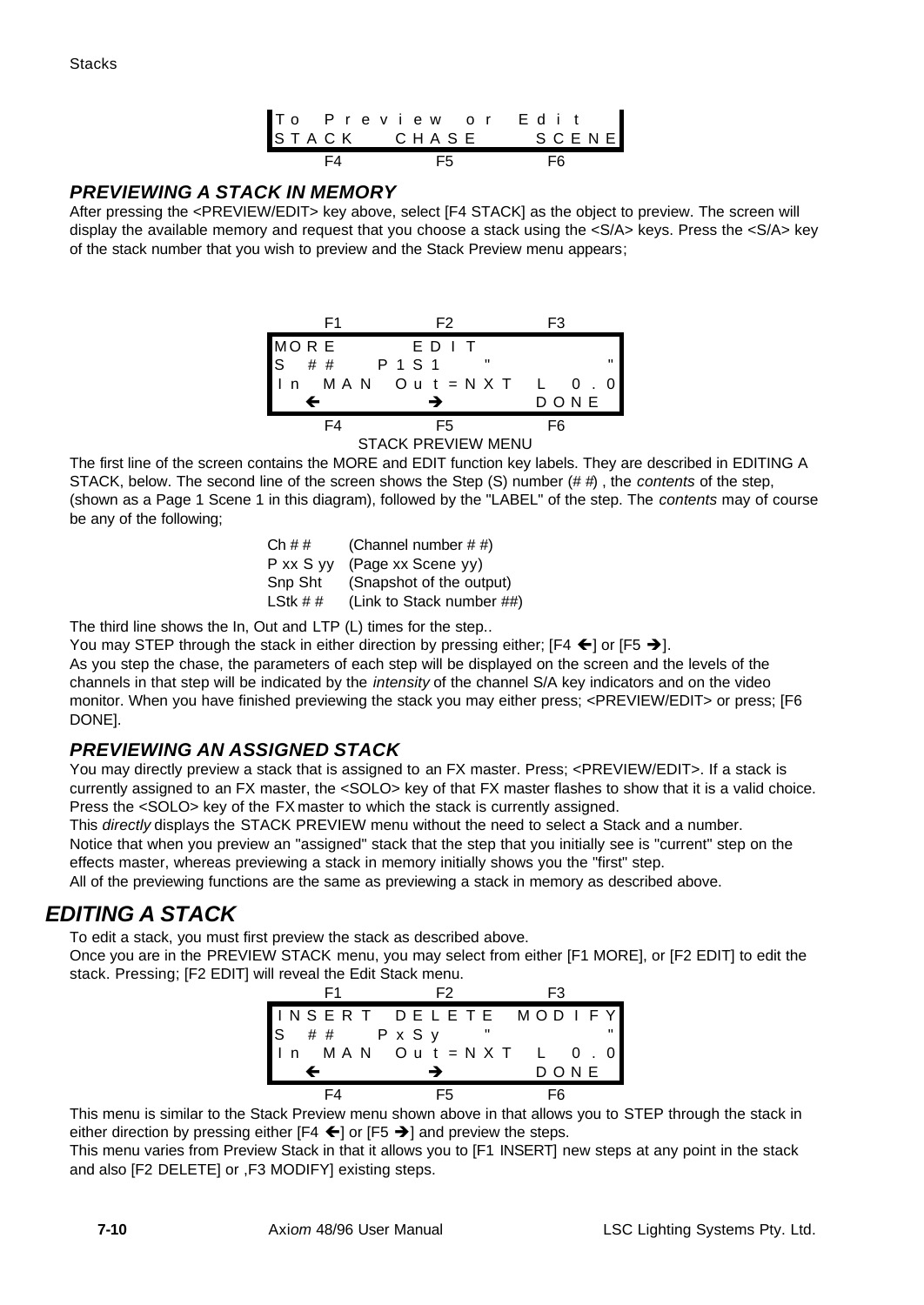### *INSERTING A STEP*

To insert a step in a stack, preview the stack and then select [F2 EDIT] as described above. Step the stack with the  $[F4 \leftarrow]$  or  $[F5 \rightarrow]$  function keys to the step PRIOR to the point where the new step is to be inserted and then press; [F1 INSERT]. The Insert step menu appears.



The '<sup>\*</sup> ' symbol on the bottom line indicates where the new step will be inserted (between Step # # and Step # #). If this is not the correct insertion point, you may step the insertion point with the [F4  $\bigoplus$ ] or [F5  $\bigtriangledown$ ] function keys. When the insertion point is correct, press; [F6 YES]. The step type menu appears;

|  | F1                          |  |  |  | F2.       |  |  | F3 |  |                    |
|--|-----------------------------|--|--|--|-----------|--|--|----|--|--------------------|
|  |                             |  |  |  |           |  |  |    |  | SCENE CHANL OUTPUT |
|  | Insert which after          |  |  |  |           |  |  |    |  |                    |
|  | Step $\#$ # in Stack $\#$ # |  |  |  |           |  |  |    |  |                    |
|  |                             |  |  |  | LINK DONE |  |  |    |  |                    |
|  |                             |  |  |  | F5.       |  |  |    |  |                    |

Use the appropriate function key to select which type of step you wish to insert. Inserting a step is very similar to Programming a Stack in that you select either a Scene, Channel, Output or Link as the object to insert. Refer to 'PROGRAMMING A STACK', earlier in this section, for further details.

### *DELETING A STEP*

To delete a step in a stack, "PREVIEW" the stack and then select [F2 EDIT] as described above. Step the stack with the [F4  $\bigoplus$ ] or [F5  $\bigoplus$ ] function keys to the step that you wish to delete and then press; [F2 DELETE]. The Delete step menu appears;

| F1                 | F2                  | F3          |
|--------------------|---------------------|-------------|
| $P \times x S y y$ | $N O$               |             |
| $D e$   e t e      | $t h$   i s s t e p | $t$ $t$ $t$ |
| $\leftarrow$       | $\rightarrow$       | $\vee$ E S  |
| F4                 | F5                  | F6          |

The step to be deleted is indicated by a ' **^** '. If this is not the correct step to delete, step the stack, to the correct step with the  $[F4 \leftarrow]$  or  $[F5 \rightarrow]$  function keys. To delete the step press; [F6 YES].

### *MODIFYING A STEP*

To modify a step in a stack, "PREVIEW" the stack and then select [F2 EDIT] as described above. Step the stack with the [F4  $\bigoplus$ ] or [F5  $\bigoplus$ ] function keys to the step that you wish to modify and then press; [F3 MODIFY]. The modify step menu appears;

| F1                      | F2.                    | F3   |
|-------------------------|------------------------|------|
|                         | C H A N S              |      |
| FLAG CHAM<br>S # # PxSy |                        |      |
|                         | In MAN Out=NXT L $0$ . |      |
|                         | LABEL TIMES            | DONE |
| FΔ                      | F5                     | F6   |

You may FLAG a step to "autostep" or edit the [LABEL], [TIMES] or [CHANS] (channel levels) of the step. The [F2 CHANS] function key is only available if the step that is being edited contains a scene or a snapshot. It allows you to modify the *level* of any channel including channels that are not currently in the scene or snapshot.

### *MODIFYING THE FLAG OR LABEL*

The *Modifying* of the FLAG or LABEL is the same as the *Programming* of these parameters. Press the appropriate function key for the parameter you wish to modify. Refer to 'PROGRAMMING A FLAG (AUTO STEP)' and "LABELING A STEP" earlier in this section for details on programming each parameter.

### *MODIFYING THE TIMES*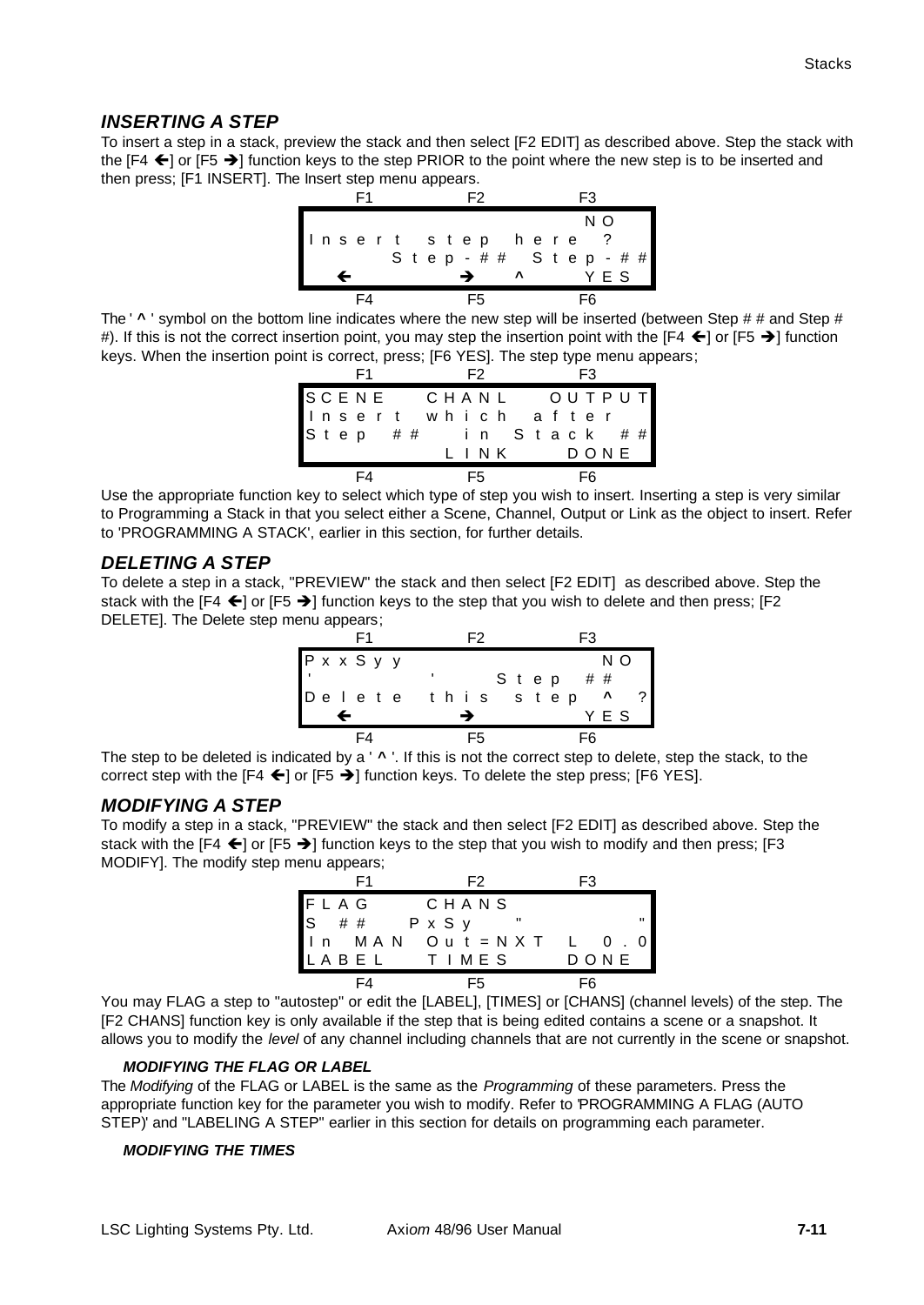The *Modifying* of the TIMES is the same as the *Programming* of the TIMES. However, if you are editing a Stack that is currently assigned to an FX master, the effect of your editing is "**live**". You may edit the time and then test the results by running the step on the FX master.

Press the ] (forward) key to perform the crossfade. If the time is not right, snap the step backwards (hold [STOP/STEP, tap [ (reverse)), edit the time and try the step again.

Refer to 'PROGRAMMING STACK FADE TIMES" earlier in this section for details on programming times.

#### *MODIFYING CHANNEL LEVELS*

To modify the level of a channel in the scene or snapshot in the step, from the above menu press; [F2 CHANS]. Press the <S/A> key of the channel you wish to modify. When you select a channel, the channel edit menu appears;

| F1                                                        | F2.   | F3   |
|-----------------------------------------------------------|-------|------|
|                                                           |       |      |
| TOGGLE REMOVE CANCEL<br>Stk##St## Chn## *TP<br>Level: *** |       |      |
|                                                           |       |      |
|                                                           | $+ +$ | DONE |
|                                                           |       |      |

The Stack (Stk) and Step (St) numbers are followed by the Channel (Chn) number that you have selected to edit. The "\*TP" label shows the type of channel, either HTP or LTP.

The current level of the channel being edited is shown on the third line.

- HTP channel levels are shown as a level between 0% and 100%.
- LTP channels are shown as a level between 000 and 255. This allows you to use the maximum accuracy of the DMX signal when controlling moving fixtures.

When a channel is selected, its level may be quickly varied by using the EDIT wheel or it may be decremented in single steps with the [F4 −] key or incremented with the [F5 +] key. If you hold down either [F4] or [F5], they will auto repeat. A channel may be snapped to 0 or Full by tapping [F4] or [F5] once, then quickly pressing again and holding.

When you vary the level of a channel a "**+**" sign will appear beside the level indication if you **increase** its level above the programmed level or a "**-**" sign will appear if you **decrease** its level below the programmed level. If you return the channel to the originally programmed level, then the + or - sign will disappear.

If you have edited the channel level (as indicated by the presence of a + or - sign), then you may instantly return to the *original* programmed level by pressing; [F1 TOGGLE]. To return to the *edited* level that you had just adjusted simply press; [F1 TOGGLE] a second time. The channel may be "toggled" between its programmed level and its edited level by repeated presses of; [F1 TOGGLE]. You can always identify the edited level by the "+" or "-" sign beside the current channel level.

You may select other channels to vary by simply pressing their <S/A> keys.

When all channel levels are correct press; [F6 DONE].

*Note; If the step that you choose to modify is a scene, the changes that you make are applied to the actual scene. If you then replay that scene on a Softmaster or a Scene master, you will see the "modified" version.*

### *MORE EDITING FUNCTIONS*

From the PREVIEW STACK menu, pressing; [F1 MORE] will reveal the following menu.

|      | F2                       |             |
|------|--------------------------|-------------|
|      | ERASE                    | C A N C E L |
|      |                          |             |
|      | Stack ##<br>Stack Name = |             |
| NAME |                          | DONE        |
|      |                          |             |

### *EDITING A STACK NAME*

From the above menu, press; [F4 NAME] to edit the NAME of the stack. For details on how to program the characters in the NAME, refer to "NAMES AND LABELS" in the "UTILITIES" section.

### *ERASING A STACK*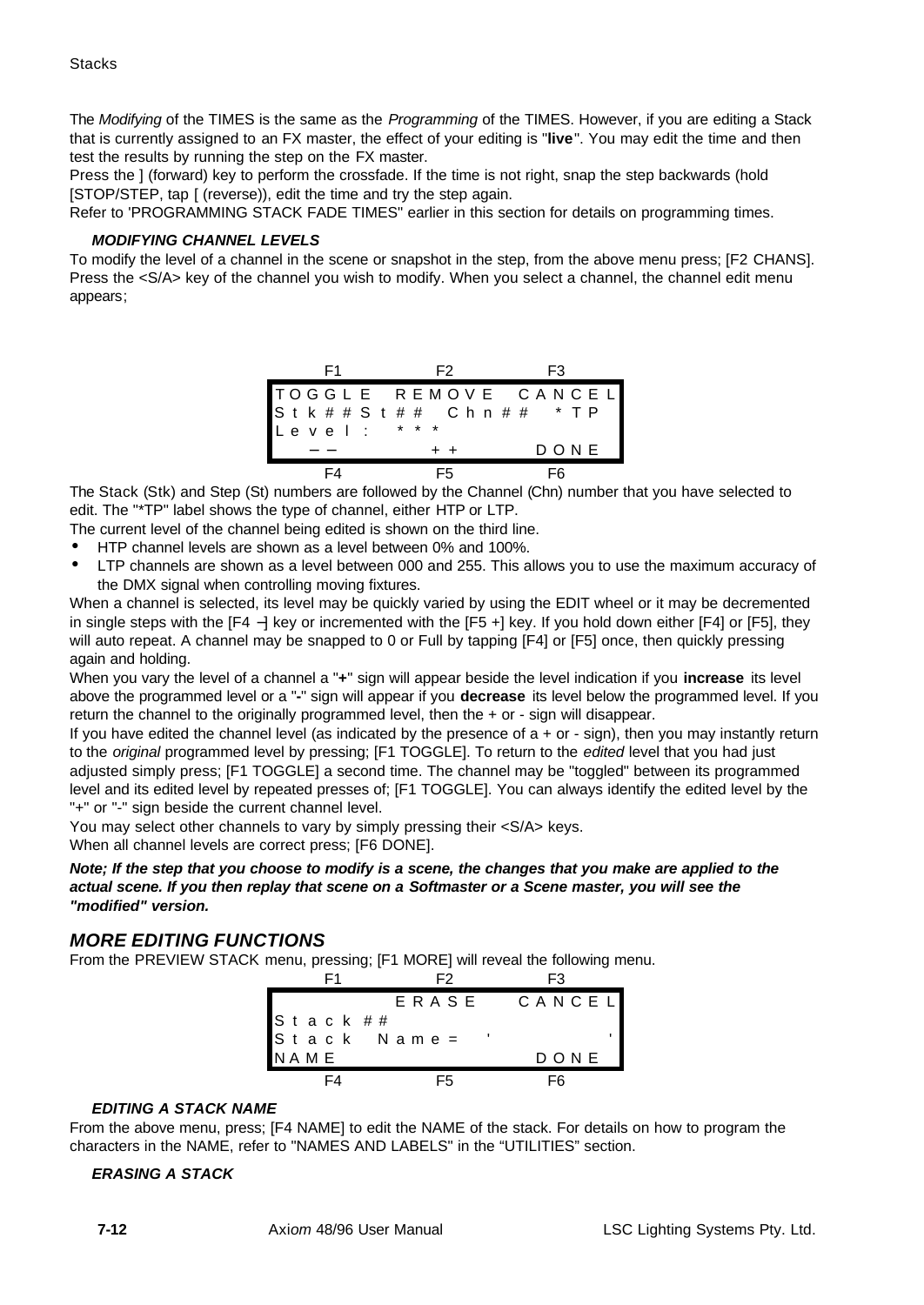From the above menu, pressing; [F2 ERASE], [F6 YES] to erase the stack. The complete keystroke sequence to erase a Stack is; <PREVIEW / EDIT>, [F4 STACK], <S/A> (Stack number) [F1 MORE], [F5 ERASE], [F6 YES].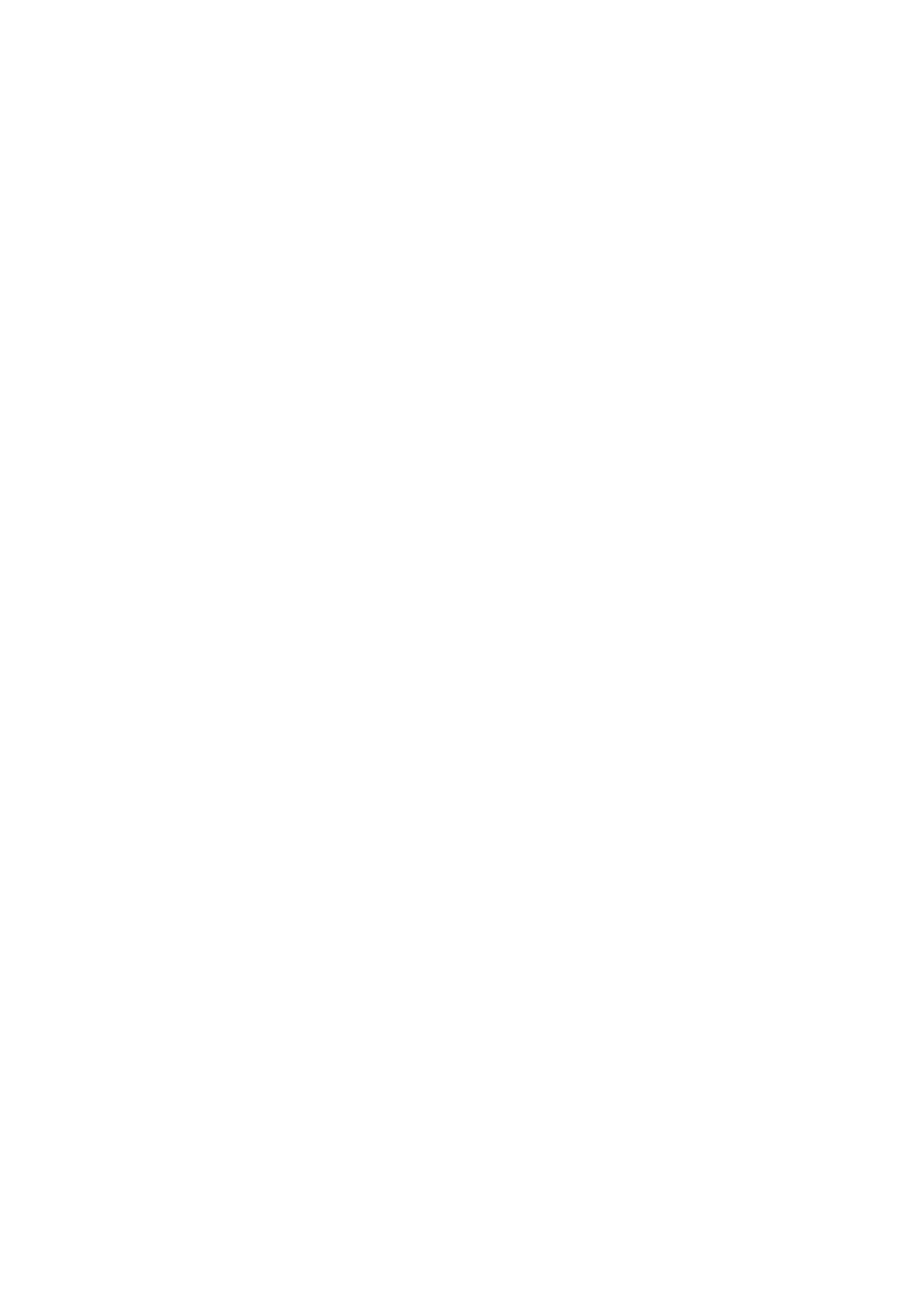# *Section 8: PATCH*

# *OVERVIEW*

The patch allows you may patch (connect) dimmer outputs to desk channel numbers.

There are four patches stored in memory or the patch may be bypassed. A 1 to 1 patch may be automatically programmed into any patch and patches may also be copied or erased.

When the patch is bypassed, the dimmer outputs are directly connected to their matching channel numbers. Each of the four patches may be given a 'NAME' and each channel may be given a global "LABEL".

When a patch is assigned, it allows the Axi*om* to control up to 512 dimmer outputs.

• Any of the 512 dimmer outputs may be patched to any of the 96 (120) channels. • Each dimmer output may only be patched to any one channel at a time.

Two different types of dimmer (HTP (Highest Takes Precedence) or LTP (Last Takes Precedence)) may be selected for each dimmer output in the patch and each dimmer may also be assigned to a *fixture* number. LTP dimmer outputs and *fixture* numbers are used when controlling moving fixtures and scrollers. A library of popular moving fixtures allows automatic programming of channel types and *fixture* numbers. Every HTP dimmer to channel patch is fully *proportional* and every LTP dimmer to channel patch is a fixed unity patch. Refer to the "MOVING FIXTURES AND SCROLLERS" section for details.

If the Axi*om* is "LOCKED", the current patch may be *previewed* but you cannot assign a different patch or bypass the current patch and editing or programming is not allowed.

# *PROPORTIONAL PATCHING*

Every HTP dimmer patch in the Axi*om* is proportional allowing the OUTPUT level of every patch to be set as a percentage of the INPUT level.

For example, if Dimmer 5 is patched to Channel 5 at a patch level **50**%, when Channel 5 is at 100%, Dimmer 5 will be at 50%. If Channel 5 is set to 60%, then Dimmer 5 will be at 30%

By default, when a patch is made, it will be at 100% level. You may then vary this level if you wish.



# *ASSIGNING A PATCH*

You may choose from four different patches. To assign a Patch, press; <ASSIGN>, [F1 PATCH], <S/A> (Patch number) (red preset S/A keys).

# *BYPASSING THE PATCH*

When the patch is bypassed, the dimmer outputs are directly connected to their matching channel numbers and all dimmer outputs act as HTP types. The patch is automatically bypassed when a TOTAL RESET is performed.

To bypass the Patch, press; <ASSIGN>, [F1 PATCH], [F1 BYPASS], [F6 OK].

# *PLANNING A PATCH*

Plan your patch by starting with the *fixture* to be controlled, allocate the dimmer number(s) that are to control it, and then patch those dimmer outputs to the desired channels.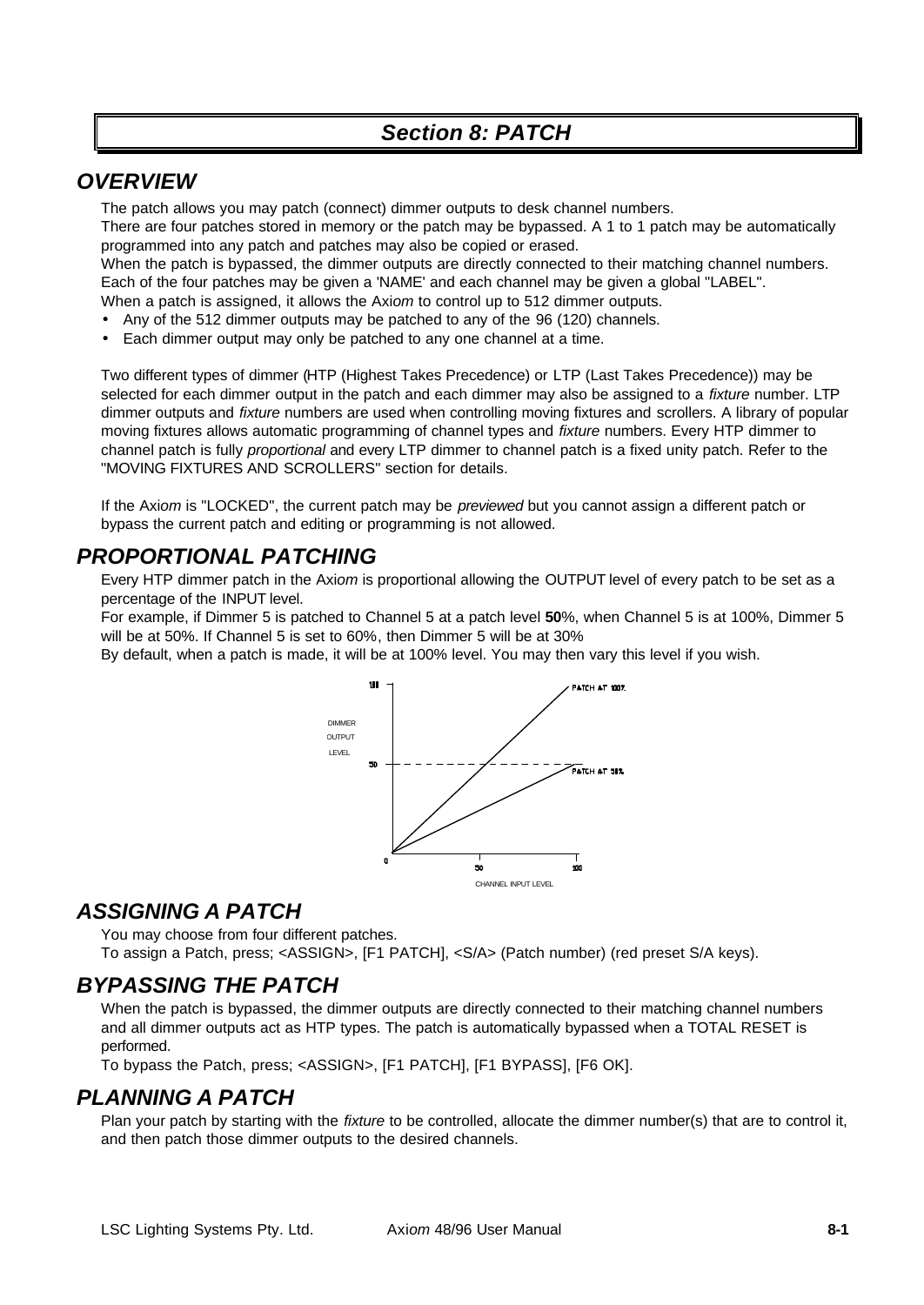## *HTP, LTP AND FIXTURES*

The type of fixture that you are controlling with a channel determines the settings that you program into the patch.

- If the Axi*om* is only being used to control **dimmers**, then many of the default setting in the patch may be used. Simply select the dimmer output *number* for the fixture and then patch its channel. The default settings of "HTP" and no fixture number are correct.
- If the Axi*om* is being used to control any moving fixtures, then the patch for each of these fixtures should be individually planned. The Axi*om* has a built in library of the most popular moving fixtures. The fixture library will automatically set the correct dimmer types (HTP or LTP), label the channels with the parameters that they are controlling and assign the fixture numbers. Refer to the "MOVING FIXTURES AND SCROLLERS" section for more details on programming a patch for these devices.

# *PROGRAMMING A PATCH*

To Program, Preview or Edit a patch, you must first Assign that patch as the current patch. If the patch is currently **bypassed**, then selecting "Program Patch" or "Preview/Edit Patch" will automatically select the assign patch function .

To program a Patch press; <PROGRAM>, [F1 PATCH] and the PROGRAM PATCH MENU appears;

|                      | F2           | F3      |  |
|----------------------|--------------|---------|--|
| MORE                 | CHANS CANCEL |         |  |
| Patch<br>#           |              |         |  |
| Select desired task. |              |         |  |
| NAME                 | P A T C H    | S A V E |  |
| F4                   | F5           | FR      |  |
| PROGRAM PATCH MENU   |              |         |  |

The menu shows the patch number  $(\#)$  together with the patch name  $(′ \t )$ .

- [F1 MORE] allows you access the [1 TO 1], "[ERASE] and [COPY] functions.
- <sup>l</sup> [F2 CHANS] provides specific data about individual channels including the [LABEL] function.
- [F4 NAME] allows you to program a name for the assigned patch.
- [F5 PATCH] accesses the actual patch menu where the patching is performed.

### *PATCHING DIMMERS TO CHANNELS*

From the PROGRAM PATCH MENU above, press; [F5 PATCH]. The PATCH menu screen appears;

|      | F2                 | Ξ3    |
|------|--------------------|-------|
| TYPE | FIXTURE            | LEVEL |
| HTP  | $=$ # #            | @###% |
|      | Dimmer:### Chan:## |       |
| L    |                    | DONE  |
|      | F5                 | F6    |
|      | <b>PATCH MENU</b>  |       |

Select the dimmer number using  $[F4 \bigtriangleup]$  or  $[F5 \bigtriangledown]$  or rotating the Edit wheel. Patch the dimmer to a channel by pressing the channel's <S/A> key. Each dimmer output may only be patched to one channel. If a dimmer is already patched to a channel and a different channel is selected, the new channel *replaces* the original channel. To patch another dimmer, press either;  $[FA \leftarrow]$  or  $[FS \rightarrow]$  or rotate the Edit Wheel to select the dimmer then patch it to a channel with the channel's <S/A> key.

#### *Hint; Use the EDIT WHEEL to make large changes to the selected dimmer number and then use the function keys to step from one dimmer number to the next.*

For each dimmer you may also set the dimmer TYPE, FIXTURE number and LEVEL as described below. [F1 TYPE] allows you to program the "TYPE" of dimmer output as either "HTP" or "LTP".

[F2 FIXTURE] access the "FIXTURE" library or manually assigns a "FIXTURE" number.

[F3 LEVEL] sets a (proportional) "LEVEL" for each HTP patch. This function is only available when a HTP type dimmer is patched to a channel.

The current settings for TYPE, FIXTURE and LEVEL are shown below their function key labels.

The third line of the menu shows the selected dimmer (###), and the channel (##) to which it is patched. If the dimmer is not patched, then N/C (Not Connected) is shown.

All of these Program or Edit functions are described in detail below.

When finished patching press; [F6 DONE]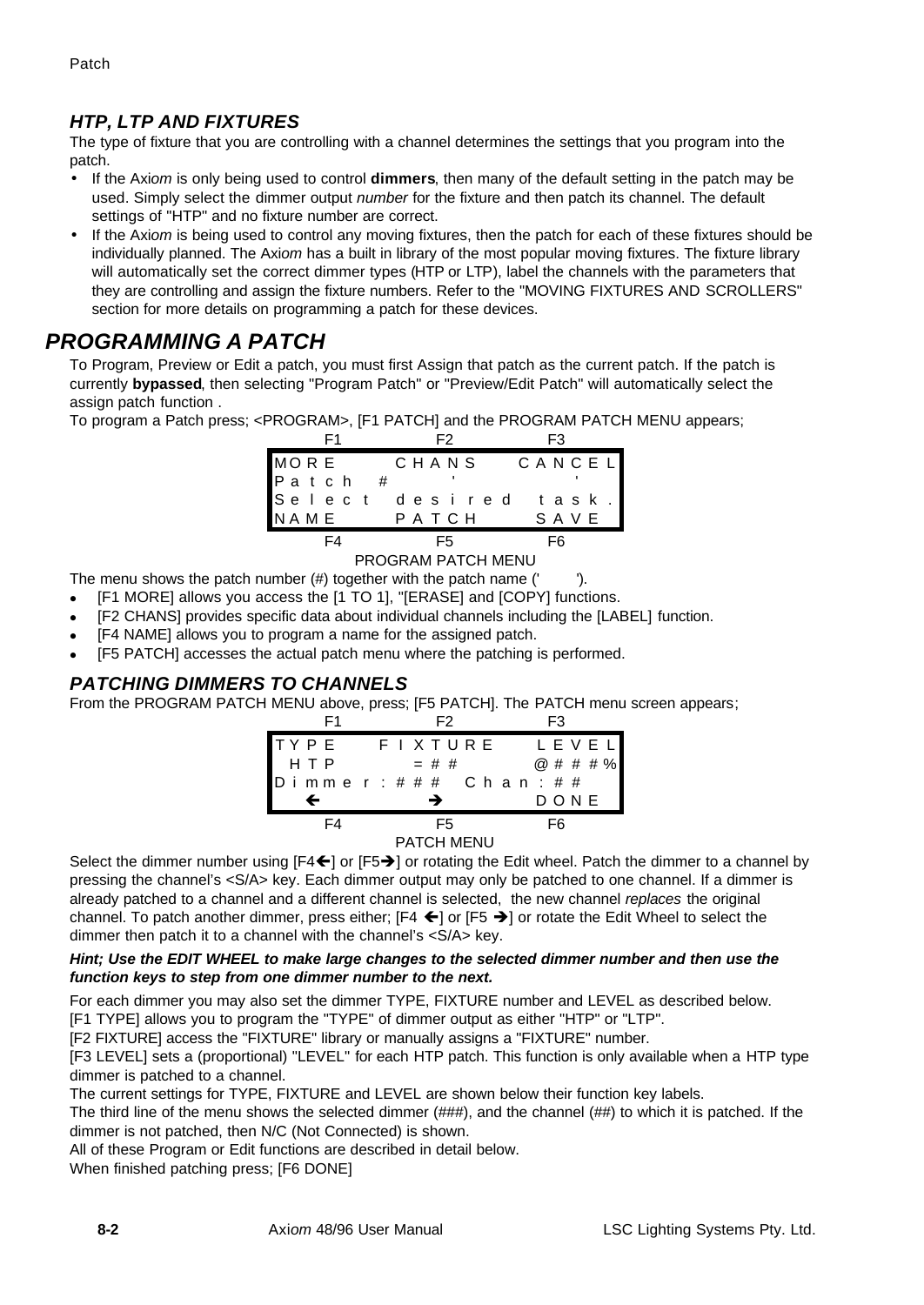#### *PATCH LEVEL*

When a patch is made as described above, the [F3 LEVEL] menu choice only appears. HTP dimmers may be patched at any level. Refer to "PROPORTIONAL PATCHING" earlier in this section. LTP dimmers are always patched at a **fixed** 100%.

To set a patch level from the PATCH MENU above press; [F3 LEVEL]. The patch level menu appears;

|                   |  | F2 | F3                       |  |  |  |  |  |
|-------------------|--|----|--------------------------|--|--|--|--|--|
|                   |  |    | DELETE CANCEL            |  |  |  |  |  |
|                   |  |    | Dimm ### Channel ##      |  |  |  |  |  |
| Use Edit Wheel to |  |    |                          |  |  |  |  |  |
|                   |  |    | set Level = # # # % DONE |  |  |  |  |  |
| FΔ                |  | F5 | F6                       |  |  |  |  |  |
| PATCH LEVEL MENU  |  |    |                          |  |  |  |  |  |

Rotate the Edit Wheel to set the desired patch level. When the level is set, press; [F6 DONE].

#### *HTP OR LTP DIMMERS*

You may program the TYPE of each **Dimmer** as either HTP or LTP.

- Use HTP type to control dimmers or the intensity channel of moving fixtures.
- Use LTP type to control all movement parameters (pan, tilt, gobo, colour etc) of moving fixtures or to control the position of colour scrollers.

If you are controlling moving fixtures, a Fixture Library is available to automatically set the HTP and LTP channels for you. You may also manually set these parameters.

Refer to the "MOVING FIXTURES AND SCROLLERS" section for details.

When a dimmer is patched to a channel, the *channel* will *automatically* become the same type (HTP or LTP) as the dimmer.

A single channel may have more than one dimmer patched to it, but a single channel cannot be both a HTP or LTP type simultaneously. A channel becomes the same "type" as the first dimmer that is patched to it. All subsequent patches of that channel must be to the same "type" of dimmer. If you attempt to patch additional dimmers of a different "type", a warning message will alert you that the action is not possible. The warning screen also provides the [F5 SHOW] function which will display all of the dimmers currently connected to the selected channel. ALL dimmers currently patched to this channel may be disconnected by pressing; [F5 CLEAR].

#### *ASSIGNING FIXTURE NUMBERS*

Fixture numbers need only be assigned if the dimmer output is being used to control a moving fixture or colour scroller. If you are controlling moving fixtures, a Fixture Library is available to automatically set the fixture numbers for you. You may also manually set these parameters for fixtures not in the library and for colour scrollers. Refer to the "MOVING FIXTURES AND SCROLLERS" section for details.

#### *DELETING A PATCHED DIMMER*

A dimmer may be deleted from the patch. A deleted dimmer will appear as N/C (Not Connected) when viewed on the PATCH menu. To delete a patch;

- HTP Dimmer; from the PATCH MENU (above), select the dimmer to be deleted and press; [F3 LEVEL], [2 DELETE], [F6 YES].
- LTP Dimmer; from the PATCH MENU (above), select the dimmer to be deleted and press; [F3 DELETE], [F6 YES].

#### *NAMING A PATCH*

To program the NAME of the patch, select the Program patch menu as indicated above, then press; [F4 NAME]. The NAME menu appears. For details on how to program the characters in the NAME, refer to "NAMES AND LABELS" in the "UTILITIES" section.

# *CHANNELS*

The "CHANS" menu provides patch information about a selected channel. The menu allows you to edit the "LABEL" for each channel, and allows you to view all the dimmers that are patched to the selected channel together with the patch levels.

From the Program Patch menu above selecting; [F2 CHANS] reveals the following menu;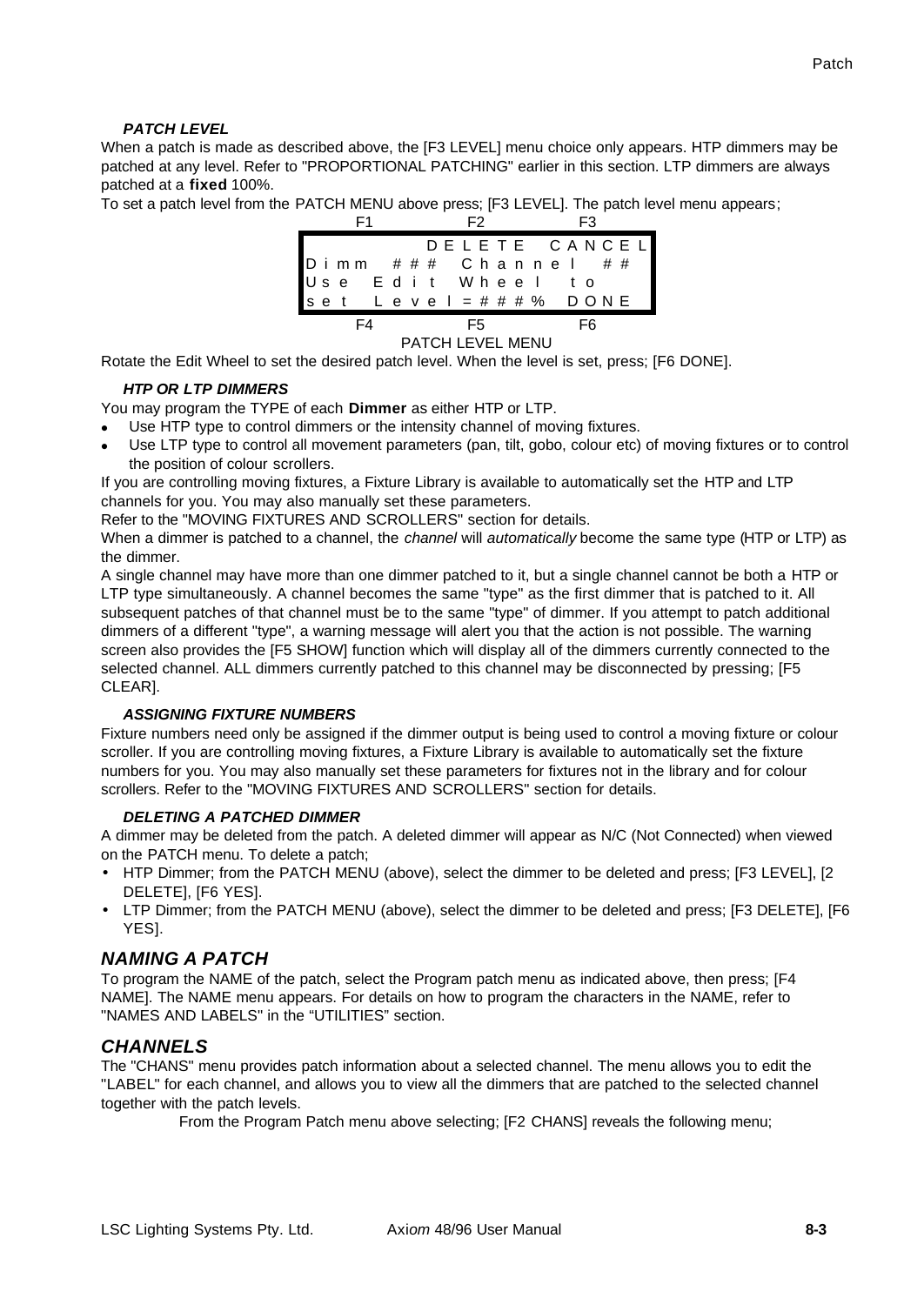|                                 |                      |    |  |  |  |              | F2 |  |    |  |  |  | F3 |  |    |          |  |  |
|---------------------------------|----------------------|----|--|--|--|--------------|----|--|----|--|--|--|----|--|----|----------|--|--|
| Use S/A to select<br>Channel ## |                      |    |  |  |  |              |    |  |    |  |  |  |    |  |    |          |  |  |
|                                 |                      |    |  |  |  |              |    |  |    |  |  |  |    |  |    |          |  |  |
|                                 |                      |    |  |  |  | $\mathbf{H}$ |    |  |    |  |  |  |    |  |    | Туре:НТР |  |  |
| LABEL                           |                      |    |  |  |  | DIMMS        |    |  |    |  |  |  |    |  |    | DONE     |  |  |
|                                 |                      | F4 |  |  |  |              |    |  | F5 |  |  |  |    |  | F6 |          |  |  |
|                                 | <b>CHANNELS MENU</b> |    |  |  |  |              |    |  |    |  |  |  |    |  |    |          |  |  |

Select a channel by pressing its <S/A> key. The channel number that you choose is indicated on the second line of the menu.

The third line shows the "LABEL" for the selected channel together with its type, (HTP or LTP) and the bottom line provides the [F4 LABEL] and [F5 DIMMS] functions described below.

You may continually change from channel to channel by pressing further <S/A> keys.

#### *LABEL*

Each channel in the Axi*om* may be given a "LABEL". The channel labels are the same for all four patches or if the patch is bypassed. The patch merely provides an avenue to program the channel labels. By default, the channel "LABEL" will be the channel *number*. You may edit the default label to create your own "LABEL" for each channel.

From the CHANNELS menu above, select the channel via its <S/A> key then press; [F4 LABEL]. The LABEL menu appears. For details on how to program the characters in the LABEL, refer to "NAMES AND LABELS" in the "UTILITIES" section.

#### *DIMMERS CONNECTED TO CHANNEL*

The DIMMS function provides a listing of all the dimmers that are patched to any channel together with their individual patch levels

From the CHANNELS menu above, select the channel via its <S/A> key, then press; [F5 DIMMS]. The DIMMERS CONNECTED menu appears;

|                                 | F2. | F3   |
|---------------------------------|-----|------|
| Channel ##                      |     | MORE |
| patched to dimmers:             |     |      |
| # # # @ # # # % # # # @ # # # % |     |      |
| # # # @ # # # %                 |     | DONE |
|                                 |     |      |

The top line shows the selected channel (##) and the third and fourth lines give the dimmer numbers and patch level (###@###%) of dimmers that are patched to that channel. As up to 240 dimmers may be patched to the one channel and only 3 dimmers may be shown on the one page, press; [F3 MORE] to see any more dimmers that are patched to the selected channel. To exit press; [F6 DONE].

#### *MORE*

From the PROGRAM PATCH MENU, above, selecting; [F1 MORE] reveals the following menu;

| $1$ TO 1 |                                |      |
|----------|--------------------------------|------|
|          | Patch #<br>Select desired task |      |
|          |                                |      |
| ERASE    | C O P Y                        | DONE |
|          |                                |      |

You may choose a 1 to 1 patch, ERASE the current patch or COPY the current patch to another patch.

#### *ONE TO ONE PATCH*

Selecting a 1 to 1 patch will automatically perform the following operations;

- $\bullet$  Erase the current patch.
- Set all dimmers to HTP types.
- Remove any FIXTURE numbers from dimmer outputs.
- Patch all dimmer outputs to their corresponding channel numbers. All dimmer numbers above the highest channel number will not be patched.
- Retain the existing patch name.

To perform a 1 to 1 patch, select the "MORE" menu as described above and then press;

[F1 1 TO 1], [F6 YES], [F6 YES]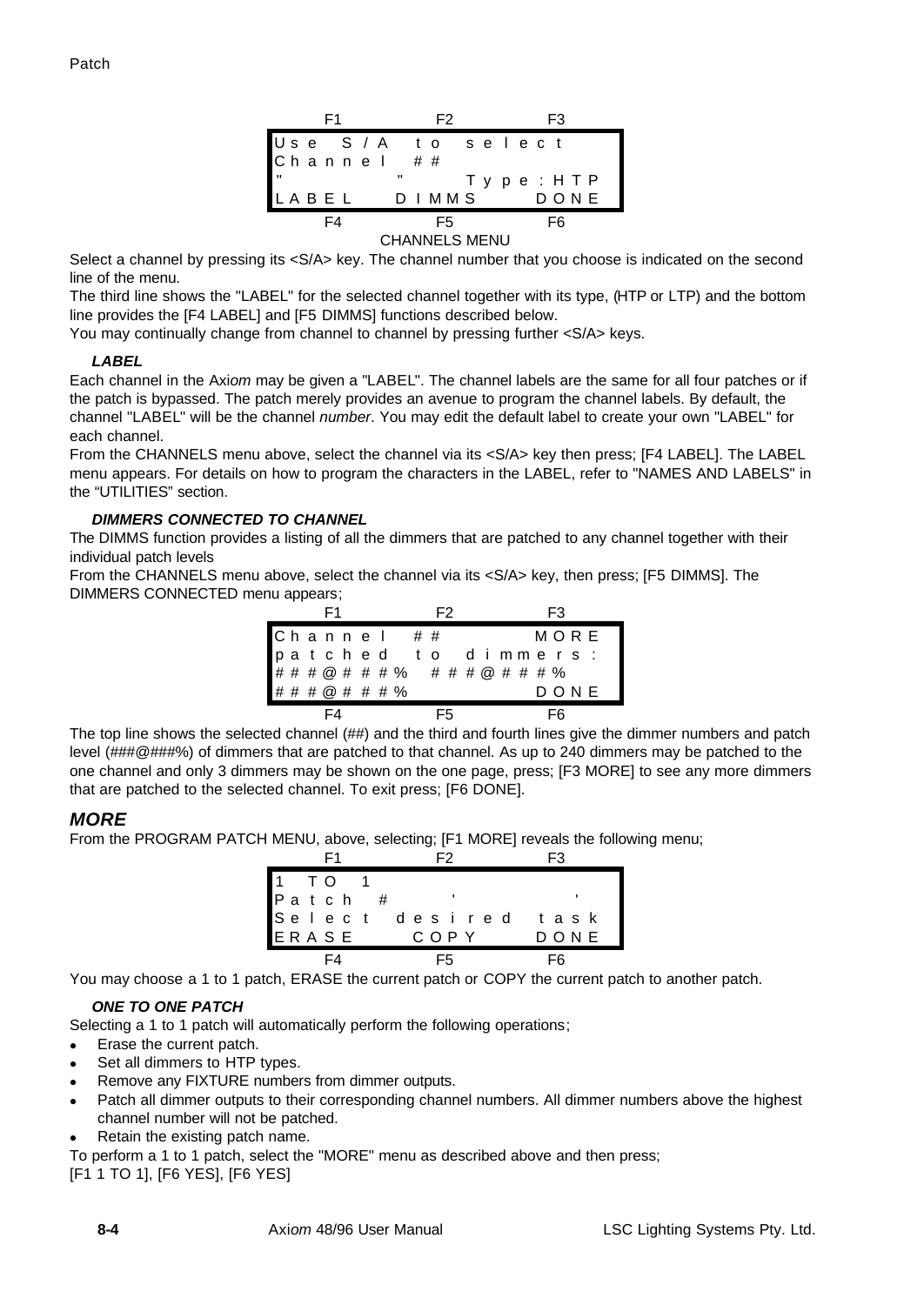#### *ERASING A PATCH*

If you wish to program an entirely new patch, then it is best to erase the patch so any previous setting will not give unexpected results.

#### *Note; If the Axiom has been reset, then all four patches will have been automatically erased and the patch will be bypassed.*

Erasing a patch will automatically perform the following operations;

- Erase the current patch leaving all dimmer outputs not connected (N/C).
- Set all dimmers to HTP types.
- Remove any FIXTURE numbers from dimmer outputs.
- Retain the existing patch name.
- To ERASE the current patch, select the "MORE" menu as described above then press; [F4 ERASE], [F6 YES].

#### *COPYING A PATCH*

You may make an exact duplicate of the *current* patch and store it in any of the other three patches. The copy that you make will **overwrite** the previous contents of the destination patch. Making a copy of the current patch is useful when you want to;

- create a new patch, and this new patch will be similar to an existing patch. It is therefore quickest to make a copy and then edit the copy.
- experiment with some changes to a patch. It is safest to try your changes on a copy of the patch and so protect the original.

To COPY the current patch to another patch, select the "MORE" menu as described above and then press; [F5 COPY] and the following menu appears;

|                        |  |  |  |  |  |  |  | FЗ |        |  |
|------------------------|--|--|--|--|--|--|--|----|--------|--|
|                        |  |  |  |  |  |  |  |    | CANCEL |  |
| Copy from<br>Patch # ' |  |  |  |  |  |  |  |    |        |  |
| Use S/A keys for       |  |  |  |  |  |  |  |    |        |  |
| patch to copy to.      |  |  |  |  |  |  |  |    |        |  |
|                        |  |  |  |  |  |  |  |    |        |  |

Press the <S/A> key of the required destination patch and the following menu appears;

|               |   | -3  |
|---------------|---|-----|
| $C$ o p $y$ : |   | N O |
| Patch         | # |     |
| to Patch      | # |     |
|               |   | YES |
|               |   |     |

If the source and destination details are correct, press; [F6 YES], to make the copy.

If the destination is incorrect, press; [F3 NO] to return to the previous menu and select a different destination source.

# *PREVIEWING A PATCH*

A patch may only be previewed if it is the assigned patch. Previewing a patch is exactly the same as Programming a patch. Refer to "PROGRAMMING A PATCH" above for details. If the Axi*om* is "locked", then the patch cannot be accessed via the program key, but you may preview the assigned patch. Press; <PREVIEW / EDIT>, [F1 PATCH]. The PROGRAM PATCH menu appears.

*Hint; When previewing a patch, the "CHANS" menu is very useful to find all the dimmer outputs that are controlled by a particular channel.*

# *EDITING A PATCH*

Editing a patch is exactly the same as Programming a patch. A patch may only be edited if it is the assigned patch. Refer to "PROGRAMMING A PATCH" above for details.

# *PRINTING A PATCH*

The contents of the patch may be printed. Refer to "PRINT" in the "UTILITIES" section for details.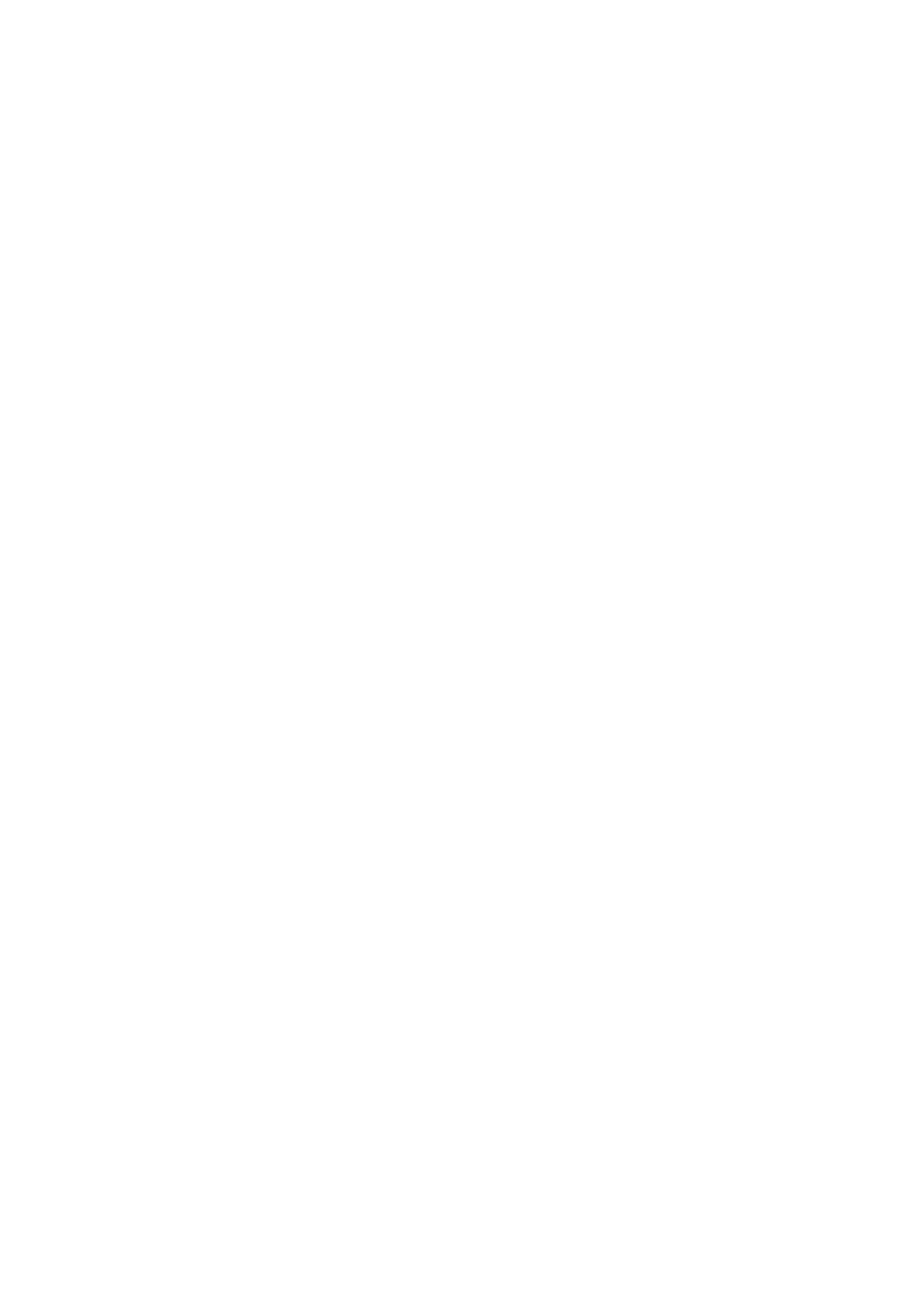# *Section 9: MOVING FIXTURES*

# *OVERVIEW*

Moving fixtures and scrollers have two types of control parameters;

- Intensity
- **Movement**

The Axi*om* provides two different types of control channels for these different parameters;

- HTP (Highest Takes Precedence) for intensity channels.
- LTP (Last Takes Precedence) for movement channels.

All of the channels for each individual fixture are then grouped together by a fixture number.

These features provide simple and predictable control of moving fixtures.

A Fixture Library is provided to allow *automatic* setup of these parameters for all the popular models of moving fixtures or they can be manually programmed.

# *HTP DEFINITION*

HTP channels are used to control the intensity of lights, that is, to control **dimmers**. If the level for a HTP channel is emanating from several places within the Axi*om*, then the *highest* of all those levels will be the level of that channel at the output. HTP levels are displayed in the range from 0% to 100%.

# *LTP DEFINITION*

LTP (Last Takes Precedence) channels are used to control **movement**, for example, pan, tilt, colour etc. If the level for a LTP channel is emanating from several places within the Axi*om*, then the level for that channel at the output will be from the *last* place where an action took place.

LTP channel levels are not influenced by the settings of the Preset masters, FX masters, the Grand master, the DBO key or the Solo level fader.

LTP levels are displayed in the range 000 to 255 which allows you control your moving fixtures with the maximum accuracy of the DMX signal.

As each "look" has been created using moving fixtures, it is programmed as a scene. The scene contains the levels of ALL the channels controlling each fixture that is ON in the scene. These channel levels define not only the intensity, but also the focus, colour, gobo etc. The scene must be able to be faded up and down in intensity without all of the movement parameters varying. Controlling the movement parameters with LTP channels allows this to occur as they only change in level when a LAST action takes place.

- A LAST action occurs when;
- 1. A Scene or Softmaster is faded UP from *zero*.
- 2. A step of a stack or chase is EXECUTED (effectively the same as 1).
- 3. A Channel fader has risen from zero and reached the current LAST level. It then has total control (both UP and DOWN).
- 4. A SOLO key will momentarily override the current LTP level;

A LTP channel <S/A> key will set the channel to its current **channel fader level**.

A Softmaster, Scenemaster or an FX master <S/A> key will set any LTP channels to their "**Programmed**" level in the scene being soloed.

LTP channels only output a new level when a LAST action as defined above is detected. In practice, this means that LTP channels only have "IN" fade times. To fade a LTP (either up or down) you must fade IN another scene containing the new level.

LTP fade times are always contolled from memory. Every scene and every step in every stack has an individually programmable fade time for its LTP channels.

# *FIXTURE NUMBERS*

Fixture numbers are used by the Axi*om* to *group* together all the control *channels* of a *fixture*. When you Program a Scene, HTP channels are only programmed into the scene if their levels are above zero. However, for LTP channels, zero is a valid setting and must be able to be programmed. When you program a scene containing a HTP channel with a fixture number, all of the LTP channels with the same fixture number are included in the scene.

In practice this means that the movement settings for that fixture will only be programmed into a scene if the fixture is dimmed ON.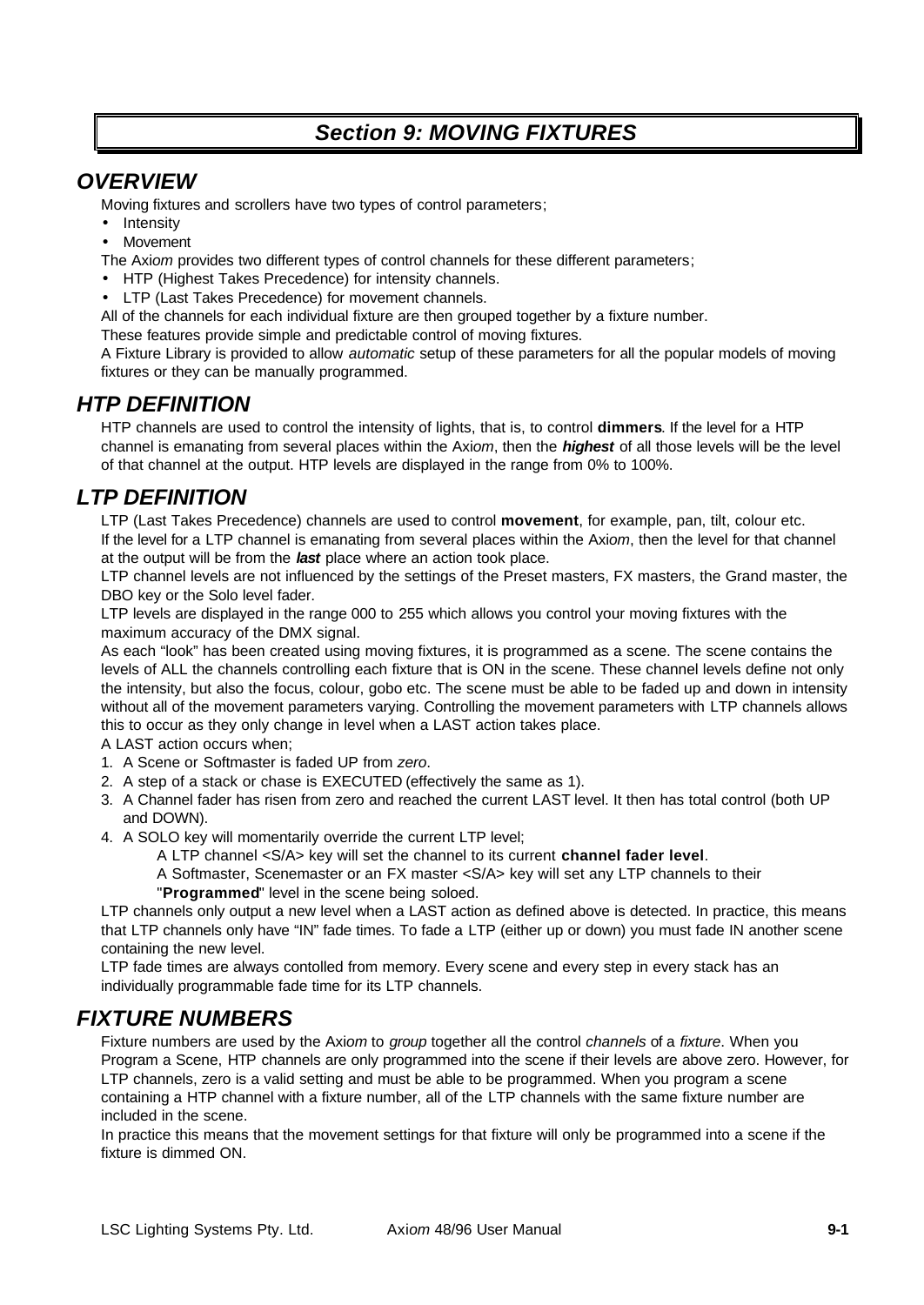If the fixture is dimmed OFF, then none of the channels that are assigned to that fixture will be saved as part of the scene, **regardless of their levels.**

When you program the patch for a particular fixture, you assign all of the dimmer outputs (both the HTP and LTP's) that are used to control each fixture to a single *Fixture* number. You may manually program a fixture number to all the channels of each fixture or you may use the **library** of moving fixtures. The library automatically assigns a *Fixture* number, sets the HTP and LTP's and labels each of the channels for you. How to assign fixture numbers and use the fixture library is described in "PROGRAMMING A PATCH FOR MOVING FIXTURES" later in this section and in the "PATCH" section.

All LTP channels must be assigned to a *fixture* number. If not, they will be included in **every scene** that is programmed. In practice this means that if **any** scene is faded up, any LTP channel without a fixture number will change to the level that it was when the scene was programmed, even if its level is zero.

*Note; Some moving fixtures employing* **discharge** *(arc) type lamp sources use a mechanical type dimmer. These mechanical dimmers should be treated just like an electronic dimmer and be patched as an HTP channel with a fixture number. Some lower priced moving fixtures using discharge lamps do not have any means of dimming the lamp. In this case, where no HTP channel is physically required, a dummy HTP channel should be assigned to the fixture number so that the LTP channels will only be programmed in a scene when the dummy HTP channel is on.*

# *PROGRAMMING A PATCH FOR MOVING FIXTURES*

As mentioned above, to correctly control moving fixtures and scrollers, HTP, LTP and fixture numbers must be correctly assigned. The assignment is performed in the patch. Consequently, if you are controlling moving fixtures or scrollers, you must use a patch.

The Axi*om* provides two methods of setting up the patch to control moving fixtures.

1. **Fixture library** patching where for each channel of the fixture, the library **automatically**;

- knows the function of the channel (intensity, pan, tilt, etc) and labels it accordingly.
- assigns the channel correctly as HTP or LTP.
- assigns all of the fixtures channels to a fixture number.

2. **Manual** fixture patching where for each channel of the fixture **you** must;

- know the function of the channel (intensity, pan, tilt, etc).
- assign it correctly as HTP or LTP.
- assign all of the fixtures channels to a fixture number.

In both cases, you also need to patch the dimmer outputs to the channels that are to control them. The differences between HTP and LTP channels and the way that they work with *fixture* numbers is described

earlier in this section.

To program the patch for a moving fixture, press; <PROGRAM>, [F1 PATCH].

If the patch is currently BYPASSED, select one of the four available patches by pressing one of the patch <S/A> keys. If the selected patch has not been previously programmed, then none of the dimmer outputs will be patched to a channel.

To begin patching, from the program patch menu press; [F5 PATCH]. The patch menu appears;



# *FIXTURE LIBRARY PATCHING*

The Axi*om* contains a library of popular moving fixtures, pre-programmed with all of their control parameters. The fixtures are listed by manufacturer and model. Fixture library patching greatly simplifies the patching of moving fixtures.

To use the Fixture Library the only information that you need to know is the name of the manufacturer and the model of the fixture.

To setup and patch a moving fixture;

1. Select the *starting* (lowest) dimmer number (DMX channel) to control your fixture.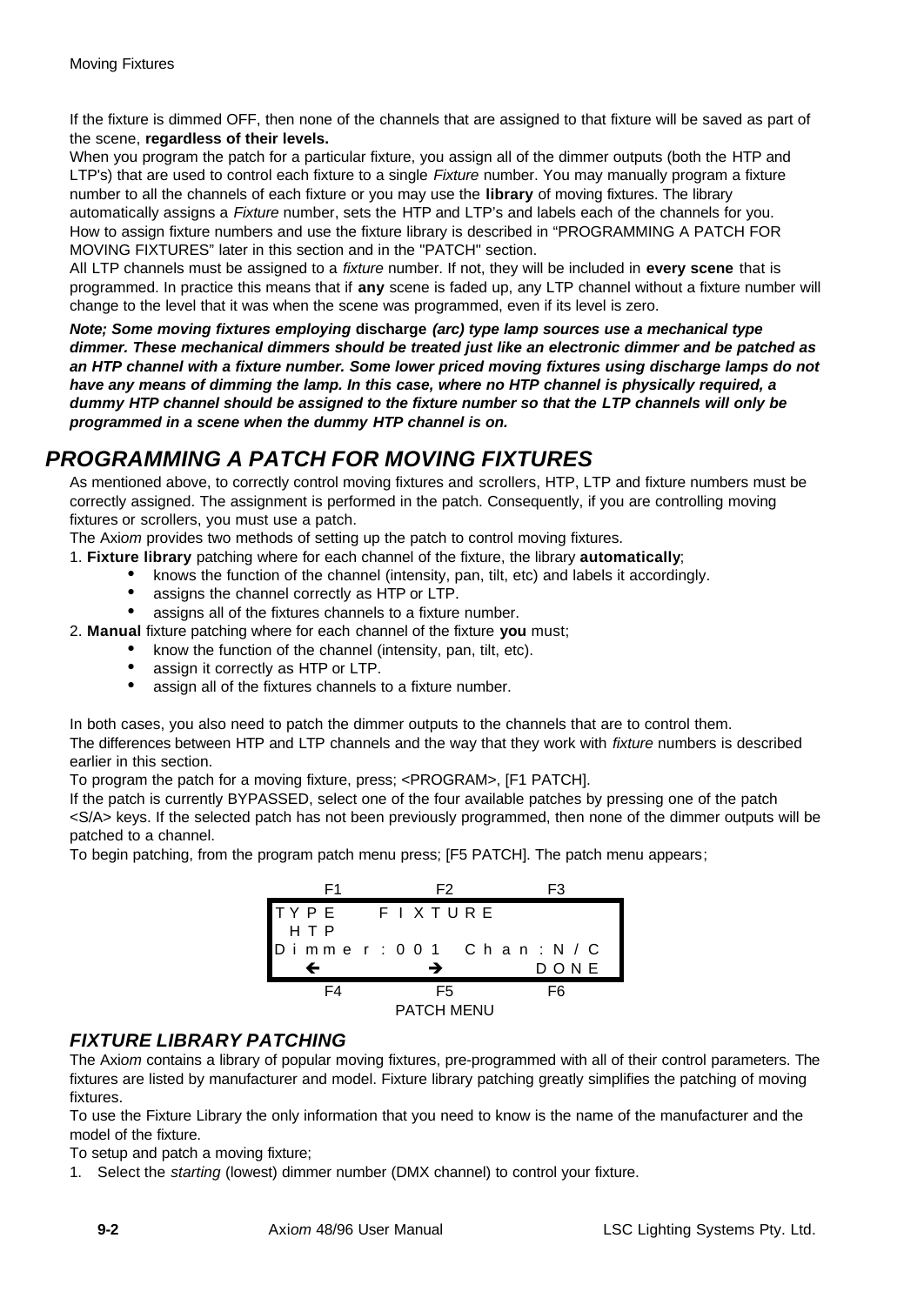2. Select your fixture from the library.

3. Patch each dimmer number to a channel (if it is not already patched).

For example, let us assume that we wish to patch a "Trackspot" © made by "High End Systems". Patch this Trackspot using dimmer 13 as the starting DMX channel and then patch each dimmer to its corresponding channel number in numerical order. From the patch menu described above; select "Dimmer 13" by using either the  $[F4 \leftarrow]$  and  $[F5 \rightarrow]$  keys or rotating the EDIT wheel. The "Dimmer" numbers that are displayed on the patch screen correspond to DMX channel numbers.

Press; [F2 FIXTURE], [F1 LIBRARY] and a list of manufacturers names appears on the menu screen.

| F1            | F2. | F3                  |
|---------------|-----|---------------------|
|               |     | HIEND C'PAKY MORE   |
|               |     | Choose manufacturer |
|               |     | of fixture to add.  |
| MARTIN COEMAR |     | O K                 |
|               | F5  |                     |

From the list of manufacturers shown on the menu press; [F1 HIEND]. A list of fixture models produced by High End appears on the menu screen.

|  | E1. |                        |  |  | F2. |  |  | E3 |  |  |
|--|-----|------------------------|--|--|-----|--|--|----|--|--|
|  |     | II'BEAM T'SPOT CANCELI |  |  |     |  |  |    |  |  |
|  |     | Choose HIGHEND         |  |  |     |  |  |    |  |  |
|  |     | fixture to add.        |  |  |     |  |  |    |  |  |
|  |     | CYBER CYBRCX           |  |  |     |  |  |    |  |  |

F4 F5 F6 From the list of models shown on the menu press; [F2 T'SPOT]. The patch menu returns;

|   | TYPE FIXTURE          |      |  |  |  |
|---|-----------------------|------|--|--|--|
|   | LTP T'SPOT PAN        |      |  |  |  |
|   | Dimmer: 013 Chan: N/C |      |  |  |  |
| ← | →                     | DONE |  |  |  |
|   |                       |      |  |  |  |

All the dimmer numbers for a Trackspot © have been automatically setup and labelled for you. Dimmer 13 is labelled as T'SPOT **PAN** and set as LTP. A fixture number has also been automatically assigned. Now it is simply a matter of patching each dimmer output to the channel that is to control it.

- Patch dimmer output 13 to channel 13 by pressing; <S/A> (13).
- Select dimmer 14 by pressing:  $[F5 \rightarrow]$ .

Notice that this dimmer has been automatically labelled as T'SPOT **TILT** and set as LTP. The same fixture number has also been automatically assigned.

- Patch dimmer output 14 to channel 14 by pressing; <S/A> (14).
- Step through the dimmers by pressing;  $[F5 \rightarrow]$ , patch each dimmer to its required channel number and observe the function and type of each dimmer as setup by the fixture library.

In this example, when you select dimmer 18, you will notice that this is the dimmer (intensity) channel for the Trackspot  $\odot$  and that the library has set this as a HTP channel for you.

The actual *Fixture* number that is assigned by the library is of no significance. What is important is that the Axi*om* knows all of the dimmer outputs that are used to control each fixture. If you wish, you can view the *fixture* number that the library assigned by pressing; [F2 FIXTURE]. To return to the patch press; [F3 CANCEL]. If you are programming further fixtures, use the same techniques, but simply patch them to different desk channels. The library will use a different *Fixture* number for every fixture.

• To complete the patching and save the patch, press; [F6 DONE], [F6 SAVE].

*HINT; If you have planned a patch where the dimmer number is always the same as the channel number, you can save time by firstly performing a 1 to 1 patch. This eliminates the need to individually patch each dimmer to its channel. To program each fixture, simply select the starting channel for the fixture then recall the fixture from the library. Refer to the "PATCH" section for details on a one to one patch.*

#### *MANUAL FIXTURE PATCHING*

Manual patching requires you to program **all** of the parameters for each moving fixture. Typically you would use manual fixture patching if the fixture that you are using is not contained in the fixture library or when patching a colour scroller.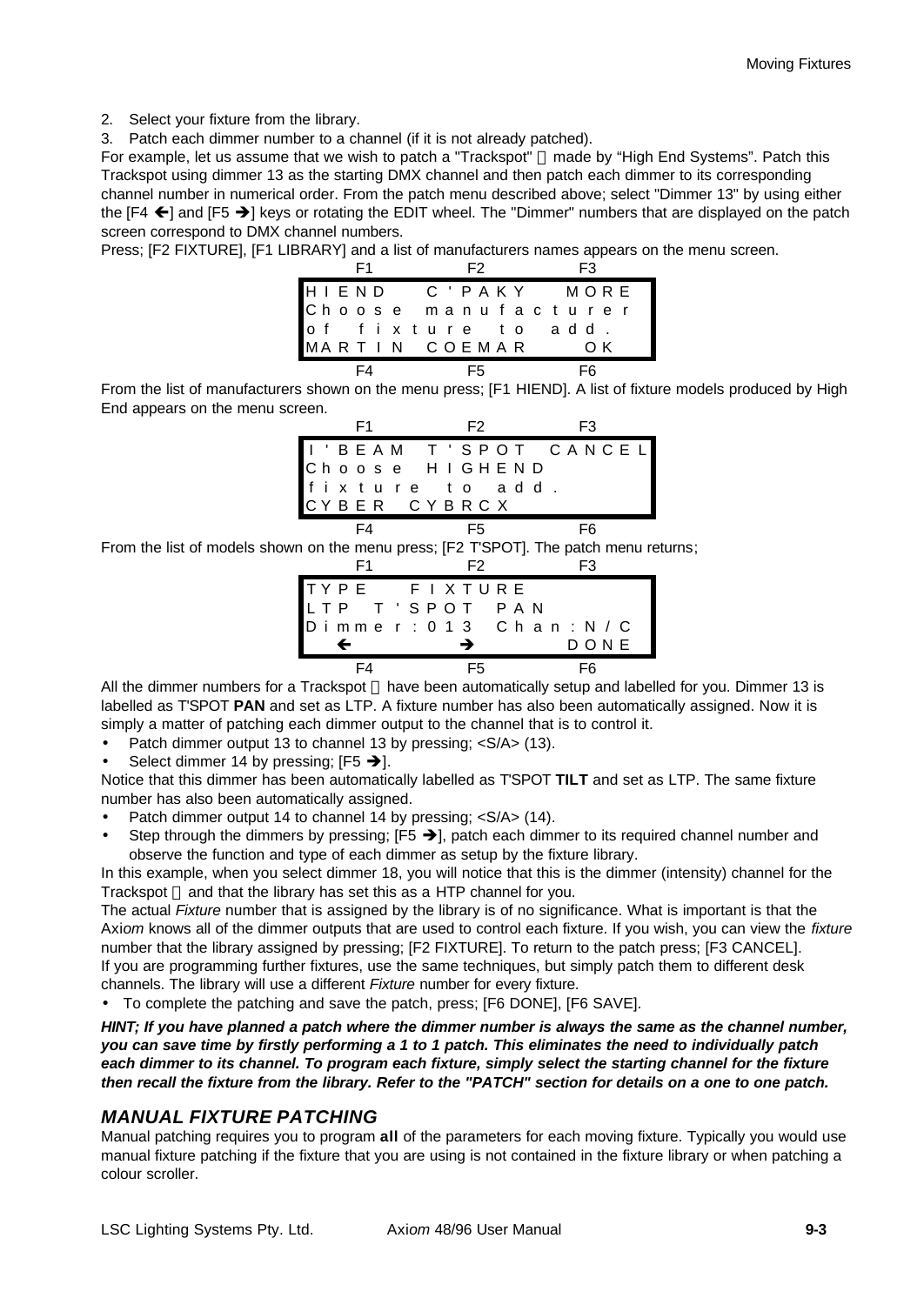#### *MANUALLY PATCHING MOVING FIXTURES*

For each channel of the fixture you must;

- know its function (pan, tilt, intensity etc).
- know its DMX (dimmer) number.
- assign it correctly as HTP or LTP.
- assign a common fixture number (1 through 12/24/36).
- patch it to an Axi*om* channel.

Let us assume that we wish to patch a simple moving fixture that has the following parameters and DMX address settings;

| <b>Parameter</b> | DMX (Dimmer) number |
|------------------|---------------------|
| <b>Intensity</b> | 13                  |
| Pan $(X)$        | 14                  |
| Tilt $(Y)$       | 15                  |
| <b>Shutter</b>   | 16                  |
| <b>Colour</b>    | 17                  |
| Gobo             | 18                  |

We will patch each of the fixture's DMX channels to its matching channel number on the Axi*om*. The "Dimmer" numbers that are displayed on the patch screen correspond to DMX channel numbers. From the PATCH MENU described above;

- Select "Dimmer 13" by using either the  $[F4 \leftarrow]$  and  $[F5 \rightarrow]$  keys or rotating the EDIT wheel.
- Set the "TYPE" as HTP. As this is the intensity channel of the fixture, the default of HTP is correct so you do not need to change it.
- Give the fixture a Fixture number. As this is the first fixture that we are programming, call it Fixture 1. Press; [F2 FIXTURE], <S/A> (1) (Fixture number 1), [F6 YES].
- Patch dimmer output 13 to channel 13 by pressing; <S/A> (13).
- Select dimmer 14 (Pan position) by pressing;  $[FS \rightarrow]$ .
- Select the "TYPE" as LTP. Press; [F1 TYPE], [F4 LTP].
- Give it the same Fixture number as its HTP channel. Press; [F2 FIXTURE], <S/A> (1), [F6 YES].
- Patch dimmer output 14 to channel 14 by pressing; <S/A> (14).
- Select dimmer 15 (Tilt position) by pressing;  $[F5 \rightarrow]$ .
- Select the "TYPE" as LTP. Press; [F1 TYPE], [F4 LTP].
- Give it the same Fixture number as its HTP channel. Press; [F2 FIXTURE], <S/A> (1), [F6 YES].
- Patch dimmer output 15 to channel 15 by pressing; <S/A> (15).

Repeat the procedure for the remaining channels associated with the fixture using LTP for all movement channels.

If you are programming further fixtures, use the same techniques, but simply patch them to different channels and use a different *Fixture* number for every fixture.

• To complete the patching and save the patch, press; [F6 DONE], [F6 SAVE].

#### *PATCHING SCROLLERS*

For each colour scroller you must;

- know its dimmer DMX address.
	- assign it as HTP.
	- assign a fixture number.
	- patch it to an Axiom channel.
- know its scroller (movement) DMX address.
	- assign it as LTP.
	- assign the same fixture number.
	- patch it to an Axiom channel.

Let us assume that we wish to patch a colour scroller that has the following DMX address settings;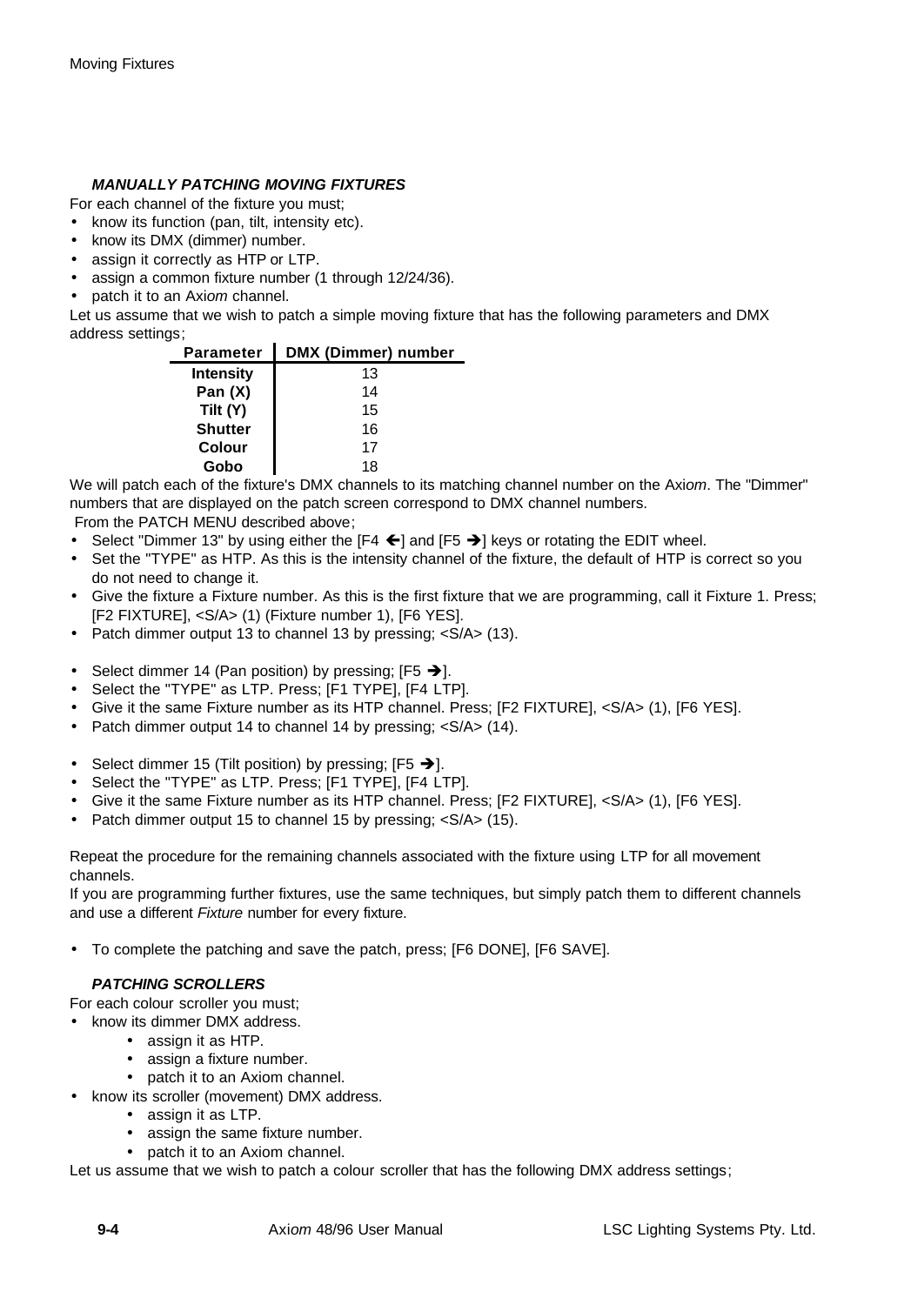| <b>Parameter</b>     | <b>DMX (Dimmer) number</b> |
|----------------------|----------------------------|
| Dimmer DMX address   |                            |
| Scroller DMX address | 25                         |

We will patch each of the DMX channels to its matching channel number on the Axi*om*. The "Dimmer" numbers that are displayed on the patch screen correspond to DMX channel numbers.

From the PATCH MENU described earlier;

- Select "Dimmer 1" by using either the  $[F4 \leftarrow]$  and  $[F5 \rightarrow]$  keys or rotating the EDIT wheel.
- Set the "TYPE" as HTP. As this is the intensity channel, the default of HTP is correct so you do not need to change it.
- Give the fixture a Fixture number. As this is the second fixture that we are programming, call it Fixture 2. Press; [F2 FIXTURE], <S/A> (2) (Fixture number 2), [F6 YES].
- Patch dimmer output 1 to channel 1 by pressing; <S/A> (1).
- Select Dimmer 25 by using either the  $[F4 \leftarrow]$  and  $[F5 \rightarrow]$  keys or rotating the EDIT wheel.
- Select the "TYPE" as LTP. Press; [F1 TYPE], [F4 LTP].
- Give the scroller the same Fixture number as its HTP channel. Press: [F2 FIXTURE], <S/A> (2), [F6 YES].
- Patch dimmer output 25 to channel 25 by pressing; <S/A> (25).

If you are programming further scrollers, use the same techniques, but simply patch them to different channels and use a different *Fixture* number for every scroller and dimmer pair.

• To complete the patching and save the patch, press; [F6 DONE], [F6 SAVE].

# *USED FIXTURE NUMBERS*

If, when programming the patch, you try to assign a fixture number to a dimmer output that already has one assigned, the Axi*om* will warn you and show the dimmer's current fixture number.

You may choose to either RETAIN the current fixture number or REMOVE it.

If you do choose to remove it, and that fixture number is also assigned to other dimmers, you are offered the choice of removing just the selected DIMMER from the fixture number, or removing the ENTIRE fixture.

Typically, you would select DIMMER if you made an error when performing Manual Fixture Patching, and you would select ENTIRE to remove a fixture that is no longer required.

# *CREATING LOOKS*

Once the Patch has been programmed for your moving fixtures or scrollers, you are ready to begin controlling them, creating looks and programming scenes.

Use the channel faders to control each parameter of the fixture to establish the required look. To control any of the LTP channels you need to *capture* the channel by moving its fader down to zero and then raising it until it matches its LAST level. The channel fader will then take control. See also "PALETTES" below.

# *PROGRAMMING SCENES*

Scenes containing LTP channels are programmed in the normal way. Refer to the "SCENE" section for details. When programming a scene, only fixtures whose intensity (HTP) channel is above zero will have their movement channels included in the scene. LTP fade times are always contolled from memory. Every scene and every step in every stack has an individually programmable fade time for its LTP channels. The default LTP fade time is 0 seconds but you may alter this via the utilities menu.

# *COPYING*

The various scenes that you program with moving fixtures are often variations of a previous scene that you have programmed. A new scene may only involve a change of colour or maybe gobo. On playback, when you crossfade from one scene to the next, if the only difference in the scenes is say a change of gobo, the other channels in the scene must be at exactly the same levels as in the previous scene to prevent unwanted movements.

To speed the programming process and maintain unchanged parameters exactly as they were, it is best to copy an existing scene and then edit the copy to create the next look.

#### *COPYING A SCENE*

There a two ways of copying a scene.

- Use the "ScnCpy" (Scene Copy) function. This is available from the "PREVIEW/EDIT" "SCENE" menu via the "MORE" function. See the "SCENES" section for details.
- If the scene is the only output from the Axiom then you may simply program the current look as the new scene number.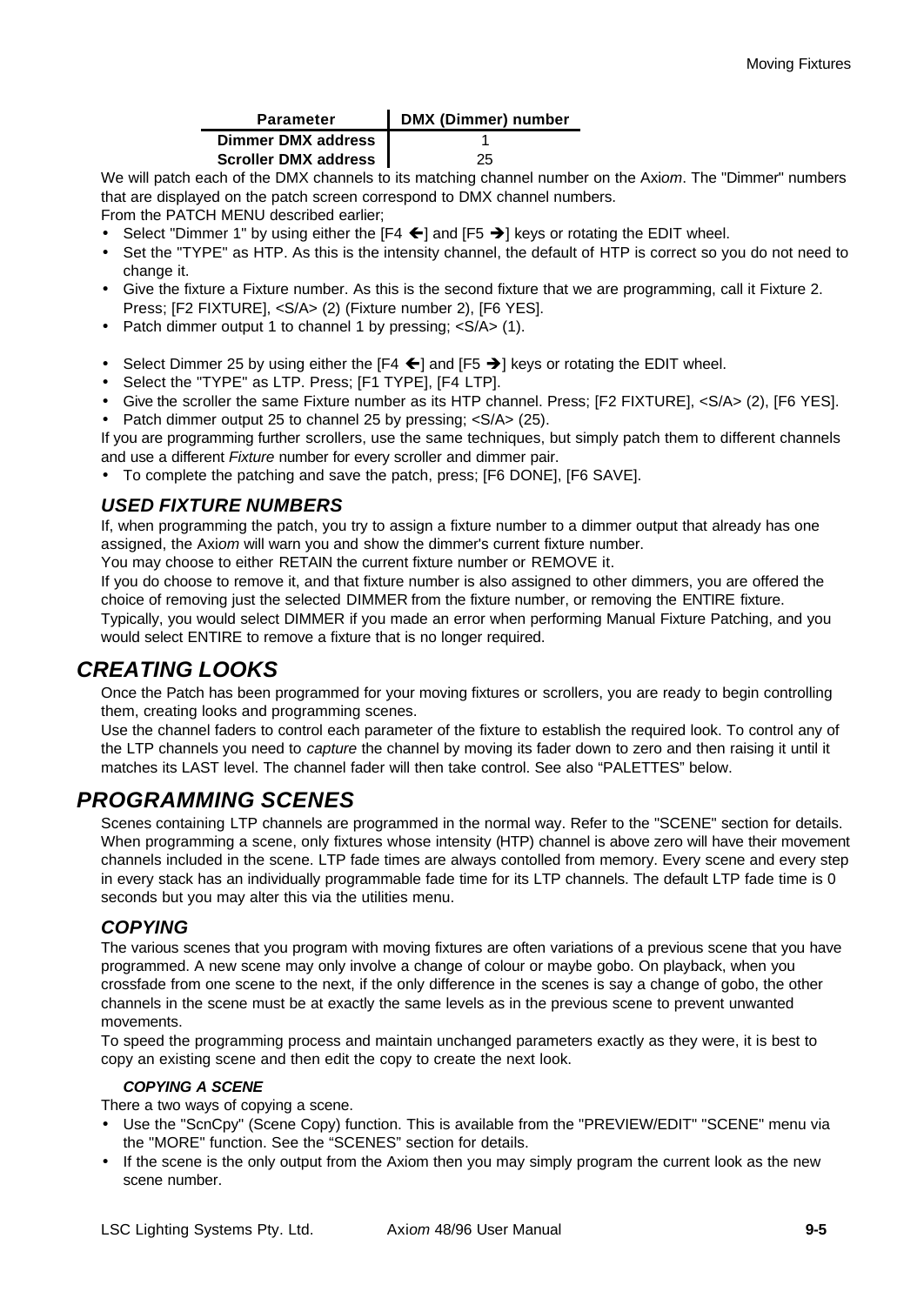#### *EDITING THE COPY*

Fade up the new scene (the copy) and then use either the (Quick) "EDIT" function in MENU 1, or "PREVIEW/EDIT", "SCENE" to edit the scene.

Editing a scene uses the Edit wheel to change the channel levels which has the following advantages;

- The Edit wheel has instant control. Unlike the channel faders, levels do not need to be matched to take control.
- A readout of the channel level is displayed which is useful when setting the same parameter on another fixture to the same setting. (Refer also to "Copy Channel").

You can quickly change channels by simply pressing the channel S/A key of the channel to be edited.

# *PALETTES*

Palettes are scenes that only contain specific LTP channels, not the HTP and all LTP's with the same fixture number as in a normal scene. For example, a palette scene may hold only colour information and hence change all fixtures to a specific colour or another palette scene may change all fixtures to a specific gobo without affecting any other parameters. Palette scenes are used as "building blocks" when you are creating "looks" or for momentary "one off" effects.

They are created by "editing" a blank scene and adding only the required LTP channels. This technique *bypasses* the fixture numbers that group all LTP's with their HTP.

#### *PROGRAMMING PALETTES*

Program a scene with all fixtures focused side by side with an open white gate. Use this scene a "base" for all your palettes. Fade it up.

Fade up a *blank* (unused) scene then "Preview/Edit" this scene.

When you edit a channel you will take control of it live on stage.

In the "Preview/Edit" menu, select [F2 CHANS], <S/A> (chanel to be controlled).

Use the EDIT wheel to set the level then press <S/A>'s of other fixtures' channels and set their levels. For example, set only the colour channels of all fixtures to red.

Press; [F6 DONE] to save the scene and make a note that it is a Palette. e.g. P2 S11 Red Palette Fade the "base" scene down then up and all fixture return to open white.

Program further palettes of different colours, gobos, focuses etc using a blank scene for each new palette.

#### *REPLAYING PALETTES*

Palettes are most useful to rapidly create a number of variations to a look.

For example, if you create a look by focusing all fixtures on certain points on the stage, you can program this look as a scene. You can then rapidly create many variations of the look by using palettes to change only colours or gobos etc and program each variation as a new scene.

Palettes are also very powerful when used in conjunction with the SOLO function. A "soloed" palette will *momentarily* override the current look and so is handy for "ad lib" work.

A running moving fixture chase can still run its positional changes whilst you "solo" palettes of different colours or gobos or maybe a strobe effect using the fixtures shutter channel.

# *REPLAYING SCENES*

When you fade up a scene that includes LTP channels, the scene will be recognised as the LAST source for the channels. The LTP channels will fade to their new levels in the LTP fade time for the scene. This allows you to program timed "moves" independent of the intensity fade time of the fixture.

If you fade down a scene that includes LTP channels, the LTP channel levels will not change and therefore all the movement parameters of the fixture will remain steady as the lamp fades out.

If you crossfade to another scene, all LTP (movement) channels in the incoming scene will fade to their new levels as soon as the incoming scene rises above zero. Any LTP channels in the outgoing scene that do not have new levels in the incoming scene do not change.

In this way, any moving fixture or scroller will only change it positional settings if the incoming scene contains new channel levels for that fixture. If the fixture or scroller is not in the new scene, then it will not move. This applies equally to scene masters, stacks and chases.

*Hint; Moving fixtures may rotate through angles up to 360°. Slow movement over long distances may appear jerky. This is because the maximum resolution of the DMX signal is 256 discrete levels making the minimum change in angle about 1.4° per step. If the fixture has a control channel for* **motor speed***, you can use this to smooth out slow movements. Instead of setting the duration of the move with the LTP fade time, set the LTP fade time to 0 seconds and set the level of the* **motor speed** *channel to obtain the desired duration.*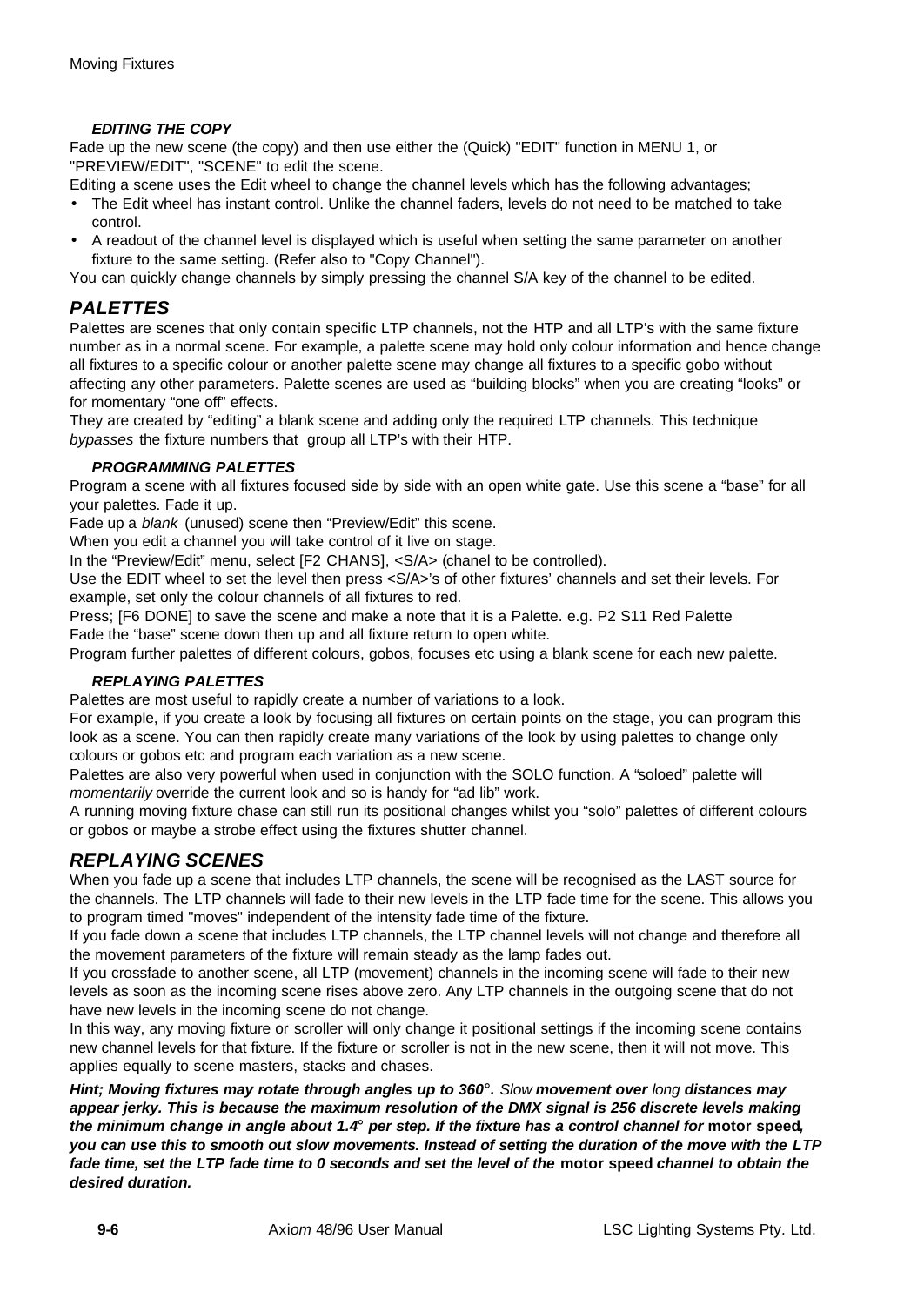Refer to the "SCENES" and "STACKS" sections for more details on how LTP channels are played back.

# *REPLAYING CHASES*

Playing a chase consisting of several scenes is a common form of moving light control. The Axi*om* provides some special features for chasing moving fixtures;

- When a chase is faded down to zero intensity, the chase will automatically pause preventing unwanted movements of moving fixtures.
- Selecting "Bounce" mode for a moving fixture chase is an easy way of obtaining a symetrical pattern of movement.
- Running a Single Shot chase is useful for a highlight or ending.

Chases are fully described in the "CHASES" section.

# *EDITING SCENES*

If, when you fade up a scene, you find that the positional information for your moving fixture is not as you would like it, simply use the "QUICK EDIT" function to edit the levels. From MAIN MENU 1, press; [F1 EDIT], then press the <S/A> key of the channel you want to adjust and rotate the Edit Wheel to set the level. You can select different channels to adjust by pressing their <S/A> keys.

Refer to the "QUICK EDIT" section in the "SCENES" section for details.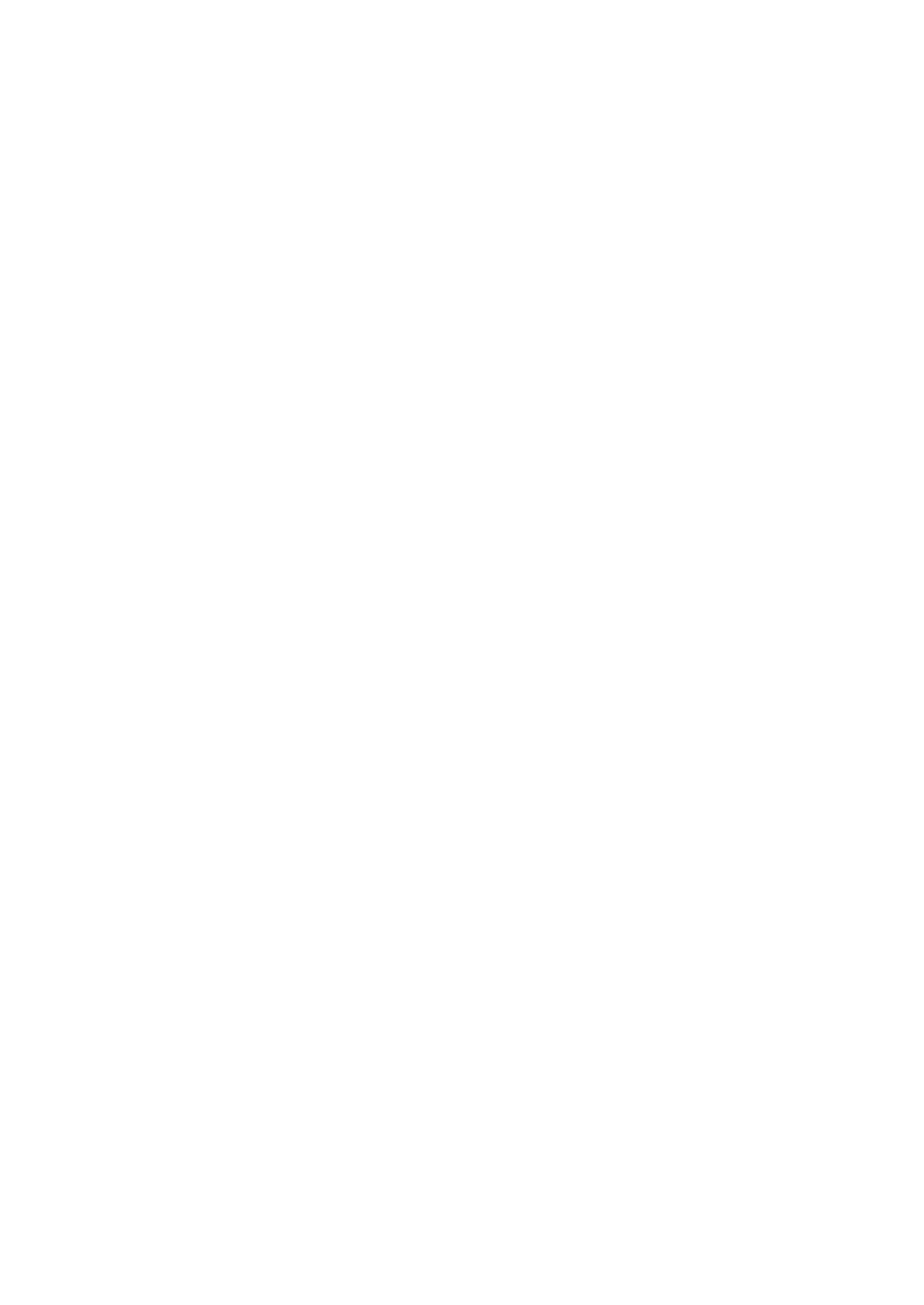# *Section 10: UTILITIES*

The UTILITIES menu is available on MENU 2 and provides access to the following functions;

- MORE PRINT MIDI
- DISK PREFS (Preferences)
- "PREFS" allows access to the following options;
	-
	- DBO PRESET LOCK
		- TIMES (Default)
- "MORE" allows access to the following options;
	- ABOUT (Axiom info) RESET DIAGNOSTICS • HELP (Language) • UPGRAGE (Software & Fixture library)
		-

# *PRINT*

The print function allows the memory contents of the Axi*om* to be printed or downloaded to a Computer.

# *CONNECTING A PARALLEL PRINTER*

The Axi*om's* parallel printer port is not implemented in software version 0.9.

# *CONNECTING A SERIAL PRINTER*

A serial printer may be connected to the Axi*om's* RS232C connector with a RS232 cable (available from most computer stores). Refering to the printers documentation, setup the serial printer to receive data with the following parameters; 9600 Baud, 8 bits, 1 stop bit, No parity.

# *CONNECTING A COMPUTER*

The Axi*om's* RS232C connector may be connected to the serial port (COM port) of a computer with a RS232 cable (available from most computer stores). You must run a communications program on the computer to receive the data from the Axiom. Suitable communications programs include "Microsoft Windows, Terminal"©, or "Telix"©, or you may use your favourite communications program.

Setup your communications program to receive data with the following parameters;

9600 Baud, 8 bits, 1 stop bit, No parity.

For example, if you are using "Microsoft Windows, Terminal"<sup>©</sup>.

From the Settings menu, choose Communications. The Communications dialog box appears. Select the options as;

*Connector*, Select the COM port to which the Axi*om* is connected**.**

*Baud Rate*, 9600; *Data Bits*, 8; *Stop Bits*, 1; *Parity*, None; *Flow Control*, Hardware;

# *PRINTING*

Use the PRINT function to send the memory data from the Axi*om* to the printer or computer. PRINT is accessed from the UTILS (utilities) menu via MENU 2.

From menu 2, press; [F1 UTILS], [F2 PRINT]. The Print menu appears;

|               | F2. | F3                   |
|---------------|-----|----------------------|
|               |     | MORE SCENES CHASES   |
|               |     | Choose item to Print |
| ISTACKS PATCH |     | DONE                 |
|               | F5  | FR                   |

Use the [F1 MORE] function if you want to print the *entire* memory contents or to turn on the scene "Tracking" function described below. Use the [F2] through [F5] function keys if you want to print a specific item from memory. If you select Scenes, Chases, or Stacks, the RANGE menu appears;

| F1                 | F2       | F3     |
|--------------------|----------|--------|
|                    | $+$ $+$  | CANCEL |
| Item $# #$ to<br>← | # #<br>→ | PRINT  |
| FΔ                 | -5       | FR     |

The "Item" in the above screen will be either, Page and Scene, Chase or Stack. You may enter a *range* of Page and Scene, Chase or Stack numbers to print. Use the [F4 $\blacktriangle$ ] or [F5 $\blacktriangleright$ ] keys to move the, then use the [F1--]

- 
-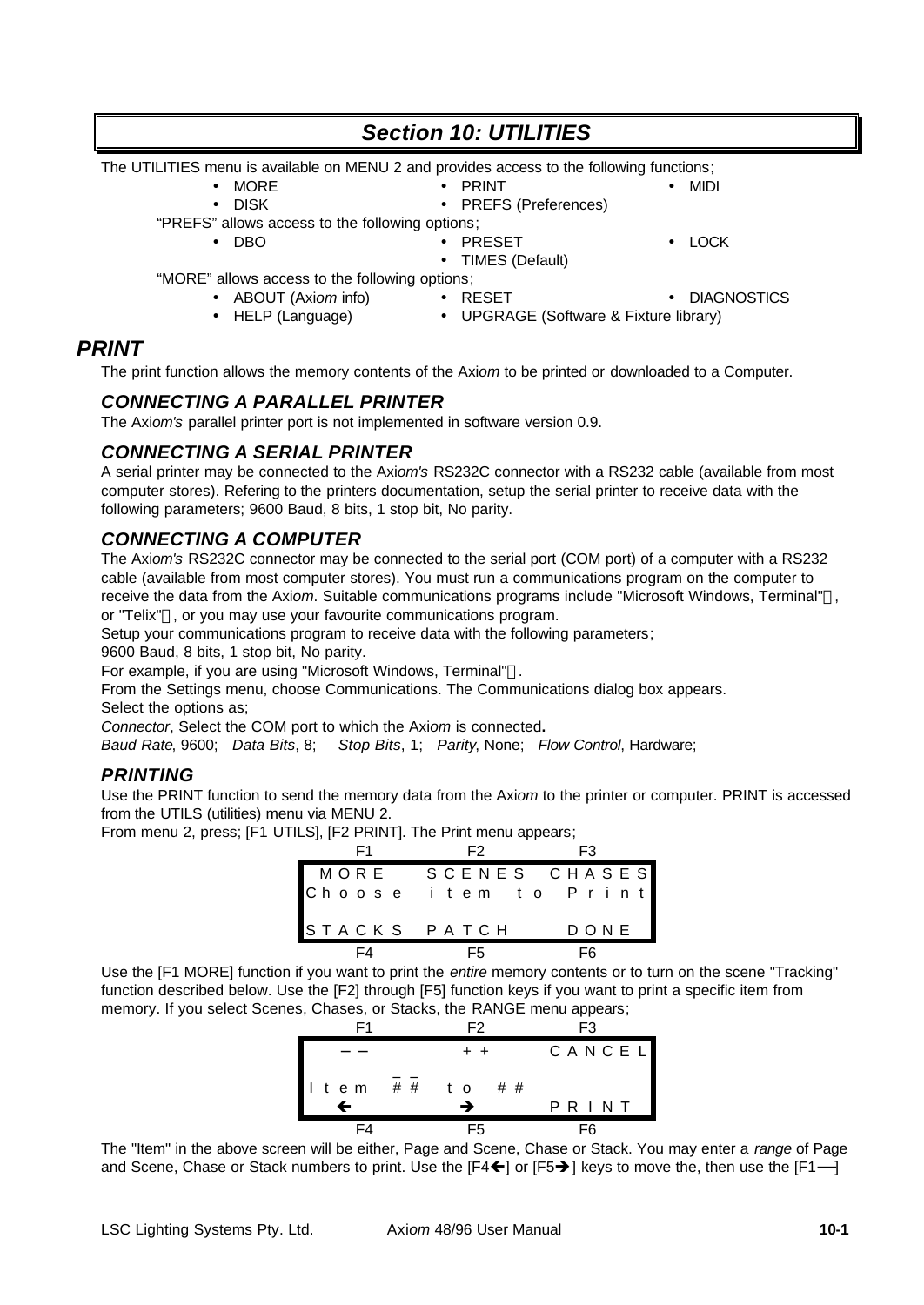or [F2**++**] keys or the Edit wheel to decrement or increment the numbers to set the range of the "Item" to be printed.

If you select "PATCH" as the item to print, you may also select the format of the patch print out as either listing **by channel number** or **by dimmer number**. After selecting the format you may set the range of patches to print (as described above), or print only the current patch.

If you are printing to a computer, use your communications program to "capture" or "receive" the data from the Axi*om* and save it in a file.

For example, if you are using "Microsoft Windows, Terminal"<sup>©</sup>.

From the Transfers menu, choose Receive Text File. Name the file and select OK.

To send the data from the Axi*om* to the printer or computer, press; [F6 PRINT]. The Axi*om* screen tells you it is printing the selected items. Printing large amounts of data may take a considerable time. You may abort the printing process at any time by pressing; [F6 CANCEL]. When all the data has been transferred, the PRINT menu returns. If you are printing to a computer, stop the capture or receive process. For example, if you are using "Microsoft Windows, Terminal"©, click on "STOP".

You can identify the HTP and LTP channels from their printed format.

- HTP channel are shown as a level between 0% and 100%.
- HTP channels that are not in a scene are shown as blank
- LTP channels are shown as a level between 000 and 255.
- LTP channels that are not in a scene are shown as \*\*\*

## *VIEWING AND PRINTING A COMPUTER FILE*

L.S.C. recommends using a word processor program to view the memory contents file. Word processors use various text formatting setups and fonts. You can *correctly* display the Axi*om* print out by selecting COURIER size 10 as the display font.

As you can see from this example, Courier is a mono spaced font, which means that all the characters have the same width. Using Courier ensures that all the text will be displayed in the correct place on the screen with all of the columns correctly aligned.

Refer to your word processor documentation for information on how to select Courier and how to print.

# *TRACK*

Track is an option that you can select when you PRINT your Scenes, Stacks or Chases. Track *flags* any channels that have changed in level from the **previous** Scene or **previous** step in a Stack or Chase.

- Any channel that has a level that is higher is flagged by  $a +$  sign beside its level.
- Any channel that has a level that is lower is flagged by a sign beside its level.

Track is very useful when you are analysing a printout and checking that the correct channels have changed from one scene (or step) to another.

For example, a *section* of a print of scenes shows that from scene 2 to scene 3, only channels 2, 10 and 17 have changed in level. Channel 2 has gone down from 72 to 0, channel 10 has gone up from 50 to 90 and channel 17 has come on at 54.

\*\*\*\*\*\*\*\*\*\*\*\*\*\*\*\*\*\*\*\*\*\*\*\*\*\*\*\*\*\*\*\*\*\*\*\*\*\*\*\*\*\*\*\*\*\*\*\*\*\*\*\*\*\*\*\*\*\*\*\*\*\*\*\*\*\* Scenes \*\*\*\*\*\*\*\*\*\*\*\*\*\*\*\*\*\*\*\*\*\*\*\*\*\*\*\*\*\*\*\*\*\*\*\*\*\*\*\*\*\*\*\*\*\*\*\*\*\*\*\*\*\*\*\*\*\*\*\*\*\*\*\*\*\* Page 1 Scene 2 Name "Cue 13" Time: IN = MAN OUT = IN LTP = 0.0s Chan: 001 002 003 004 005 006 007 008 009 010 011 012 Levl: 4 72 45 FL FL +50 Chan: 013 014 015 016 017 018 019 020 021 022 023 024 Levl: +61 96 +FL +FL +90 +56 +98 Page 1 Scene 3 Name "Cue 14" Time:  $IN = 0.5s$  OUT =  $IN$  LTP =  $1.0s$ Chan: 001 002 003 004 005 006 007 008 009 010 011 012 Levl:  $4 -0$   $45$  FL FL  $+90$ Chan: 013 014 015 016 017 018 019 020 021 022 023 024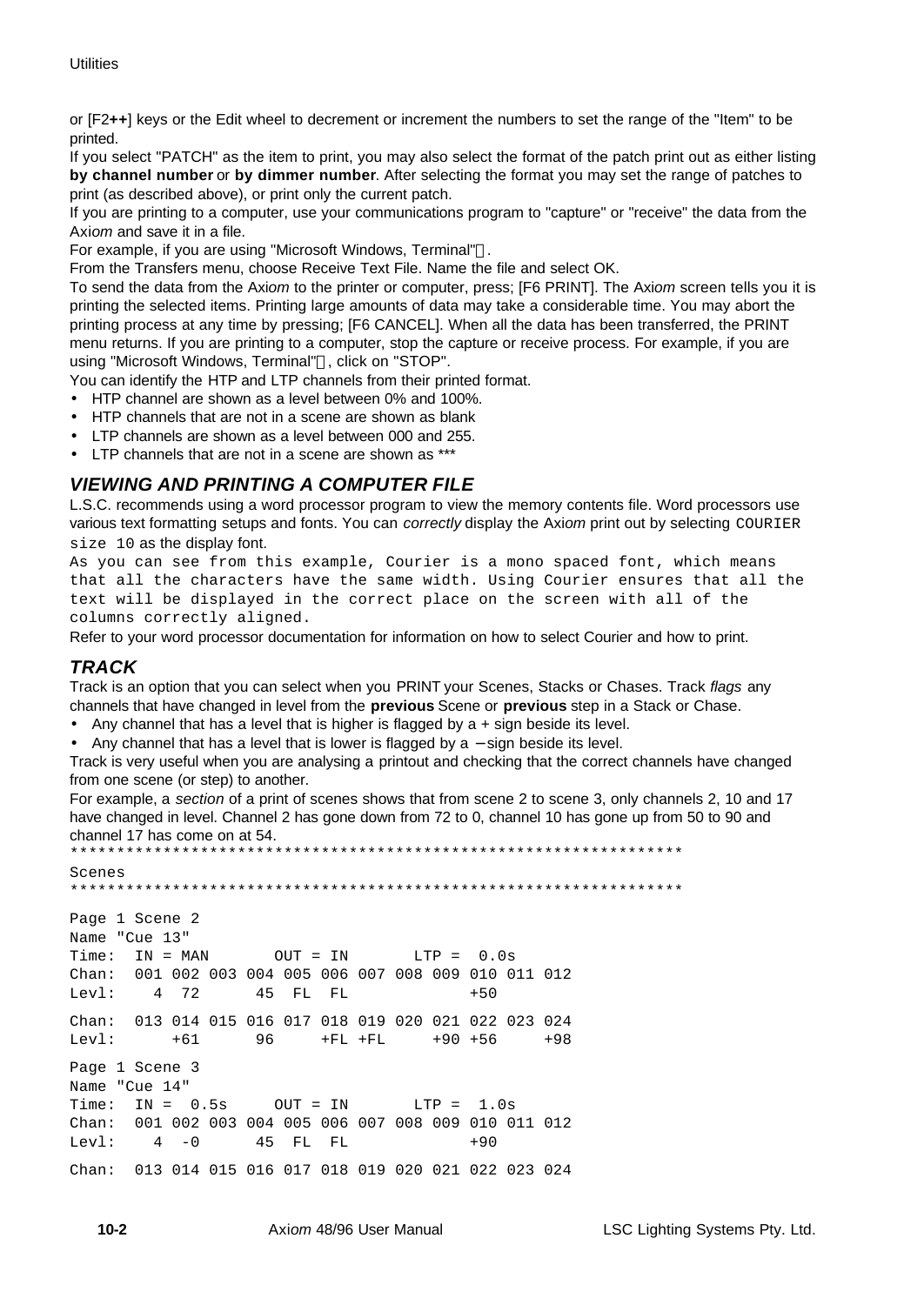Levl: 61 96 +54 FL FL 90 56 98

TRACK is accessed from the UTILS (utilities) menu via MENU 2. To turn track ON or OFF, from menu 2, press; [F1 UTILS], [F2 PRINT], [F1 MORE], [F2 TRACK], [F4 ON], or [F5 OFF], [F6 DONE].

# *MIDI*

#### *OVERVIEW*

MIDI (**M**usical **I**nstrument **D**igital **I**nterface) is an international standard for data communication between musical instruments, computers and other equipment such as lighting desks.

The Axi*om* utilises MIDI allowing you to control the lighting channels from a MIDI keyboard or a computer with a MIDI output and suitable sequencing software. The Axi*om* responds to MIDI note on and note off messages by turning on and off the lighting channels that are associated with each particular note.

Three MIDI connectors are provided on the rear of the Axi*om*.

The MIDI IN connector receives data from other devices such as a keyboard or sequencer.

The MIDI THRU connector transmits a duplicate of the signal received at the MIDI in connector.

The MIDI OUT connector is not implemented in this software version.

#### *MIDI SETUP*

To utilise the MIDI functions, you must not only connect the Axi*om* to a source of MIDI signals, but you must also turn ON the MIDI function and set some other parameters which are accessed in the MIDI menu. From the UTILS (utilities) menu via MENU 2, press;[F3 MIDI]. The MIDI menu appears;

| OFF/ON<br>First MIDI note |                        | Midi is OFF. Chan xx<br>y y y |
|---------------------------|------------------------|-------------------------------|
| <b>NOTE</b>               | CHAN                   | DONE                          |
|                           | F5<br><b>MIDI MENU</b> | F6                            |

From this menu, you can now turn the MIDI function on or off, set the MIDI channel or set the MIDI note.

#### *MIDI ON/OFF*

The MIDI function should only be turned on when you want the Axi*om* to respond to the MIDI signals. The current MIDI state is displayed on the menu. To change to the opposite state press; [F1 ON/OFF] and the screen will restate the current mode and allow you to switch to the opposite mode by pressing either; [F4 ON] or [F5 OFF]. Confirm your selection by pressing; [F6 YES].

#### *MIDI CHANNEL*

MIDI signals are transmitted on separate channels on the one cable, just like many television signals are transmitted on separate channels. You must set the Axi*om* to the MIDI channel that you want it to receive, just as you would tune your television set to the channel that you want to view. To select the MIDI channel on which the Axi*om* is to receive the MIDI signal press; [F5 CHAN]. The following menu appears;

|                     |             |  |  |  |  |  | F2 |  |  |  |  | F3 |  |  |  |  |      |  |         |
|---------------------|-------------|--|--|--|--|--|----|--|--|--|--|----|--|--|--|--|------|--|---------|
|                     |             |  |  |  |  |  |    |  |  |  |  |    |  |  |  |  |      |  | CANCELI |
| Select MIDI channel |             |  |  |  |  |  |    |  |  |  |  |    |  |  |  |  |      |  |         |
| number > xx using   |             |  |  |  |  |  |    |  |  |  |  |    |  |  |  |  |      |  |         |
|                     |             |  |  |  |  |  |    |  |  |  |  |    |  |  |  |  | SAVE |  |         |
|                     | Edit wheel. |  |  |  |  |  | F5 |  |  |  |  |    |  |  |  |  |      |  |         |

Rotate the EDIT wheel to set the desired MIDI channel. When the channel is correct, press; [F6 SAVE].

#### *MIDI NOTE*

One type of message that MIDI sends is the note ON / OFF message. This message takes the form of which note on the (musical) keyboard has been pressed and how hard (velocity) it has been pressed. Each note on the keyboard has a number assigned to it. The range of MIDI note numbers is 0 to 127. For example, the 88 keys on a grand piano correspond to MIDI note numbers 21 to 108, The following table shows the musical notes and the corresponding note numbers.

| <b>Musical note</b><br>and octave | MIDI note number I | <b>Musical note</b><br>and octave | <b>MIDI note number</b> |
|-----------------------------------|--------------------|-----------------------------------|-------------------------|
| C-2                               |                    |                                   |                         |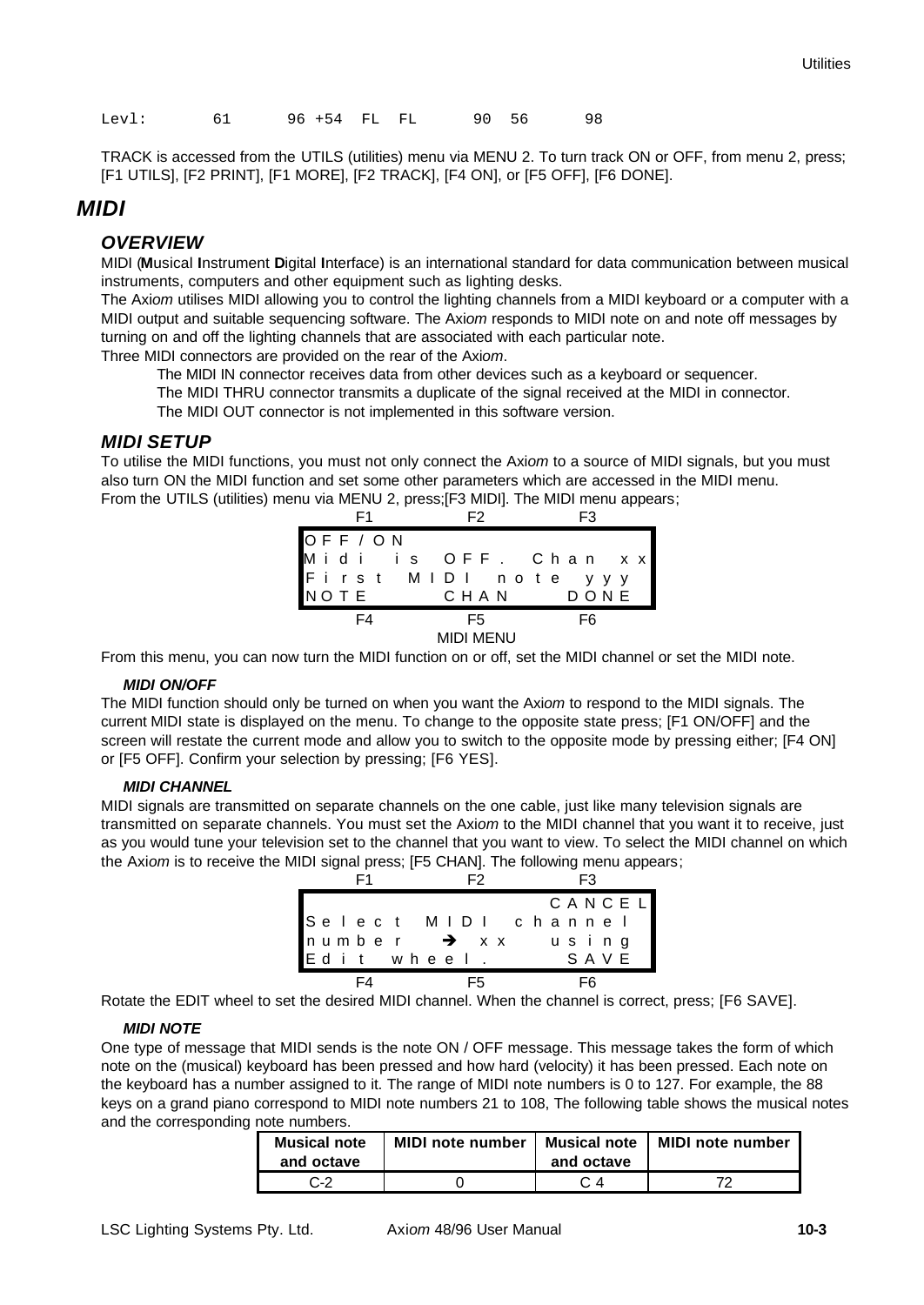| C-1            |    | 35  |     |
|----------------|----|-----|-----|
| СO             | 24 | C 6 | 96  |
| C.             | 36 | C 7 | 108 |
| C 2            | 48 | C 8 | 120 |
| C 3 (middle C) | ካር | 3 8 |     |

When the Axi*om* receives a note ON message for a particular channel, it will turn that channel on at a level set by the velocity value. When a note OFF message or note ON at *zero velocity* is received, the associated channel will turn off.

The MIDI menu allows you to specify the note number in the MIDI signal (on the musical keyboard), that will control lighting channel 1 on the Axi*om*. The next higher note will control lighting channel 2 and so on up to the highest channel number on the Axi*om*. The first MIDI note is shown on the MIDI MENU above as yyy. To change the first MIDI note setting press; [F4 NOTE]. Rotate the EDIT wheel to set the desired MIDI note to control channel one then press; [F6 SAVE].

## *CONTROLLING THE AXIOM WITH MIDI*

- You can use the keys on the MIDI instrument as "FLASH" keys to flash their respective lighting channels on the Axi*om*.
- Scenes may be created by recording the channels on a MIDI sequencer. The velocity value of each note sets its level.
- Complex and intricate chases with *varying* rates may easily be created by recording the sequence of notes together with the timing duration and velocity of each note on a MIDI sequencer.

#### *MIDI SOUND TO LIGHT*

MIDI sequences that are stored on a sequencer or computer are used to playback musical performances. It is typical for the various instruments in a performance to be recorded on individual MIDI channels. A piano may be on channel 1, a guitar on channel 2, bass on channel 5 etc, and often, percussion instruments have their own channel.

If the MIDI signal feeding the synthesiser that is creating the sounds is also connected to the MIDI IN of the Axi*om*, then by setting the Axi*om* to respond to different MIDI *channels*, you can obtain true and accurate sound to light effects. For example, if the bass instrument that you are hearing is on channel 5 and the Axi*om* is also set to channel 5, then lighting channels will flash in exact synchronism with the bass notes and not be affected by any other sounds.

# *DISK*

The disk format required by the Axi*om* is 3.5 inch double sided, high density, (1.44 MB). Disks may be *formatted* and *copied* on any IBM compatible computer with a 1.44 MB, 3.5 inch disk drive. To access the disk function, from menu 2, press; [F1 UTILS], [F4 DISK]. The Disk menu appears;

|      |                    | FЗ            |  |  |  |  |  |  |  |  |  |  |
|------|--------------------|---------------|--|--|--|--|--|--|--|--|--|--|
| LOAD | SAVE               | <b>VERIFY</b> |  |  |  |  |  |  |  |  |  |  |
|      | Choose Operation   |               |  |  |  |  |  |  |  |  |  |  |
|      | required for disk. |               |  |  |  |  |  |  |  |  |  |  |
|      | PREFS FORMAT       | DONE          |  |  |  |  |  |  |  |  |  |  |
| FΔ   | F5.                | F6.           |  |  |  |  |  |  |  |  |  |  |
|      | <b>DISK MENU</b>   |               |  |  |  |  |  |  |  |  |  |  |

You may choose to FORMAT or VERIFY a disk, SAVE or LOAD a show or set automatic verification when saving or loading with the PREFerences function. Software and fixture library upgrades are also loaded from disk and are described later in this section.

# *FORMATTING A DISK*

Before you can use a new disk, you need to format it. Formatting prepares the tracks on the disk onto which all the Axi*om* data will be saved. A disk only needs to be formatted once.

#### **Formatting will erase all existing data on the disk.**

To format a disk, place the disk in the disk drive and from the DISK menu above press; [F4 FORMAT]. The Axi*om* warns you that formatting will erase all data from the disk. Select [F6 YES] and then confirm with [F4 YES] . As each track is formatted, the screen counts the track numbers from 00 to 79 .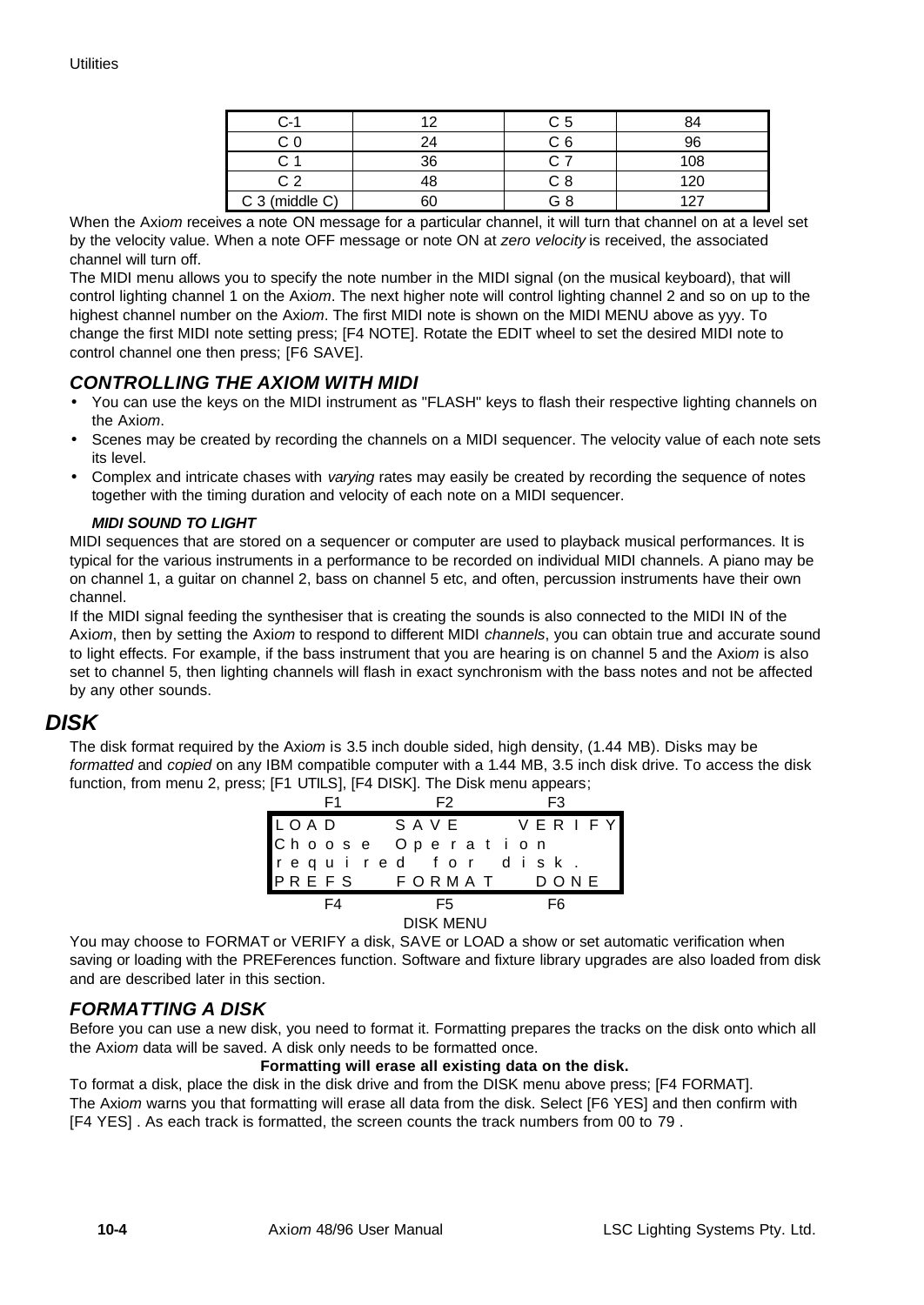# *SAVING A SHOW TO DISK*

When you save a show to disk, you copy the entire contents of the Axi*om*'s memory to the disk. This includes all; Scenes, Stacks, Chases, Patches, Preferences. To save a show to disk select the DISK menu above and press; [F2 SAVE]. The SHOW NUMBER menu appears;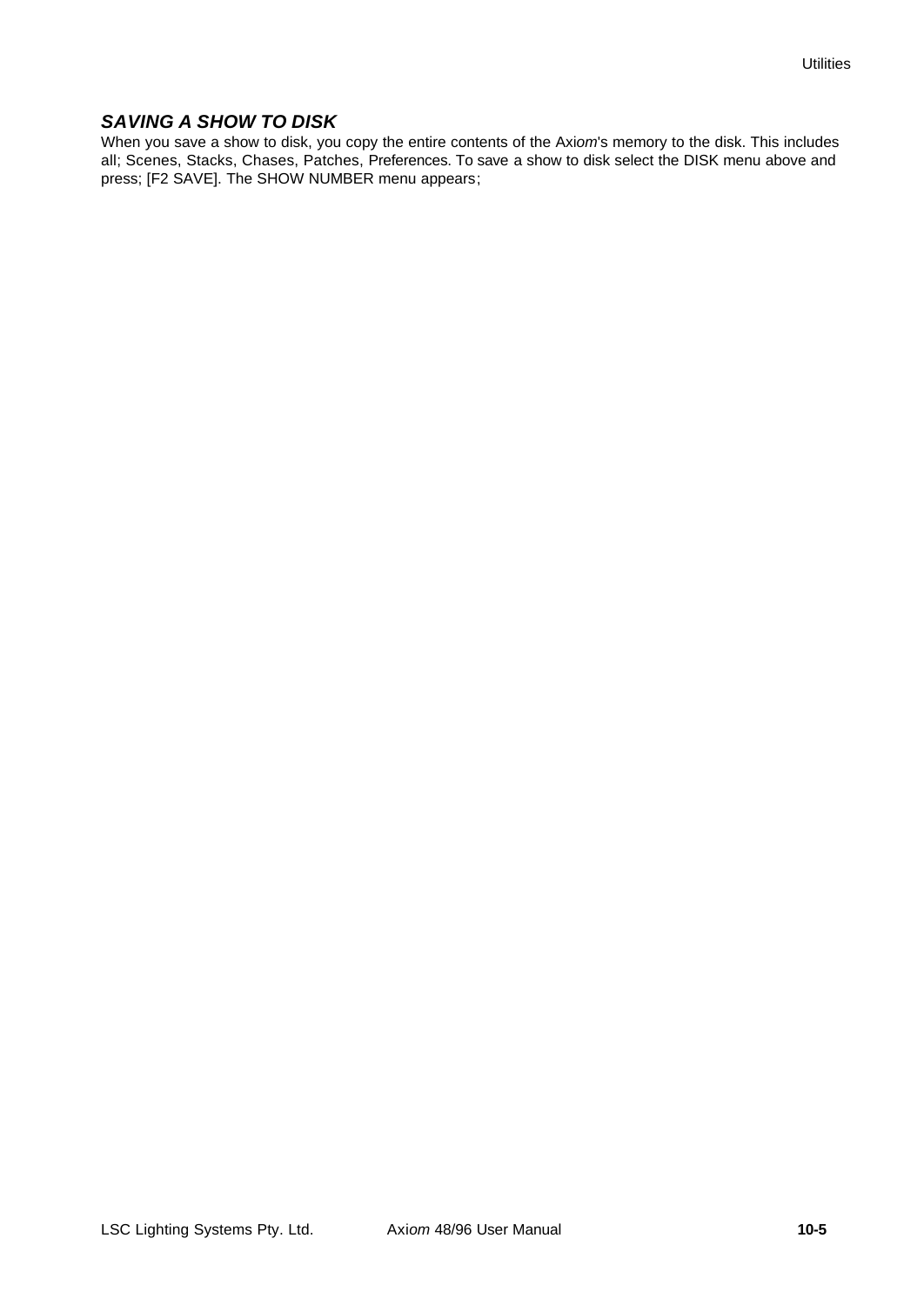

The show that you save will be given the name "SHOW\_ \_ xx" where xx may be any number between 01 and 99. If the show you are about to save was previously loaded from disk, then its previous show number will be shown by default. Rotate the Edit wheel to set the show number that you desire, then place a formatted disk into the disk drive and press; [F6 SAVE].

If a show number already exists on the disk, the Axi*om* will warn you. You may either continue, which will cause the show on the disk to be replaced with the new data, or you may select a new show number. Saving a show to disk takes a few moments and a bargraph display and percentage readout show you the progress of the saving action.

By default, all files are automatically verified after being saved. To save time, you may manually skip the verification process by pressing; [F6 SKIP]. After the verification or after pressing [F6 SKIP], acknowledge the screen message by pressing; [F6 YES].

To **always** save a file in half the time, the automatic verify may be disabled. Refer to "DISK PREFERENCES" later in this section for details.

# *VERIFYING A DISK FILE*

Prior to loading a show from disk or after saving a show to disk you may manually verify the disk file. Verifying a disk file causes the Axi*om* to check the integrity of the data on the disk.

To verify a disk file, insert the disk in the disk drive and from the DISK menu press; [F3 VERIFY]. Rotate the Edit wheel to set the show number and press; [F6 VERIFY]. Verifying a show disk file takes a few moments and a bargraph display and percentage readout show you the progress. The Axi*om* will then give a report on the integrity of the data. If the data has been corrupted, the file may not load and operate correctly. If the file is OK then the Axi*om* will report "No problems were found with the file". Press; [F6 OK] to complete the operation.

# *LOADING A SHOW FROM DISK*

When you load a show from disk, you replace the entire contents of the Axi*om*'s memory with the show data from the disk. This includes all; Scenes, Stacks, Chases, Patches, Preferences. If you wish to keep the current contents of the Axi*om* memory, you should save it to disk prior to loading the new show. If the Axi*om* is "LOCKED", you cannot load a show from disk.

To load a show from disk select the DISK menu above and press; [F1 LOAD]. The SHOW NUMBER menu appears;

|                                     | F2 |        |  |  |  |
|-------------------------------------|----|--------|--|--|--|
|                                     |    | CANCEL |  |  |  |
|                                     |    |        |  |  |  |
| Set disk file name.<br>SHOW__xx.AXM |    |        |  |  |  |
|                                     |    | LOAD   |  |  |  |
|                                     |    |        |  |  |  |

Rotate the Edit wheel to set the show number (xx) that you wish to load then press; [F6 LOAD]. The Axi*om* warns you that all memories will be lost. To abort the Load and retain the current memories press; [F3 NO] or to continue press; [F6 YES]. The Axi*om* will double check that this is the required action because once a load from disk is initiated, the current contents of the Axi*om* memory **cannot be recovered**. Press; [F4 YES] to start the load. A bargraph display and percentage readout show you the progress of the loading action. By default, all files are automatically verified prior to being loaded. To load a file in half the time, the automatic verify may be disabled. Refer to "DISK PREFERENCES" below, for details.

# *DISK PREFERENCES*

Disk files may be *automatically* verified when they are saved or loaded. The Axi*om* will read the file and then give a report on the integrity of the data. If the File is found to be corrupted, the load is aborted and the original contents of the Axi*om* remain intact. As this test doubles the time it takes to save or load a file, you may choose to disable it for either saving or loading or both. If the automatic tests are disabled, you will lose any memories in the Axi*om* if the file that you load is corrupted. If the automatic verify is disabled, you may still manually verify a file prior to loading via the DISK VERIFY menu.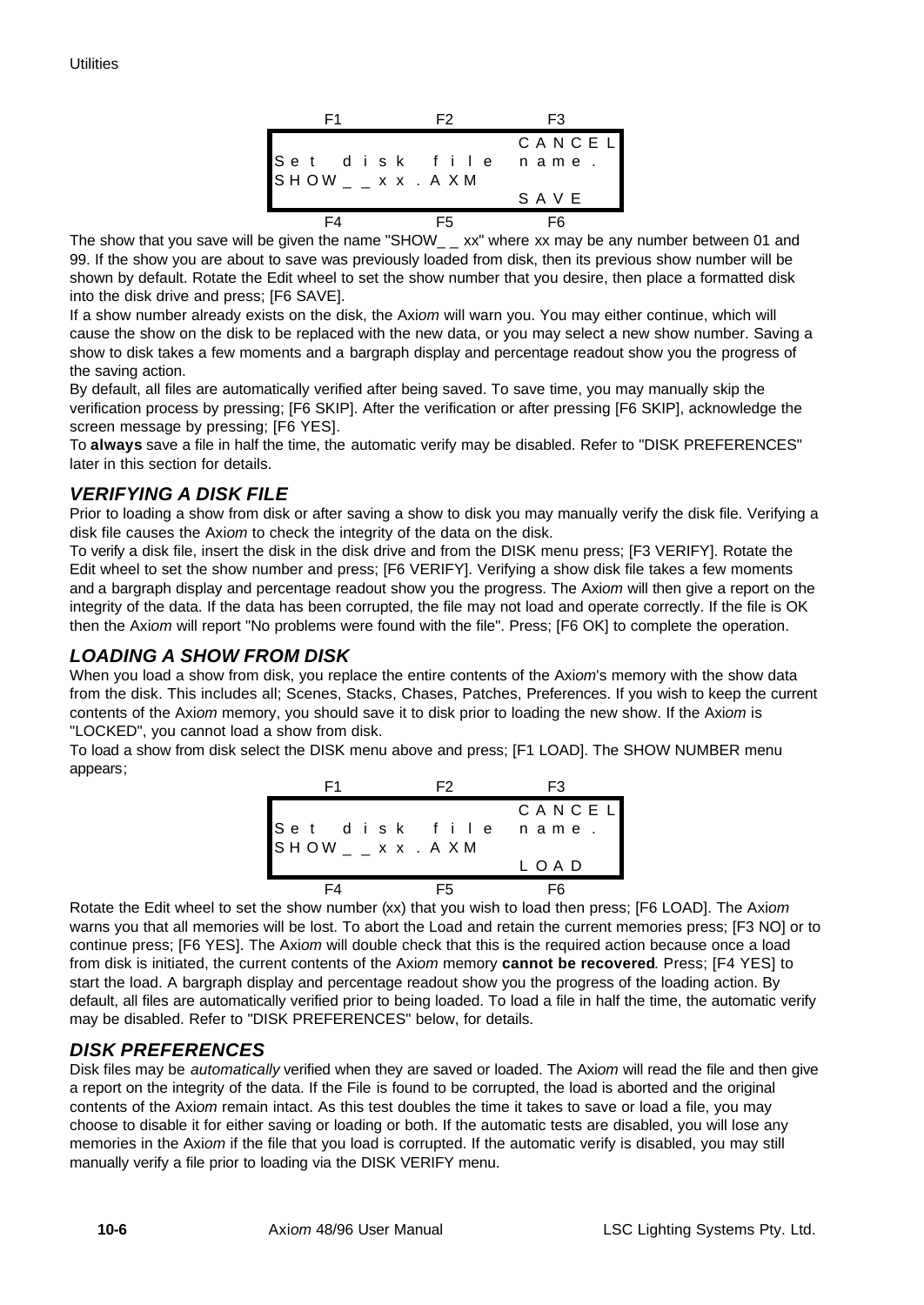To disable the verify feature, from the DISK menu press; [F4 PREFS]. Select either; [F1 LOAD] or [F2 SAVE]. Set you preference for either load or save with either [F5 DISABLE] or [F3 ENABLE]. Press; [F6 DONE] when completed.

# *PREFERENCES*

Preferences allows access to the following options;

- 
- DBO PRESET LOCK • TIMES (Default)

# *DBO*

Pressing the DBO key will *instantly* kill the output of the desk and the red indicator in the DBO key will *flash*. To restore normal output, press the DBO key a second time. LTP channels are not affected by the DBO key. If you do not intend to use the DBO key, it may be disabled, avoiding the embarrassment of accidentally pressing it.

#### *DBO DISABLE*

The DBO key is disabled from the UTILS (utilities) menu via MENU 2. From menu 2, press; [F1 UTILS], [F5 PREFS], [F1 DBO]. The current mode is shown at the top of the screen.

To DISABLE the DBO key press; [F5 DISABLE]. To ENABLE the DBO key press; [F4 ENABLE]. When the DBO key is in the mode that you desire press; [F6 DONE].

## *PRESET*

The operation of the Yellow Preset master may be inverted so that its output is at maximum when the fader is at the bottom of its travel. This allows crossfades between the Red and Yellow preset masters to be performed with one hand with the fader knobs side by side (a crossfade pair).

The Yellow preset master may be inverted from the UTILS (utilities) menu via MENU 2.

From menu 2, press; [F1 UTILS], [F5 PREFS], [F2 PRESET]. The Yellow Preset menu appears;

|                                    | F2 | F3 |
|------------------------------------|----|----|
| Yellow Preset Master<br>is Classic |    |    |
| CLASSIC INVERT DONE                |    |    |
| FΔ                                 | F5 | FR |

The current mode is shown on the screen. "CLASSIC" is the normal mode where the Yellow preset output is maximum with the fader at the top of its travel. "INVERT" reverses this setting. Use either [F4] or [F5] to select the mode that you require then press; [F6 DONE].

# *LOCK*

The Axi*om* may be "Locked" to prevent unauthorised Programming, Editing, assigning of Patches or loading of shows from disk. Lock is useful when a show has been fully programmed and *replay only* access is required. From menu 2, press; [F1 UTILS], [F5 PREFS], [F3 LOCK]. The LOCK menu appears.

The current state of the Axi*om* is displayed as either "LOCKED" or "UNLOCKED" and the function keys will allow you to select the opposite state.

To LOCK the Axi*om*, press; [F4 LOCK]. The following menu appears;

|  |  |  |  |  |  |  | F2. |  |  |  |  |  | F3 |  |  |  |  |  |                                                             |
|--|--|--|--|--|--|--|-----|--|--|--|--|--|----|--|--|--|--|--|-------------------------------------------------------------|
|  |  |  |  |  |  |  |     |  |  |  |  |  |    |  |  |  |  |  | CLEAR CANCEL<br>Use S/A keys 1 thru<br>10 to enter password |
|  |  |  |  |  |  |  |     |  |  |  |  |  |    |  |  |  |  |  |                                                             |
|  |  |  |  |  |  |  |     |  |  |  |  |  |    |  |  |  |  |  |                                                             |
|  |  |  |  |  |  |  |     |  |  |  |  |  |    |  |  |  |  |  | $D$ O N E                                                   |
|  |  |  |  |  |  |  |     |  |  |  |  |  |    |  |  |  |  |  |                                                             |

<S/A> keys 1 through 10 flash to show that they are valid entries. You may enter any sequence of **up to four digits** to form your password (use <S/A> key 10 to represent zero). Enter your number by pressing the required S/A keys. If you make an error you may clear all of your digits and start again by pressing; [F1 CLEAR]. When you have entered your chosen numbers press; [F6 DONE]. The Axi*om* will ask you to confirm your new password by entering it a second time. Repeat your password and press; [F6 DONE].

*Note; Once you have entered a password, you do not need to confirm it when you either lock or unlock the Axiom. Confirmation is only required when the password is changed.*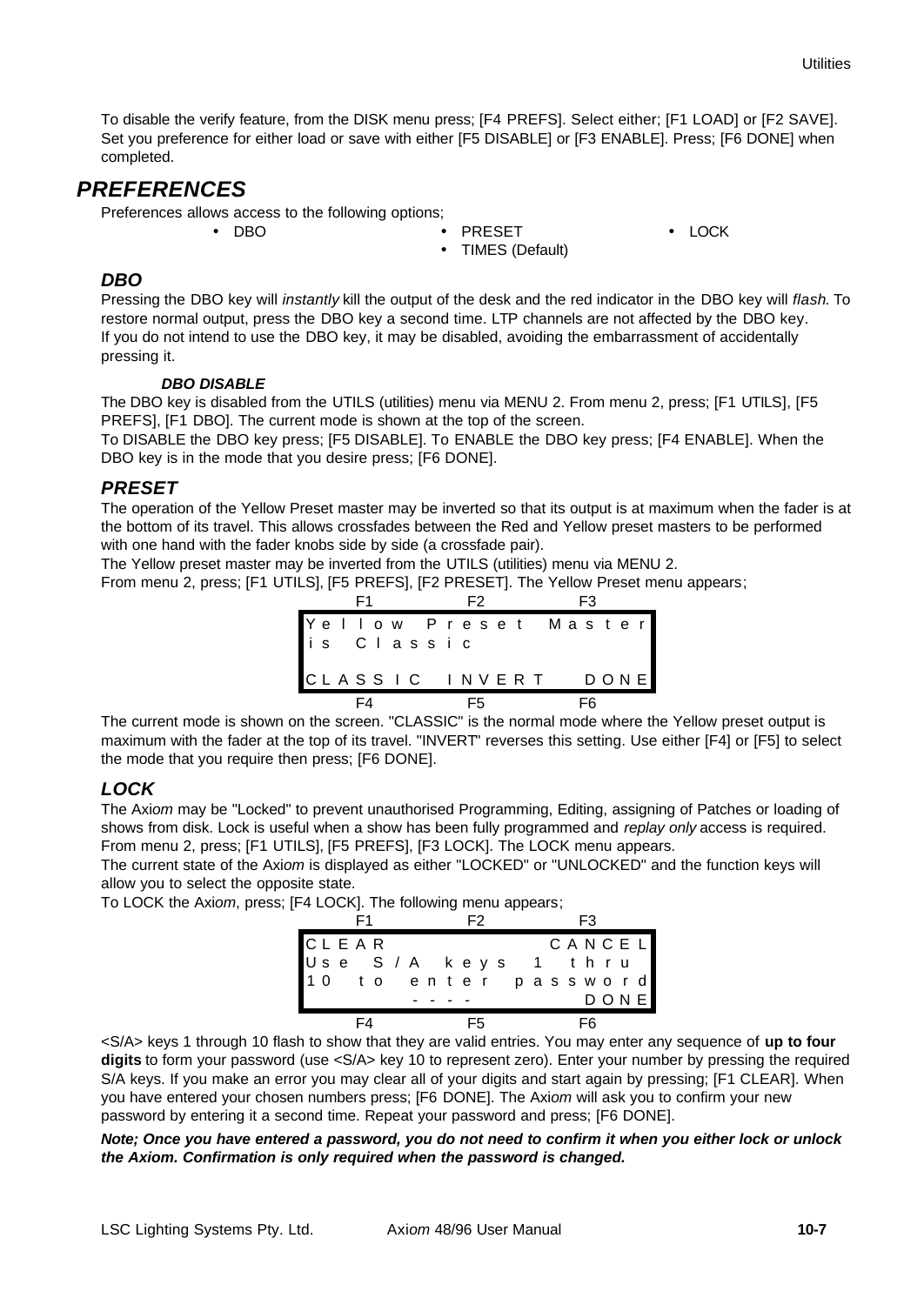*Hint; If you want to lock out specific channels and prevent them from having any output, then you can program a patch with the channel(s) to be locked out either not patched to a dimmer output or patched at a level of 0. If you then lock the Axiom, the patch may not be altered or bypassed.*

#### *UNLOCK*

Unlock is accessed in the same manner as LOCK described above. To UNLOCK press; [F5 UNLOCK]. Enter your password then press; [F6 DONE]. The Axi*om* will be unlocked as confirmed by the screen.

#### *FORGOTTEN PASSWORD*

If you have forgotten your password, it is still possible to unlock the Axi*om*. Switch the Axi*om* off, then, whilst holding down the DBO key, switch the power back on then release the DBO key. The screen will offer you two menu choices. Press either; [F4 UNLOCK] or [F6 LEAVE LOCKED].

# *TIMES*

Refer to "DEFAULT TIMES" in the "DESK OVERVIEW" section for details.

# *MORE*

The MORE function in the UTILS menu accesses the following options;

- ABOUT (Axiom info) RESET DIAGNOSTICS
- HELP (Language) UPGRAGE (Software)
- 

# *ABOUT*

The ABOUT screen gives details of the version number and date of the software in your Axi*om*. From menu 2, press; [F1 UTILS], [F1 MORE], [F1 ABOUT]. The [F6] function key becomes active, (it lights), and pressing it will display the number of channels available in both the Preset and WIDE Preset modes respectively and the memory capacitiy. To exit press the unlabelled but lit [F6] key. The ABOUT screen also appears momentarily when you switch on the Axi*om*.

# *ROM*

The Axi*om* is a computer based lighting control console. In the unlikely event that the software may become faulty, the Axi*om* will detect an error and the screen will display a "Bad ROM checksum. ###" message when switched on. Note the number displayed on the screen and contact your LSC agent. The Axi*om* will continue to function if you press; [F6] but operations may become unpredictable.

# *RESET*

The Axi*om* provides two different types of reset function. SYSTEM reset and TOTAL reset.

# *SYSTEM RESET*

In the unlikely event that the Axi*om* fails to respond, the operating system may be reset. Performing a system reset will **not** affect any of the programmed memory of the Axi*om*.

There are two way of performing a SYSTEM RESET;

- Switch off the power to the Axi*om* (on the rear panel) and wait for a few seconds. Press the <HELP> key and whilst and holding it down, switch the power back on. When the menu screen appears, release the <HELP> key.
- SYSTEM Reset is accessed from the UTILS (Utilities) menu. From menu 2, press; [F1 UTILS], [F1 MORE], [F2 RESET], [F2 SYSTEM], [F6 YES].

# *TOTAL RESET*

Total Reset will **ERASE** all the programmed memory from the Axi*om and* reset the operating system. All Scenes, Stacks, Chases, MIDI setups, Patches etc are erased. Reset also bypasses the patch. It is recommended that you perform a TOTAL RESET prior to beginning a new lighting session*.* If the current programs in the Axi*om* are needed in the future, you should save them onto disk before resetting. There are two way of performing a TOTAL RESET;

- Switch off the power to the Axi*om* (on the rear panel) and wait for a few seconds. Press and hold both the <HELP> and <PROGRAM> keys and whilst holding them down, switch the power back on. The screen will warn you that all memory will be cleared. To proceed with the reset, press; [F6 YES]. The screen asks you to confirm by pressing; [F4 YES]. The Axi*om* takes a moment to perform the TOTAL reset and then returns to MENU 1 in Preset mode.
- TOTAL RESET may be accessed from the UTILS (Utilities) menu. From menu 2, press; [F1 UTILS], [F2 TOTAL]. The screen will warn you that all memory will be cleared. To proceed with the reset, press; [F6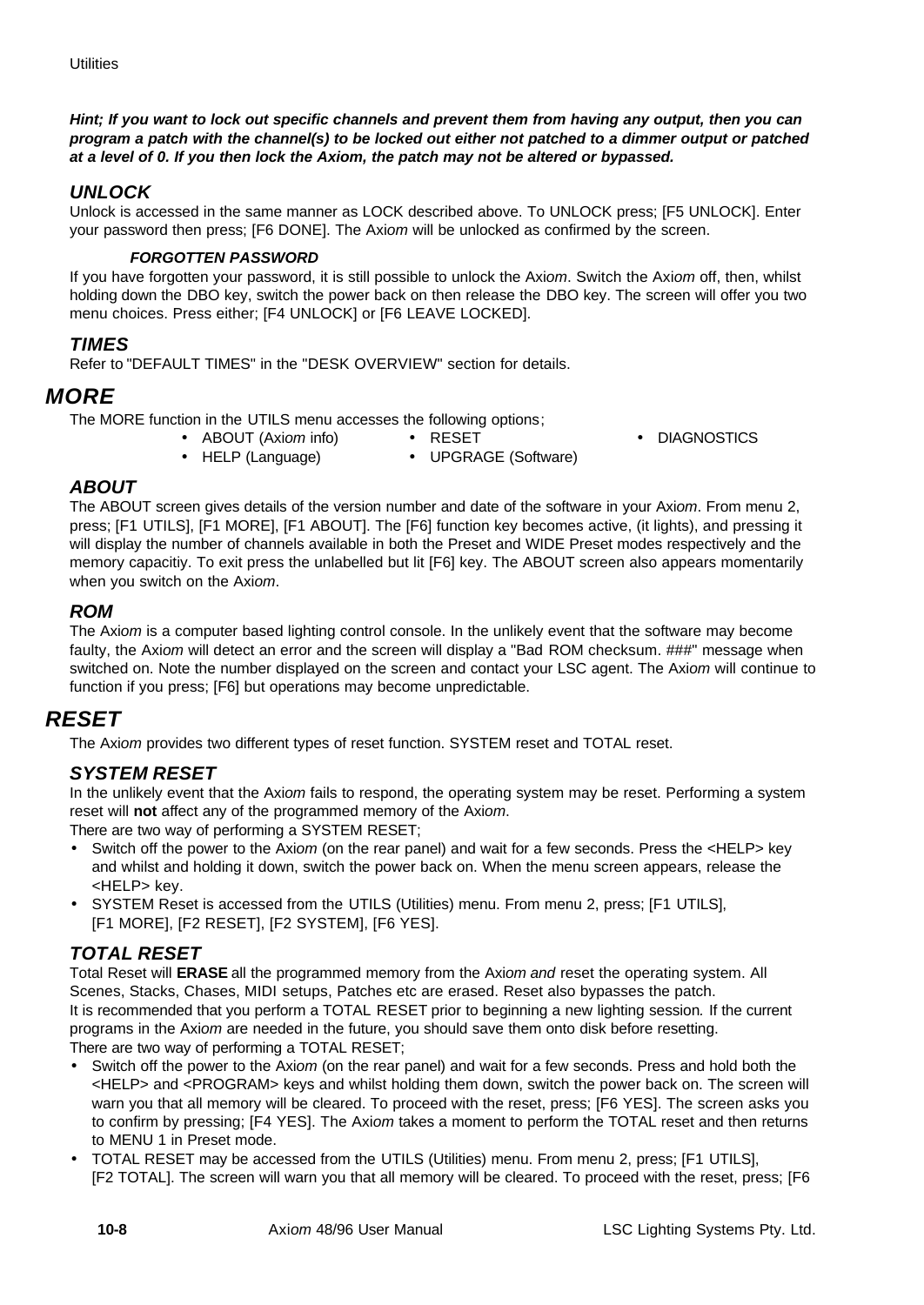YES]. The screen asks you to confirm by pressing; [F4 YES]. The Axi*om* takes a moment to perform the TOTAL reset and then returns to MENU 1 in Preset mode.

# *DIAGNOSTICS*

The Axi*om* provides comprehensive diagnostics to check the operation of all keys, LED indicators, faders, edit wheels, memory, database and the disk. It also allows you to bypass any faulty faders by either jamming them fully ON or fully OFF. To access the diagnostics, from menu 2, press; [F1 UTILS], [F1 MORE], [F3 DIAGS]. The diagnostic menu offers the following choices;

|              | F1 |                        | F2           | F3     |  |
|--------------|----|------------------------|--------------|--------|--|
|              |    | KEYS FADERS            |              | MEMORY |  |
|              |    | Select object          |              | t o    |  |
| test         |    |                        |              |        |  |
| <b>DBASE</b> |    |                        | $D \cup S$ K | DONE   |  |
|              | F4 |                        | F5           | F6     |  |
|              |    | <b>DIAGNOSTIC MENU</b> |              |        |  |

## *KEYS*

To test the keys press; [F1 KEYS]. The following menu appears;

|                                      | F2 | Ξ3          |
|--------------------------------------|----|-------------|
|                                      |    |             |
| F1<br>key up<br>R&Y Y&R SA test leds |    |             |
|                                      |    |             |
| Hold F4 & F6                         |    | exit<br>t o |
| FΔ                                   | F5 | FR          |

#### *KEY TEST*

Press and release any key that you wish to test and the display will confirm the key name and whether it is in the up state or the down state. The red LED indicator in each key lights when the key is pressed.

#### *LED TEST*

The PRESET mode and KILL mode red backlight indicators are currently lit. To test the condition of the other red backlights and all the red LED indicators press and hold <SOLO> (Red Preset master) and whilst holding it down, tap <SOLO> (Yellow preset master). All the other indicators will come on and the Preset and Kill mode indicators will extinguish. To exit this indicator test, press and hold <SOLO> (Yellow Preset master) and whilst holding it down, tap <SOLO> (Red preset master).

#### *EDIT WHEEL TEST*

Rotate the edit wheels in either direction. The display will indicate the direction of rotation and count the output pulses as the wheel rotates. To exit press both the [F4] and [F6] keys at the same time.

# *FADER TEST AND FADER BYPASSING*

To test the faders press; [F2 FADERS]. The following menu appears;

| Source: Channel ##<br>Hi000 Lo:000Now:000 |    |  |  |  |  |  |  |  |  |  |  |  |     |  |
|-------------------------------------------|----|--|--|--|--|--|--|--|--|--|--|--|-----|--|
| Control:                                  |    |  |  |  |  |  |  |  |  |  |  |  |     |  |
| CONTROL                                   |    |  |  |  |  |  |  |  |  |  |  |  | END |  |
|                                           | FΔ |  |  |  |  |  |  |  |  |  |  |  |     |  |

This menu allows you to test each fader and to bypass faulty faders by either jamming them fully ON or fully OFF. To select a fader, press its <S/A> key. To test the fader, move it through its range. The values on the screen should change smoothly. When a fader is selected for testing, the [F4 CONTROL] key becomes active.

- Pressing [F4 CONTROL] will jam the selected faders output to full (100%).
- Pressing [F4 CONTROL] a second time will jam the selected faders output to off (0%).
- Pressing [F4 CONTROL] a third time will restore normal fader control.

Use this CONTROL function to bypass a faulty fader. For example, if the Grand Master was damaged, you could jam it to 100% and so restore the output of the Axi*om*. This control function works on the faders themselves, and not the channels associated with them. That is, if you jam channel 1 fader to 0%, you cannot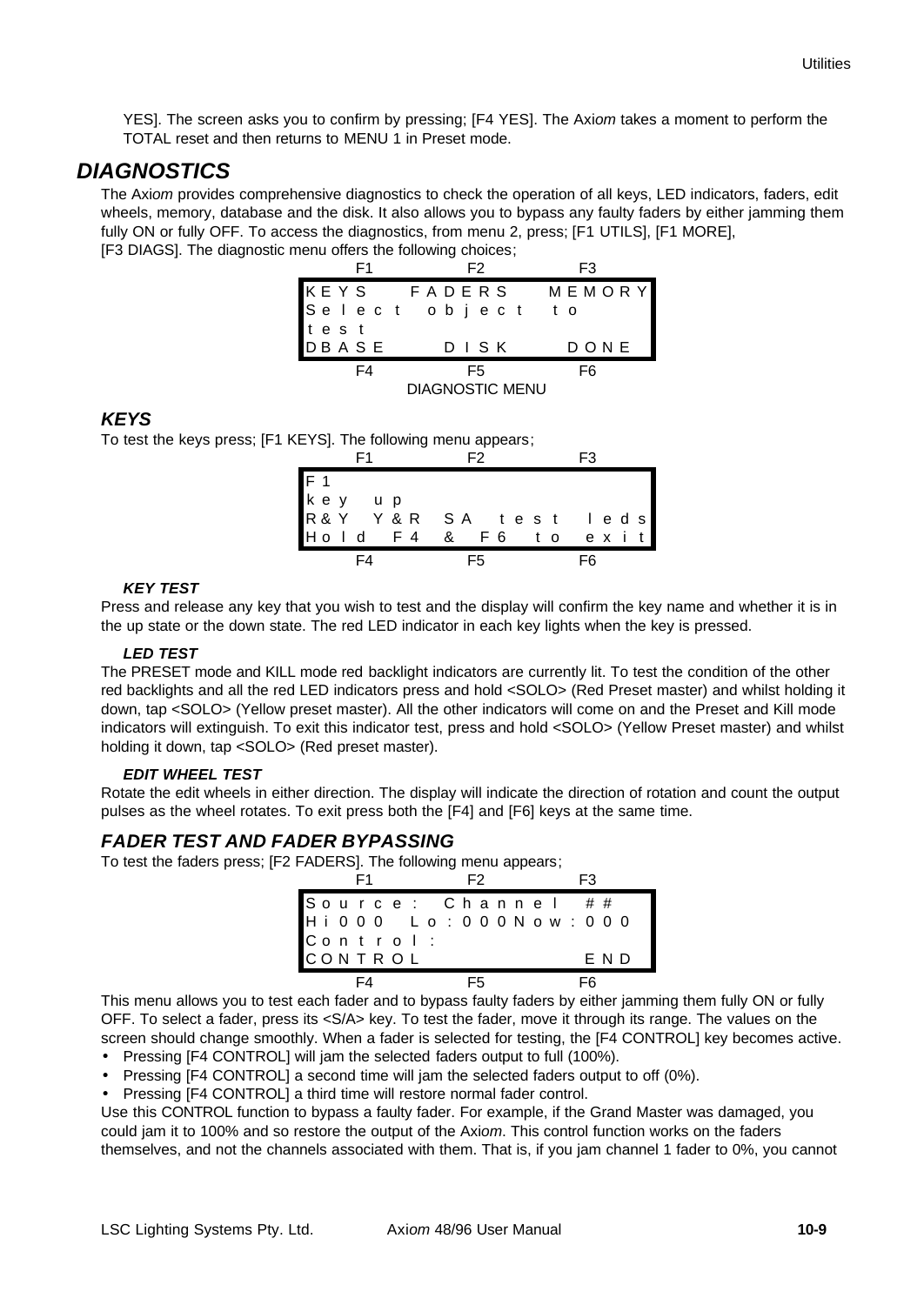fade up channel 1 on the Yellow preset, but channel 1 can still appear on the output from the Red preset or from any scenes containing channel 1. To exit from this mode press; [F6 END].

## *MEMORY*

In the unlikely event that you are having problems with your Axi*om*, LSC or their agents may request a dump of the database contents to floppy disk to assist in rectifying the problem. To dump the memory, insert a formatted disk in the disk drive and from the DIAGNOSTICS MENU above, press; [F3 MEMORY], [F1 DUMP].

# *DATABASE*

The contents of the Axi*om* database may be analysed. The Axi*om* performs an integrity check on the database pointers and checksums. **The testing of the database is best left to a qualified service technician.**

## *DISK*

This function runs tests on the disk system. It tests all functions of the disk and its controller electronics by randomly writing to and reading from the disk. Any information on the disk will be lost if this test is performed and the disk will need to be formatted again.

To test the disk, from the DIAGNOSTICS MENU above press; [F5 DISK]. The screen warns you that the current data on the disk will be destroyed. If you wish to keep this data, remove the disk and replace it with another. To start the test press; [F6 YES]. The test will *continuously* test the disk until you cancel the test by pressing and holding; [F6 CANCEL].

# *HELP*

The HELP function key allows the help screens that are displayed when the <HELP> key is pressed to be displayed in different languages. To change the language, from the DIAGNOSTICS MENU above press; [F4 HELP]. The screen shows the available languages. Press the function key corresponding to the language that you require then press; [F6 OK].

# *UPGRADE*

L.S.C. Electronics has a policy of continuous improvement of its products. As the Axi*om* is a computerised lighting desk, its software is subject to this policy as new features are added and existing features improved. The operating software of your Axi*om* and the fixture library are stored in "FLASH PROM" and may be simply upgraded from a floppy disk containing the new data.

The upgrade is contained in a single file called either "AX48Vxxx.PRG" or AX60Vxxx.PRG", where 48 or 60 defines the model of the Axi*om* and xxx defines the version of the software.

#### *WARNING; Performing a software upgrade will ERASE all the programmed memory from the Axi***om***. All Scenes, Stacks, Chases, MIDI setups, Patches etc are erased.*

To upgrade the software, insert the disk containing the upgrade file, then from menu 2, press; [F1 UTILS], [F1 MORE], [F5 UPGRADE]. The Axi*om* will check the integrity of the data on the disk then ask you if you wish to upgrade. When you select [F6 YES], the Axi*om* will ask you to confirm by pressing [F4 YES]. The upgrade takes several minutes to complete and the display indicates the progress. At the completion of the transfer of the data from the disk, switch the Axi*om* OFF, wait a few moments and then switch it back ON to commence operation with the new software.

# *NAMES AND LABELS*

# *OVERVIEW*

Many of the objects in the Axi*om* may be given a descriptive name or label. The Axi*om* uses 'NAMES' to identify certain objects and "LABELS" to identify *parts* of objects. On the menu screens, and in this manual, 'Names' are always shown in single quotes (' ') and "Labels" are always shown in double quotes (" "). The following table summarises which objects have 'Names' and which parts of those objects, (if any) have "Labels". All Names and Labels may contain up to six characters.

| <b>Object 'NAME'</b> | <b>Part "LABEL"</b> |
|----------------------|---------------------|
| 'Patch'              | "Channel"           |
| 'Stack'              | "Step"              |
| 'Scene               | N/A                 |
| 'Chase'              | N/A                 |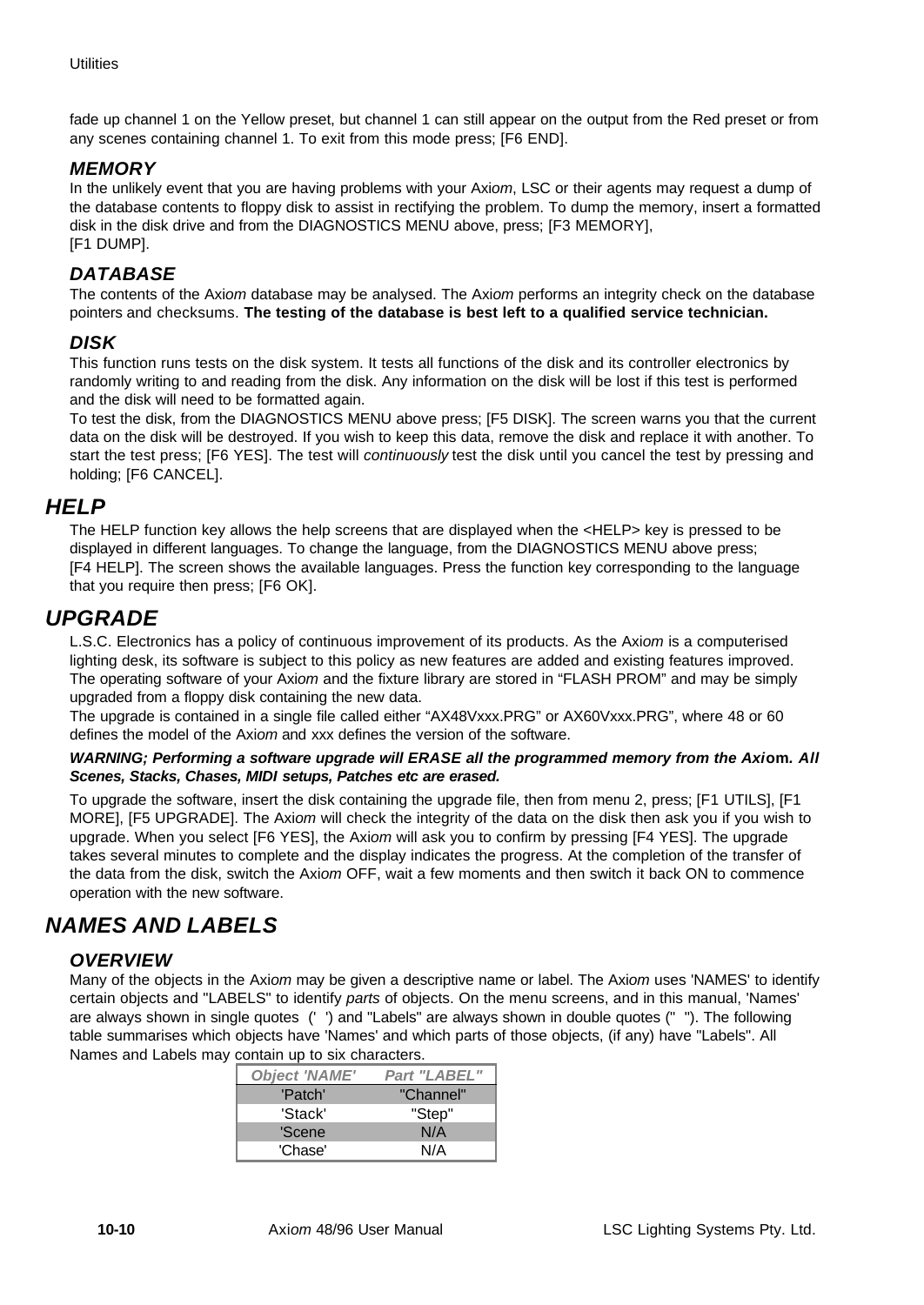# *PROGRAMMING NAMES AND LABELS*

All Names and Labels use a common method of programming. Details on how to *access* the Name or Label function for each object are contained in the relevant section on each of those objects throughout this manual. When the Name or Label function is selected, the following menu appears;

|                         | F2          | F3     |
|-------------------------|-------------|--------|
|                         | CLEAR       | CANCEL |
| Object ###<br>******* F |             |        |
|                         | - Edit Name |        |
| L                       | ▲           | DONE   |
|                         | F5          | FR     |

The object for which you are programming a Name or Label is shown on the second line of the menu. The Name or Label of the object is entered into the area indicated by \*\*\*\*\*\* above. A cursor is in the first character position. You may select characters using the Edit wheel, the Red preset S/A keys or an external keyboard. When using the EDIT wheel, press; [F5  $\rightarrow$ ] or [F4  $\leftarrow$ ] to move the cursor then select the next character with the wheel. You may clear all six characters and reset the cursor to the first character by pressing; [F2 CLEAR]. When the 'NAME' or "LABEL" of the object is correct press; [F6 DONE].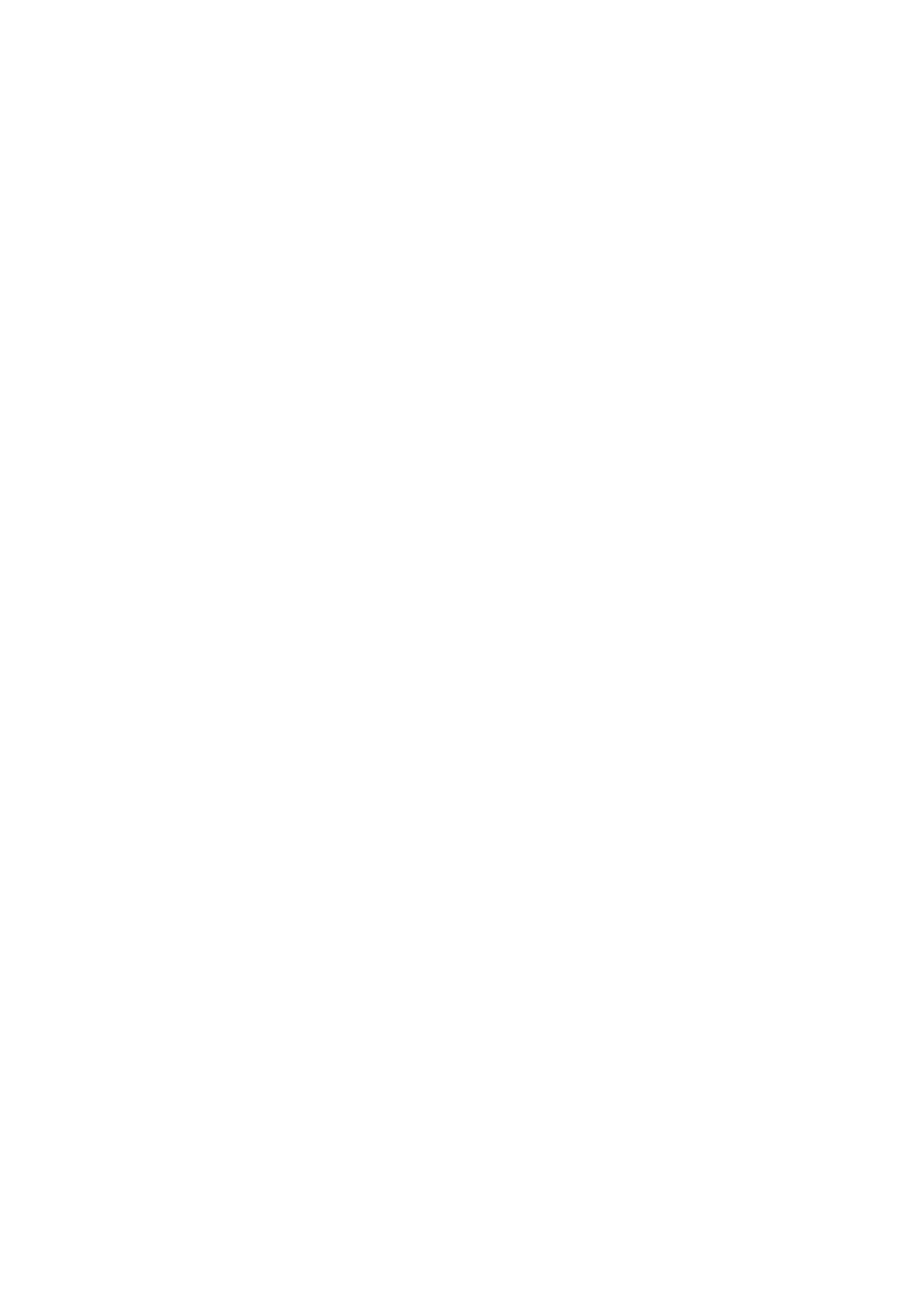# *Section 11: APPENDIX*

# *APPENDIX A "DMX 512"*

## *DMX512/1990*

DMX512/1990 is the industry standard for the transmission of digital control signals between lighting equipment. It utilises just a single pair of wires on which is transmitted the level information for the control of up to 512 DMX channels. The information for each channel is sent sequentially. The level of channel 1 is transmitted, then the level of channel 2, then 3, etc. up to a maximum of 512 channels. This stream of data containing the levels for all 512 DMX channels is repeated a minimum (generally) of 44 times per second. This provides sufficient updates of channel information for smooth fade transitions.

When good quality data cables are used, DMX512 cable runs may be up to 1,000 metres in length. Most DMX receiving equipment (dimmers, scrollers, moving lights, etc) are provided with a DMX512 input and DMX512 output. This allows the DMX512 feed to be looped through various pieces of equipment. DMX512 splitters may also be employed to provide multiple DMX512 feeds. If a piece of DMX equipment *regenerates* the DMX signal, then the calculation of the 1,000 metre cable length limit begins again from the output of the regenerating device As the DMX512 signal contains the level information for all channels, each piece of equipment needs to be able to read the level(s) of the channel(s) that apply only to that piece of equipment. To enable this, each piece of DMX512 receiving equipment is fitted with an address switch. This switch is set to the channel number to which the equipment is to respond. If the equipment is a rack of 12 dimmers, then the address switch is set to the channel number to which the first dimmer in the rack is to respond. The other 11 dimmers will follow on from the channel number on the address switch in numerical order.

#### *ADVANTAGES OF DMX*

- Up to 512 channels of control on a single pair of wires.
- Up to 1,000 metres per cable run.
- Feeds are easily distributed via DMX512 splitters and/or DMX loop through.
- Multiple units may be set to the same address. For example,
	- By setting several dimmers to the same address, a number of dimmers in *different locations* may be controlled by a single desk channel, or,
	- By setting several colour scrollers to the same address they will all change colour in unison under the control of a single channel.
- Dimmers may be *distributed* in various locations around a venue, (usually adjacent to each group of fixtures to be controlled), and all that is required at each dimmer location is a feed of power and DMX512.
- Patching of desk channels to dimmers is easily achieved and **altered** and it also allows a small number of desk channels to control a large number of dimmers. The patching may be performed either in the lighting desk (if it has a softpatch facility as in the Axi*om*) or in a DMX patching device such as the LSC "SOFTLINK".

# *CONTROLLING ANALOGUE DIMMERS WITH THE AXI***OM**

The Axi*om* has DMX512 as its standard output. However, if you are using older analogue dimmers, you may still control them by using a demultiplexer. A demultiplexer is a device that accepts a DMX512 input and produces analogue outputs to drive analogue equipment (dimmers). By using a demultiplexer with each group of dimmers you can utilise the advantages of DMX512 (see above) and still maintain use of your analogue dimmers. DEMUX boxes are usually located adjacent to the analogue equipment and hence the lengths of multi core cable are kept to the minimum. Contact your LSC agent for details on the range of LSC Demux products.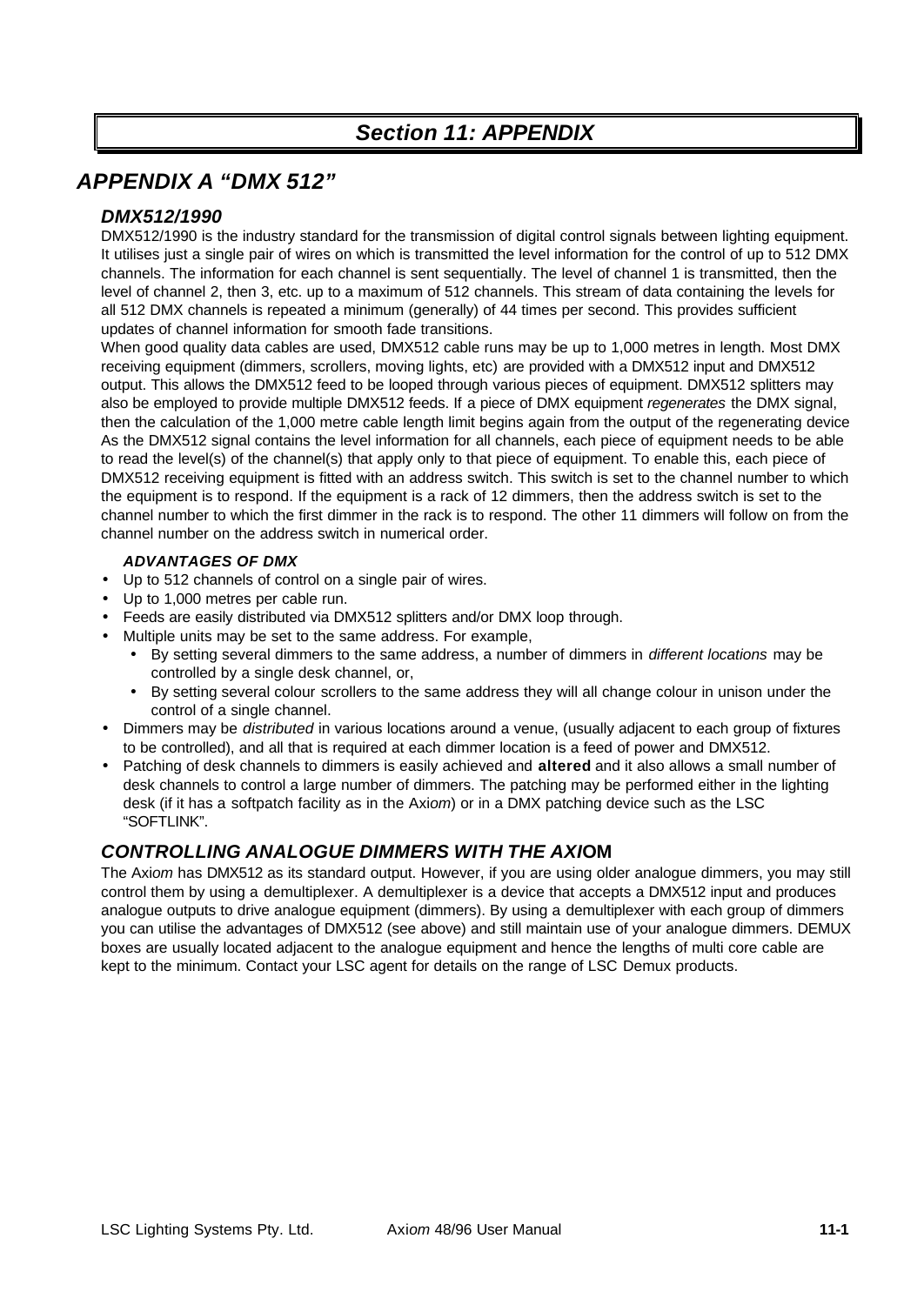# *TYPICAL DMX512 APPLICATIONS.*

The following diagrams illustrate some typical setups utilising DMX512.



In this setup, the DMX output signal from the Axi*om* is fed to the DMX input of the first dimmer rack. As the first dimmer in this rack is to be controlled by DMX channel 1, the address switch is set to channel 1. The DMX output connector of the first rack is connected to the DMX input of the second dimmer rack whose address switch is set to 13 because the first dimmer in this rack is to be controlled by channel 13. Further dimmer racks are connected in this daisy chain manner and their addresses set accordingly. Address switches can be set to any desired address. They do not have to follow in numerical order. If a dimmer further along the line is to be also controlled by say channel 13, then simply set its address switch to channel 13. The end of the DMX line is terminated (120 Ω) to prevent the signal reflecting back up the line and causing possible errors.



In this setup, the DMX loops through different types of equipment and each has its address set to read its own channel levels. The DMX cable first goes to a DEMUX box that converts the DMX signal into analogue signals to control analogue dimmers. As the DEMUX box is set to DMX address 25, the 12 analogue dimmers would be controlled by channels 25 through 36. The DMX output of the DEMUX then feeds 3 racks of digital (DMX) dimmers and finally loops through 3 colour scrollers. The end of the line must be terminated.

# *APPENDIX B "TERMINOLOGY"*

#### *FIXTURES*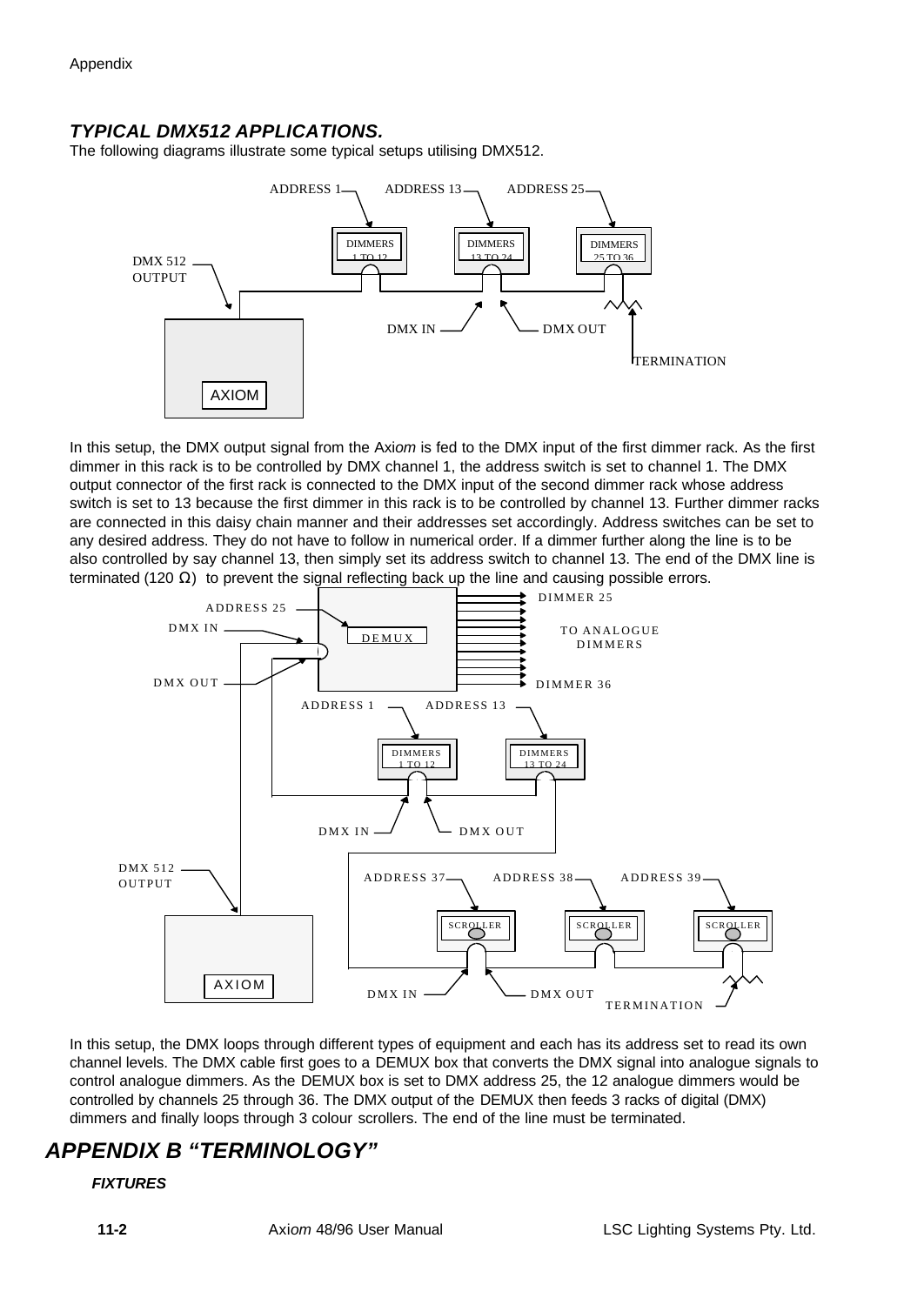The output of the Axi*om* is usually used to control dimmers and the "lights" that you connect to the dimmers are known as Fixtures. Fixtures are also known as "Lanterns", "Luminares", "Instruments" or "lights". Other devices that you can control with the DMX 512 output include "Moving Lights", "Colour Scrollers" and "Smoke Machines".

#### *LOOK*

A lighting "LOOK" is the collection of channels at their various levels (intensities) that are contributing to the output of the Axi*om* at any one time. A "look" may be made up of a collection of channels or a single scene (see below) or a combination of several scenes. It may even be a single channel.

#### *CHANNEL*

A Channel is the basic element of a Lighting Control System. The number of dimmers and fixtures connected to this channel is variable depending on your installation and/or application. The most basic application will have just one dimmer and fixture (light) connected to a channel, so that as you vary the level of that channel, you vary the level of that fixture.

#### *PRESET*

When many channels are assembled in a group of adjacent faders they form a "Preset" and each channel in the preset has an individual fader to control its level. It is common to have two presets available to the operator. The first lighting "look" is created on one preset by fading up the required channels. The next lighting "look" is prepared (or "preset") on the other preset without appearing on stage (as its preset master is kept faded down). At the appropriate time, the first preset is faded down whilst the second preset is faded up. The next lighting "look" is now prepared on the first preset. These alternate crossfades from preset to preset form the standard operation of a manual preset lighting board.

#### *PRESET MASTER*

The Axi*om* provides a Red and a Yellow Preset master to control the overall level of the red and yellow presets respectively. It also provides a Softmaster Presetmaster to control the overall level of all Softmasters (below).

#### *SCENE*

A Scene is a *programmed* group of channels (at their respective levels) plus "IN", "OUT" and "LTP" fade times and a descriptive name.

#### *STACK*

A **Stack** is a list of steps consisting of scenes or channels or snapshots (of the Axi*om* output), that are programmed in the order that they are to be replayed. A Stack is similar to a "Sequence" or "Cue Sheet" found on other consoles.

#### *CHASE*

A chase is a list of steps that are replayed in order, stepping continuously from one step to the next and automatically repeating the list when it has reached the end.

#### *SCENEMASTER*

In "Scene Mode", the red bank of faders become scene masters. A Scenemaster provides a means of controlling the level of a scene.

#### *SOFTMASTER*

A Submaster provides a means of controlling the level of a scene or a chase.

#### *FX MASTER*

An FX master provides a means of controlling a stack or a chase.

#### *DIPLESS CROSSFADE*

When a crossfade is performed from one Preset master to another Preset master, the transition is in the form of a DIPLESS CROSSFADE. When a crossfade is performed, the output level of any channel that is on in *both* the OUT fading master and the IN fading master will fade directly from its outgoing level to its incoming level and will **not dip** below a level equal to the current sum of the two masters.

# *Section 12: INDEX*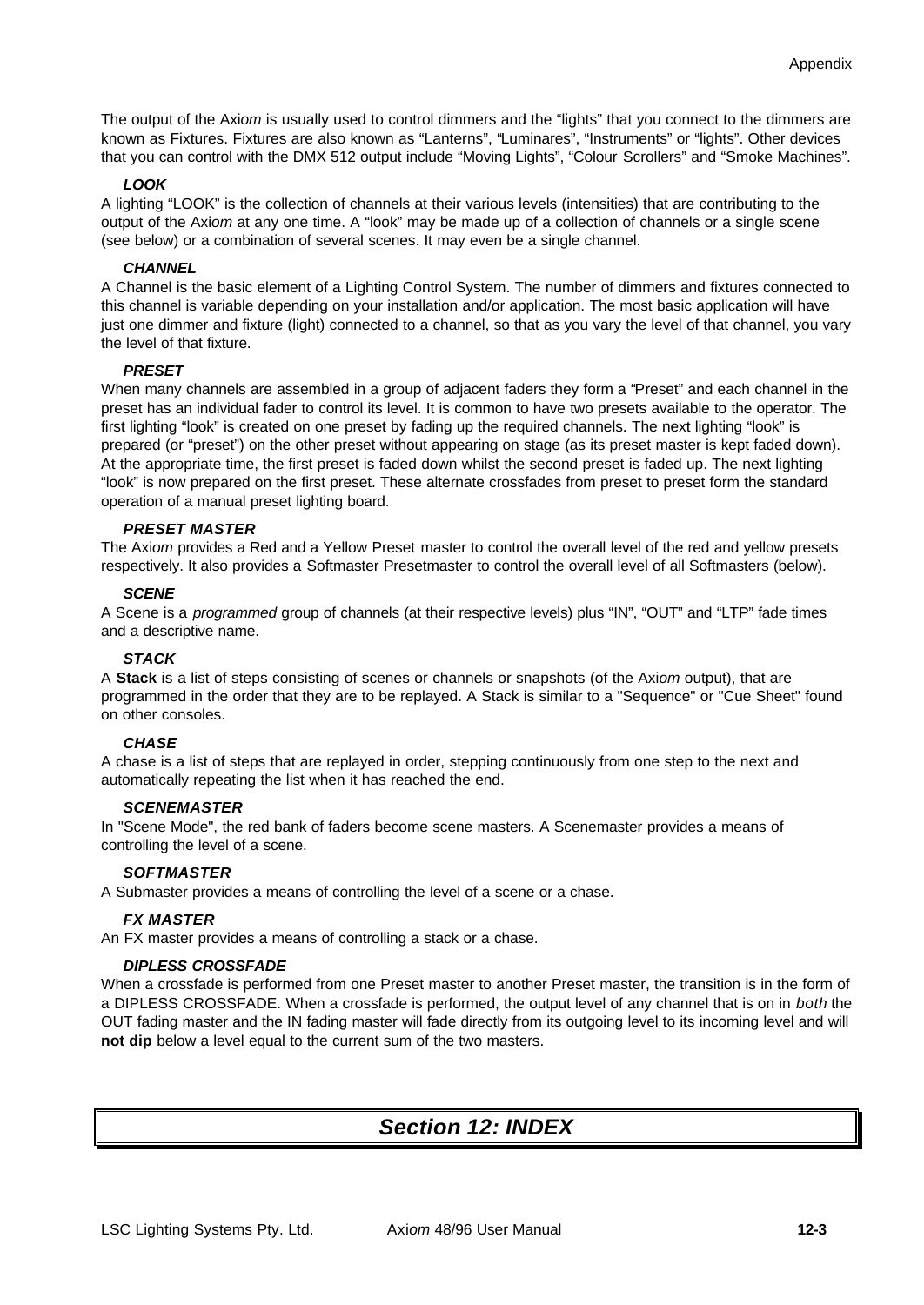#### $-A-$

#### $-B-$

#### $-c-$

| CHANNEL                    |  |
|----------------------------|--|
|                            |  |
|                            |  |
|                            |  |
|                            |  |
|                            |  |
| CHASE                      |  |
|                            |  |
|                            |  |
|                            |  |
|                            |  |
|                            |  |
|                            |  |
|                            |  |
|                            |  |
| <b>EDITING</b>             |  |
|                            |  |
|                            |  |
|                            |  |
|                            |  |
|                            |  |
|                            |  |
|                            |  |
|                            |  |
|                            |  |
|                            |  |
|                            |  |
|                            |  |
|                            |  |
|                            |  |
|                            |  |
| LINK TO ANOTHER CHASE  6-3 |  |
|                            |  |
|                            |  |
|                            |  |
|                            |  |
|                            |  |
|                            |  |
|                            |  |
|                            |  |

|--|--|

| <b>CROSSFADES</b> |  |
|-------------------|--|
|                   |  |

#### $-D-$

| DBO                         |  |
|-----------------------------|--|
|                             |  |
|                             |  |
|                             |  |
|                             |  |
|                             |  |
|                             |  |
|                             |  |
|                             |  |
|                             |  |
|                             |  |
|                             |  |
| BYPASSING BROKEN FADERS10-8 |  |
|                             |  |
|                             |  |
|                             |  |
|                             |  |
|                             |  |
|                             |  |
|                             |  |
|                             |  |
|                             |  |
|                             |  |
|                             |  |
|                             |  |
|                             |  |
|                             |  |
|                             |  |
|                             |  |
|                             |  |
|                             |  |

| $-$ E $-$ |  |
|-----------|--|
|           |  |
|           |  |

# $-F-$

| <b>FADERS</b> |  |
|---------------|--|
|               |  |
|               |  |
|               |  |
|               |  |
|               |  |
|               |  |
|               |  |
|               |  |
|               |  |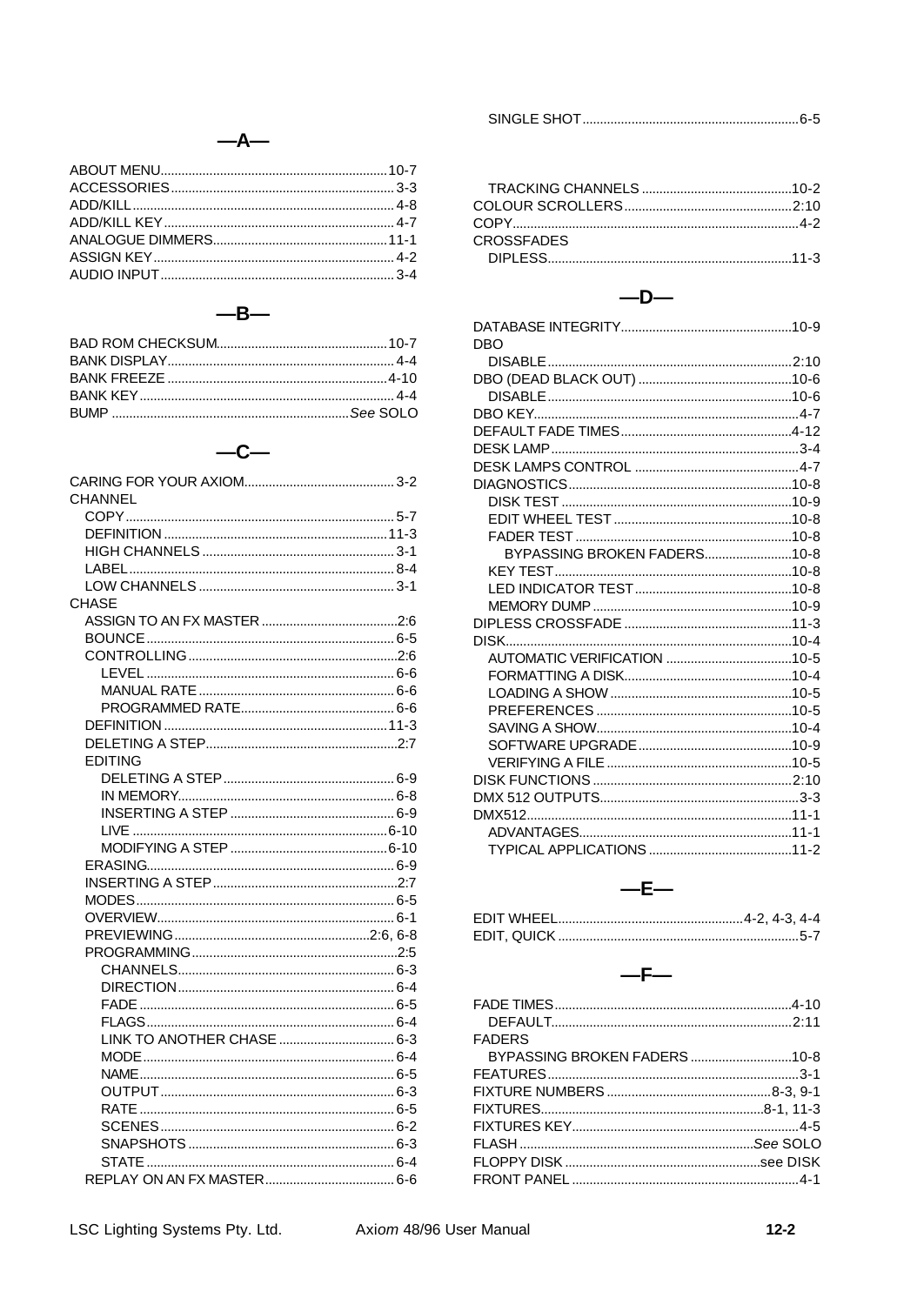| <b>FUSE</b> |  |
|-------------|--|
|             |  |
|             |  |
|             |  |
|             |  |
|             |  |
|             |  |
|             |  |

#### $-G-$

## $-H-$

#### $-$

# $-K-$

| KEYBOARD |  |
|----------|--|
|          |  |

# $-L-$

| LIBRARY |  |
|---------|--|
|         |  |
|         |  |
|         |  |
|         |  |
|         |  |
|         |  |
|         |  |
|         |  |
|         |  |

#### $-M-$

## $-N-$

| <b>NAMES</b> |  |
|--------------|--|
|              |  |

#### $-0-$

#### $-P-$

| PASSWORD                        |  |
|---------------------------------|--|
|                                 |  |
| PATCH                           |  |
|                                 |  |
|                                 |  |
|                                 |  |
|                                 |  |
|                                 |  |
|                                 |  |
|                                 |  |
|                                 |  |
| DELETING A PATCHED DIMMER8-3    |  |
| DIMMERS CONNECTED TO CHANNEL8-4 |  |
|                                 |  |
|                                 |  |
|                                 |  |
|                                 |  |
|                                 |  |
|                                 |  |
|                                 |  |
|                                 |  |
|                                 |  |
|                                 |  |
|                                 |  |
|                                 |  |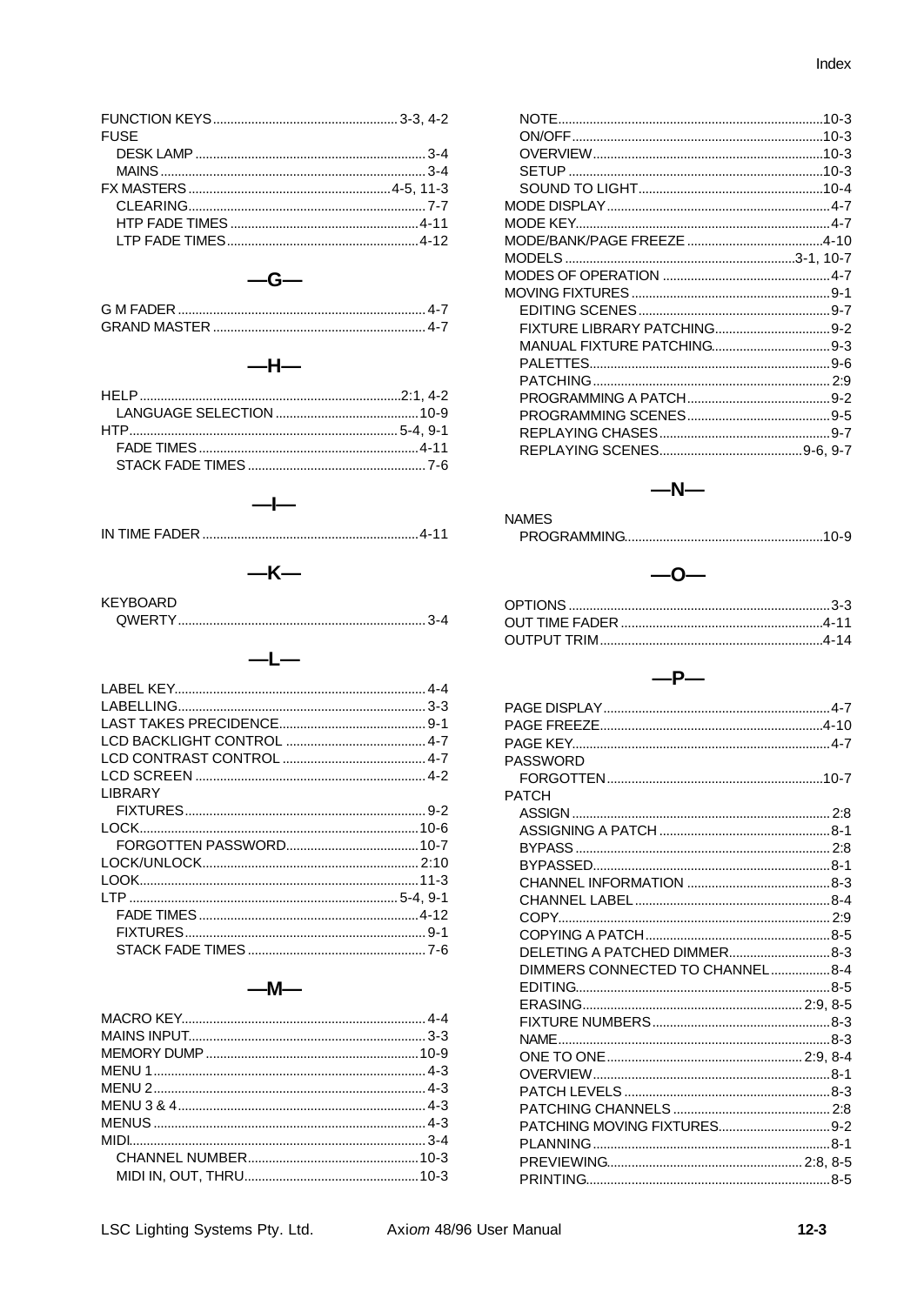| PREFERENCES                                    |  |
|------------------------------------------------|--|
|                                                |  |
|                                                |  |
| PRESET MASTER                                  |  |
|                                                |  |
|                                                |  |
|                                                |  |
|                                                |  |
|                                                |  |
|                                                |  |
|                                                |  |
|                                                |  |
| CONNECTING A COMPUTER  10-1                    |  |
| CONNECTING A PARALLEL PRINTER 10-1             |  |
| CONNECTING A SERIAL PRINTER 10-1               |  |
| SELECTING ITEM TO PRINT 10-1                   |  |
|                                                |  |
| <b>VIEWING AND PRINTING COMPUTER FILES10-2</b> |  |
|                                                |  |
|                                                |  |
|                                                |  |

| $-$ Q $-$ |  |
|-----------|--|
|           |  |

 $-R-$ 

| <b>RESET</b> |  |
|--------------|--|
|              |  |
|              |  |
|              |  |
|              |  |
|              |  |

 $-*S*$ 

| SOLO                             |  |
|----------------------------------|--|
|                                  |  |
|                                  |  |
|                                  |  |
|                                  |  |
|                                  |  |
|                                  |  |
|                                  |  |
|                                  |  |
|                                  |  |
|                                  |  |
|                                  |  |
|                                  |  |
|                                  |  |
|                                  |  |
|                                  |  |
|                                  |  |
| <b>PLAYBACK</b>                  |  |
|                                  |  |
|                                  |  |
|                                  |  |
| REVERSING A STOPPED CROSSFADE7-8 |  |
|                                  |  |
|                                  |  |
|                                  |  |
|                                  |  |
|                                  |  |
|                                  |  |
|                                  |  |
|                                  |  |
| TO ANOTHER STACK 7-5             |  |
|                                  |  |
|                                  |  |
|                                  |  |
|                                  |  |
| <b>STACKS</b>                    |  |
|                                  |  |
|                                  |  |
|                                  |  |
|                                  |  |
|                                  |  |

# $-T-$

| <b>TIMES</b>                     |  |
|----------------------------------|--|
|                                  |  |
| FADE IN PROGRESS INDICATION 4-13 |  |
| <b>HTP TIMES</b>                 |  |
|                                  |  |
|                                  |  |
|                                  |  |